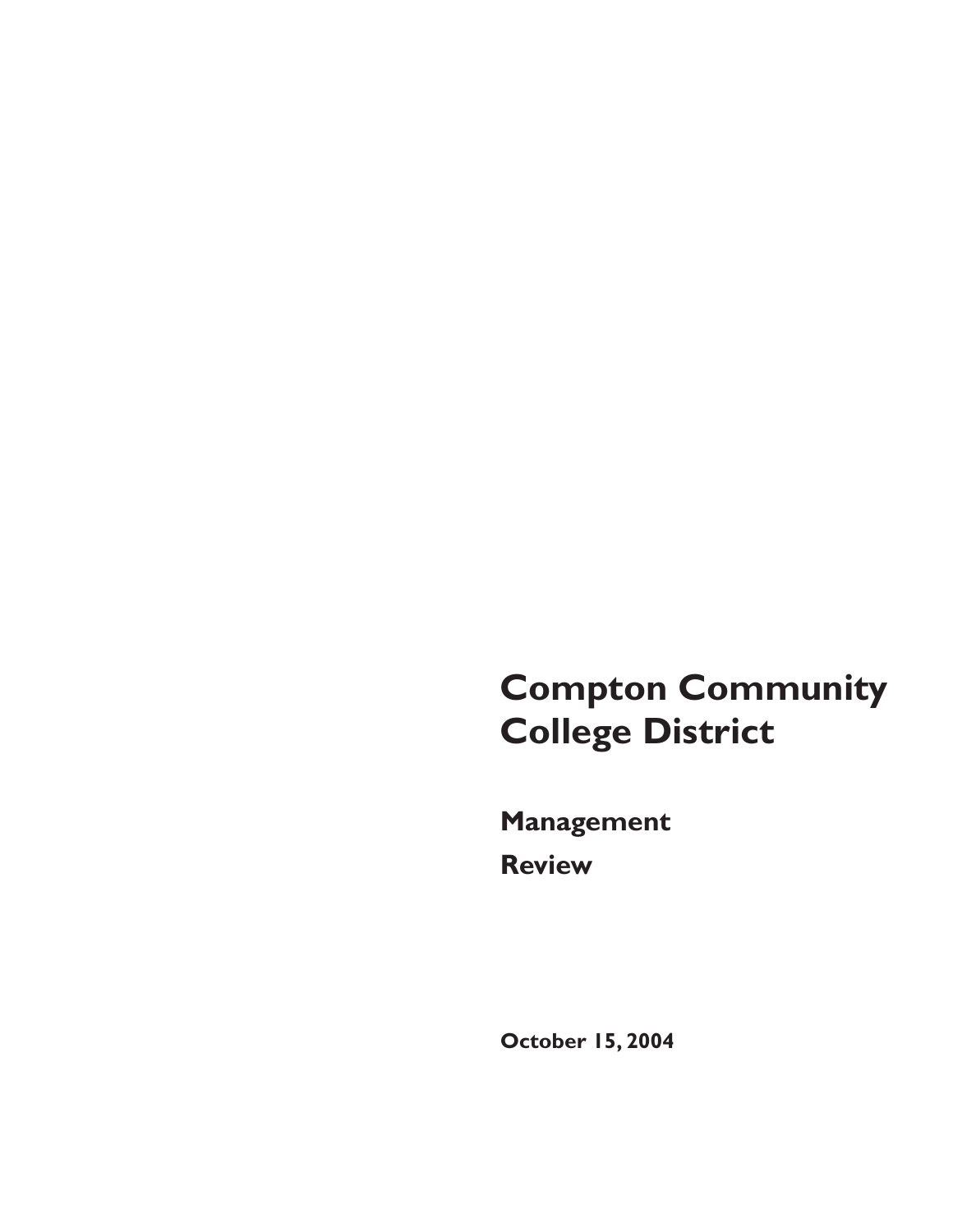# **Table of Contents**

| <b>Findings and Recommendations</b> |    |
|-------------------------------------|----|
|                                     |    |
|                                     |    |
|                                     |    |
|                                     |    |
|                                     |    |
|                                     |    |
|                                     |    |
|                                     | 79 |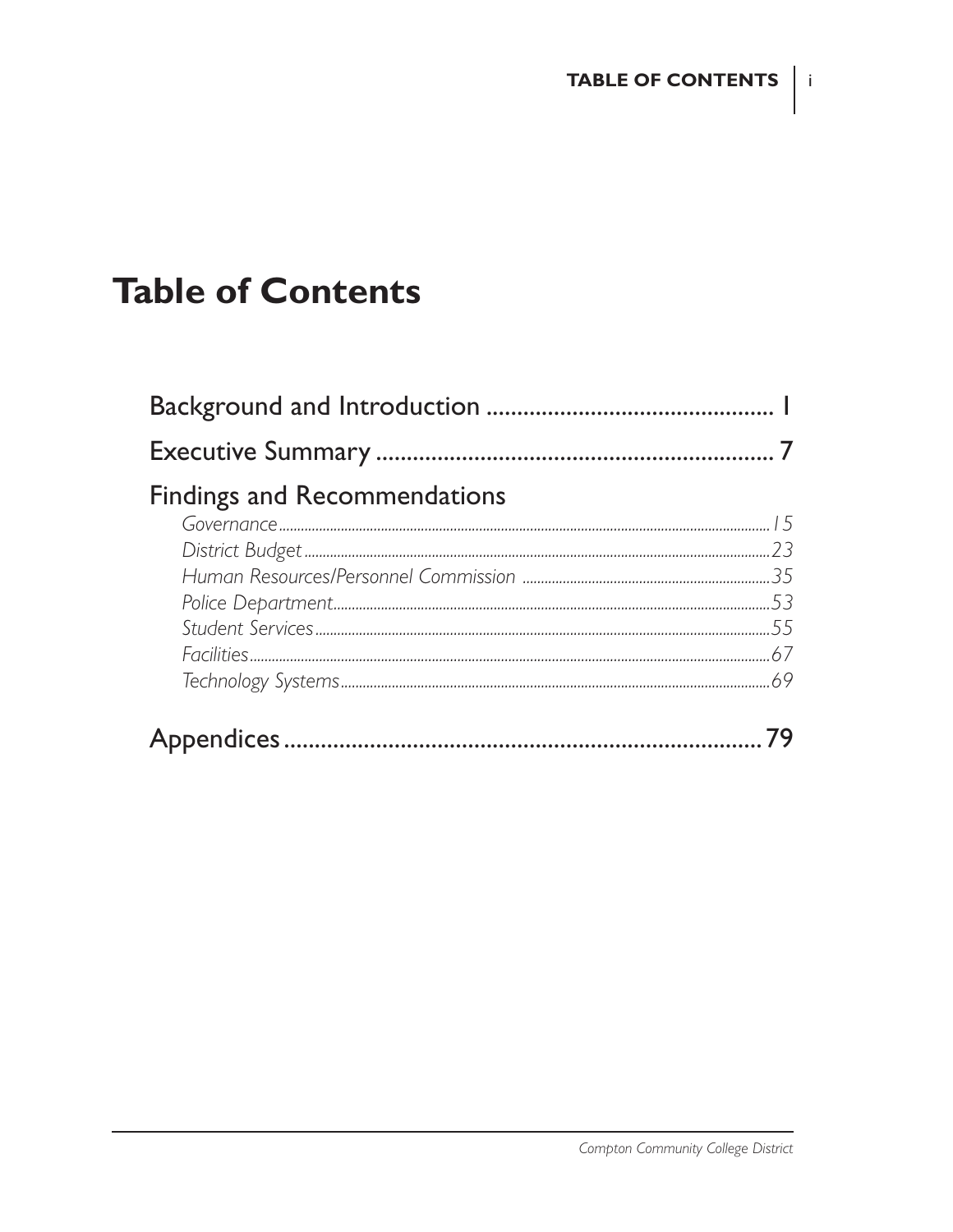# **Background and Introduction History**

Compton Community College District was formed in 1927. At that time, state law authorized high school and unified school districts to offer post secondary education through a junior college accredited program. A single Governing Board served both the school district and college district. The college operated as a unit of the Compton Union High School District. It is one of the oldest public colleges in California. In 1950 voters approved a bond measure separating the college from the district, established a distinct Governing Board, and the new board began the construction of a college campus at its present 83-acre site in Compton. The district is one of 72 community college districts in California operating 109 colleges.

Cities served by the Compton Community College District are: Carson, Compton, Lynwood, Paramount and Willowbrook. The college offers a comprehensive educational program that includes 79 degree and certificate programs as of the 1999 Western Association of Schools and Colleges (WASC) Accreditation Team visit. The college enrollment is 9,000, and its full-time equivalent student (FTES) count for the 2002-03 fiscal year was 6,120. FTES enrollment has declined in recent years and is down 279 compared to the 2001-02 FTES of 6,399.

#### **Study Purpose**

California Education Code Section 84040 requires the Board of Governors of the California Community Colleges to adopt criteria and standards for periodic assessment of the fiscal condition of community college districts. The board also must develop appropriate procedures and actions for districts that fail to achieve fiscal stability. The Board of Governors has adopted implementing regulations in Title 5 of the California Code of Regulations.

Ongoing evaluation of a community college district's financial condition is accomplished through a series of fiscal reports and outside audits mandated by state law, which are filed with and reviewed by the State Chancellor's Office. Each college district must contract for an annual financial audit and must complete quarterly financial reports on forms prescribed by the State Chancellor as provided by state law and administrative regulations. These reports are complemented by periodic conversations and meetings between State Chancellor's Office staff and district personnel. The College Finance and Facilities Planning Division of the State Chancellor's Office is charged with fiscal oversight responsibilities.

On January 9, 2003, the State Chancellor's Office received the district's 2001-02 annual audit. The auditor made numerous findings regarding adverse conditions that negatively affect the financial stability of the district. Included within those findings were some indicating a "material" weakness in some of the district's processes and procedures. The 2001-02 audit also disclosed an alarming level of deficit spending. The district had spent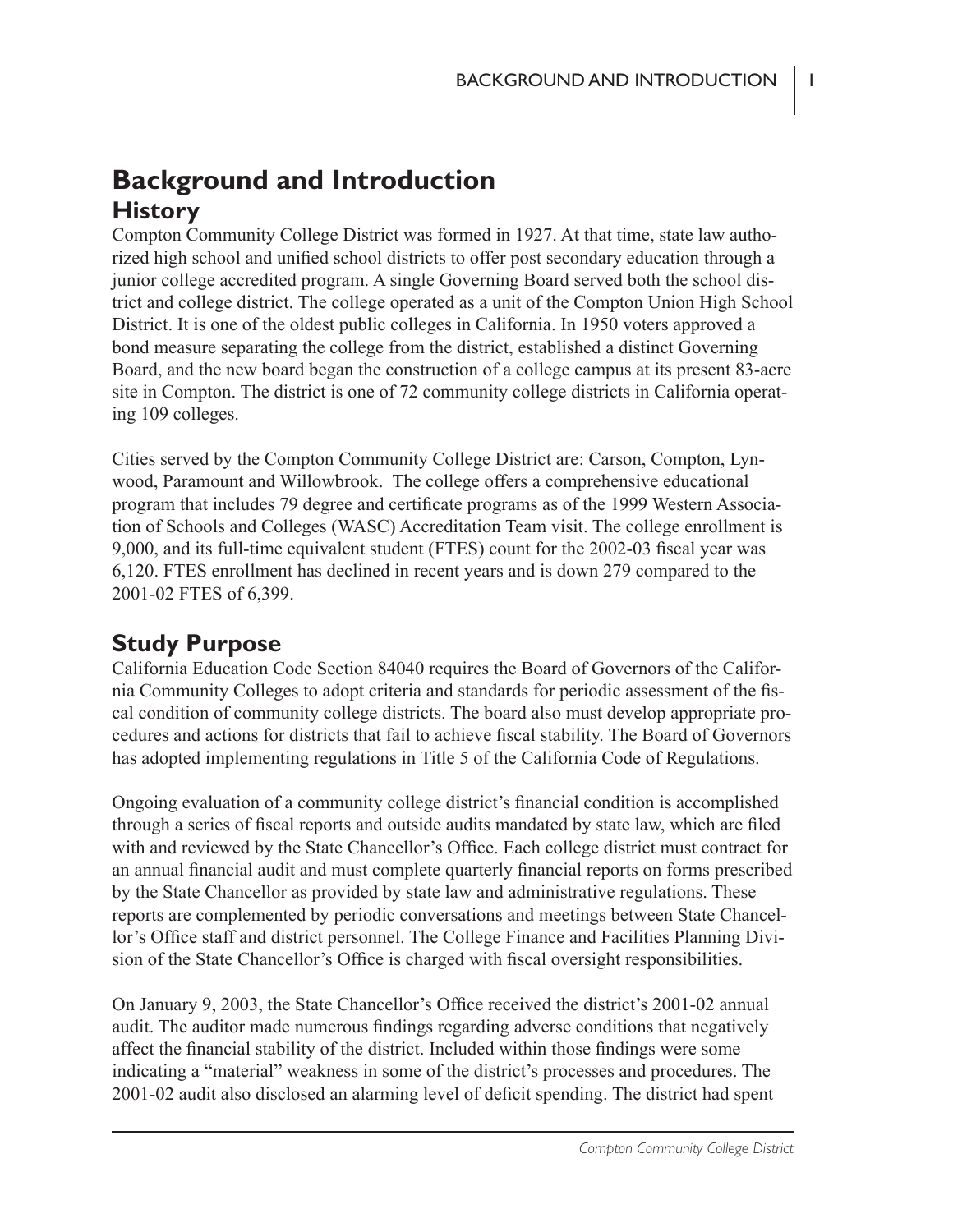#### 2 | BACKGROUND AND INTRODUCTION

\$1,416,117 over income and ended the fiscal year with only \$61,566, or .17 percent, available for general reserves. The adopted criteria and guidelines call for a reserve level of 5 percent to be considered fiscally healthy.

The audit for the 2002-03 fiscal year was completed and submitted to the State Chancellor's Office on September 15, 2004. The 2002-03 audit report should have been received at the Chancellor's Office in January of 2004. Partly because the 2002-03 books remained unclosed and partly because the district's financial records were in disarray, the auditors could not complete their report. In August of 2004, consultants assigned by the Fiscal Crisis and Management Assistance Team (FCMAT) forced the close of the 2002-03 books. This action allowed the district's external auditors to complete their work. The tardiness of the audit report and continuing issues related to the reconciliation of the district's financial records have made it difficult to accurately assess the current fiscal condition of the college. As with the 2001-02 audit report, the 2002-03 audit cited several material weaknesses, most specifically in the area of internal controls and reporting conditions. In a review of prior year audits, it was determined that the district was negligent in addressing these material weaknesses and recommendations.

In addition to the late audit report for 2002-03, the annual financial and budget report (CCFS311) for the 2002-03 fiscal year that was due by November 3, 2003, was not delivered to the State Chancellor until December 10, 2003. The 2002-03 CCFS311 showed the total general fund ending balance to be -\$168,000. The negative ending balance is in stark contrast to the projected budget surplus of \$2,200,000 provided in the CCFS311 for 2001-02. After receipt and review of the 2002-03 report, the State Chancellor notified the district that it would be placed on a priority one watch list status. The district was required to prepare and adopt a plan for achieving fiscal stability. The plan submitted by the district was determined by the State Chancellor to be lacking in detail and did not chart a plausible recovery plan.

The State Chancellor asked that the district submit a revised recovery plan, which was done on February 20, 2004. The Fiscal Standards and Accountability Committee of the Association of Chief Business Officials, a group of statewide leaders in community college district finance, examined the district's second attempt at developing a recovery plan. Again, the district's recovery plan was found to be unacceptable. The committee concluded that the district as it was then administered could not be relied upon to manage its own recovery.

The State Chancellor's Office has communicated with the Los Angeles District Attorney's Office about potential fraud issues at the district. The District Attorney's Office is in the process of investigating the district. As a part of the cooperation between the State Chancellor and the District Attorney's Office, the review of instructional service agreements between the district and other entities for instruction has been provided to the District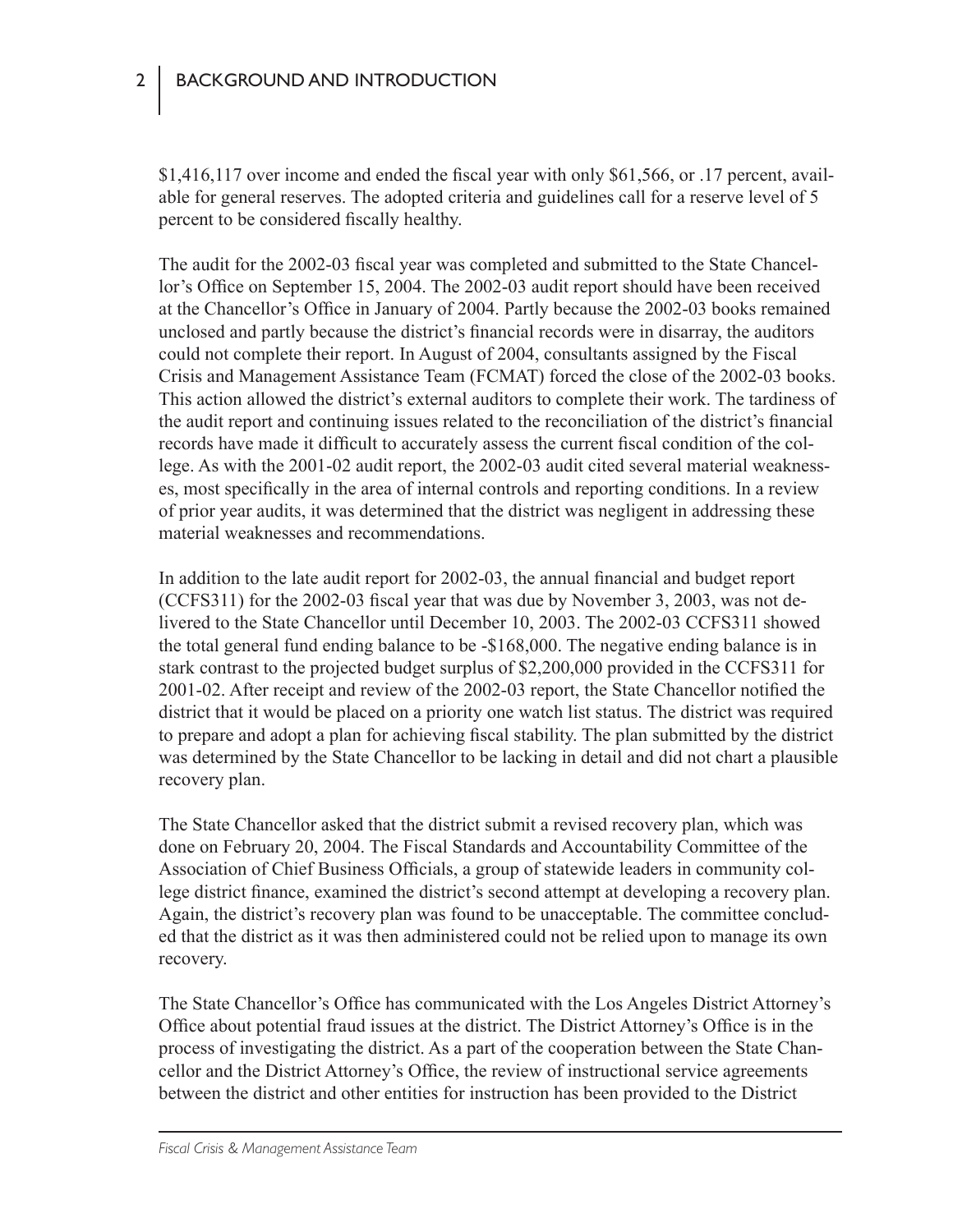Attorney. This review has resulted in the State Chancellor's determination that a portion of the state apportionment claimed by the district may not be eligible for state funding and that the district had exercised ineffective fiscal controls and oversight of courses provided by these service agreements.

On May 7, 2004, Mark Drummond, Chancellor, California Community Colleges, requested Dr. Darline Robles, Los Angeles County Superintendent of Schools, to assign the Fiscal Crisis and Management Assistance Team (FCMAT) to conduct a fiscal health analysis of the Compton Community College District. In addition, the Chancellor asked that FCMAT conduct an extraordinary audit of specific matters pertaining to the management of the college's resources. Under the authority of California Education Code Section 1240, FC-MAT was assigned to perform this fiscal health and extraordinary audit study.

This report constitutes the completion of the district's fiscal health analysis and includes findings and recommendations intended to assist in the fiscal recovery of the college. The extraordinary audit reviews are ongoing and will result in future additional reports.

Following an extensive evaluation of the financial condition of the district, the State Chancellor on May 21, 2004, adopted Executive Order 2004-01 finding that "the evidence clearly supports the conclusion that Compton has failed to maintain fiscal integrity and all efforts short of intervention have been unsuccessful."

Pursuant to the May 21, 2004, Executive Order of the Chancellor, a special trustee has been appointed. The trustee assumes those legal rights, duties and powers of the Governing Board with respect to the management of the district or any of the district's assets, contracts, expenditures, facilities, funds, personnel or property, and is authorized to take actions that he deems necessary to achieve fiscal stability and integrity. Among the conditions to be met by the district in order for the Governing Board to assume its former status is the completion by FCMAT of a recovery plan and a determination by FCMAT that the district has made substantial and sustained progress in implementing the recovery plan.

### **Scope of the Study**

The work of FCMAT is defined as follows:

- 1) Conduct a fiscal health analysis of the district
- 2) Perform an extraordinary audit related to alleged illegal practices, fraud and misappropriation of funds
- 3) Develop a recovery plan
- 4) Monitor progress of the fiscal recovery plan

After the start of the study process, it was concluded by the Special Trustee that the district could not close the prior fiscal years or prepare a tentative budget for the current year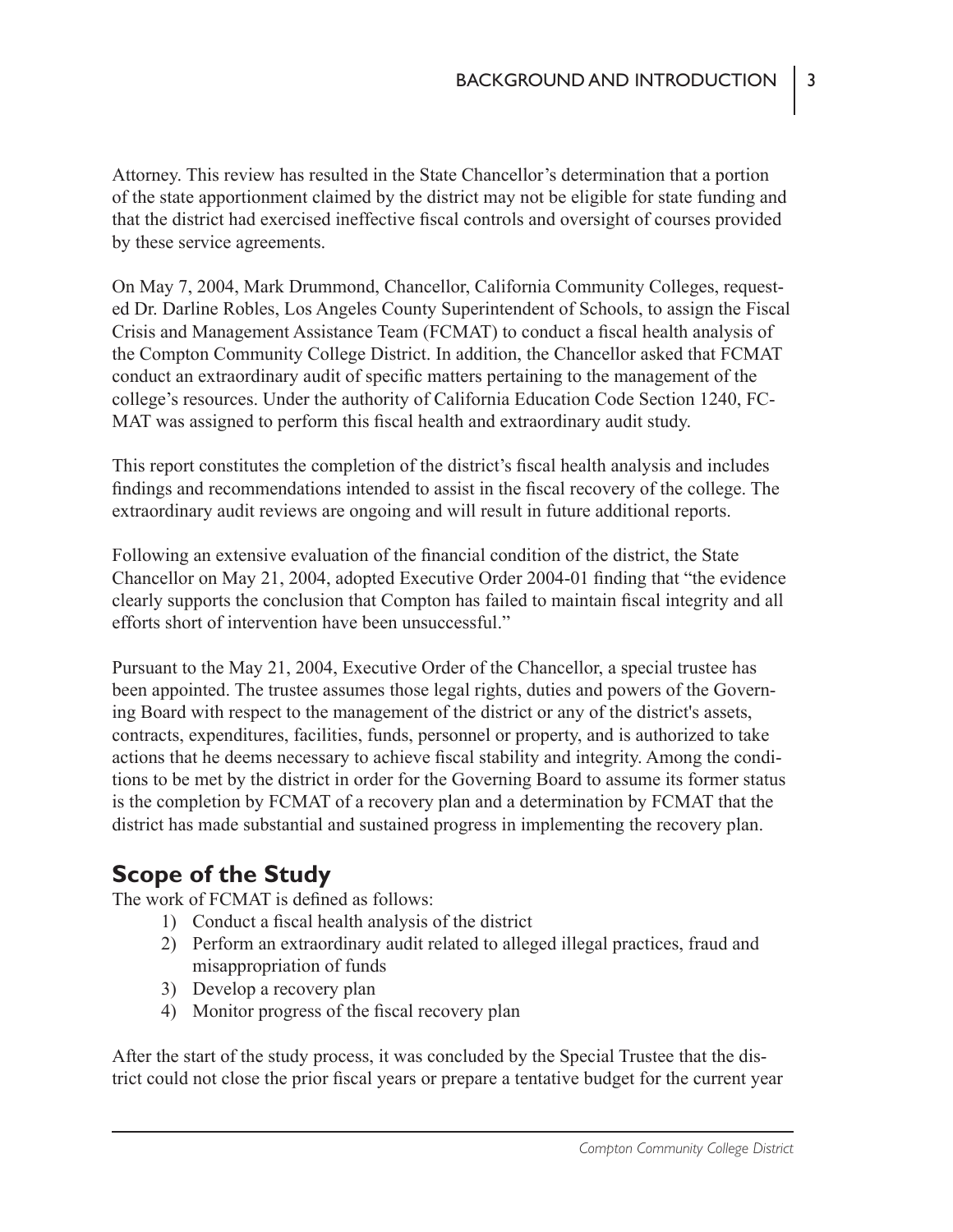#### 4 | BACKGROUND AND INTRODUCTION

unless expert outside assistance was provided. The scope of the study was expanded to enable FCMAT to work with the outside auditor and district staff to close the books for fiscal years 2002-03 and 2003-04 and to develop a tentative budget for fiscal year 2004-05.

The study process was divided into operational categories to match the most evident fiscal and management concerns of the State Chancellor and the Special Trustee. The categories are: governance, personnel administration, finance, instruction and student services, and information technology. Other issues became known during the study process and are included for follow-up by the Special Trustee and district administration.

### **Study Guidelines**

The study process consisted of the following major elements:

- Review of documents provided by the district, the State Chancellor's Office, other agencies and discovered during the field work of the team.
- Interviews with district management and other key individuals.
- Observations of district practices. Team members visited the offices of district staff to observe work flow, record retention and student/staff interactions.
- Team meetings and conversations with the Special Trustee to share information and concerns.

FCMAT's work started shortly after the May 7, 2004 request of the State Chancellor to the Los Angeles County Superintendent of Schools. An initial document request to the district was developed, and background material from the extensive analysis done by the State Chancellor's Office was compiled and shared with Team members. Site visits began on May 21, 2004. Each Team member developed the on-site data collection and interview schedules necessary for their report category. Several on-site and telephone conference meetings were held by the whole Team.

Throughout this study effort, the cooperation of most district staff was outstanding. The Compton Community College District staff participated in this project through interviews and data collection, and showed a genuine interest in seeing that improvements are made in access and service to students.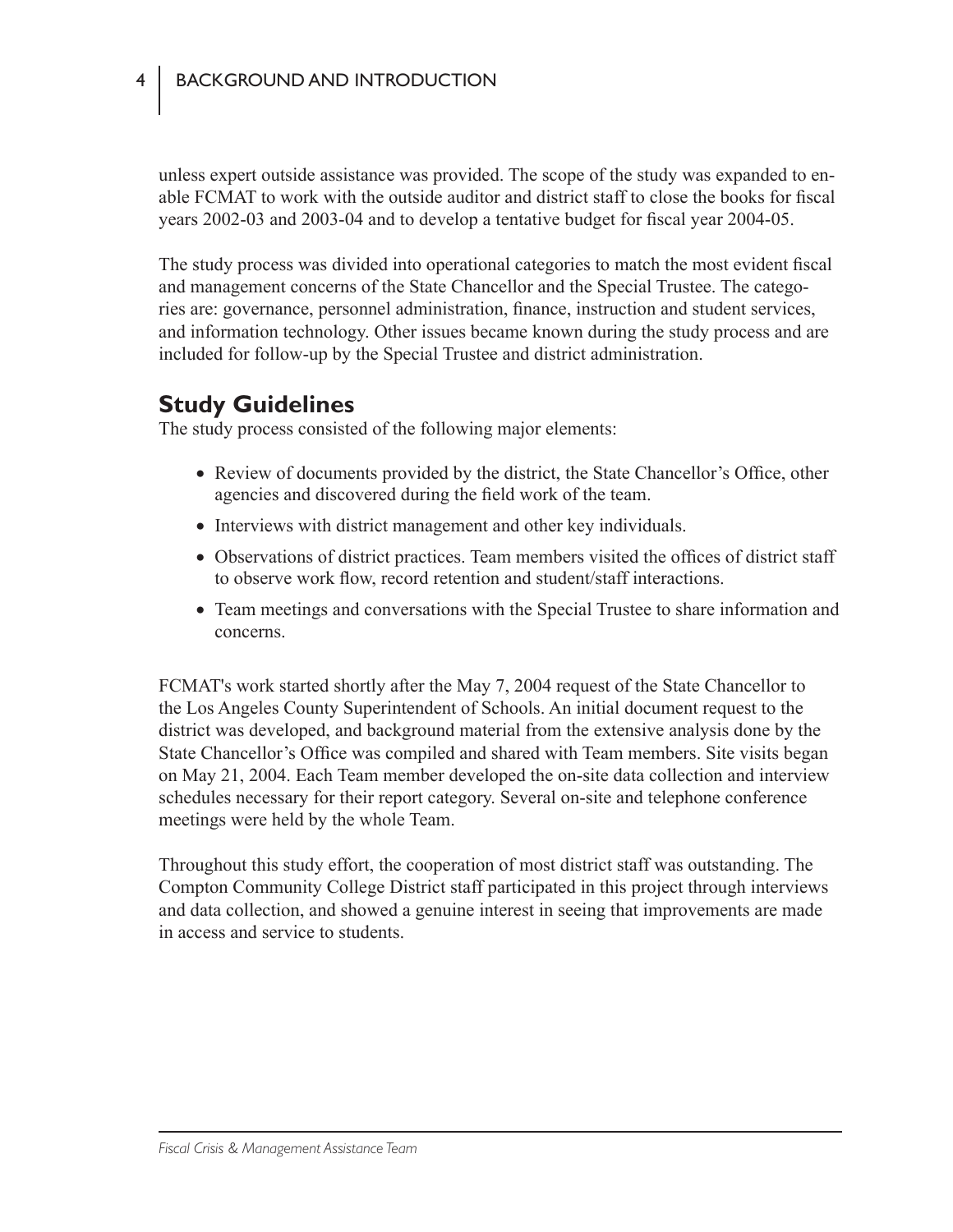### **Study Team**

The study team was composed of the following members:

Joel Montero Anthony Bridges Deputy Executive Officer Management Analyst Fiscal Crisis and Management Fiscal Crisis and Management Assistance Team Assistance Team Petaluma, California **Atascadero, California** 

John E. Hendrickson Laura Haywood Retired Vice Chancellor, Public Information Specialist Finance and Administration (CBO) Fiscal Crisis and Management Lafayette, California **Assistance** Team

Andrew Prestage Philip Scrivano Management Analyst Management Analyst Assistance Team Assistance Team Bakersfield, California Bakersfield, California

Noemi M. Kanouse\* Greg Marvel Assistant Vice Chancellor, President/Principal Consultant Fiscal Services Perseus Associates, LLC Rancho Santiago Community College District Danville, California Santa Ana, California

Lois Meyer Jeanette Moore Escondido, California Hercules, California

Marcia M. Wade\* Jacqueline M. Fretto\* Director of Human Resources Administrative Director, El Camino Community College District Information Technology Torrance, California Coast Community College District

Bakersfield, California

Fiscal Crisis and Management Fiscal Crisis and Management

Retired Director, Fiscal Services Retired Dean of Enrollment Service

Costa Mesa, California

\*As members of this Team, these consultants were not representing their employers, but were performing consultant functions solely as independent contractors for FCMAT.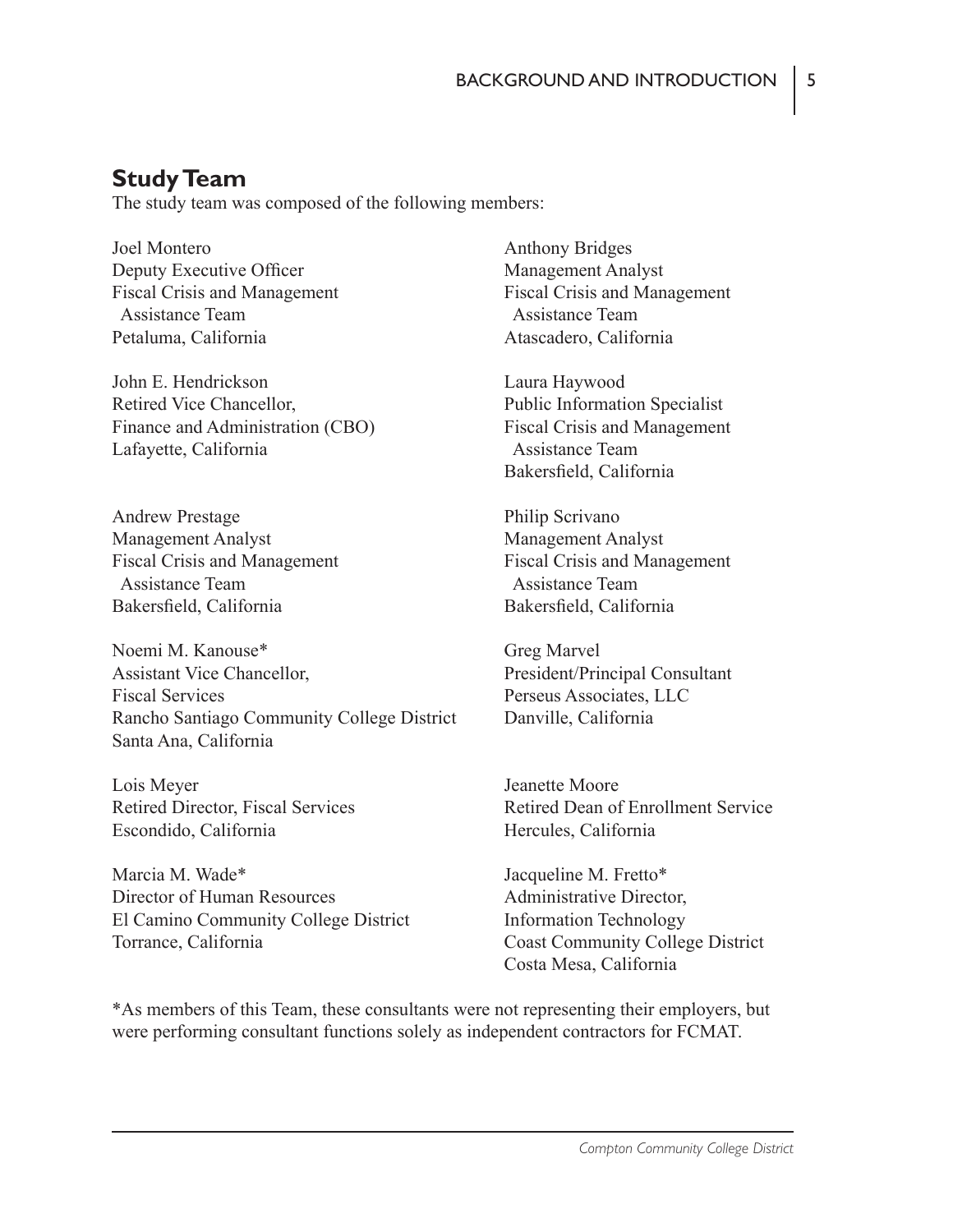6 | BACKGROUND AND INTRODUCTION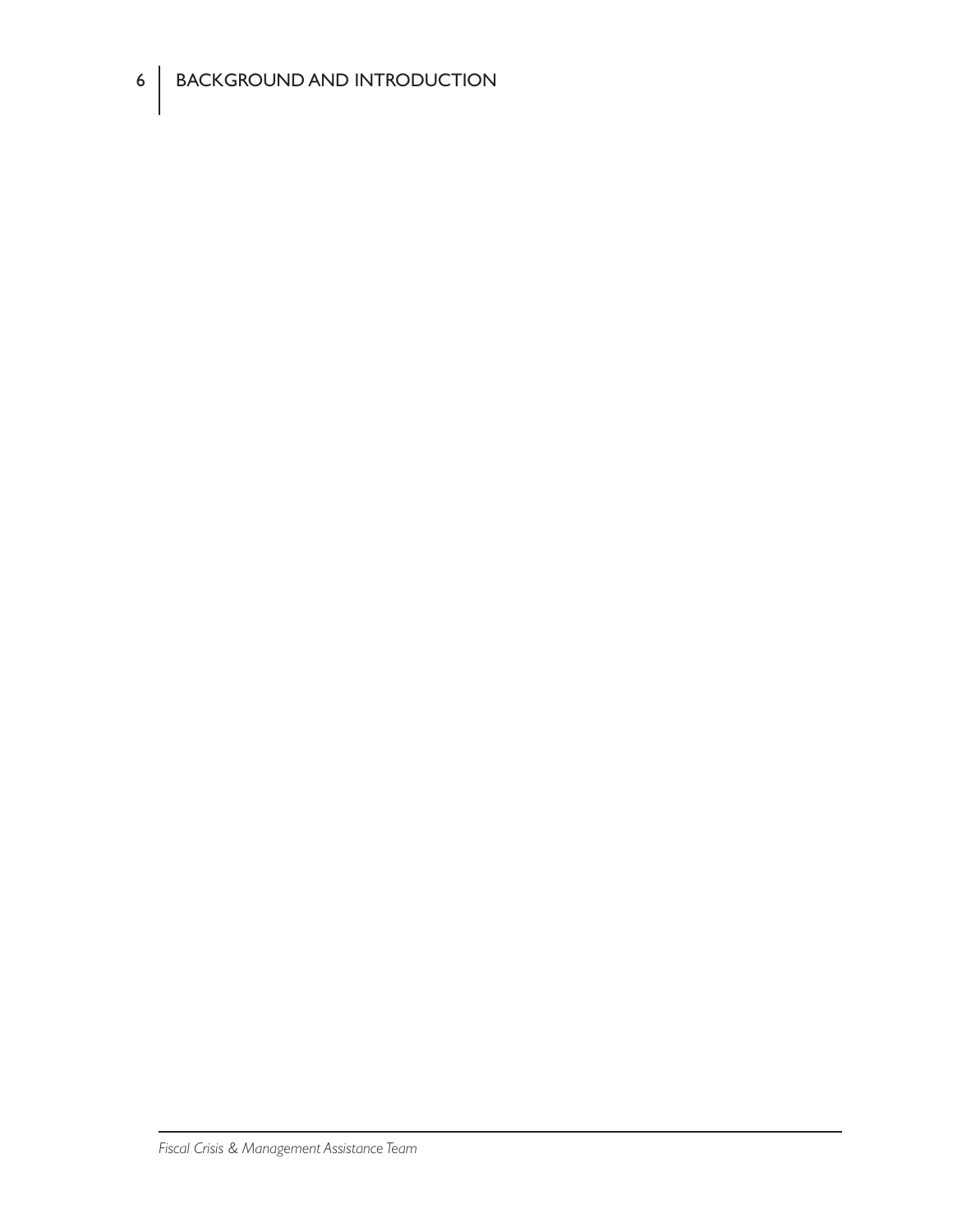# **Executive Summary**

A responsible public organization is the result of a clear vision and a sense of service that is expressed in writing and behavior by the Governing Board and senior management. Establishing a vision of the organization and a purpose that drives the best use of resources and service to the community is a responsibility of the Governing Board and senior management. In the Compton Community College District, FCMAT found an organization that lacks leadership and direction, and is not built on a foundation of fiscal responsibility and service to the various communities served by the organization.

District problems came to light because of serious overspending. The district has been deficit spending for at least three years and possibly for a longer period of time. The State Chancellor's Office regularly monitors the financial condition of the 72 community college districts in California. The State Chancellor became concerned with the financial condition of the district in 2002 because of the reported deficit spending and a decline in student enrollment. In January 2003, the State Chancellor began a special review of the organization and assigned staff to work with the district.

The exceptional level of concern and fiscal monitoring was due to the alarming drop in reserves that was reported in the 2001-02 financial audit report received in January 2003. Since that date, the State Chancellor's staff has worked with the district to determine whether the district has the capability of turning around the pattern of deficit spending and to develop a workable recovery plan to ensure solvency and student access to higher educational programs in communities served by the district.

After extensive correspondence, examination of district finances and the review of its plan to recover from possible insolvency, the State Chancellor determined that the district was not capable of preparing a recovery plan or adequately managing its affairs. The district failed to deliver an audit report for the 2002-03 fiscal year that was due on January 1, 2004. It was eventually submitted on September 15, 2004. The district's submitted financial reports showed a significant swing in forecast ending balance for the 2003-04 fiscal year from an estimated balance in October 2002 of \$2.2 million to a more recent report dated December 10, 2003, showing a negative ending balance of \$-168,000. This sort of budget swing is a result of the district's inability to accurately monitor, assess, and analyze its own financial condition. Based on the available information, it is the opinion of FCMAT that this fiscal inconsistency is a result of inattention and neglect by senior management including the Chief Financial Officer, inadequate monitoring by the administration, and improper oversight by the Governing Board.

The district's annual deficit spending pattern has created a structural deficit that transcends fiscal years, eventually impacting the current fund balance. Prior to the assignment of the Special Trustee, the district had not implemented any plan to mitigate the deteriorating solvency of the district. In fact, the poor financial records of the district, the lack of internal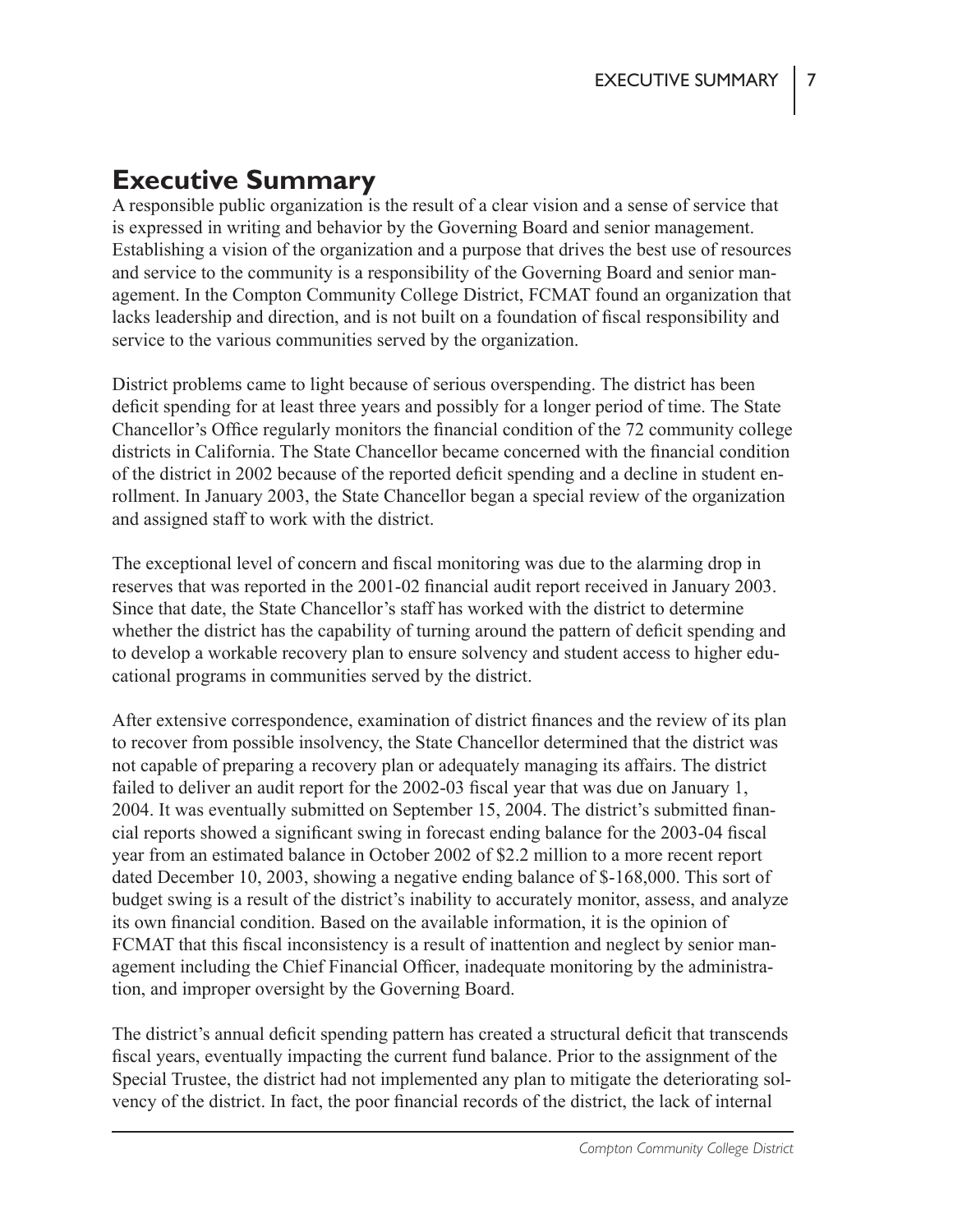controls, and the failed implementation of the electronic budgeting system created a situation where, at any given point in time, the college was unable to assess its financial status. As a result, the district tended to exist financially from day-to-day, spending any available reserves and consuming cash from other funds.

Before FCMAT was requested to provide services to the district, the district had spent itself into a position of near bankruptcy. The district would have been unable to make payroll or other expenses in March 2004 if cash in the Proposition 39 Measure CC bond fund was not available for operational cash flow needs. All dollars borrowed from the bond fund for cash flow purposes must be repaid to that same fund prior to the end of the fiscal year in which the money was borrowed. The district's cash position was negative for 10 of the 12 months in the 2003-04 fiscal year. This created the necessity for the Los Angeles County Office of Education (LACOE) to cover payroll and accounts payable with money from other district funds. In an attempt to reconstruct the cash flow history of the district, the district staff was unable to produce any documentation that would have indicated that any individual or division of the college was consistently involved in projecting and monitoring cash balances. Assessing and monitoring cash should be part of the regular routine of any public agency.

During the writing of this report, the district auditor and staff, with assistance from FCMAT, have closed the district's financial records for the 2002-03 fiscal year. The final audit report for the 2002-03 fiscal year was received by the district on September 15, 2004. The financial records for the 2003-04 fiscal year have also recently been closed. It is likely that the close of the both 2002-03 and 2003-04 financial records was completed without a full accounting of all financial transactions that may have occurred in those fiscal years. This situation has evolved because the district was not diligent about posting entries to the system as the transactions took place. Based on the prior year close, the district has revised its budget document for the 2004-05 fiscal year and will present the adoption budget to the Special Trustee for approval.

Budget decisions for the 2004-05 fiscal year have been made based on the best information available and will require substantial monitoring of projected revenues and expenditures to sustain the district's proposed adoption budget. In order to assist in this process, the FCMAT report includes a recommended organizational chart that focuses management attention on student success, clarifies reporting relationships and cuts costs. FCMAT has also provided numerous specific recommendations to improve service, bolster revenue and reduce expenses.

The budget that is being presented to the Special Trustee for consideration is based upon the unaudited actuals from the close of the 2003-04 fiscal year. FCMAT expects that a number of audit adjustments will be made by the district's external auditor during the process of reviewing fiscal year 2003-04. These audit adjustments could negatively impact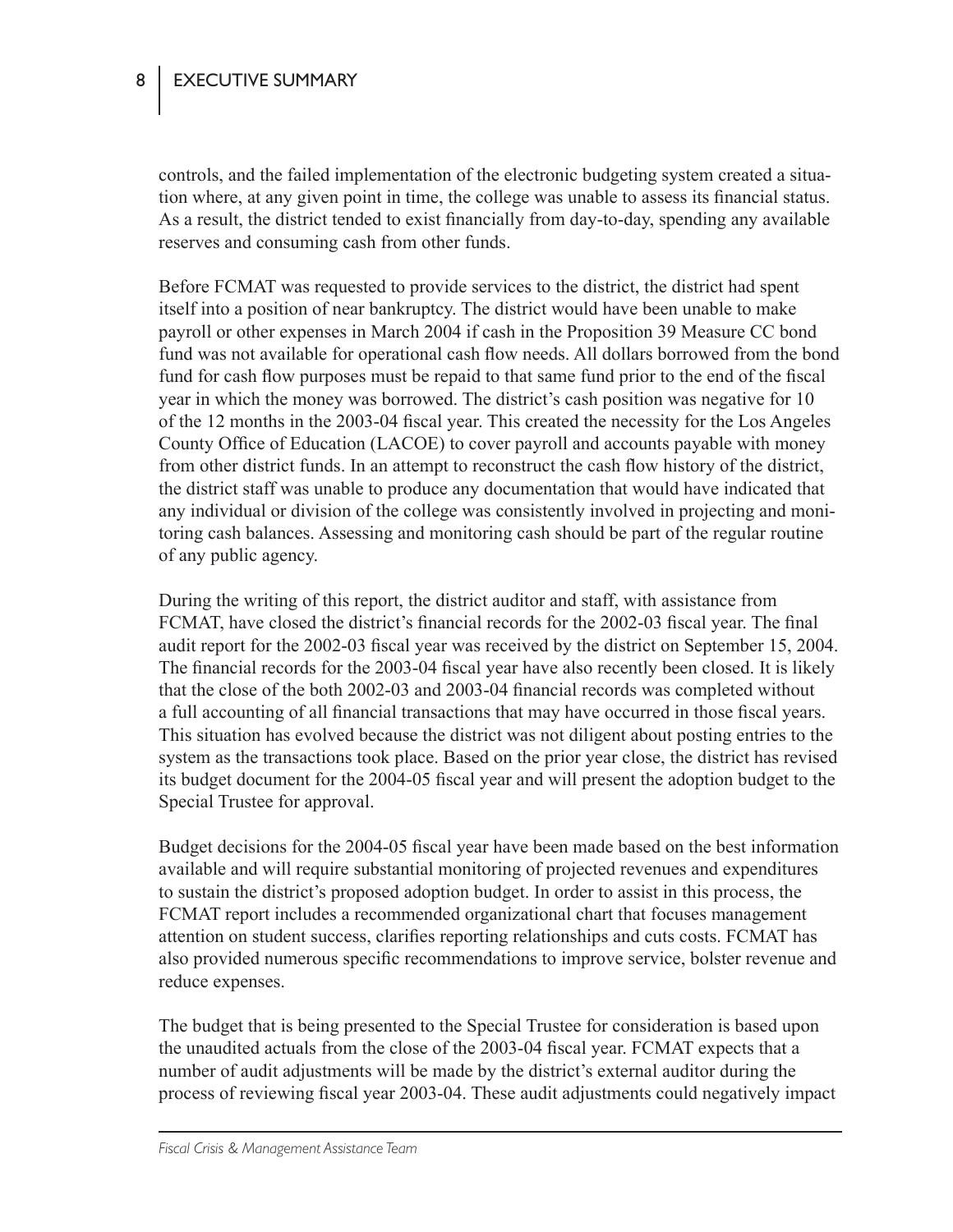the projected fund balances in all funds for the 2004-05 budget. The 2004-05 budget is built on a weak documentary foundation, which is the result of the incomplete and inaccurate financial practices of the district over the past several years. Given these factors, the following is a brief analysis of the major points of fiscal considerations for the current year general fund budget. More budget details appear in the financial section and appendices of this report.

The projected beginning balance of the 2004-05 general fund is as follows:

 \$213,041 unrestricted \$224,454 restricted

These numbers are carried forward from the 2003-04 ending balance and do not reflect a required budget reserve for that year or reconciliation of the other funds. The projected total revenue in the general fund unrestricted budget for 2004-05 is \$26,913,820. The projected total expenditures in the general fund unrestricted budget are \$26,918,110. Given these projections, the district shows revenue over expense in the amount of a negative \$4,290 during this year. This number is a representation of the district's deficit spending for the 2004-05 fiscal year. Combining this amount with the beginning balance would provide a total projected ending fund balance of \$208,751. This ending balance does not consider the following elements:

- Required reserve Based on the revenue projection in the general fund unrestricted side of the budget, an estimate of the required reserve is approximately \$1.3 million. The fund balance in the current budget is not adjusted to reflect this amount.
- Indirect costs In budget year 2002-03, indirect costs were budgeted as approximately \$360,000 in the general fund. In 2003-04, no indirect costs were budgeted. In 2004-05, the district estimates nearly \$600,000 in indirect costs. This increase of approximately \$240,000 would not follow the historical patterns of the district.
- Transfers out to balance the other funds In the 2003-04 budget year, the district transferred \$1,013,436 out of the general fund to balance other funds. In the 2004- 05 budget year, transfers out are budgeted at \$0 (zero). However, the probability of zero transfers out of the general fund is remote.
- Health benefits Health benefits are budgeted at approximately the same level in 2004-05 as they were in the prior year, while the costs for salaries remain basically constant. Trends indicate that the cost of health benefits will increase by as much as 25 percent. In addition, the district has a very large unfunded liability for post-employment benefits. This long-term debt, combined with an ever-increasing pay-asyou-go expense for retiree benefits, is not adequately addressed in current or future budgets.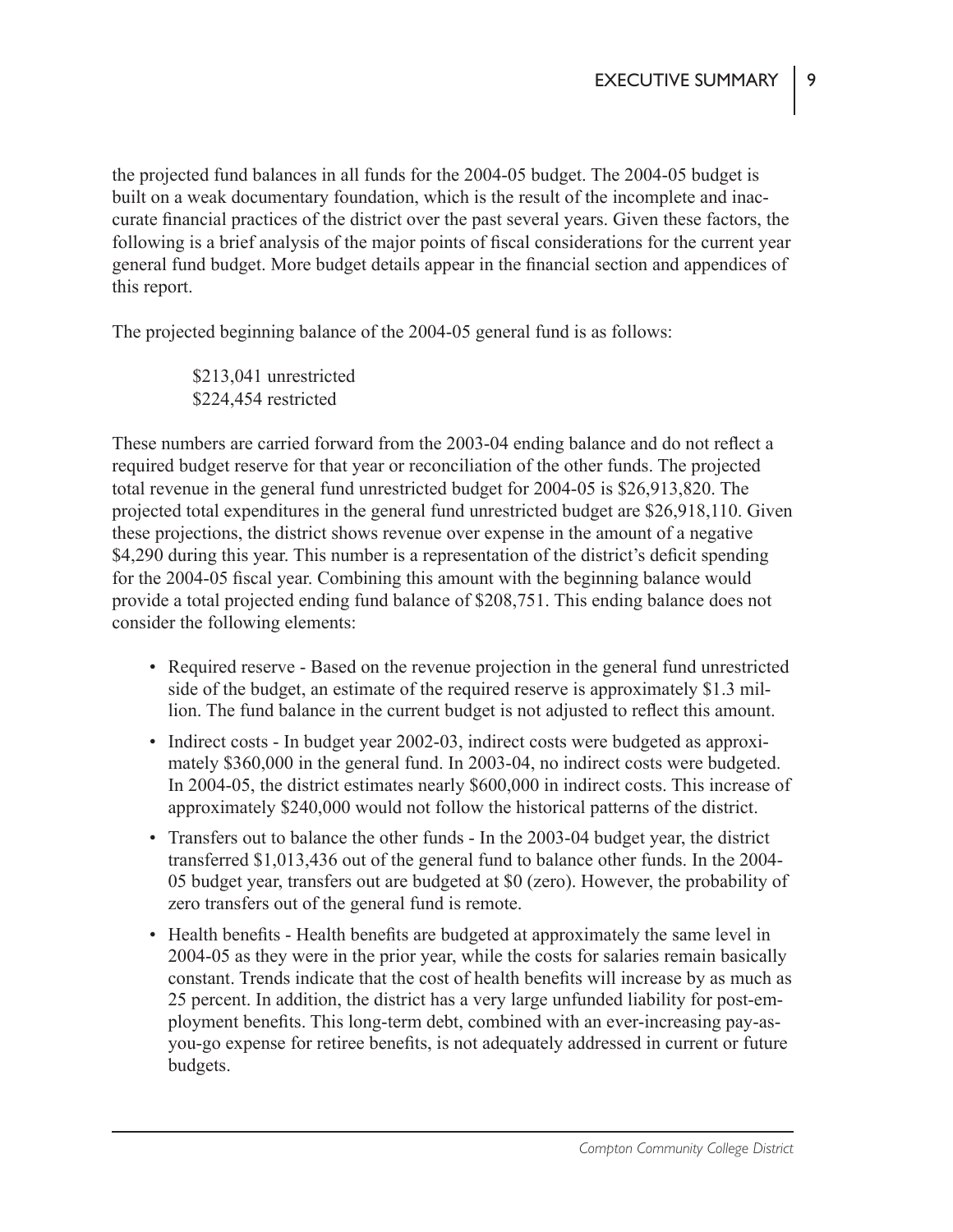Based on prior years' financial history, the real and present possibility of audit adjustments in 2003-04, and the lack of other mitigation factors, FCMAT assumes a projected negative budget position in the general fund unrestricted at the end of 2004-05. A prudent and true projection of the budget might be considered as follows:

| Projected ending fund balance, GF unrestricted | 208,751   |
|------------------------------------------------|-----------|
| Prudent reserve at 5%                          | 1,360,000 |
| Indirect cost adjustment                       | 100,000   |
| Transfers (one-half of 2003-04 amounts)        | 507,000   |

Adjusted fund balance based on these assumptions -1,758,249

This analysis does not consider potential increased costs for health benefits, the unfunded liability for post-employee benefits, or likely audit adjustments from 2003-04. Additionally, the district is now, and has been, out of compliance with the 50 percent rule, Education Code 84362, which states that 50 percent of expenditures should be in instructional salaries. It appears, from the initial analysis, that in 2002-03 and 2003-04 the 50 percent rule was not considered. In at least one of those years, no waiver was filed with the Chancellor's Office for relief from that rule. The potential impact of non-compliance could include a fine that would have to be funded from the general fund unrestricted budget.

A prudent reserve would have to be maintained in the budget for the current and two subsequent years before the district could be assessed as fiscally solvent. Noting that the district's budget division has never prepared multiyear projections, FCMAT has created a three-year projection showing continuing deficit spending, declining fund balance and an inability to maintain the necessary reserves. These projections are based on the current status of the budget and do not consider any possible future mitigations.

Business Office and Human Resources staff need better supervision and sustained training in order to use the capabilities of any modern integrated management system. A major weakness in the district's personnel and fiscal management is the lack of any form of position control. The software used by the Los Angeles County Office of Education includes position control that is designed for tracking and monitoring all certificated and classified positions by the Human Resources Department. The Compton Community College District's current software also appears to be able to provide this key element of budget development, expenditure control and financial forecasting.

An immediate decision is necessary regarding which of these two systems will be used for personnel and financial management. After this decision is made, staff training on the use of the system needs to be provided. Job descriptions need to be rewritten and performance evaluations should be updated based on the employee's ability to carry out job duties using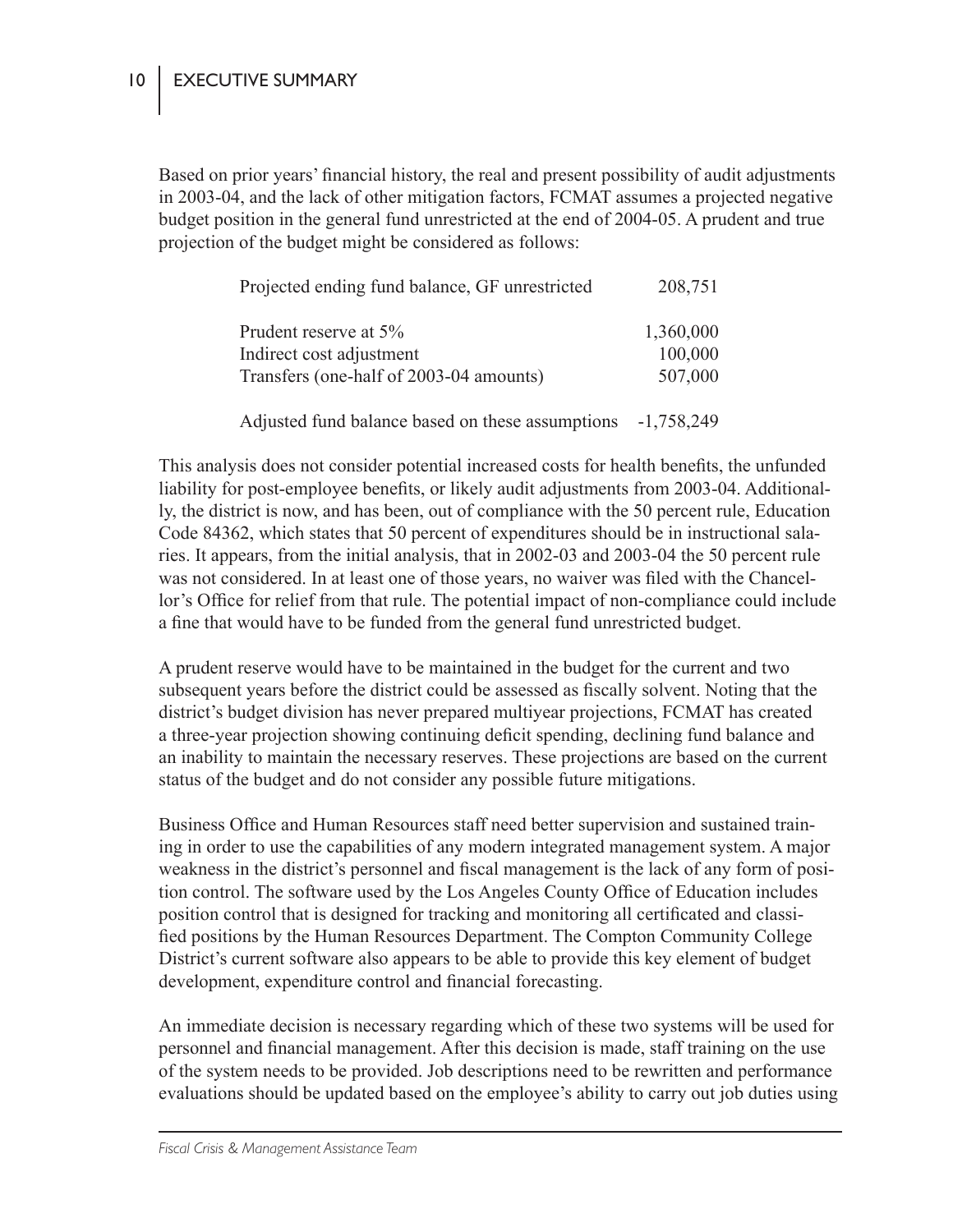the automated system capabilities. The technology section of this report provides information related to the business and personnel system conversions.

The Governing Board has demonstrated questionable decision-making that has created potential conflicts of interest in its governance duties. There are numerous and recent instances of board member influence in hiring decisions and staff assignments. One example of a questionable decision is related to the board's employment of hourly staff assistants for each trustee. FCMAT is not aware of any other community college district in California that employs assistants for each board member. Further, Compton Community College District is a relatively small district statewide in terms of student enrollment. The staff assistants also receive a health plan that costs the district \$6,500 per month for themselves and their dependents. At a time when district finances are in question and deficit spending has been occurring for multiple years, the decision to fill these positions appears unjustified.

Other examples of Governing Board member decisions that constitute either excessive spending of funds or interference with effective administration are:

- The assignment of district-owned cars to board members for their personal use
- The use of the district's credit card for non-college expenditures and reimbursing the district at a later date
- The use of the college bus for non-educational purposes
- The involvement of individual board members or staff assistants directly in the negotiations and development of contracts for the procurement of technological hardware
- Bypassing the President in working with college management and other staff

The Governing Board is expected to focus its attention on the careful planning and use of state and local tax revenues. It is the Governing Board's responsibility to set an expectation of quality and service and to maintain the public trust. The Compton Community College Governing Board does not meet these basic expectations. Further, the board is overly involved in the day-to-day management of the district.

The management structure of the district is not effective. A proliferation of supervisory and management positions results in both excessive costs and confusion for employees and students. Classified salaries and contract expenditures are high when compared with data from colleges of similar size and geographic location. Appendix D is a schedule taken from the State Chancellor's Office Fiscal Data Abstract. This document compares Compton Community College District with four other California community college districts in the areas of revenue, academic salaries, classified salaries, employee benefits, operating expenses, and total expenditures.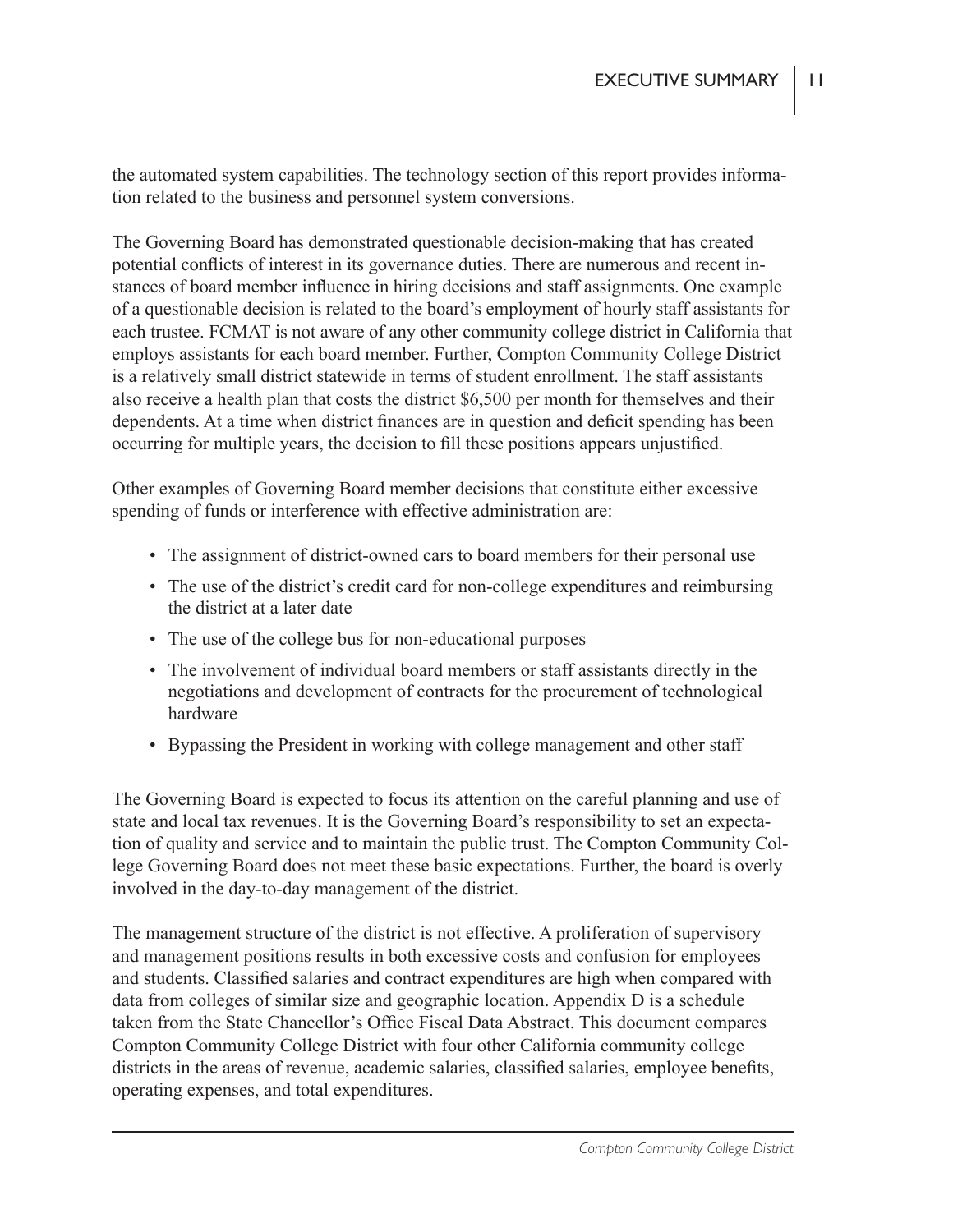Comparison data reinforces the observation that the district has unnecessarily created jobs in both categorical programs and general fund programs. Further, the district has entered into numerous contracts for consulting and operational purposes at a level that is not seen at most other colleges. Reduction of costs for classified salaries and for contract services is necessary.

Instructional programs at Compton College are not regularly assessed through an effective program review process. Additionally, the college district does not have an organized and effective enrollment management process. The inequity in curriculum offered and lack of a schedule of classes that is responsive to student needs results in faculty distrust of district management, poor allocation of available resources, denial of access for students to desired higher educational programs, and missed opportunities to improve district income.

The student admissions process is archaic and needs to be immediately replaced with modern, automated, student-centered processes. Online, Web-based application and telephone registration systems are not available to students wanting to attend Compton College. College apportionment income depends on enrollment growth. Further, students cannot effectively plan for their college course needs by continued reliance on "at the window" registration. An infrastructure to support automated registration processes, appropriate system security and the installation of proven software is a necessary component for rebuilding Compton College's image as the higher education provider of choice in the community. District solvency is tied to attracting student enrollment through the better use of automated systems.

FCMAT reviewed facility and police operations as a part of the overall assessment of district fiscal and program management. In both areas, there is a need for stronger leadership. The district has received state bond funds for two major new buildings in the past four years. Both building projects have resulted in considerable cost overruns and poor construction, leaving the buildings unusable. The district borrowed additional local funds through the issuance of Certificates of Participation to complete these projects and to settle claims with the contractors used for each project.

The police department is not certified by the California Commission on Peace Officer Standards and Training, and is headed by a non-sworn and inexperienced civilian position, the Deputy Superintendent/Executive Vice President for Academic Affairs. The police department needs to be managed by an experienced law enforcement professional. Under the current organization, "police badges" are given to Governing Board members, the Personnel Commission members, and certain district employees.

Financial, human resources, and student information systems currently in place at Compton CCD do not meet industry standards for the development and functionality of these systems. There are extensive problems with system security, network scalability, da-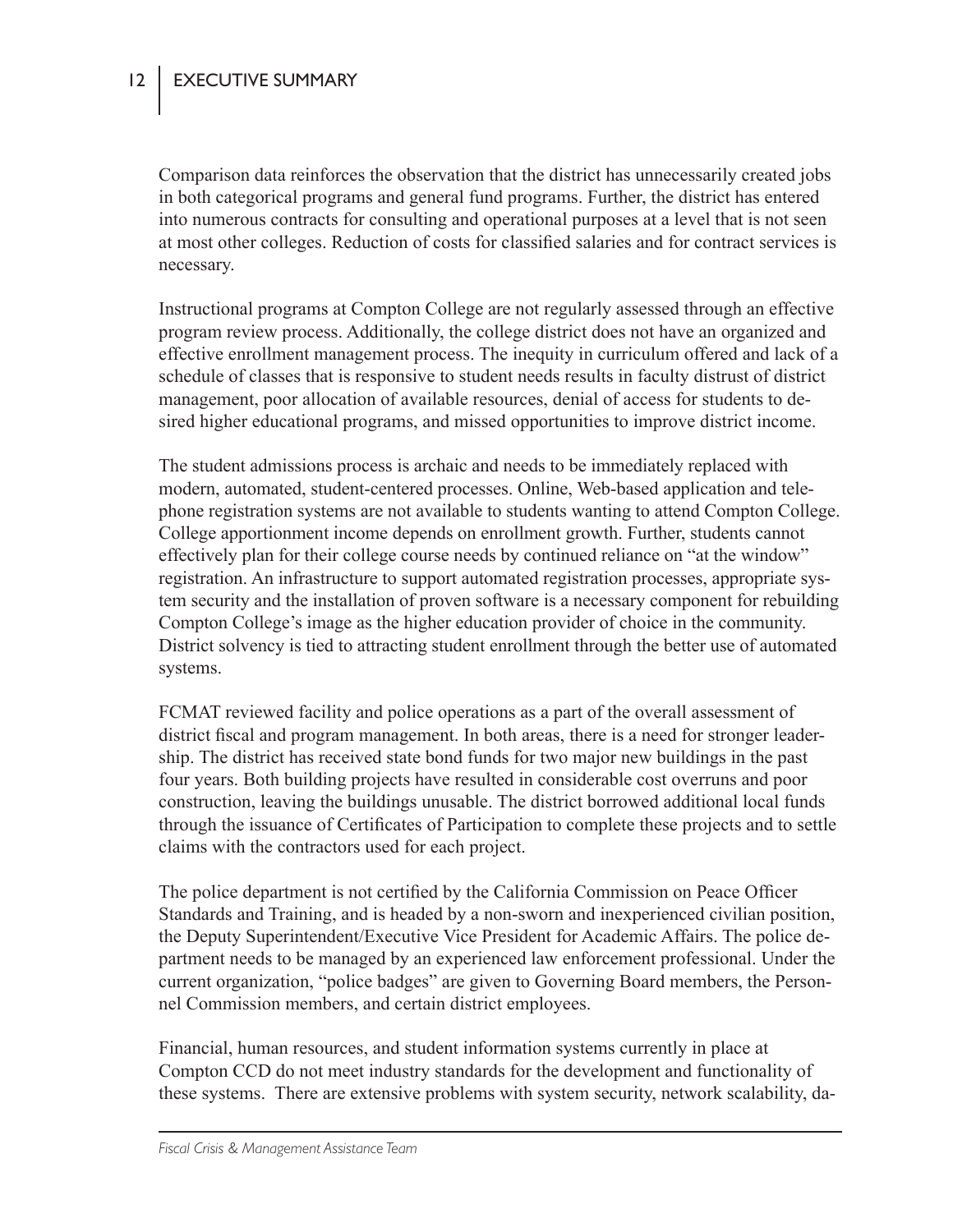tabase optimization, reliability and administrative workflow. Communications between the district and the company that provides the systems and software support have been difficult and ineffective. The district should create a contingency plan for managing the current systems while developing a project plan to migrate these systems to another platform. The district also is in need of a Chief Technology Officer position to provide a technology master plan and vision, manage the day-to-day operations and provide guidance to the staff.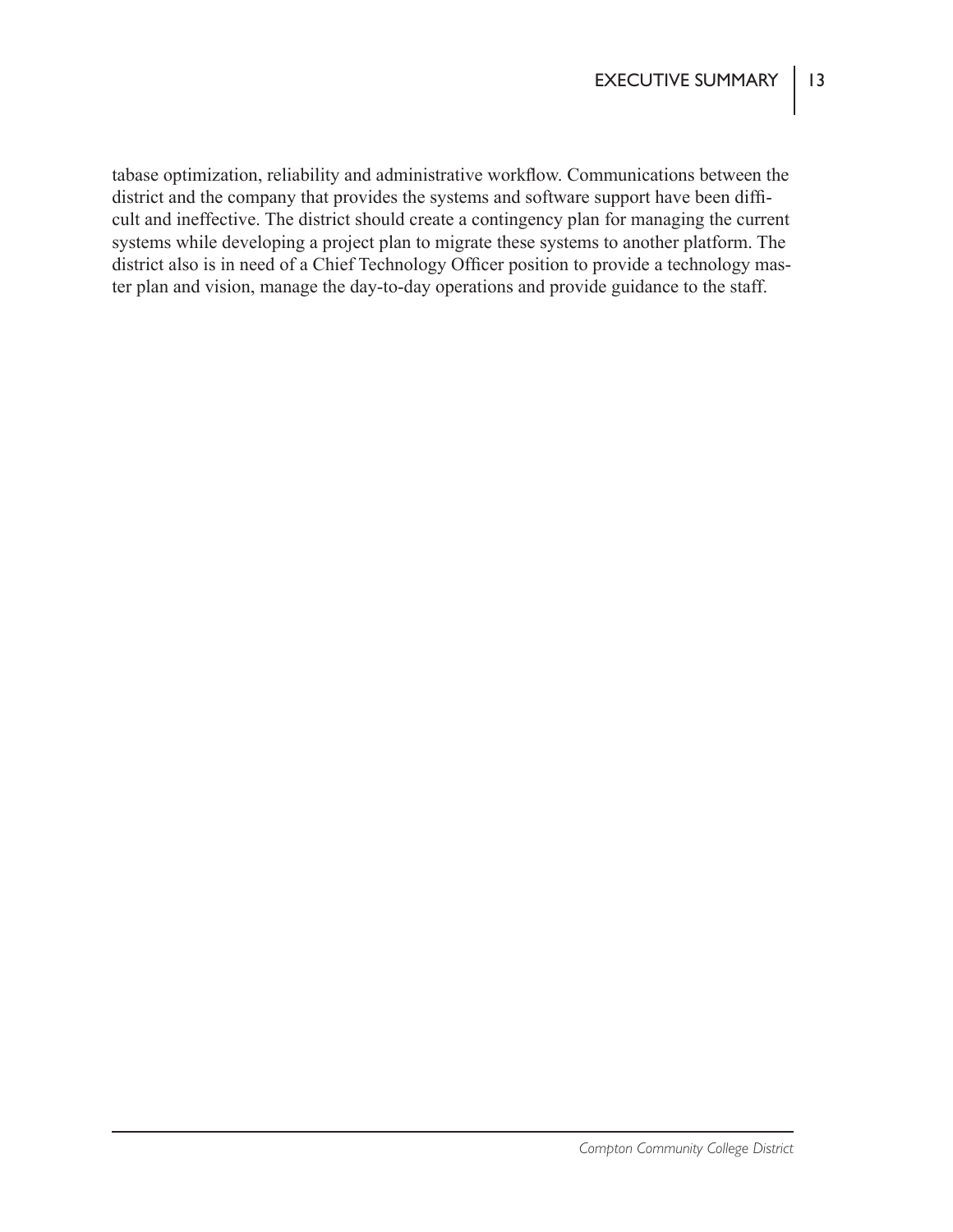### 14 | EXECUTIVE SUMMARY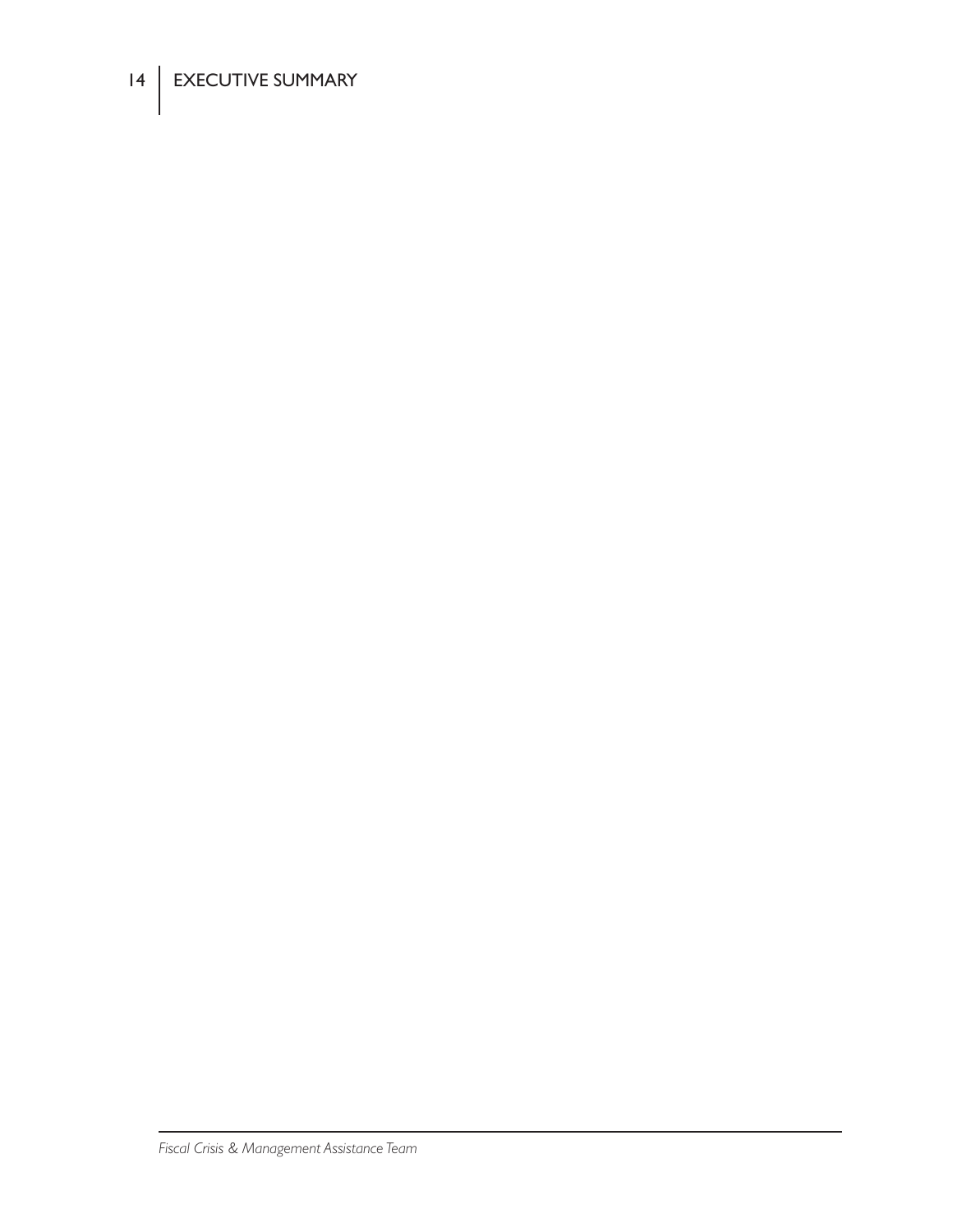# **Governance Role of the Board Findings**

The role of the Governing Board in higher education and for virtually any local government is to set policy, hire and evaluate the Chief Executive Officer and create a vision and environment for the efficient delivery of public services. Members of the Governing Board carry out the will of the people who elected them. Careful development and maintenance of the public trust is essential to responsible governance.

FCMAT found, through interviews, observation, Governing Board agendas and personnel actions that the Compton Community College District board is overly involved in the dayto-day administrative operations of the college. Board members participate at the department level in discussion and decision-making and greatly interfere with the administration of college programs. These actions are evident throughout the college in areas of academics, student services, personnel and administrative functions.

Board involvement reaches the level of influencing initial hiring and employee promotions. Employees come to rely on board member support in day-to-day activities rather than maintaining a direct relationship for performance accountability with their immediate supervisor.

Instances of inappropriate board member participation occur in the evaluation of competing products and vendors. Such involvement in college administration results in chaotic decision-making and often in higher costs. Employees need to know who is in charge. The CEO must be given the power to establish processes for the effective and efficient delivery of services and to hold employees accountable for adhering to these processes. Governing Board involvement in administrative activities results in wasted effort, inefficient use of personnel and ineffective leadership.

The college owns a large bus that is used for athletic and other college instructional and student service needs. The bus has also been permitted to be utilized by Governing Board members for purposes that apparently are not educational. College staff members report that the bus has been checked out on several occasions by board members for trips to Las Vegas to carry people who are not students or employees. Further, fares are reportedly collected, and there is no formal records of that cash being deposited to the district. Responsibility for bus use appears to be assigned to more than one person. FCMAT believes that the operation and maintenance of the college bus should be under the control of a single manager to assure that this district asset is properly managed and that competing priorities for the use of the bus can be addressed.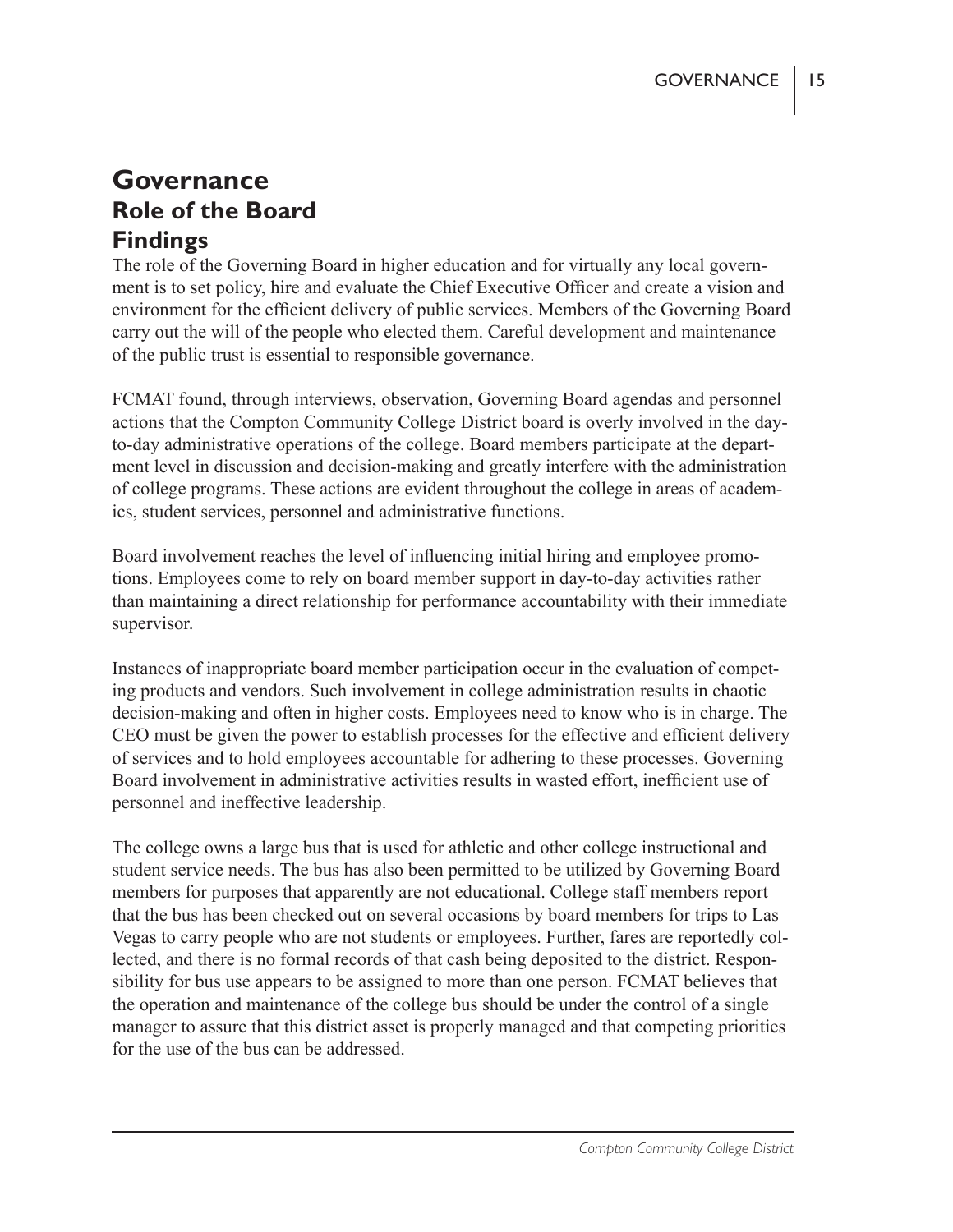It is also unclear how the district paid for the bus. Some staff allege that bond funds were utilized to support at least a portion of the bus purchase. If that is the case, it is quite possible that the general fund will have to reimburse the bond fund for the amount used for this purpose. Further review is necessary to come to closure on this issue. The annual financial and performance audits on Measure CC as required in the State Constitution pursuant to Proposition 39 have not been done. The review of the bus purchase will be included as a part of these bond fund audits that will take place beginning in Fall 2004.

### **Recommendations**

*The Special Trustee should:*

- 1. Revise Board Policy 1.2 concerning involvement in hiring line administrators.
- 2. Revise Board Policy 1.10, which calls for a board member to chair many operational committees of the college.
- 3. Ensure that board members immediately refrain from day-to-day administrative activities, including the influencing or directing of administrative decisions on issues such as course scheduling; faculty scheduling; employee hiring, discipline, transfers and assignments; and procurement or expenditures.
- 4. Request the Community College League of California to help arrange for board workshops on the proper role of the Governing Board and effective college leadership.
- 5. Assign the college bus to the Facilities Department or to another manager to ensure the best use of this asset.
- 6. Discontinue the practice of permitting board members to use the bus for any purpose. All uses must be requested by an appropriate program manager and approved by the manager assigned the duty of controlling use of the bus.

# **Governing Board Policies Findings**

FCMAT reviewed Governing Board policies to consider the organization and completeness of this document. The document provided to FCMAT is entitled "Policy Manual of the Board Trustees – 2003" and is noted as being a draft.

Overall, the Policy Manual is a good guide to governance and operations of the district. However, it is not consistently followed by members of the board or the administration. It contains some policy statements that are illegal or inappropriate and that interfere with the effective operations of the college.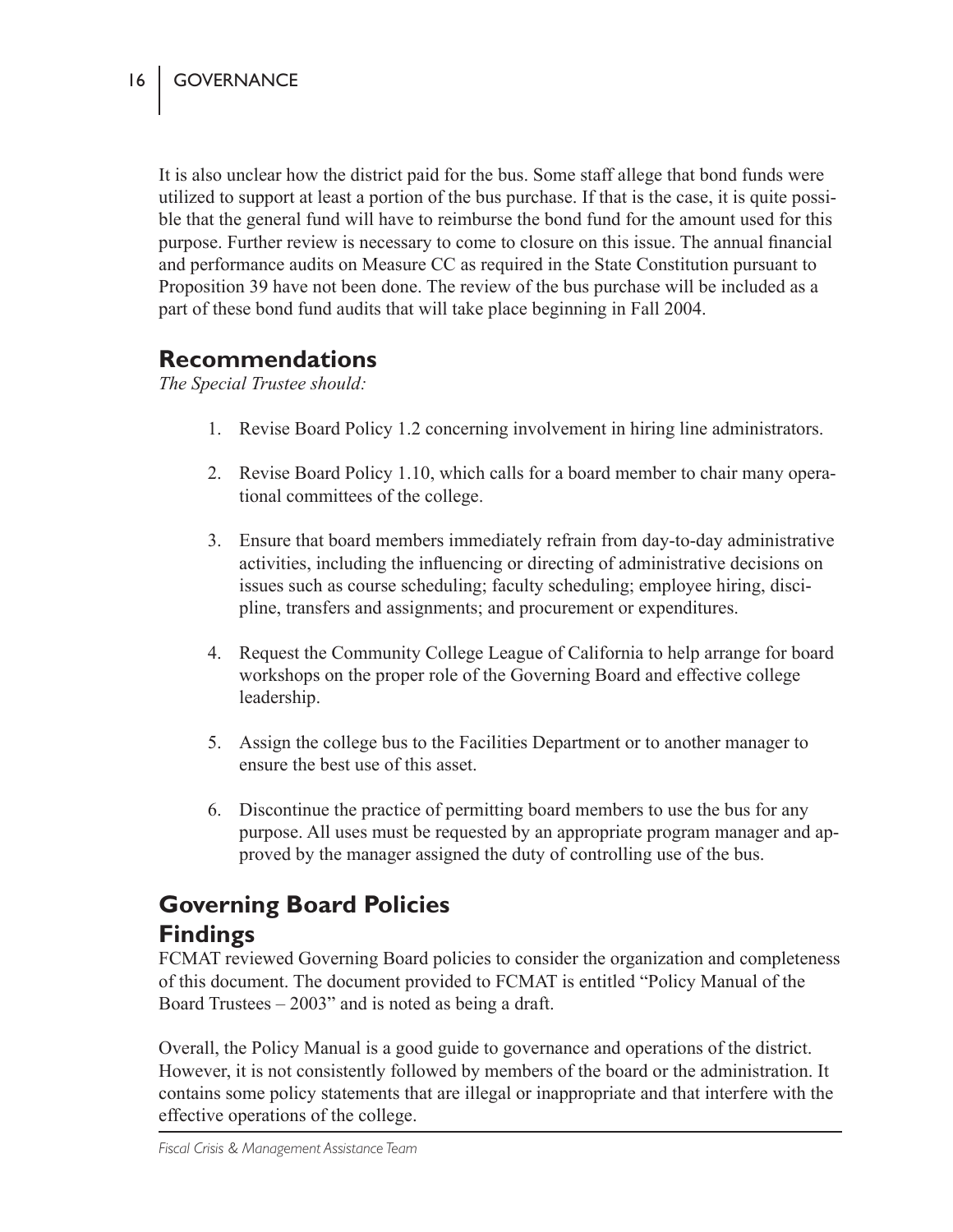The historical notations, categories of policy statements and general writing in the manual appear to be clear and useful. Policy 1.1 references 20 separate publications. A review of these publications is necessary to determine whether each publication is still current and appropriate.

Below are examples of policies that are not followed by the board, administration or staff, and should be reviewed for continued application:

- BP 1.2 delegates authority to the President over personnel, education and business matters. FCMAT finds that board members directly interfere with the President's authority in violation of this policy.
- BP 1.2 is further violated by the language of the employment contract with the Deputy Superintendent/Executive Vice President, Administrative Affairs. That contract shows that the assignment of work and decisions on retention of the individual is done by the board instead of by the President, in violation of BP 1.2.

Some policies are either illegal or are bad public policy. Examples are:

- BP 1.2 "Duties" of board members include participating in the process for selection of "vice presidents and all line management/administrative positions that report directly to the President." The selection of such positions is an administrative duty, not a board policy matter.
- BP 1.10 provides for nine standing committees of the board, with each board member serving as the chair of at least one committee. Such a high number of committees makes it very difficult for board members, staff and the public to be informed and involved in college life and policy issues.
- BP 1.20 is vague and does not state the position of the board on giving health and other benefits to Board Staff Assistants. Further, the statement that the board "is asked to amend the Board Action dated January 25, 2000 – 'Medical and Dental Benefits for Board Staff Assistants' to include the spouses of all Board Staff Assistants" would result in a very expensive program that is not provided in other California community college districts. (The Governing Board has acted to add both Board Staff Assistants and their spouses to the district's health plan.)
- BP 1.21 states that the Board of Trustees shall make known immediate family relationships before a hiring decision is made. This policy appears to endorse the hiring of board members' immediate family members, which is not good public policy.
- BP 1.22 says that board members shall be allowed to use district vehicles for recruitment and promotion. This policy either should be rescinded or clarify that cars are for periodic use for a specific purpose and on a specific date.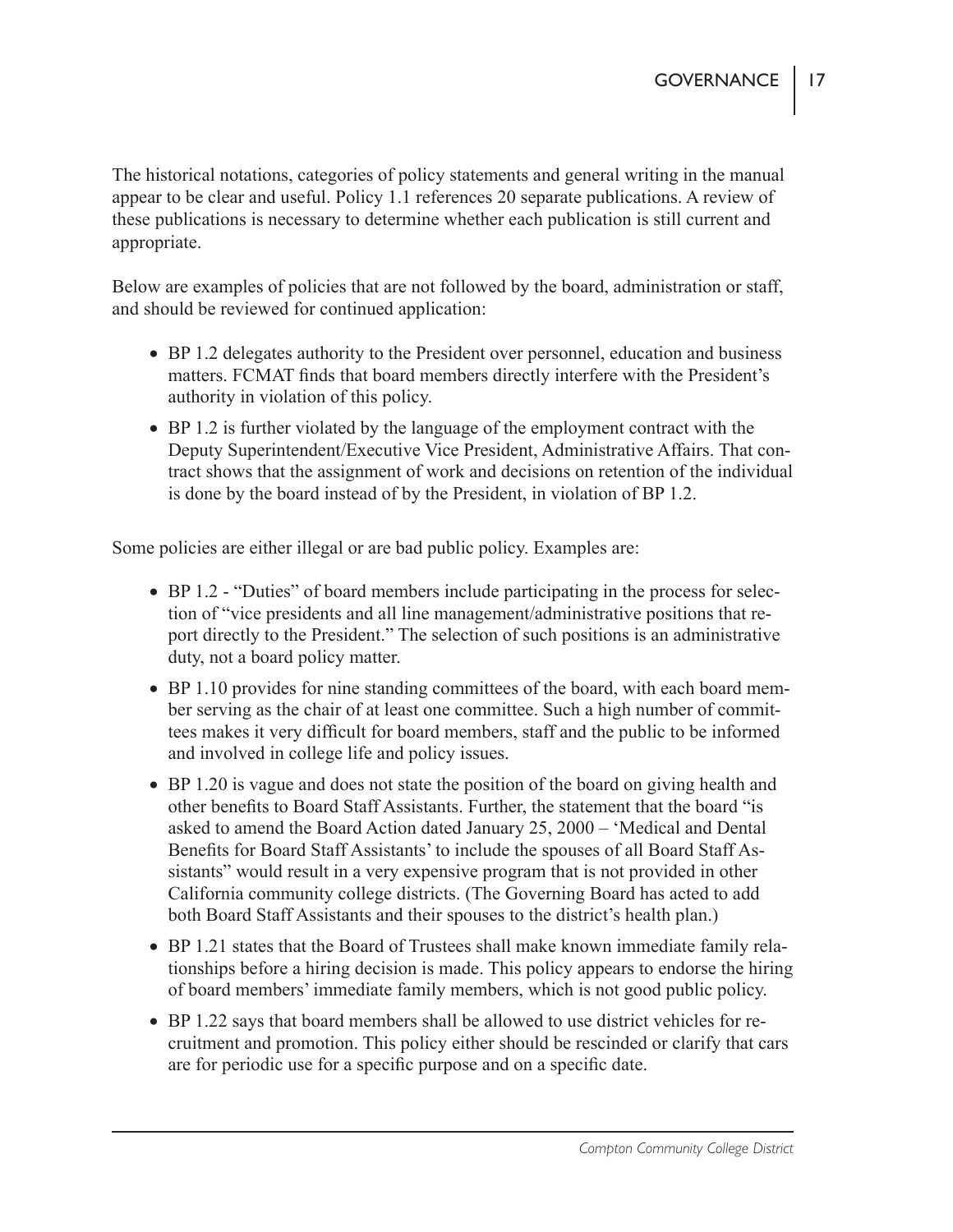- BP 2.2 is the management evaluation policy that specifies a myriad of characteristics and qualities to be evaluated without mentioning ability to perform the essential job duties as noted in the position description.
- BP 2.3 requires the President to get the written approval of each cabinet member prior to submitting any contract for board approval. This process interferes with effective management and undermines the leadership of the CEO/president. BP 2.3 conflicts with BP 1.2.
- BP 2.4 provides a process for hiring a person who does not meet minimum qualifications for the position. Under this policy, a job candidate who fails to meet the minimums can nonetheless be judged qualified for the position. Minimum qualifications are a necessary requirement in hiring qualified candidates for the work of the college.
- The statement on Institutional Standing Committees is not numbered. The statement provides for 20 standing committees, yet BP 1.10 says there are no such committees. It is questionable whether many of these committees actually meet, publish an agenda if required by the Open Meetings Act, or keep records.
- BP 3.4 provides a method for employees who accrue vacation over the maximum accrual amount to be paid for the excess accrual. The stated maximum accrual is 352 hours. In certain cases the employee is compensated for the excess accrual at the conclusion of the fiscal year. Further, the policy says that the President can approve exceptions to the maximum accrual and use policy. This policy could put vacation accruals for all employees at risk of being considered income for purposes of paying federal and state income taxes. Paying for excess accrual and permitting exceptions to the policy should be deleted from the policy statement.
- BP 6.10 specifies the amount of various fees. The parking fee of \$12 for a full-time student per semester is very low compared to other colleges and does not meet the need in this restricted account for parking lot maintenance and security. Students receiving a Board of Governors fee waiver (BOGW) pay a maximum fee regardless of the higher fee set by board policy.
- BP 8.9 states that the use of facilities by non-profit organizations shall be "at no charge," while state law says that the Governing Board may charge an amount not to exceed its direct costs or not to exceed fair rental value of the college facilities and grounds. All fees should be evaluated to provide funds needed for building maintenance and operations and to comply with the law.
- BP 8.18 sets the subsistence rate for the daily per diem for meals for board members, President and vice presidents at \$100, and at \$60 for other employees. This is a comparatively high amount to reimburse board members and employees for meal costs.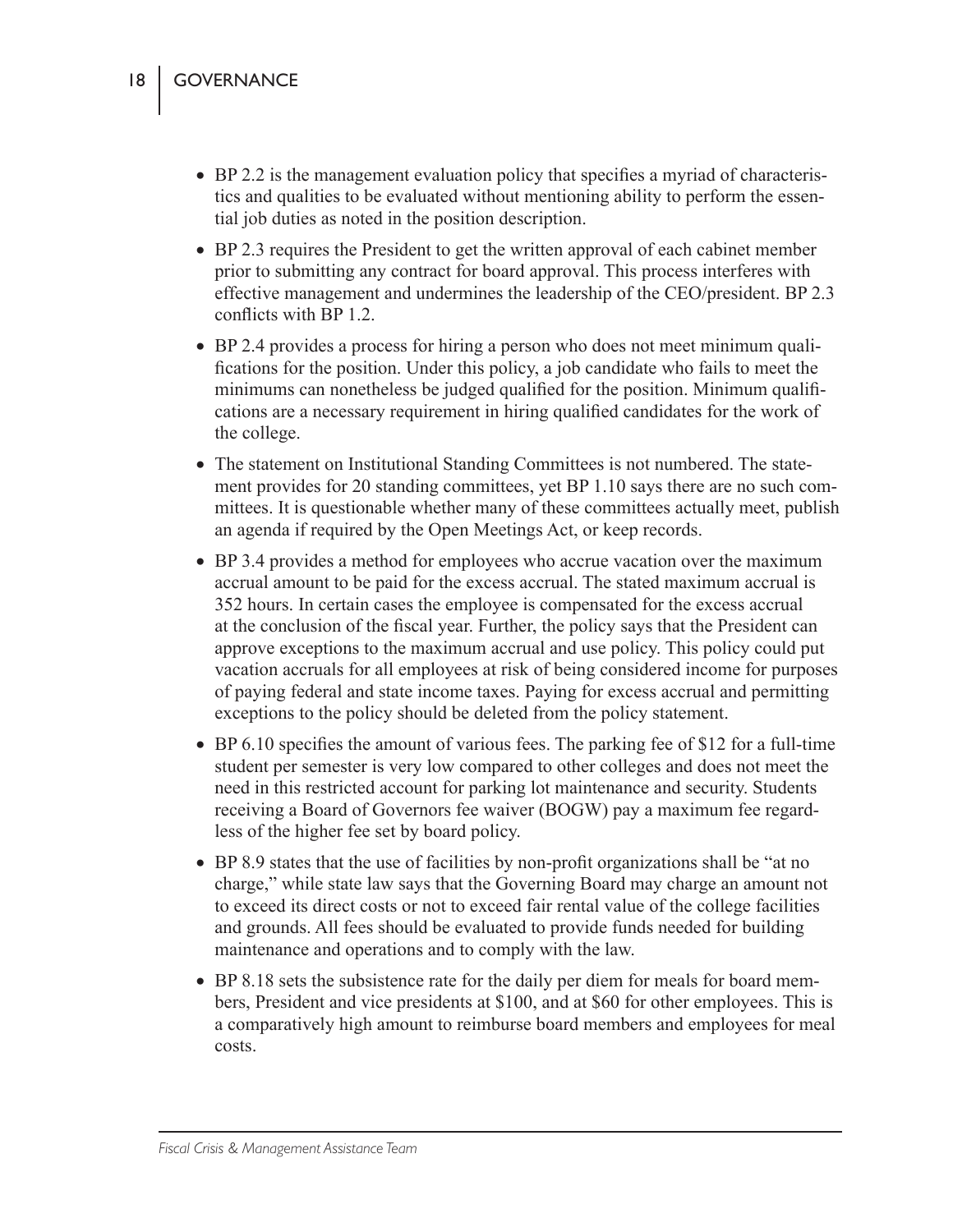### **Recommendations**

*The Special Trustee should:*

- 1. Thoroughly review all policies in the Policy Manual of the Board of Trustees and revise or eliminate those policies that are deficient in terms of their appropriateness and/or legality.
- 2. Once the review is complete, take steps to ensure that all policies in the manual are being appropriately followed.

# **Board Member Assistants**

### **Findings**

Each member of the Governing Board is assigned one or more staff assistants. Each Staff Assistant is paid at an hourly rate and is a district employee. In addition, each Staff Assistant is given the same health and welfare benefits as other full-time regular employees. Each person receives a district-paid benefit of \$6,500 per year for the employee plus dependents.

FCMAT does not know of any other California community college district that employs staff to work directly for individual Governing Board members. Compton Community College District is a comparatively small district, with only one college. These positions divert funds from instructional and student support needs and may contribute to board over-involvement in the district. Particularly in light of the district's poor financial condition, there is insufficient justification to continue these positions.

### **Recommendations**

*The Special Trustee should:*

- 1. Discontinue the employment of staff assistants to the board members.
- 2. Rescind Board Policy 1.20 concerning health and welfare benefits for staff assistants to board members.

# **President's Office**

### **Findings**

Governing Board Policy 1.2 states:

 "The Board delegates to the President/Superintendent authority over all personnel, educational, and business matters pertaining to the operation of the district. All actions by the President/Superintendent are subject to review by the Board (#1). …The Board shall employ a full-time Superintendent to serve as chief ad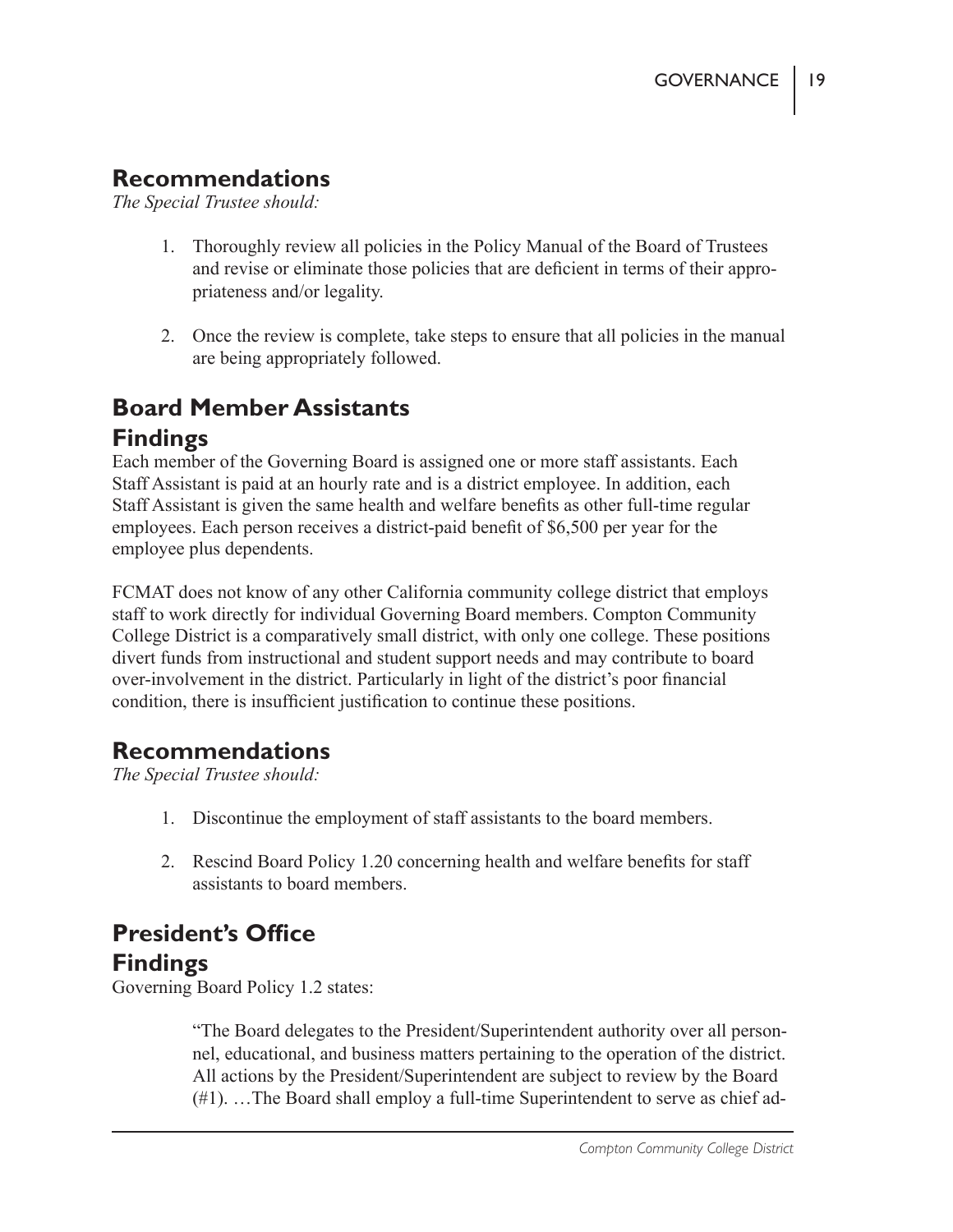ministrative and executive officer of the Compton Community College District  $(\#25)$ ."

It is customary for any public or private institution to establish the duties and authorities of the Chief Executive Officer of the institution. The Chief Executive Officer/Superintendent of a public educational institution in California is responsible for implementing the institution's strategic goals and objectives, guiding its administrators and staff in achieving its stated mission, and assisting the board in fulfilling its governance role.

As with community colleges and organizations in general, the Compton Community College District needs to support a strong Chief Executive Officer function. The current district organization and the nature of board member involvement greatly diminish the authority and effectiveness of the Office of President/Chief Executive Officer. This also violates Governing Board Policy 1.2.

The organization and behavior of the district appears to violate Accreditation Standards established by the Western Association of Schools and Colleges and used by the Accrediting Commission for Community and Junior Colleges. FCMAT has read the March 1999 Evaluation Report concerning the district's application for reaffirmation of accreditation. Based on the May and June 2004 interviews and observations conducted by FCMAT and the March 1999 report, accreditation standards that FCMAT suggests for examination by the commission are:

- Standard 1.1 on the planning process
- Standard 1.3 on program review
- Standard 2.1 on using a five-year strategic plan for implementation of the Educational Master Plan
- Standard 7.1 on hiring a permanent Assistant Superintendent for Business Affairs
- Standard 7.3 on the role of the Budget Advisory Committee
- Standard 7.4 on board approval on applications for project funding
- Standard 8.1 on making the organizational structure more cost effective and efficient
- Standard 8.3 on conducting a review of the board's role in administration of the district
- Standard 9 on financial resources. The financial resources of the district have substantially diminished since the last accreditation visit.
- Standard 10 on governance. The effectiveness of the board has substantially lessened since the last accreditation visit.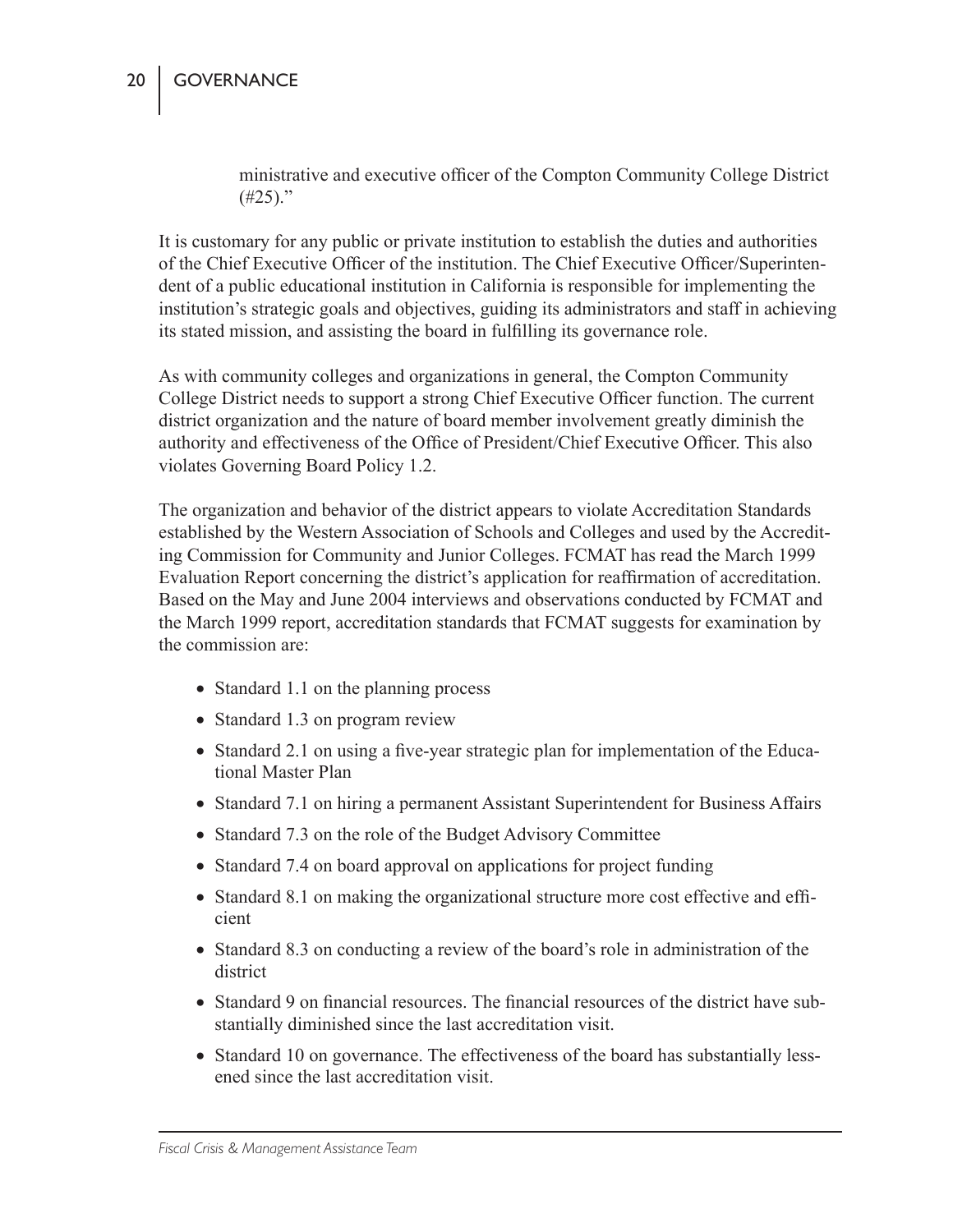Below are specific findings of FCMAT relating to the role and authority of the Office of the President:

- Board over-involvement pervades most aspects of college administration and nearly all college instructional and support programs.
- Board participation in the selection of line managers interferes with the effectiveness of the President and the entire line of authority.
- The language of the employment contract of the Deputy Superintendent/Executive Vice President, Academic Affairs directly negates the authority of the President to effectively manage the college, creates confusion among employees in accepting work direction and harms the instructional and operational effectiveness of the entire college.
- The array of management level positions that report to more than one supervisor or directly to the President creates confusion in accepting work direction and harms the instructional and operational effectiveness of the college.
- The low level of training, knowledge and work experience required for some management positions reporting to the President results in lack of respect for the Office of the President and less than satisfactory performance by subordinate staff.

Current staffing levels in the President's Office are too high. The number, title and qualifications of President's Office staff should be comparable to other institutions and be based on need. Appendix A is the current organizational chart for the Office of the President. There is no apparent reason for the number of positions that are titled "assistant to the president." Further, the number of employees who directly report to the President is unwieldy, and some positions report to more than one supervisor. Each position should have only one immediate supervisorial relationship. The title of assistant to the president needs to be limited to one position only, and the qualifications for each position in the office need to be examined to ensure they align with job expectations.

All staff need to work under clear supervision for work assignments and evaluation. All staff in the Office of the President need to understand and support the vision established by the President/Chief Executive Officer. The current organization and staffing for the Office of President does not promote institutional effectiveness or the defined role of the President.

### **Recommendations**

*The Special Trustee should:*

1. Ask the Accrediting Commission to visit the district to specifically examine the 10 issues noted above and other areas where improvements are needed.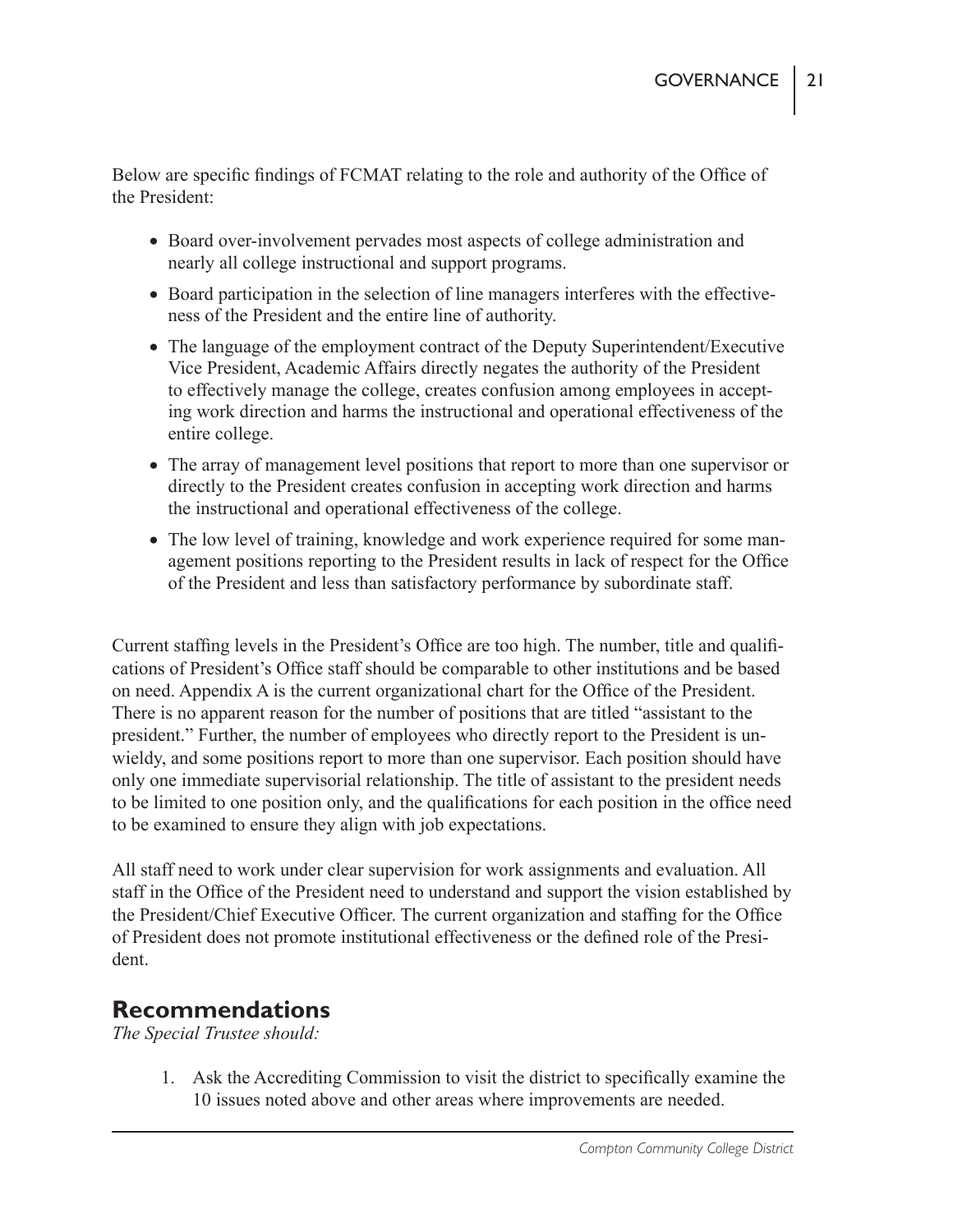#### 22 | GOVERNANCE

- 2. Monitor Governing Board members' activities to ensure adherence to their statutory role.
- 3. Rescind board policy on board member participation in selection of line administrators or any other staff. This policy is contrary to statutory limitations on board participation in the hiring process.
- 4. Consider canceling the employment contract of the Deputy Superintendent and eliminating the position.
- 5. Adopt a new Organization and Staffing Chart for the district. Appendix A is the current Organization and Staffing chart. Appendix B is the recommended Organization and Staffing chart. The recommended action is expected to improve the governance role of the Governing Board, strengthen the role of President, improve management of district instruction and operational matters and save considerable ongoing costs.
- 6. Direct the appropriate staff to immediately prepare job descriptions and minimum qualifications pertinent to each management position.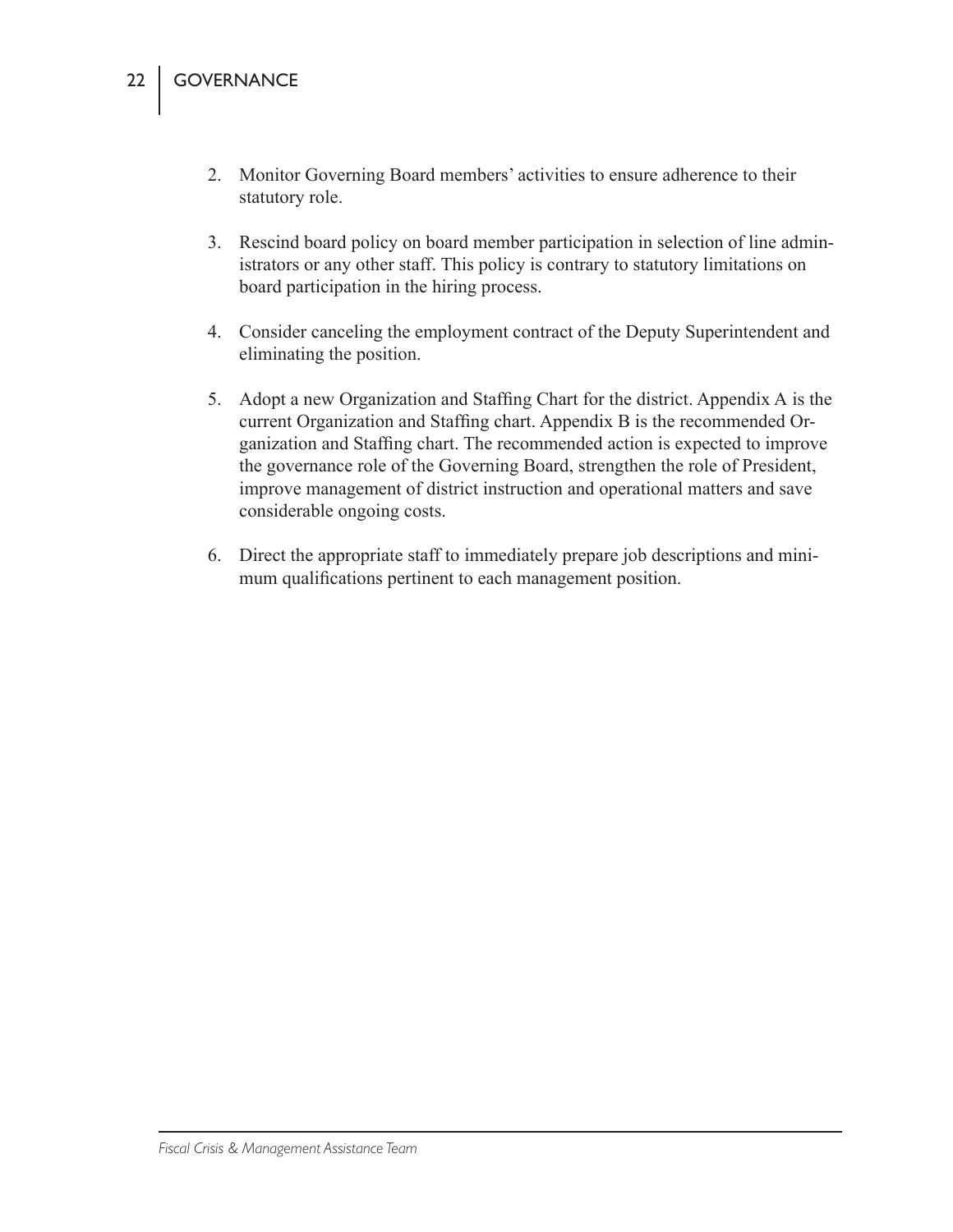# **District Budget Current Fiscal Status Findings**

The financial stability of Compton Community College District was jeopardized after the 2001-2002 fiscal year ended with an audited operational deficit of [-\$1,416,117] (see Appendix C, Recap of Revenues and Expenditures). As seen in this appendix, a major contributor to the deficit in 2001-02 was a sharp increase in the total expenditures of the college. Although total revenues increased by 28.38 percent as compared to the base year of 1999-00, expenditures rose at a higher rate of 33.11 percent. One particularly large expenditure increase was in classified salaries, which reached a proportion to the academic salaries of 89 percent. This a very high percentage compared to similar colleges (see Appendix D, Fiscal Data 2002-03) and compared to the increases in contracted services of 50.96 percent from the base year. The reduction of the ending balance in 2002-03 compared to the base year of 1999-00 was 78.43 percent (\$1,383,247 ).

A mid-year reduction was imposed on all California public community colleges in December 2002 for fiscal year 2002-03, in addition to the reductions imposed for the 2003-04 budget year.

The college started addressing its fiscal crisis after it was notified of its "Fiscal Watch - Priority One" status by the Chancellor's Office. Thus it was in need of intensive monitoring of the operational and financial condition of the college, according to the guidelines issued by the Chancellor's Office.

Yearly budget audits are not performed in a timely manner, and audit findings from prior years are not reviewed to assure that appropriate compliance has been finalized. The current audit firm has been with the district for 17 years and produces the annual audit reports. The inability of the college to secure a final audit for 2002-03 in a timely manner increased the confusion and lack of credibility regarding its finances. As an outcome of meetings with external auditors, staff members, and the Special Trustee, a tremendous effort was placed on securing a final ending balance for 2002-03.

Audit adjustments are not entered into the district's accounting system, and are inconsistently entered into an account entitled Prior Year Adjustments. This account may or may not be balanced to the audit or to the records of the district, and may or may not be carried over from year to year. For example, when accounts receivable from a prior year cannot be balanced at year end, the balance is "booked" to "prior year adjustments."

The final CCFS311 annual report for the 2002-03 actuals and the 2003-04 budget year sent to the Chancellor in December 2003 did not incorporate the audit adjustments for 2001-02; thus, the ending balance was inaccurate. When the district originally filed its CCFS311, it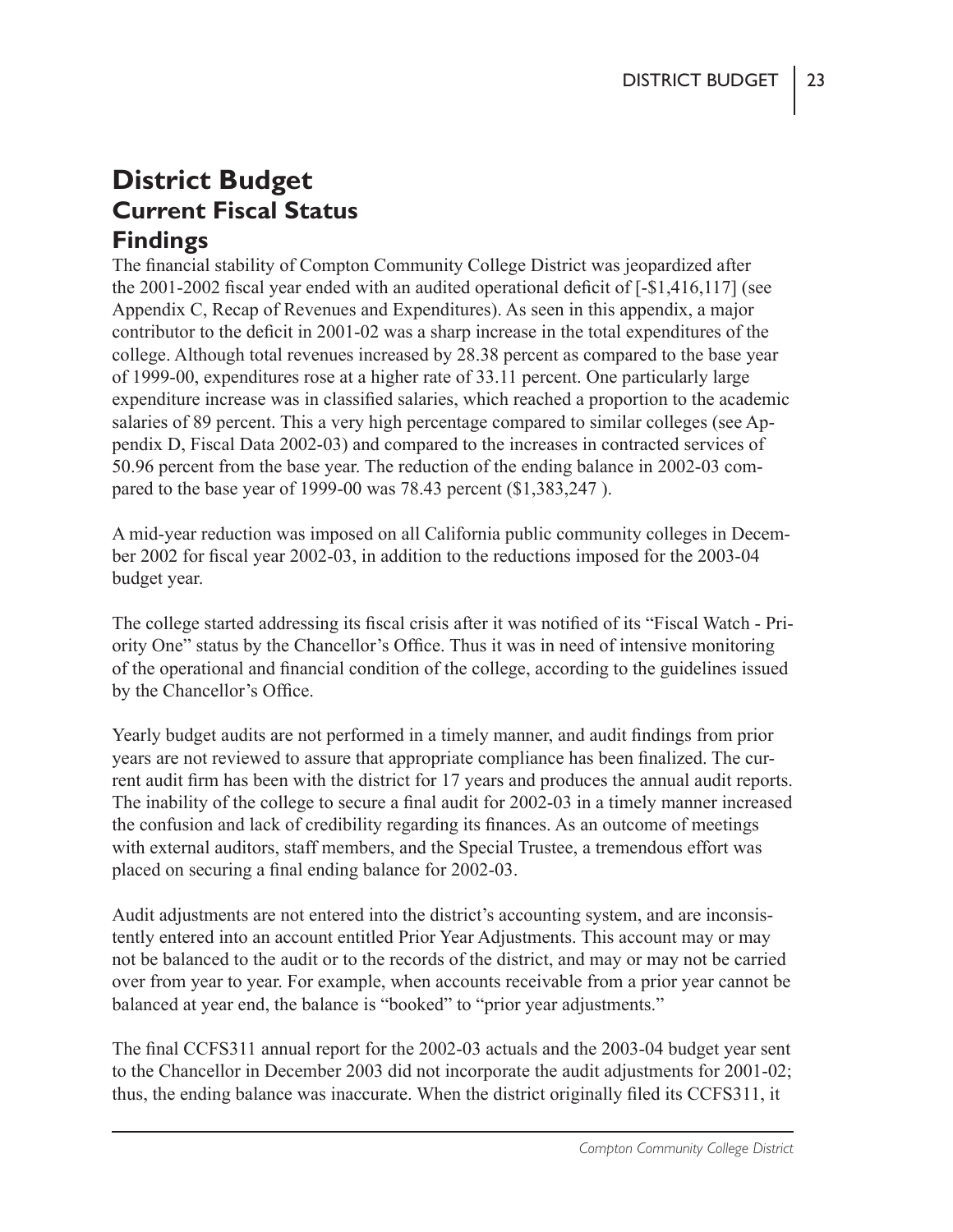had a negative combined fund balance of -\$168,080. When the CCFS311 was recalculated and refiled, the combined fund balance was a positive \$299,726. In addition, it became evident through the review of accounts receivable, accounts payable, and deferred revenue of special projects that the college has not kept an accurate audit trail of expenses and revenues for special projects.

Special project monitoring has been relegated completely to the program managers, who in most instances are not aware of their budget, compliance requirements, or the need for timely reporting in order to preserve the district's cash flow. In many instances, well after the fiscal year is closed, expense reallocation is done to justify the expenses in the categorical programs. The financial reports are prepared by the program administrators without final revision from the business office. The college should designate a position to work with all special projects.

The external auditor has delivered the final audit adjustments for fiscal year 2002-03. These were balanced and entered into the PeopleSoft records for Compton CCD. The auditor failed to adjust numerous accounts receivables that were set up twice during the close of fiscal year 2002-03. These adjustments will have to be made before the fiscal year 2003-04 can be finalized. The Los Angeles County Office of Education extended the deadline for Compton CCD to August 21, 2004 to close the financial records for the 2003-04 fiscal year. FCMAT has worked with the district staff and have closed the books for that year.

FCMAT determined the final 2002-03 fund balances with the external auditors by going over each grant/categorical program one-by-one. Grant letters were not always available. Reports sent in by the program staff did not always match the records in the Compton CCD business office, and many adjustments had to be made. FCMAT determined that it would utilize the auditor's adjustments and ending fund balances. The FY 2002-03 CCFS311 was recalculated and submitted to the Chancellor's Office on September 9, 2004, resulting in the the positive \$299,726 combined ending fund balance. The CCFS311Q's for the third and fourth quarter were not completed by the district. FCMAT began work on those documents about September 9, 2004.

It will be necessary for the new audit firm that is hired by Compton CCD to audit the 2003-04 budget closing. The closing was completed in a very short time period. Compton CCD staff members were not capable of providing needed assistance, nor capable of making creditable entries necessary for fiscal year closing. Numerous balance sheet accounts had been carried over from year to year and had never been closed out or balanced. These accounts were closed out to the fund balance after attempts to verify their appropriateness.

A significant number of errors were found that were attributable to the changeover from the LACOE's old financial system to its current one because account numbers were changed at LACOE but not at Compton Community College District.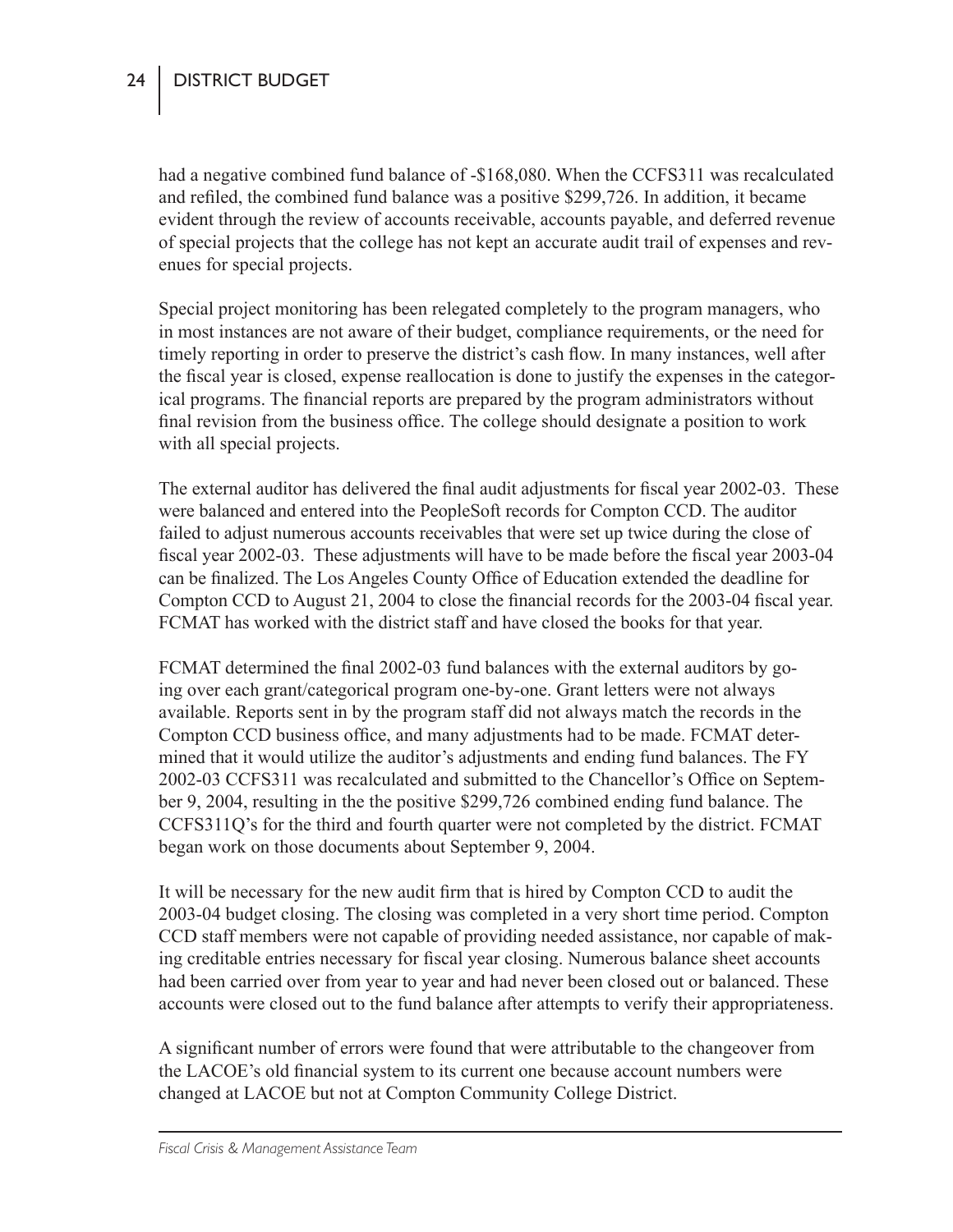The ending balances for Fiscal Year 2003-04 are as follows:

| <b>General Fund Unrestricted (01.0)</b>      | \$213,041                |
|----------------------------------------------|--------------------------|
| <b>General Fund Restricted (01.0)</b>        | 224,454                  |
| <b>Child Development Fund (33.0)</b>         | (111, 055)               |
| <b>Capital Projects Fund (41.0)</b>          | 1,383,771                |
| <b>Bond Revenue Construction Fund (42.0)</b> | 27,087,970               |
| <b>Self Insurance Fund (61.0)</b>            | 242,005                  |
| <b>Student Financial Aid (74.0)</b>          | (126, 456)               |
| <b>Student Scholarship/Trust (75.0)</b>      | 28                       |
| <b>Payroll Clearance Fund (76.0)</b>         | (15,915)                 |
| <b>Investment Trust Fund (76.1)</b>          | <b>21,004 (students)</b> |

There were insufficient reserves in all funds at the end of the 2003-04 fiscal year. The Chancellor's Office recommends a minimum 3 percent reserve, and suggests a 5 percent reserve for the general fund.

The cash balances for Compton Community College District at the end of fiscal year 2003- 04 would have shown a total balance for all funds, with the exception of the bond fund, of only \$1.3 million. Of this amount, the general fund had a balance of only \$626,100, and this balance was achieved only because a freeze on payments to vendors was put into effect in June to ensure that payrolls would be met.

#### **2004-05 Fiscal Year**

To meet payrolls for July, the district adopted a resolution, Temporary Transfer of Funds. These funds came from the Los Angeles County Treasury and will be repaid automatically when property taxes are received in December. This loan will enable the district to borrow funds to meet payroll and other necessary obligations until the normal apportionments from the state are deposited to Compton CCD.

The table below (see next page) is a comparison between the 2003-04 unaudited actuals and the 2004-05 adoption budget: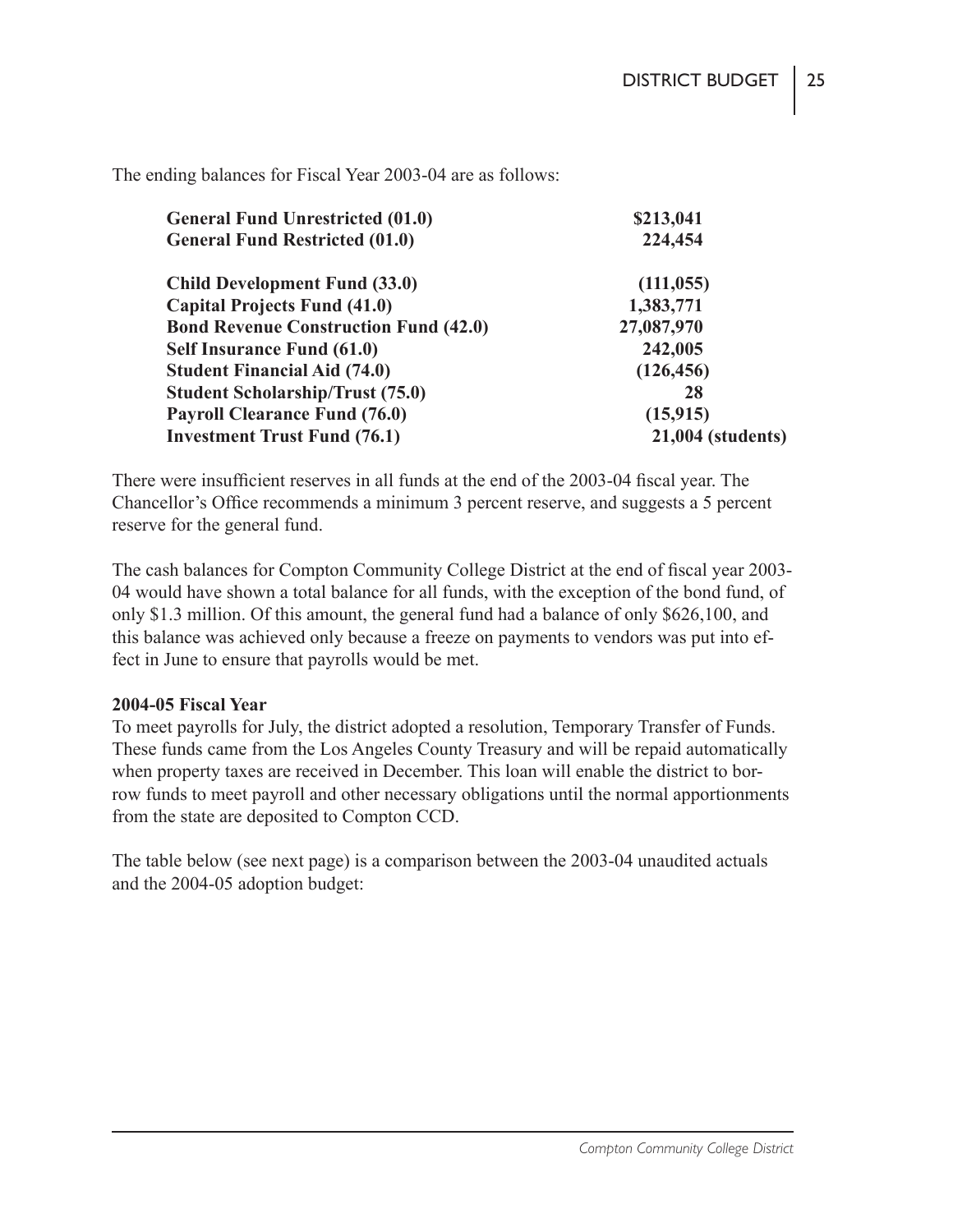| Description<br>Combined<br>Combined<br>Unrestricted<br>Restricted<br>Unrestricted<br>Restricted<br><b>Revenues</b><br>385<br>2,841,168<br>2,841,553<br>1,724,838<br>1,724,838<br>Federal<br>$\boldsymbol{0}$<br>16,487,885<br>20,303,365<br>18,676,159<br>22,892,000<br>State<br>3,815,480<br>4,215,841<br>9,816,069<br>10,216,960<br>Local<br>400,891<br>8,237,661<br>62,505<br>8,300,166<br><b>Total</b><br>26,304,339<br>7,057,539<br>33, 361, 878<br>6,003,184<br>26,913,820<br>32,917,004<br><b>Revenues</b><br><b>Expenditures</b><br>Academic<br>970,312<br>10,126,156<br>1,474,563<br>11,345,712<br>10,750,807<br>Salaries<br>Classified<br>6,256,191<br>8,993,193<br>2,737,002<br>6,221,389<br>2,173,649<br>Salaries<br>Employee<br>4,195,902<br>610,161<br>844,960<br>5,040,862<br>4,695,857<br><b>Benefits</b><br>Books and<br>563,328<br>415,403<br>978,731<br>563,328<br>154,216<br>Supplies<br>Services,<br>Other Operat-<br>3,247,824<br>799,170<br>4,302,001<br>1,021,863<br>3,959,765<br>ing Expenses<br>Capital<br>98,258<br>466,173<br>564,431<br>144,337<br>498,887<br>Outlay<br>Other Outgo<br>1,013,436<br>871,279<br>582,627<br>722,096<br>1,884,715<br>Indirect/Direct<br><b>Total</b><br>25,501,095<br>7,608,550<br>33,109,645<br>26,918,110<br>6,151,184 |                     |         |         |         |  |         |         |            |
|------------------------------------------------------------------------------------------------------------------------------------------------------------------------------------------------------------------------------------------------------------------------------------------------------------------------------------------------------------------------------------------------------------------------------------------------------------------------------------------------------------------------------------------------------------------------------------------------------------------------------------------------------------------------------------------------------------------------------------------------------------------------------------------------------------------------------------------------------------------------------------------------------------------------------------------------------------------------------------------------------------------------------------------------------------------------------------------------------------------------------------------------------------------------------------------------------------------------------------------------------------------------------------|---------------------|---------|---------|---------|--|---------|---------|------------|
|                                                                                                                                                                                                                                                                                                                                                                                                                                                                                                                                                                                                                                                                                                                                                                                                                                                                                                                                                                                                                                                                                                                                                                                                                                                                                    |                     | 2003-04 | 2003-04 | 2003-04 |  | 2004-05 | 2004-05 | 2004-05    |
|                                                                                                                                                                                                                                                                                                                                                                                                                                                                                                                                                                                                                                                                                                                                                                                                                                                                                                                                                                                                                                                                                                                                                                                                                                                                                    |                     |         |         |         |  |         |         |            |
|                                                                                                                                                                                                                                                                                                                                                                                                                                                                                                                                                                                                                                                                                                                                                                                                                                                                                                                                                                                                                                                                                                                                                                                                                                                                                    |                     |         |         |         |  |         |         |            |
|                                                                                                                                                                                                                                                                                                                                                                                                                                                                                                                                                                                                                                                                                                                                                                                                                                                                                                                                                                                                                                                                                                                                                                                                                                                                                    |                     |         |         |         |  |         |         |            |
|                                                                                                                                                                                                                                                                                                                                                                                                                                                                                                                                                                                                                                                                                                                                                                                                                                                                                                                                                                                                                                                                                                                                                                                                                                                                                    |                     |         |         |         |  |         |         |            |
|                                                                                                                                                                                                                                                                                                                                                                                                                                                                                                                                                                                                                                                                                                                                                                                                                                                                                                                                                                                                                                                                                                                                                                                                                                                                                    |                     |         |         |         |  |         |         |            |
|                                                                                                                                                                                                                                                                                                                                                                                                                                                                                                                                                                                                                                                                                                                                                                                                                                                                                                                                                                                                                                                                                                                                                                                                                                                                                    |                     |         |         |         |  |         |         |            |
|                                                                                                                                                                                                                                                                                                                                                                                                                                                                                                                                                                                                                                                                                                                                                                                                                                                                                                                                                                                                                                                                                                                                                                                                                                                                                    |                     |         |         |         |  |         |         |            |
|                                                                                                                                                                                                                                                                                                                                                                                                                                                                                                                                                                                                                                                                                                                                                                                                                                                                                                                                                                                                                                                                                                                                                                                                                                                                                    |                     |         |         |         |  |         |         |            |
|                                                                                                                                                                                                                                                                                                                                                                                                                                                                                                                                                                                                                                                                                                                                                                                                                                                                                                                                                                                                                                                                                                                                                                                                                                                                                    |                     |         |         |         |  |         |         | 11,721,119 |
|                                                                                                                                                                                                                                                                                                                                                                                                                                                                                                                                                                                                                                                                                                                                                                                                                                                                                                                                                                                                                                                                                                                                                                                                                                                                                    |                     |         |         |         |  |         |         | 8,395,038  |
|                                                                                                                                                                                                                                                                                                                                                                                                                                                                                                                                                                                                                                                                                                                                                                                                                                                                                                                                                                                                                                                                                                                                                                                                                                                                                    |                     |         |         |         |  |         |         | 5,306,018  |
|                                                                                                                                                                                                                                                                                                                                                                                                                                                                                                                                                                                                                                                                                                                                                                                                                                                                                                                                                                                                                                                                                                                                                                                                                                                                                    |                     |         |         |         |  |         |         | 717,544    |
|                                                                                                                                                                                                                                                                                                                                                                                                                                                                                                                                                                                                                                                                                                                                                                                                                                                                                                                                                                                                                                                                                                                                                                                                                                                                                    |                     |         |         |         |  |         |         | 4,981,628  |
|                                                                                                                                                                                                                                                                                                                                                                                                                                                                                                                                                                                                                                                                                                                                                                                                                                                                                                                                                                                                                                                                                                                                                                                                                                                                                    |                     |         |         |         |  |         |         | 643,224    |
|                                                                                                                                                                                                                                                                                                                                                                                                                                                                                                                                                                                                                                                                                                                                                                                                                                                                                                                                                                                                                                                                                                                                                                                                                                                                                    |                     |         |         |         |  |         |         | 1,304,723  |
|                                                                                                                                                                                                                                                                                                                                                                                                                                                                                                                                                                                                                                                                                                                                                                                                                                                                                                                                                                                                                                                                                                                                                                                                                                                                                    |                     |         |         |         |  |         |         |            |
|                                                                                                                                                                                                                                                                                                                                                                                                                                                                                                                                                                                                                                                                                                                                                                                                                                                                                                                                                                                                                                                                                                                                                                                                                                                                                    | <b>Expenditures</b> |         |         |         |  |         |         | 33,069,294 |
|                                                                                                                                                                                                                                                                                                                                                                                                                                                                                                                                                                                                                                                                                                                                                                                                                                                                                                                                                                                                                                                                                                                                                                                                                                                                                    |                     |         |         |         |  |         |         |            |
| Excess/<br>803,244<br>(551, 011)<br>(4,290)<br>(148,000)<br>252,233<br>(Deficiency)                                                                                                                                                                                                                                                                                                                                                                                                                                                                                                                                                                                                                                                                                                                                                                                                                                                                                                                                                                                                                                                                                                                                                                                                |                     |         |         |         |  |         |         | (152, 290) |
|                                                                                                                                                                                                                                                                                                                                                                                                                                                                                                                                                                                                                                                                                                                                                                                                                                                                                                                                                                                                                                                                                                                                                                                                                                                                                    |                     |         |         |         |  |         |         |            |
| <b>Other Financing Sources</b>                                                                                                                                                                                                                                                                                                                                                                                                                                                                                                                                                                                                                                                                                                                                                                                                                                                                                                                                                                                                                                                                                                                                                                                                                                                     |                     |         |         |         |  |         |         |            |
| Transfers In<br>0<br>148,000                                                                                                                                                                                                                                                                                                                                                                                                                                                                                                                                                                                                                                                                                                                                                                                                                                                                                                                                                                                                                                                                                                                                                                                                                                                       |                     |         |         |         |  |         |         | 148,000    |
| $\theta$<br>Transfers Out<br>$\theta$                                                                                                                                                                                                                                                                                                                                                                                                                                                                                                                                                                                                                                                                                                                                                                                                                                                                                                                                                                                                                                                                                                                                                                                                                                              |                     |         |         |         |  |         |         |            |
| 644,934<br>Sources<br>644,934<br>$\theta$<br>Uses                                                                                                                                                                                                                                                                                                                                                                                                                                                                                                                                                                                                                                                                                                                                                                                                                                                                                                                                                                                                                                                                                                                                                                                                                                  |                     |         |         |         |  |         |         |            |
| Contributions to Restricted<br>$\boldsymbol{\theta}$                                                                                                                                                                                                                                                                                                                                                                                                                                                                                                                                                                                                                                                                                                                                                                                                                                                                                                                                                                                                                                                                                                                                                                                                                               |                     |         |         |         |  |         |         |            |
|                                                                                                                                                                                                                                                                                                                                                                                                                                                                                                                                                                                                                                                                                                                                                                                                                                                                                                                                                                                                                                                                                                                                                                                                                                                                                    |                     |         |         |         |  |         |         |            |
| Net Increase/<br>803,244<br>93,923<br>897,167<br>(4,290)<br>$\overline{0}$<br><b>Decrease</b>                                                                                                                                                                                                                                                                                                                                                                                                                                                                                                                                                                                                                                                                                                                                                                                                                                                                                                                                                                                                                                                                                                                                                                                      |                     |         |         |         |  |         |         | (4,290)    |
|                                                                                                                                                                                                                                                                                                                                                                                                                                                                                                                                                                                                                                                                                                                                                                                                                                                                                                                                                                                                                                                                                                                                                                                                                                                                                    |                     |         |         |         |  |         |         |            |
| <b>Fund Balance</b>                                                                                                                                                                                                                                                                                                                                                                                                                                                                                                                                                                                                                                                                                                                                                                                                                                                                                                                                                                                                                                                                                                                                                                                                                                                                |                     |         |         |         |  |         |         |            |
| Beg. Balance<br>(165, 641)<br>465,367<br>299,726<br>213,041<br>224,454<br>as of July 1                                                                                                                                                                                                                                                                                                                                                                                                                                                                                                                                                                                                                                                                                                                                                                                                                                                                                                                                                                                                                                                                                                                                                                                             |                     |         |         |         |  |         |         | 437,495    |
| Audit Adjust.<br>(424, 562)<br>(333, 836)<br>(759, 398)                                                                                                                                                                                                                                                                                                                                                                                                                                                                                                                                                                                                                                                                                                                                                                                                                                                                                                                                                                                                                                                                                                                                                                                                                            |                     |         |         |         |  |         |         |            |
| <b>Restatements</b>                                                                                                                                                                                                                                                                                                                                                                                                                                                                                                                                                                                                                                                                                                                                                                                                                                                                                                                                                                                                                                                                                                                                                                                                                                                                |                     |         |         |         |  |         |         |            |
| Ending Bal.<br>213,041<br>224,454<br>437,495<br>208,751<br>224,454<br>as of June 30                                                                                                                                                                                                                                                                                                                                                                                                                                                                                                                                                                                                                                                                                                                                                                                                                                                                                                                                                                                                                                                                                                                                                                                                |                     |         |         |         |  |         |         | 433,205    |

*Fiscal Crisis & Management Assistance Team*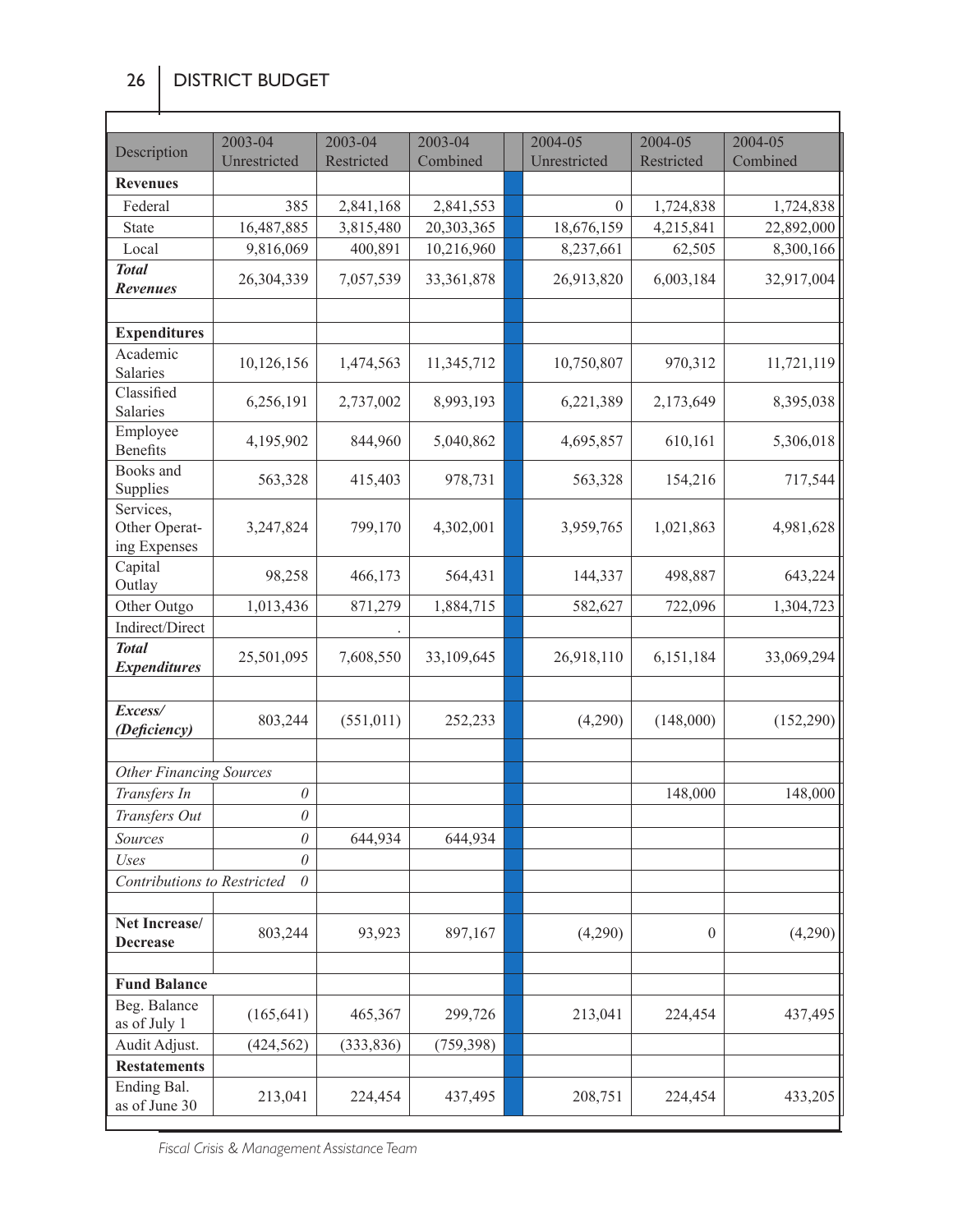In fiscal year 2002-03, the district did not meet the requirements of the "50 percent law" (Education Code Section 84362). This law states that, "There shall be expended during each fiscal year for payment of salaries of classroom instructors by a community college district, 50 percent of the district's current expense of education." Compton CCD spent 47.32 percent (\$10,365,709) on instructional salary costs in 2002-03. This was \$586,264 under the amount required by law. The district failed to file all the required paperwork and did not hold a public hearing within the required time period, so it was not granted an exemption from the law.

In fiscal year 2003-04, Compton CCD will be \$1,016,931 under its required expenditure, at 45.44 percent. The district has filed the paperwork for an exemption and has set a date to hold the necessary public hearing.

Many of the Business Office staff have been with the district for over 20 years. However, many staff members lack the leadership and the knowledge to handle even the day-to-day functions of a district accounting office.

The district maintains a book of "pencil adjustments" made between the close of the books by the Los Angeles County Office of Education (LACOE) and the issuance of the CCFS311. Some of these pencil adjustments were entered into the district's accounting records, but most were not. The LACOE specifically prohibits pencil adjustments.

### **Recommendations**

*The Special Trustee/Business Office should:*

- 1. Ensure that the district follows Generally Accepted Accounting Principles. The LACOE provides excellent training, such as a session on closing the fiscal year. Compton CCD business staff should utilize any assistance/training the county offers.
- 2. Provide the business staff with extensive accounting training and solid leadership. Managerial leadership with knowledge of fund/governmental accounting is essential.
- 3. Immediately hire a new audit firm for fiscal year 2003-04. Engage the district in an actuarial study related to the unfunded liabilities and begin the process of a thorough audit of the bond fund as required in the State Constitution pursuant to Proposition 39.
- 4. Ensure that the President addresses and documents the resolution of audit findings as soon as the audit has been issued. Require staff to track follow-ups for all findings.
- 5. Issue a public report describing specific actions taken by the district to correct any negative audit findings.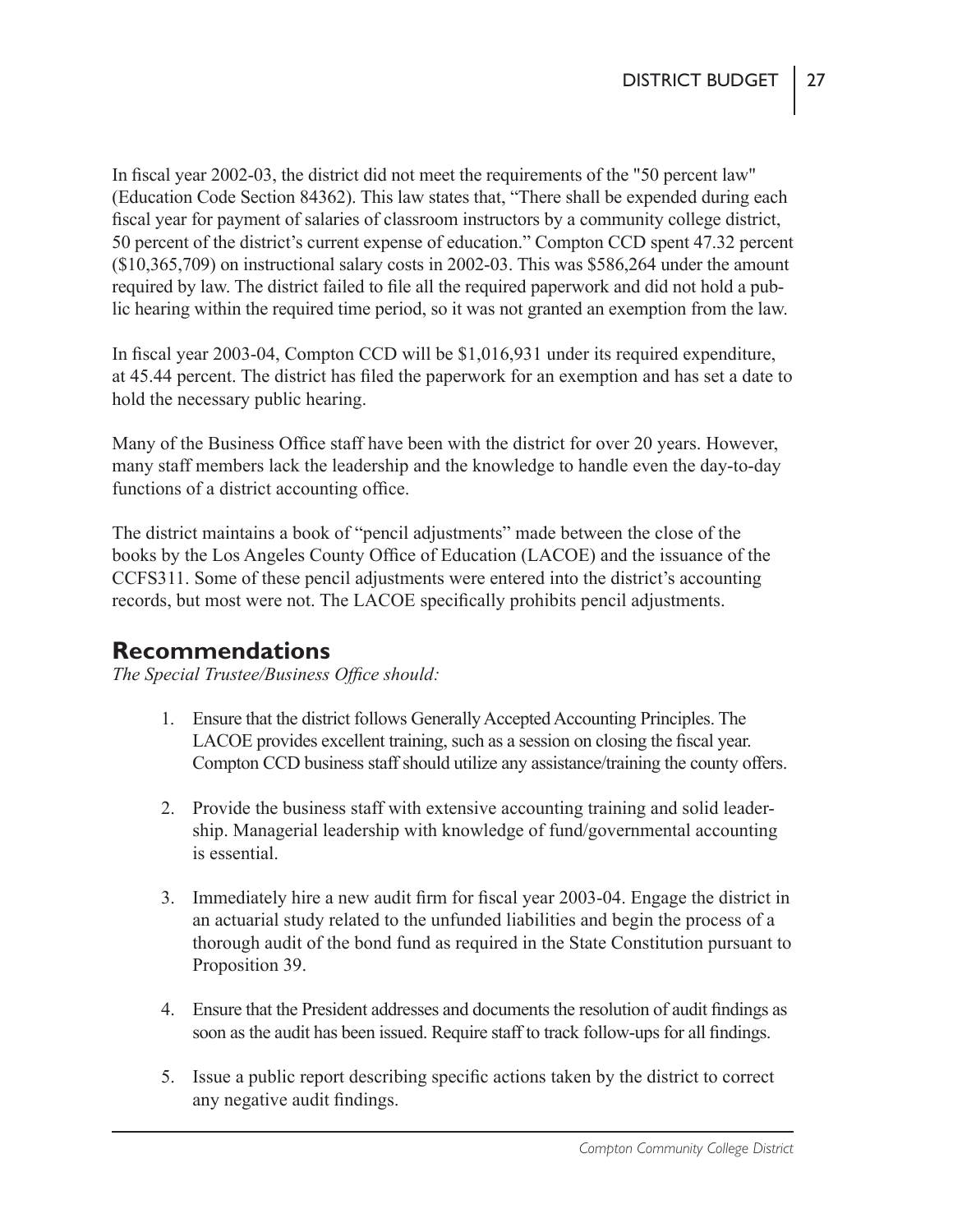# **Budget Development Findings**

#### **Budget Committee**

Budget development has been done primarily by the Interim Executive Vice-President, Business and Administration, and the various departments are excluded from the process. In fact, there was no input from district staff members until a budget crisis occurred. There does not appear to be a formal budget development calendar. A budget committee exists, and a memorandum to the Board of Trustees from the Compton CCD President on December 9, 2003, page 7, response 9, indicates that it meets at least quarterly.

#### **Budget Reduction Committee**

In addition to the regular budget committee, a Budget Reduction Committee was established at the beginning of 2003-04. The committee presented general and specific recommendations to the President for presentation to the Board of Trustees on November 24, 2003. The recommendation was to keep the Budget Reduction Committee active for the remainder of 2003-04.

The final recommendation was a reduction of expenditures of \$3.5 million for fiscal year 2003-04, which included a hiring freeze, furloughs, reduction of contracted education, layoff of classified employees, and salary reductions for different bargaining units.

### **Recommendations**

*The Special Trustee should:*

1. Require the creation and use of a calendar for Budget Development input, with all departments and divisions given the ability to develop their individual budgets. In this way, there will be buy-in and acceptance of responsibility for one's budget.

# **Fund and Program Accounting Findings**

The college has two funds established with the Los Angeles County Office of Education for the management of the general fund, the unrestricted fund (01.0), and the restricted fund (01.1). The numbering was determined by the conversion of the system from PBA to PeopleSoft software for fiscal year 2003-04. The other funds also were converted to the new nomenclature (from 19-digit to 32-digit account numbers). Unfortunately, the conversion was not well planned, nor did it provide adequate direction to the employee at Compton CCD who was in charge of the conversion. The district missed the opportunity to implement a more flexible account number for inquiries and reporting. The conversion was made using the same nomenclature as in the prior PBA system. There were two complete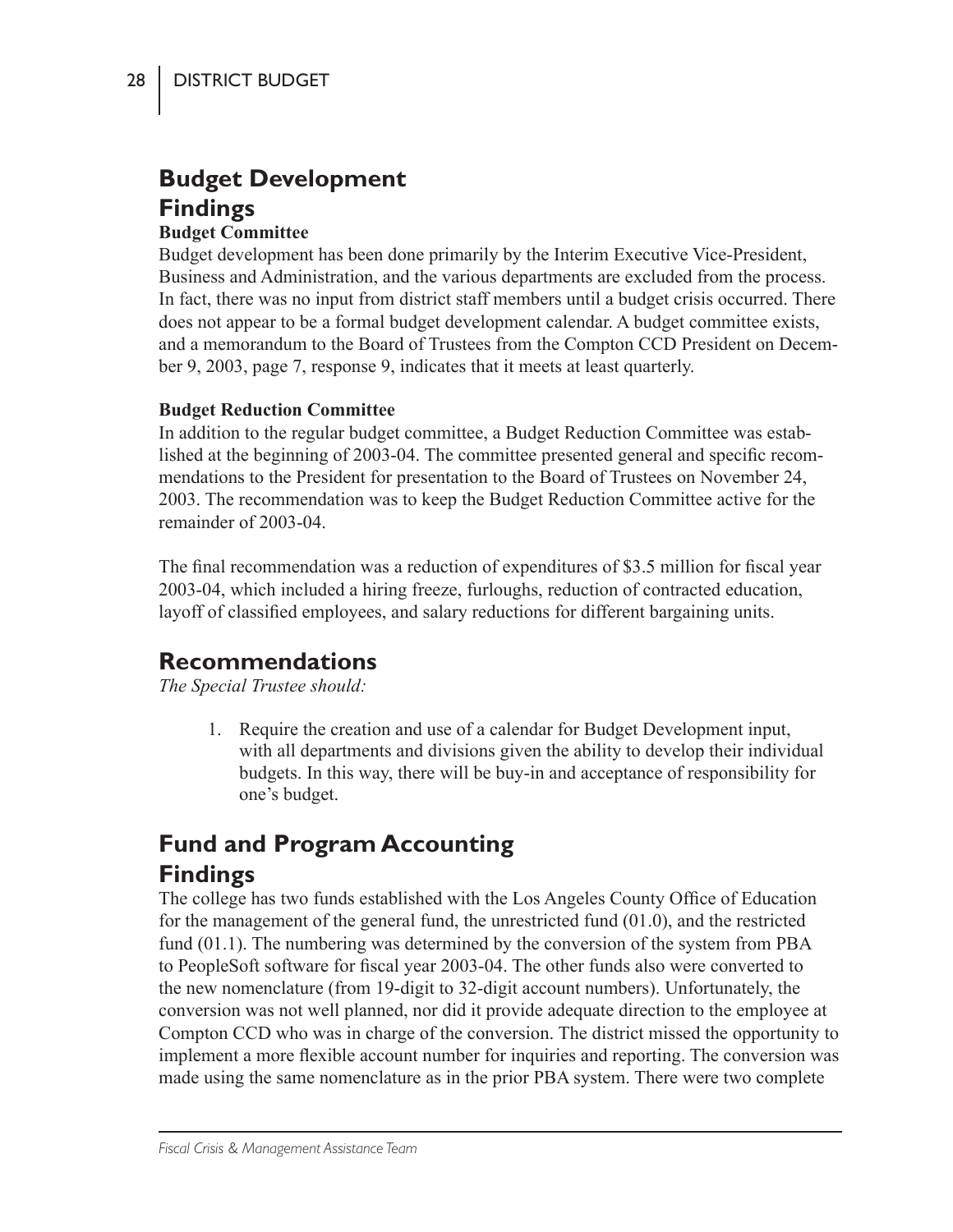fields not used that are available in the PeopleSoft program. These fields, if used appropriately, provide easier and faster access to accounting information.

In addition, the college uses the "activity" code to designate program and activity codes as defined by the Budget and Accounting Manual. Because of the dual use of the activity code, the complete chart of accounting has to be reviewed and the program or budgetary unit created, where appropriate. This is necessary in order to identify the accounts accurately. Another problem with the conversion is that the LACOE serves primarily K-12 districts and the object codes are for their reporting purposes. The community colleges were given the opportunity to change their object codes, according to the LACOE manual.

It will be necessary for Compton CCD to evaluate, design and provide appropriate account codes and to complete the conversion of the account numbers. The activity code must be used to identify whether each program is unrestricted or restricted, such as in a Title III grant.

There is poor coordination between the Business Office and the directors/coordinators of the programs/projects in the district. Program directors brought in to assist FCMAT with closing fiscal year 2002-03 consistently stated that the reports/requests for funding that they submitted to outside sources were not based upon district records/books, as the district books were not accurate or up-to-date. Many of the reports were signed by Business Office staff, but there was no auditing of the reports to ensure that they were accurate and matched the district's books. Accounts receivable, deferred revenue and current liabilities set up at year end for these programs/projects are inaccurate, as they are based upon data not substantiated by district records.

Budgets are set up for categorical/restricted programs/projects without appropriate funding documents or Governing Board approval of contracts.

Funds were not drawn from federal agencies in a timely manner, resulting in negative cash flows in many programs. In some instances, funds could have been left with the federal government permanently, as the time to draw them down had elapsed and special procedures had to be reinstated to allow capture of those funds.

### **Recommendations**

*The Special Trustee should:*

1. Establish accounting procedures for projects and grants from the application through the reporting and funding processes. Ensure that all applications for grants are approved by the Business Office prior to submission to ensure that the grant is fiscally acceptable. Obtain board approval prior to establishing the grant in the appropriate budget chart fields.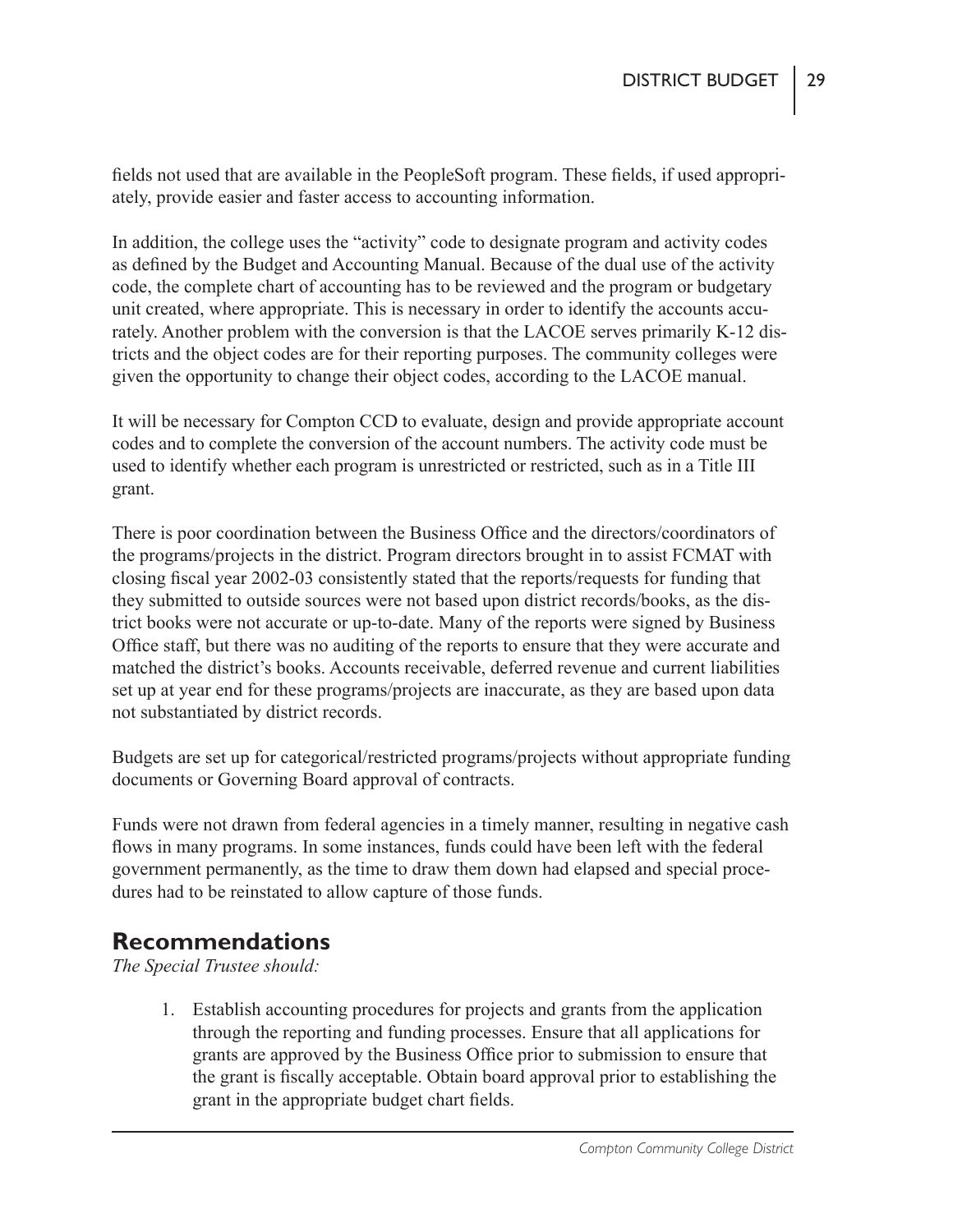- 2. Require the Business Office to keep a file on each grant/program that includes the funding document and reporting, funding and approving procedures.
- 3. Ensure that the Business Office staff audits every request for funds and every report with fiscal data for accuracy and agreement with Business Office financial records. The report must be signed by the CBO prior to submission.

# **Multiyear Budget Forecasting Findings**

Currently, there is no multiyear budget forecasting being conducted at Compton Community College District. The Business Office prepares the budgets for each department in Excel. The budget book that is prepared and distributed shows the adopted budgets for departments and programs. There is no presentation of the entire budget by object code other than the CCFS311 annual report to the Chancellor's Office.

Although the administration has necessarily focused on this year's operational deficit, the development of a multiyear projection would offer the district direction as an institution for short- and long-range planning.

#### **Recommendations**

*The Special Trustee/Business Office should:*

1. Institute a system of budget forecasting, with at least a five-year projected plan for revenue and expenditure based upon the best estimates available. Update the plan at least twice a year.

# **Year-End Closing Calendar and Procedures Findings**

The district has no year-end closing calendar or closing procedures for the staff in the Business Office to follow. In previous years, the college has depended on the Interim Executive Vice-President, Business and Administration, for the year-end closing. The different operational units such as accounts payable, payroll, associated student body, special projects, accountant technicians and budget technicians are only aware of their portion of the entire closing process. The LACOE provides the college with a manual and a workshop on the procedures to follow for closing the fiscal year. Several employees attended this workshop on June 7, 2004. This is the first closing for the college utilizing PeopleSoft, and the LACOE is aware of the challenges for staff at Compton College. During the first week of July a trainer was sent to work with the employees. Unfortunately, not all key employees were in attendance, and no one has assumed responsibility for coordinating the year-end process.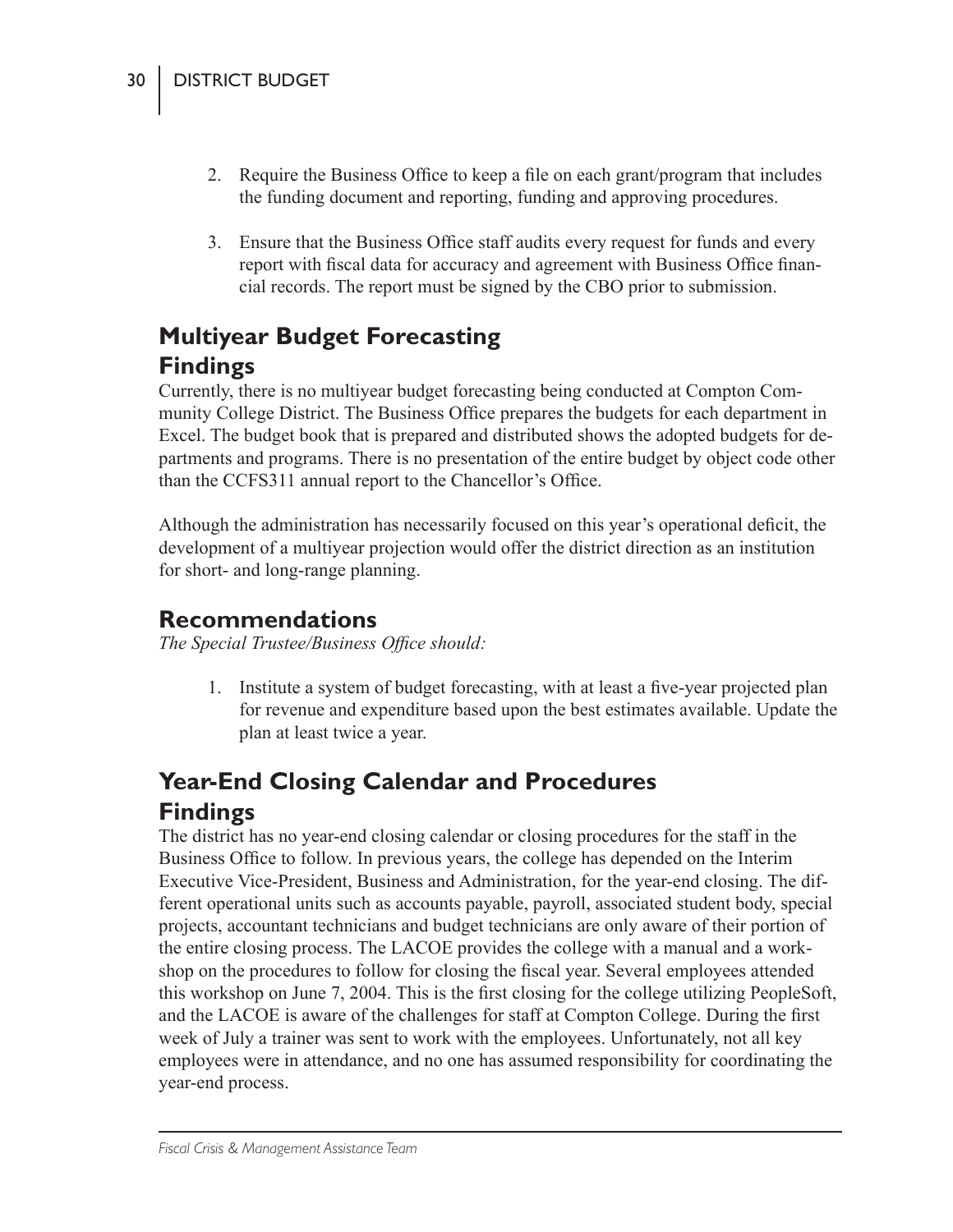A final budget was due for adoption by the board on or before September 15, 2004. A tentative budget for 2004-05 has been adopted.

### **Recommendations**

*The Special Trustee/Business Office should:*

- 1. Ensure that the Compton Community College District establishes its own yearend calendar based upon LACOE's calendar. Complete the closing activities on time.
- 2. Ensure that Business Office staff members attend the seminars and assistance provided through the county office. Each functional area and each staff member should be fully aware of the deadlines and the activities to be performed.
- 3. Distribute a calendar to all district staff outlining dates for closing purchase orders, requisitions, and payroll deadlines.

# **Monthly Budget Reports for Staff, President and Board Findings**

Currently, there are no monthly reports for staff showing the budget, expenditures, encumbrances, remaining balances, and revenues for categoricals.

These reports should be available upon request for any staff member. They should also be available online each month for all departments, the President, and the Cabinet. The reports for all funds should go to the board on at least a quarterly basis, or monthly, if requested.

Currently, only one staff member is familiar with obtaining reports from LACOE. The new software is very versatile, and given the proper parameters, all the reports needed should be obtainable. Several staff members should be properly trained and involved in the procedures and practices of the PeopleSoft accounting system.

# **Recommendations**

*The Special Trustee/Business Office should:*

- 1. Make monthly financial reports available to all staff members, and ensure that the reports are placed online.
- 2. Ensure that staff members are familiar with the procedures and practices necessary to effectively use the PeopleSoft accounting system.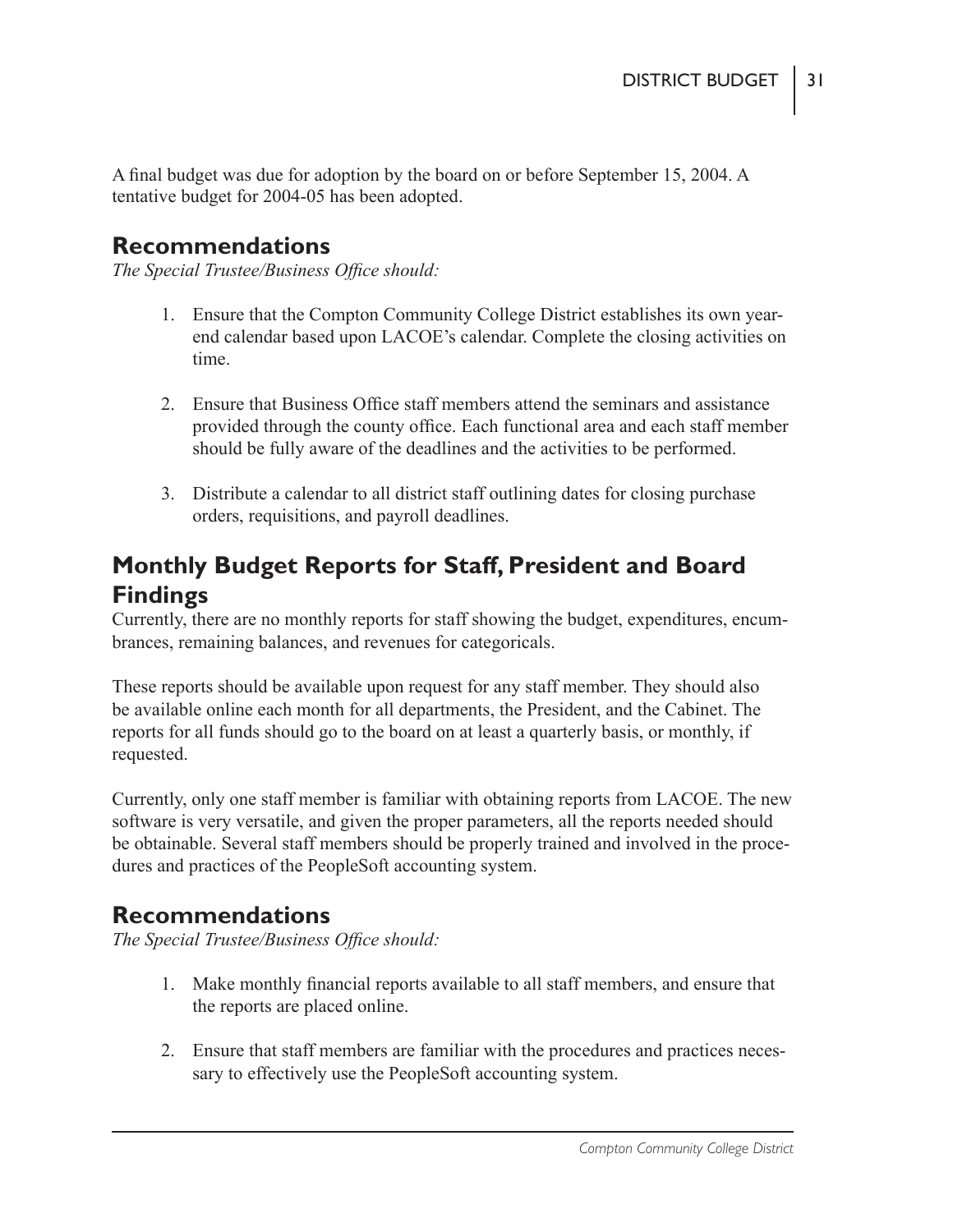# **Financial Linkages Findings**

Currently, Compton Community College District is not using the LACOE software for purchasing or accounts payable. Therefore, no encumbrances appear in the LACOE system.

The college has experienced two software conversions in the last three years. Its original in-house software was different from LACOE's. However, Compton CCD did use the LACOE software for financial operations. In the 2002-03 fiscal year, the college purchased new software to replace both its existing system and the LACOE software, and implemented online requisitions and encumbrances of purchase orders through its new software in the 2002-03 fiscal year. This was interrupted in 2003-04 after the conversion to LACOE's software for the financial information, leaving no live linkage between the budget and the generation of encumbrances. Compton CCD's software is used by the purchasing department only to generate purchase orders. It does not verify the budget or encumber the funds after the issuance of purchase orders.

The college converted to LACOE's new software in 2003-04. This is the base for all fiscal operations. Because Compton CCD's new software had been bought for the purchasing module, it did not acquire the LACOE software purchasing module. There is no linkage at all between accounts payable, purchasing and budget at this time for line budget processing and verification. Only manual verification is done, which involves checking the county books for availability of funds before issuing a purchase order. At the same time, accounts do not reflect any encumbrances, which could lead to severe budget overruns.

Payroll is run through the LACOE, but it is not processed in LACOE's software. A data bridge was created by the county to update the payroll information. Position control is nonexistent and there are no encumbrances in the system for salaries.

All financial operations should be run in the same software. Compton CCD has a standalone system with no support for immediate changes or upgrades. On the other hand, the software LACOE uses exists in over 100 districts, including all community colleges in Los Angeles County. Its cost is minimal because it is paid for by all of the districts. It offers a purchasing module.

Any system that Compton CCD uses must interface with LACOE's software. If the district were to purchase an Accounts Payable and Purchasing module, it would be able to generate POs, encumber, disencumber and link with the general ledger module that is currently utilized. Training staff to use this one system would be more efficient than training staff to use Compton CCD's software and interfacing to LACOE's software. Training and support are offered by the LACOE.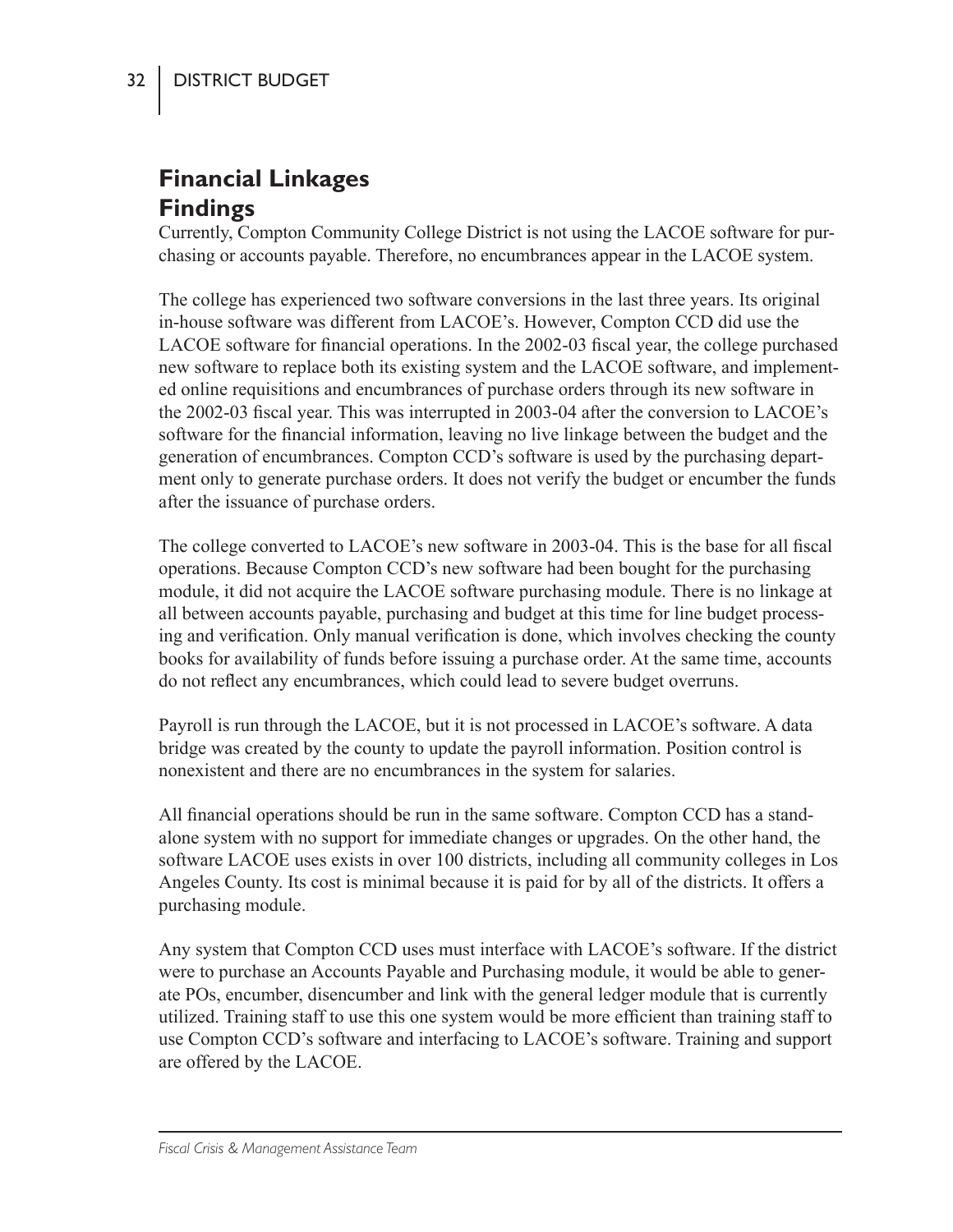LACOE does not own its software's student module. Therefore, Compton CCD will have to continue the student system with its current software or another software package and perform the appropriate interfaces into the financial and general ledger modules. This is not an easy task to undertake.

Compton CCD uses the LACOE's software only in the processing of financial information. It does not address the student information system. Compton CCD's software has been tested for student, attendance, and financial aid needs. It has not been implemented as a live system.

### **Recommendations**

*The Special Trustee/Business Office should:*

- 1. Align Compton CCD's purchasing module to the LACOE'S as soon as possible, in order to allow for a live and accurate check and balance system.
- 2. Oversee an assessment of the district's financial system needs and the systems currently in place, with the goal of selecting the best hardware and software available to perform essential financial functions.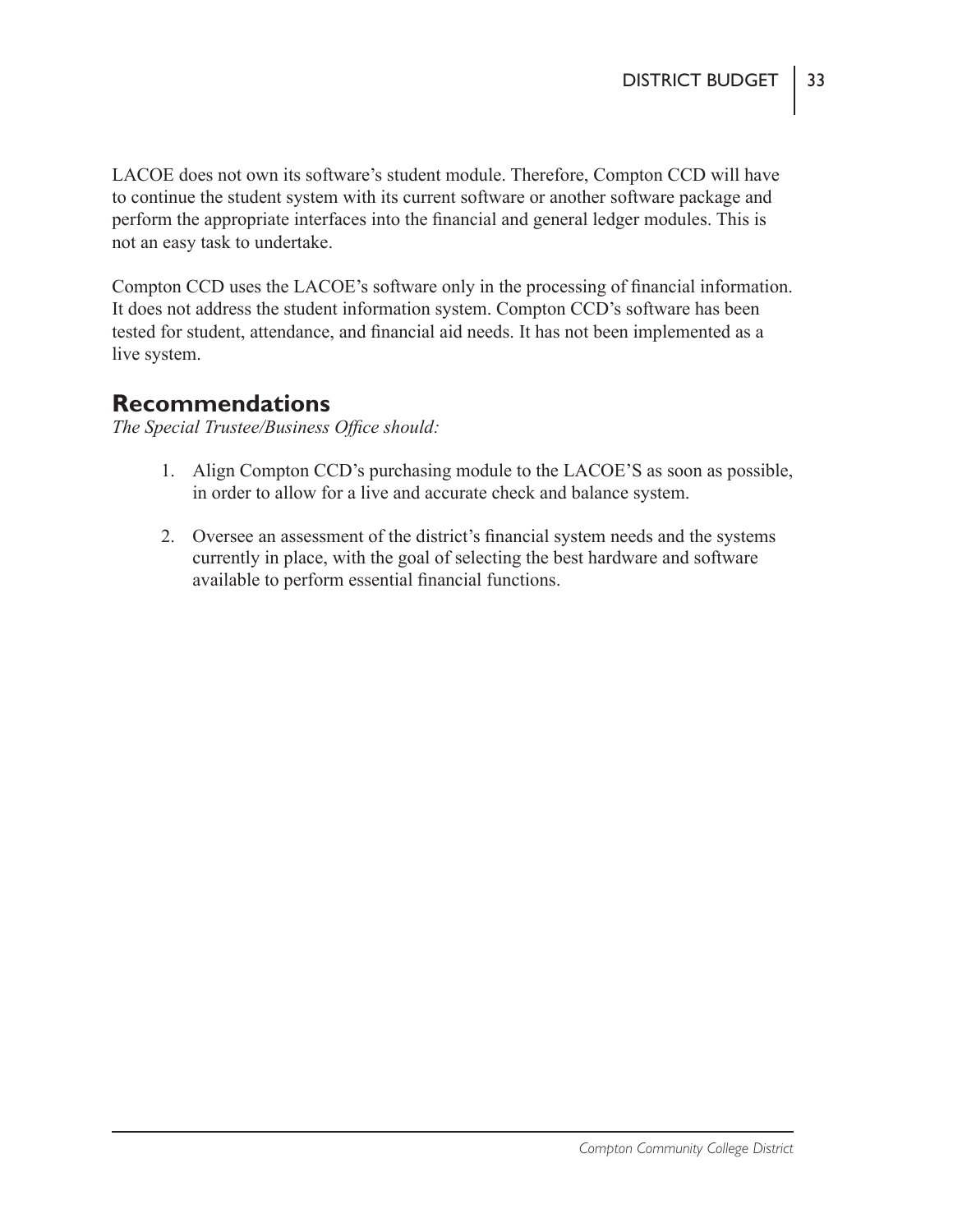34 | DISTRICT BUDGET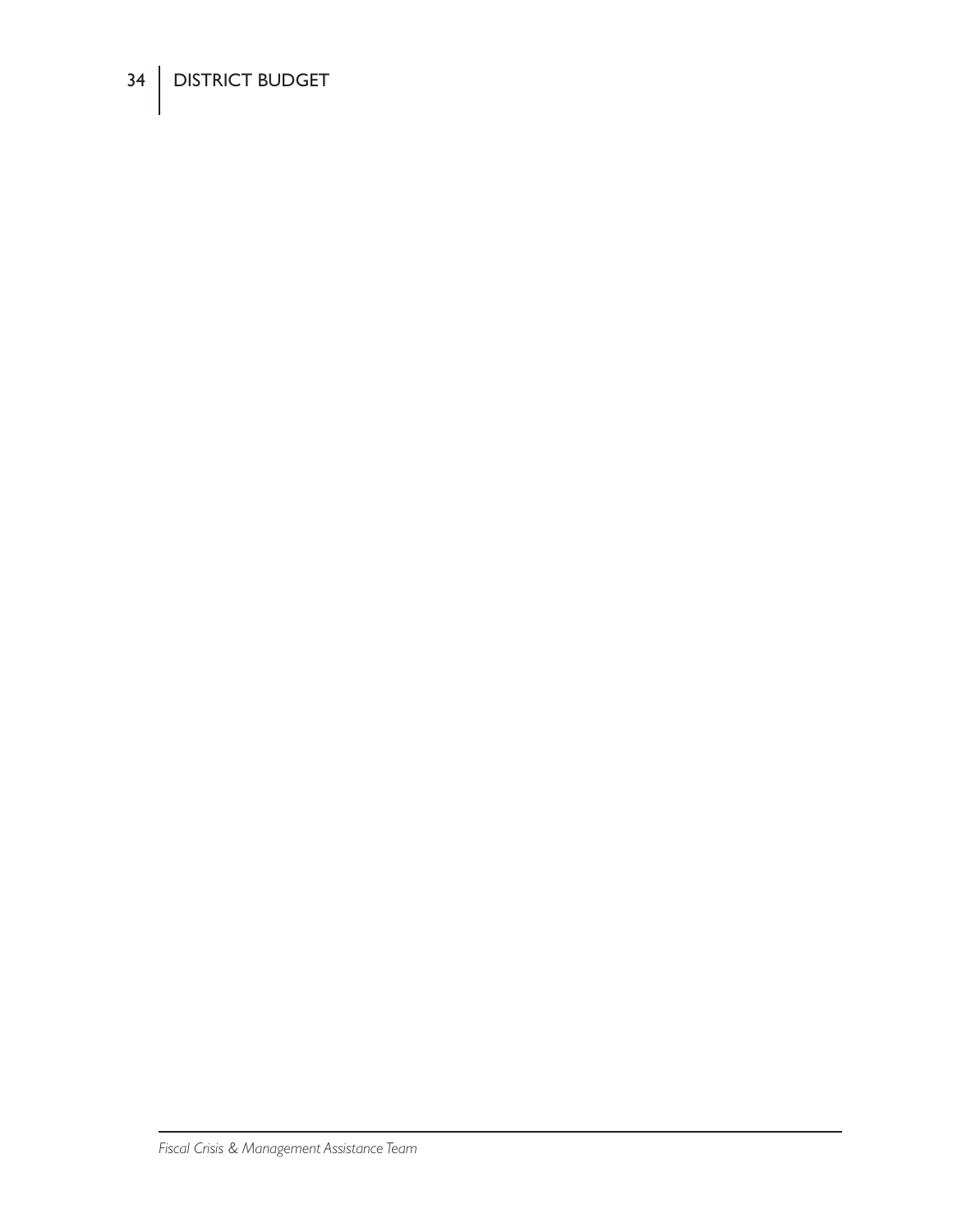# **Human Resources/Personnel Commission Findings**

### **Personnel Commission Role**

The Compton Community College District Human Resources Department is split, performing work for board-administered functions and those under the purview of the Personnel Commission. Compton CCD is a merit system community college district. Essentially, it utilizes a civil service form of personnel management for all positions within the Classified Service. The Personnel Commission is an independent body, separate and distinct from the Governing Board, and its legal existence and authority stems from pertinent provisions of the Education Code. The Personnel Commission is responsible for the recruitment and selection process for all classified employees, the disciplinary appeal process, the classification and compensation internal alignment, and the rules and regulations of the Classified Service. The Personnel Commission serves both a legislative role (the development of rules and regulations) and a judicial role (appeal body for violations of the rules and disciplinary actions).

Essentially, all Human Resources duties related to academic employees are managed by the district's Human Resources Office, while the vast majority of Human Resources functions related to classified employees are managed by the Personnel Commission Office. Both offices are headed by individual administrators. The district HR office is led by an Executive Dean of Human Resources and the Personnel Commission Office is led by the Executive Director of the Personnel Commission.

At a board meeting earlier this year, the Governing Board stated its intent to take many of the district-related classified HR functions away from the Personnel Commission to be administered by the district's Human Resources Department.

Most non-merit community colleges the size of Compton would not have two separate HR functions. However, as a merit system, that separation of roles is not unusual. The relationship between the Personnel Commission and the district has been strained during the last few years. The Personnel Commission staff has pointed out numerous violations of the Education Code and district rules and regulations to both the district Human Resources Department and the Superintendent/President. The district administration has generally disregarded the Personnel Commission's numerous written concerns about these violations.

#### **Hiring Practices**

The hiring practices of the district as they relate to management, academic and classified employees have serious deficiencies. Examples include: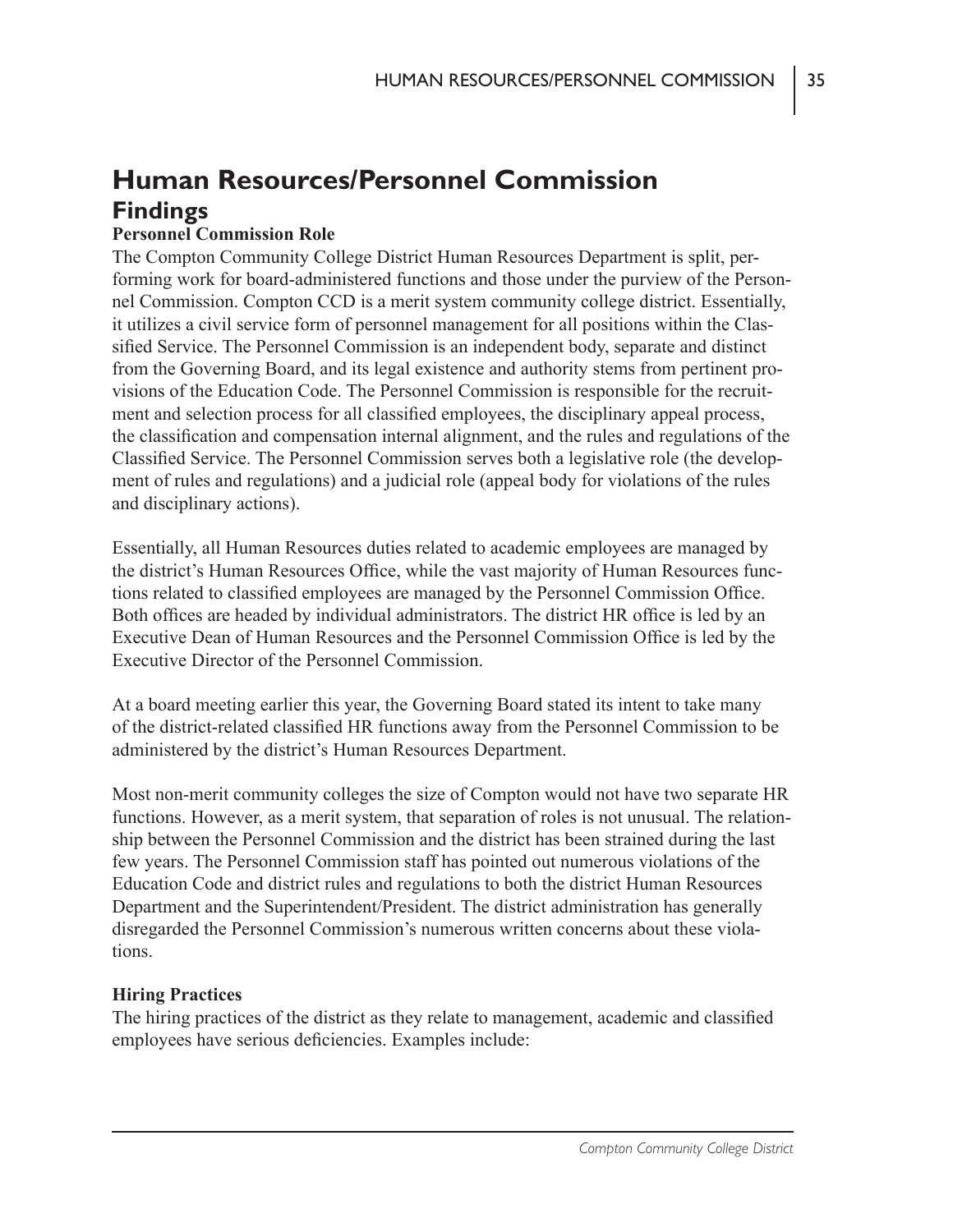- Out-of-date classification specifications at all levels of the organization and for all types of employees.
- Minimum qualifications that are inadequate for the level of positions being recruited, for all types of employees.
- Equivalency language for all types of positions in the district that allows substitutions for education and/or experience that is too vague and non-descriptive, leading to positions being filled by employees that lack sufficient knowledge, skills and abilities to adequately perform their jobs.
- Inadequate job-related employment testing during the recruitment and selection processes that allow unqualified or under-qualified applicants to be awarded positions for all types and levels of jobs in the district.
- A disregard for long-established and well-recognized EEOC employment and selection regulations, including such basics as selection techniques, validity reviews and adverse impact analysis.
- Inadequate safeguards for criminal background checks. There is evidence of employees with known criminal convictions still working for the district.

The anti-nepotism policy of the district is inadequate. Relatives of administrators are hired by the district, and even relatives of board members are hired as consultants. In addition, recent former board members are also hired as contractors and consultants.

Spot audits of immigration and right-to-work forms (I-9) showed inconsistencies in application and document verification.

Spot audits of transcripts in personnel files showed inconsistencies in ensuring that employees filed certified transcripts of degrees and course work. In addition, in at least one case, an employee was found to have falsified academic degrees on his application, and the district administration took no corrective action.

The deficiencies in the hiring process stem from an inappropriate level of interference on the part of board members, a lack of experience and knowledge among administrators in charge of the process, and a lack of training for the staff expected to handle the day-to-day hiring, recruitment and selection processes.

## **Recommendations**

*The Special Trustee/Human Resources/Personnel Commission should:*

1. Reorganize the Human Resources department and Personnel Commission to make the role of the commission consistent with state law and to provide the expertise necessary to manage these functions.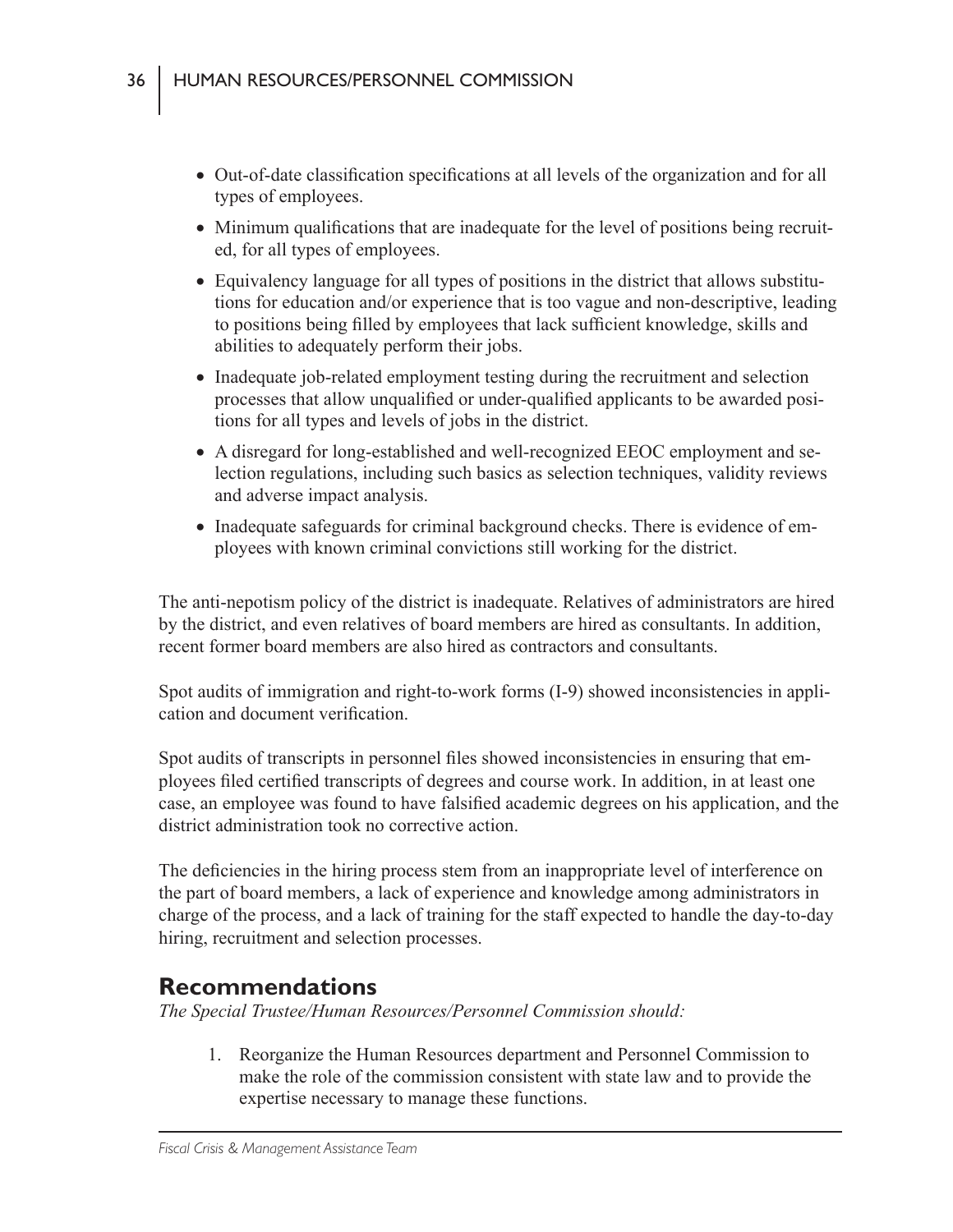- 2. Arrange for appropriate training for Personnel Commission and Human Resources Office staff on the tasks they perform.
- 3. Update the district's Diversity Plan to reflect recent court decisions and implement a serious effort to diversify the work force at all levels of the organization so that the college's employees appropriately reflect the communities they serve.
- 4. Authorize a thorough classification study at all levels to correct structural deficiencies in job specifications, classifications, and compensation levels. Appropriately align minimum qualifications such as knowledge, skills and abilities with the duties and functions expected of academic, classified and management positions.
- 5. Update and strengthen policies and procedures to prevent inappropriate interference of individual board members in the hiring and selection process. Provide training for the board on its appropriate role in the hiring process for district employees, which is generally limited to the approval of staff recommendations. The obvious exception is the hiring of the district's chief executive officer (the Superintendent/President), in which the board plays a vital and active role.
- 6. Strengthen the district's nepotism policies to ensure that relatives and others who have a personal relationship with administrators and board members are not hired inappropriately.

## **Position Control Findings**

Position control is both a human resources and a finance process in which the numbers and kinds of positions in the district are tracked and authorized from both a budget and a recruitment perspective. A well managed Position Control system ensures that every position is known to the district administration and has been properly budgeted, and there is a strict and clear process for creating new positions and filling vacant positions. A reliable position control system prevents overstaffing and under-budgeting. The most important element in projecting and budgeting for expenditures is accurately projecting employee salaries and benefits, which account for more than 85 percent of the district's 2003-04 general fund budget.

The district does not appropriately utilize position control to fill classified positions. The closest thing to a check and balance system is the personnel requisition process used by the Personnel Commission Office. All classified positions to be filled require the signature of the appropriate administrator up through the Superintendent/President. Although this is not a classic position control system, it does provide a formalized approval process with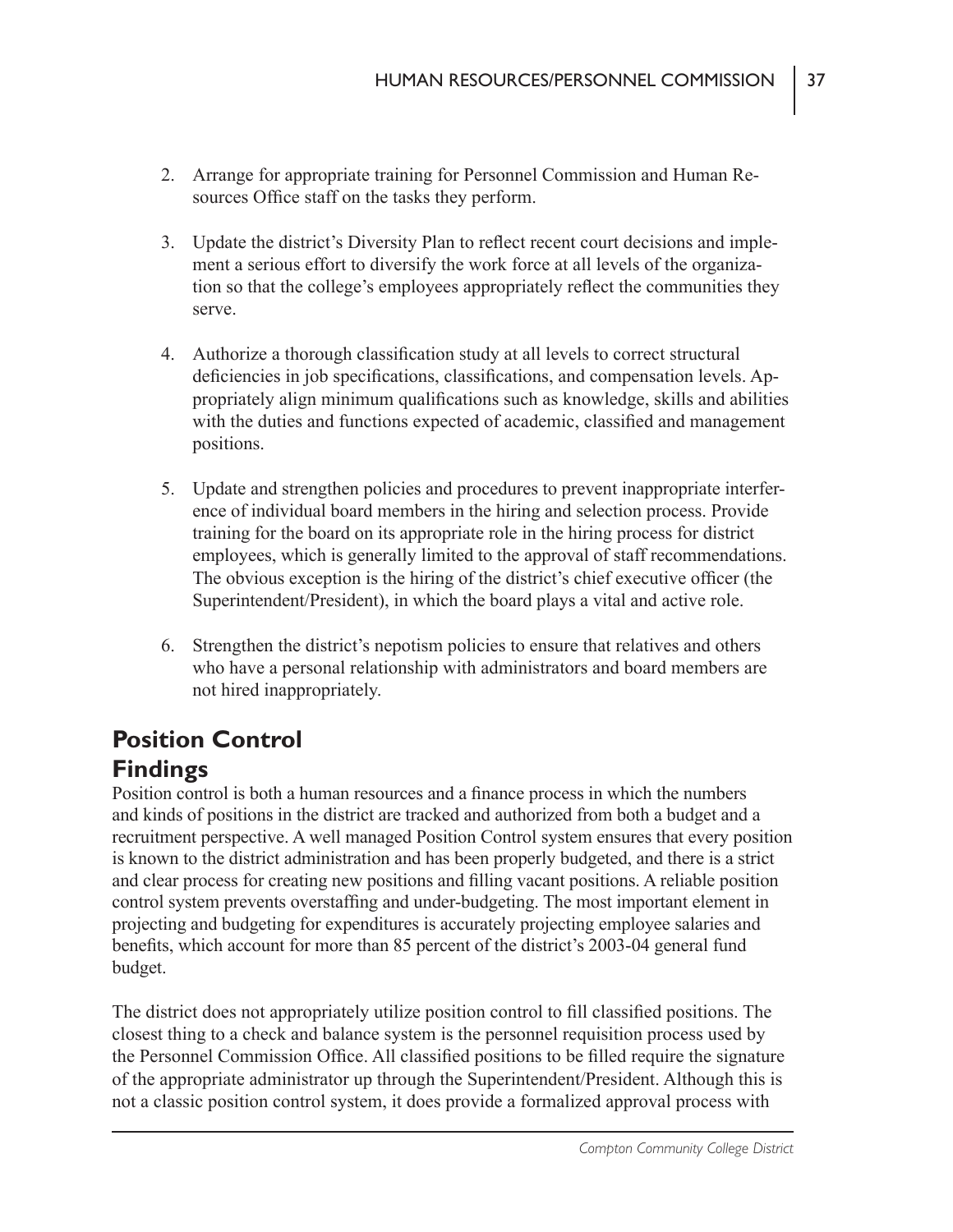a paper trail. Unfortunately, past actions show that if the Personnel Commission refused to process a personnel requisition it felt violated the law or its rules and regulations, the district administration would simply bypass the commission in order to get the individual paid by the Business Office.

The filling of academic positions (faculty and administrators) has no controls. A number of sources indicated that a simple phone call was often sufficient to start recruitment for a position, without regard to budget, whether it was a new position or not.

A formal, written personnel requisitioning process must be created for all positions in the district, whether classified, academic, management or temporary. All authorized positions must have an identified budget line item(s) from which the position will be paid. There should be at least two formal checks to ensure that a position being sought is authorized and there are sufficient monies to pay for it. There does not appear to be any coordination between Human Resources and the Business Office concerning appropriate fund accounting and position budgeting for filled and vacant positions.

No new non-academic position should be approved by the Commission Office without evidence of the position's initial creation approved by the Governing Board, the appropriate line department, Vice President and Superintendent/President. Existing vacant positions would not need the approval of the board, but would require the approval of the appropriate line department, Vice President and Superintendent/President. In addition, the Personnel Commission should confirm that the general ledger accounts indicated on the personnel requisition are accurate and that the Business Office confirms there are sufficient monies in the accounts to pay for the position.

No new academic position should be approved by the Human Resources Office without evidence of the position's initial creation approved by the Governing Board, the appropriate line department, Vice President and Superintendent/President. Existing vacant positions would not need the approval of the board, but would require the approval of the appropriate line department, Vice President and Superintendent/President, and, if a faculty position, prior discussion with the Academic Senate concerning filling the position. In addition, the Human Resources Office should verify the accuracy of the general ledger accounts indicated on the personnel requisition and confirm through the Business Office that there are sufficient monies in the accounts to fund the position.

## **Recommendations**

*The Special Trustee should:*

1. Create a formalized position control system and require authorization for all new positions by the Governing Board.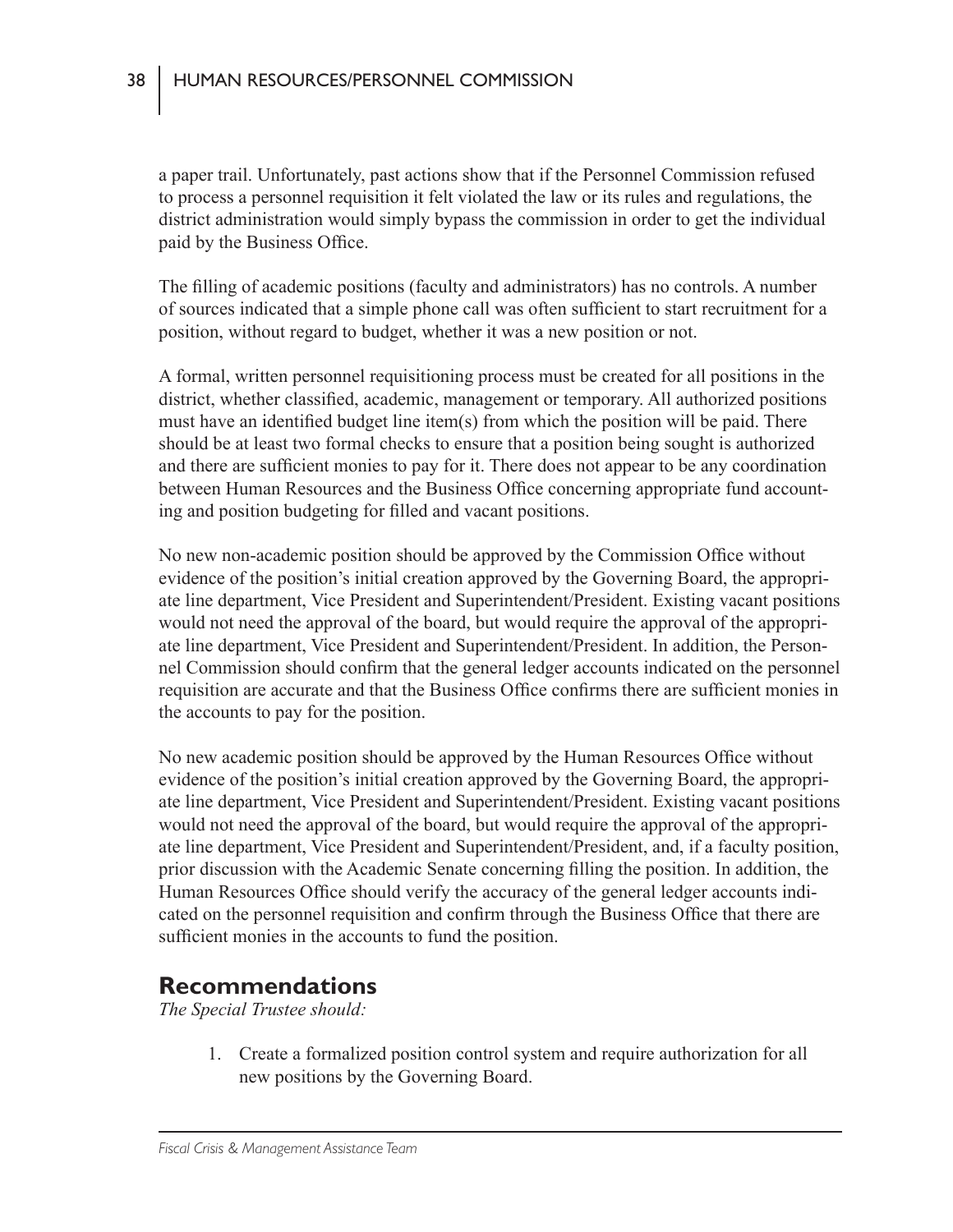- 2. Ensure that the Personnel Commission Office reviews all non-academic positions (regular, temporary or independent contractor) for authorization and approval.
- 3. Ensure that the Human Resources Office reviews all academic positions (faculty and management, either regular or temporary) for authorization and approval.
- 4. Direct the district's Business Office, Personnel Commission and Human Resources Office to work together to determine the appropriate level of funding to set aside for each district position and the accounts paying for each position. This should be an annual exercise and is critical in the development of an accurate budget for each fiscal year.

## **Board Member Roles Findings**

In the human resources functional area, individual board members have stepped outside their policy roles and have directly and indirectly involved themselves in the hiring process of employees, professional experts and independent contractors. Some examples follow:

- Management assignments and reassignments are confusing and appear to change at the discretion of the President. It is the impression of many employees and administrators that changes are made based on pressure exerted on the President or the Deputy Superintendent by board members and the faculty union.
- It appears that stipends are granted and position titles are changed as a means of rewarding employees who are responsive to suggestions made by board members.
- Operational or personnel management concerns of inappropriate involvement by board members have been consistently documented in writing by administrators to the President. As was reported to FCMAT during numerous interviews, there is a widely held belief that the President feels a level of intimidation from the board and this impacts his ability to provide the necessary leadership for the district.
- Employees and administrators report that individual board members have indicated to them that certain individuals need to be hired, often in violation of established rules, procedures and the law.
- In a number of instances, political allies, former board members, relatives and girlfriends of board members have been hired into positions paying thousands of dollars per month with no set duties, no expected results, and no work hours.
- Employees and administrators do not perceive the human resources function to be free of inappropriate interference and influence from board members.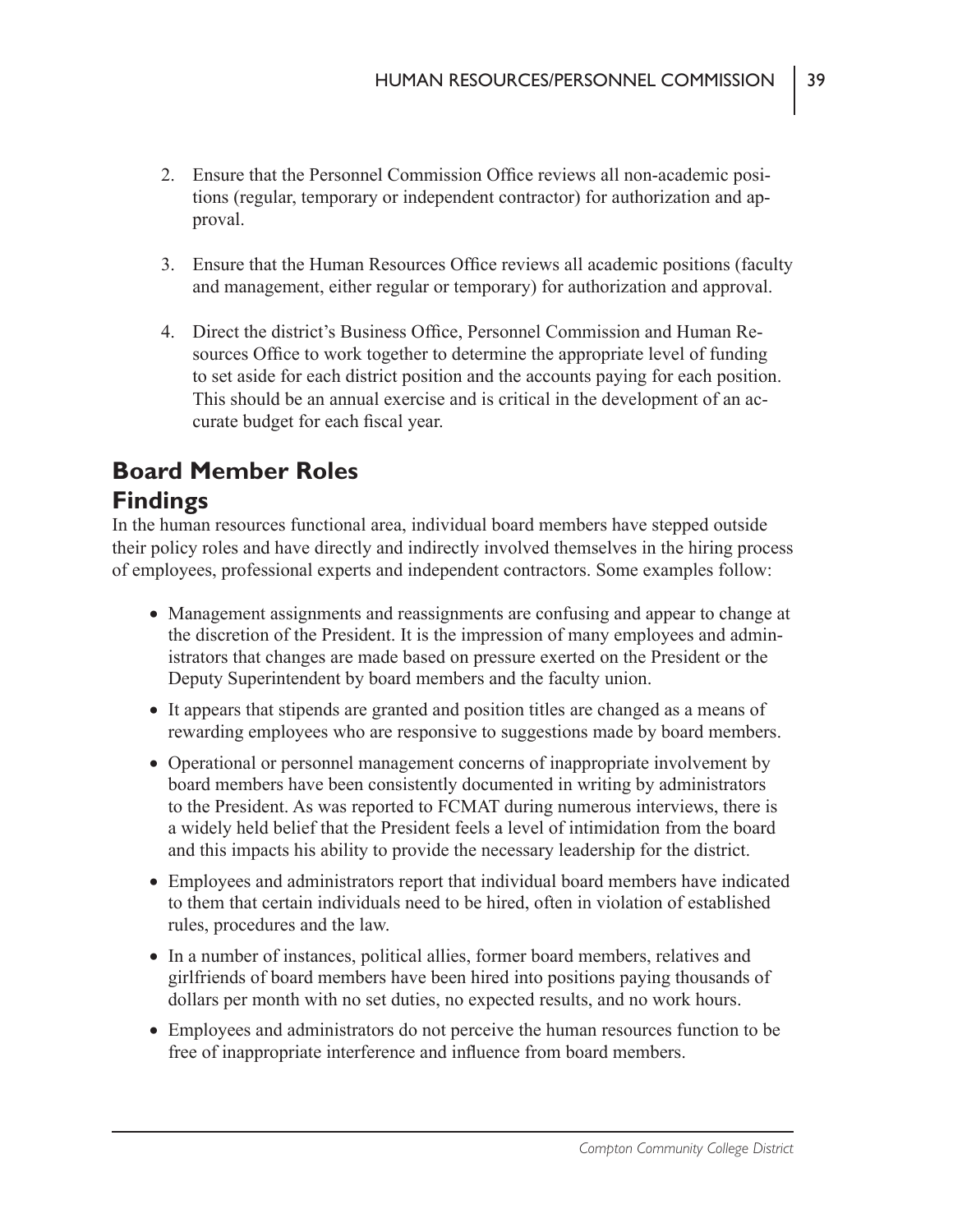## **Recommendations**

*The Special Trustee should:*

- 1. Provide existing board members and all new members with training on their appropriate policy role. Board members need to be trained to recognize that the Superintendent/President is the chief executive officer of the district and it is his/her job to carry out the policies of the board through the daily administrative functions of the district.
- 2. Strengthen policies to clarify that it is inappropriate for line administrators to be ordered to undertake actions at the direction of individual board members. Individual subordinate administrators of the Superintendent/President should not be directly contacting board members either individually or as a group to either gain advice or concurrence for administrative decisions. All legal policy direction should reflect a majority vote of the full board, and direction to the Superintendent/President for implementation.

# **Staff Employment Status**

## **Findings**

Personnel Commission rules and regulations and Education Code provisions appear to have been routinely disregarded despite notice that violations or irregularities existed and corrective actions conveyed. The commission and its Executive Director have specified several issues to the President, administrators and staff, but received no response. Violations include:

- Provisional employees who work more than 126 days within one fiscal year.
- Professional experts and hourly staff who work beyond their approved hours per week and have claimed and been paid overtime.
- Professional expert assignments that have exceeded six months.
- Professional expert assignments that were issued without a description of the project, duration of assignment or duties to be performed.
- Pay warrants that have been issued to provisional employees in positions that are not certified by the Executive Director of the Personnel Commission.
- Warrants that have been issued to provisional appointees without Personnel Commission certification and approval or Governing Board approval.
- Past professional experts and hourly employees serving as supervisors.

In reviewing recent board actions, it appears that the number of professional expert agreements has been reduced, but independent consultant agreements have risen. This may be in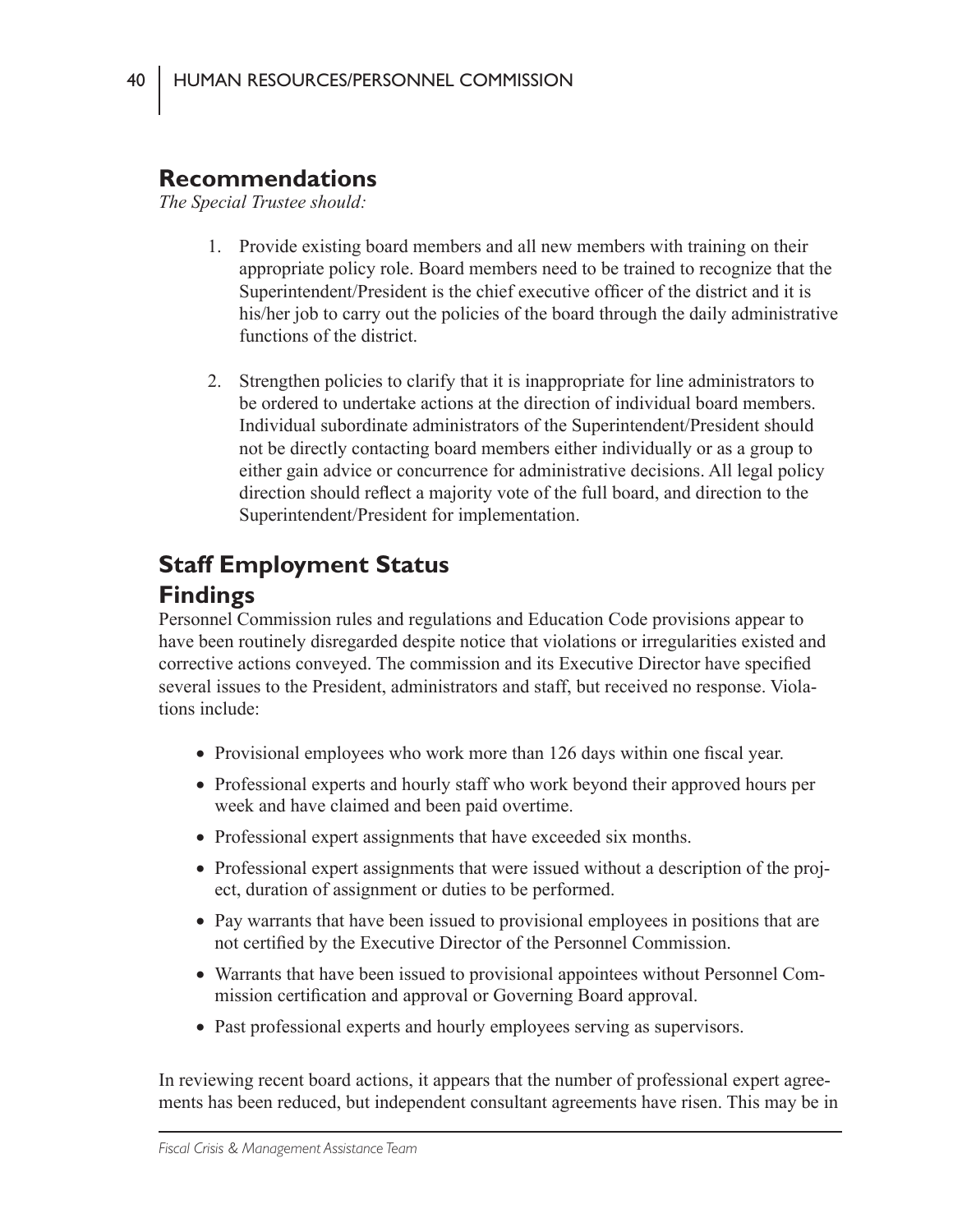response to the Personnel Commission's refusal to authorize the use of professional experts in violation of the rules, regulations and the law. However, as noted elsewhere in this report, the district's subsequent use of independent contractors was also often a violation of the law.

#### **Employees vs. Independent Contractors**

A number of individuals are currently receiving W-2 forms as employees and 1099 forms as independent contractors at year end. This situation is a "red flag" for the Internal Revenue Service and could eventually result in a federal audit, with heavy fines for any irregularities. The IRS does not allow an employee to also work for the district as an independent contractor within the same calendar year.

There are 20 factors used by the IRS to determine employment status. For the following questions, a "yes" answer supports the conclusion that the worker is an employee:

- 1. Does the principal provide instructions to the worker about when, where, and how he or she is to perform the work?
- 2. Does the principal provide training to the worker?
- 3. Are the services provided by the worker integrated into the principal's business operations?
- 4. Must the services be rendered personally by the worker?
- 5. Does the principal hire, supervise and pay assistants to the worker?
- 6. Is there a continuing relationship between the principal and the worker?
- 7. Does the principal set the work hours and schedule?
- 8. Does the worker devote substantially full time to the business of the principal?
- 9. Is the work performed on the principal's premises?
- 10. Is the worker required to perform the services in an order or sequence set by the principal?
- 11. Is the worker required to submit oral or written reports to the principal?
- 12. Is the worker paid by the hour, week, or month?
- 13. Does the principal have the right to discharge the worker at will?
- 14. Can the worker terminate his or her relationship with the principal any time he or she wishes without incurring liability to the principal?
- 15. Does the principal pay the business or traveling expenses of the worker?

For the following questions, a "yes" supports the conclusion that the worker is an independent contractor:

- 16. Does the worker furnish significant tools, materials and equipment?
- 17. Does the worker have a significant investment in facilities?
- 18. Can the worker realize a profit or loss as a result of his or her services?
- 19. Does the worker provide services for more than one firm at a time?
- 20. Does the worker make his or her services available to the general public?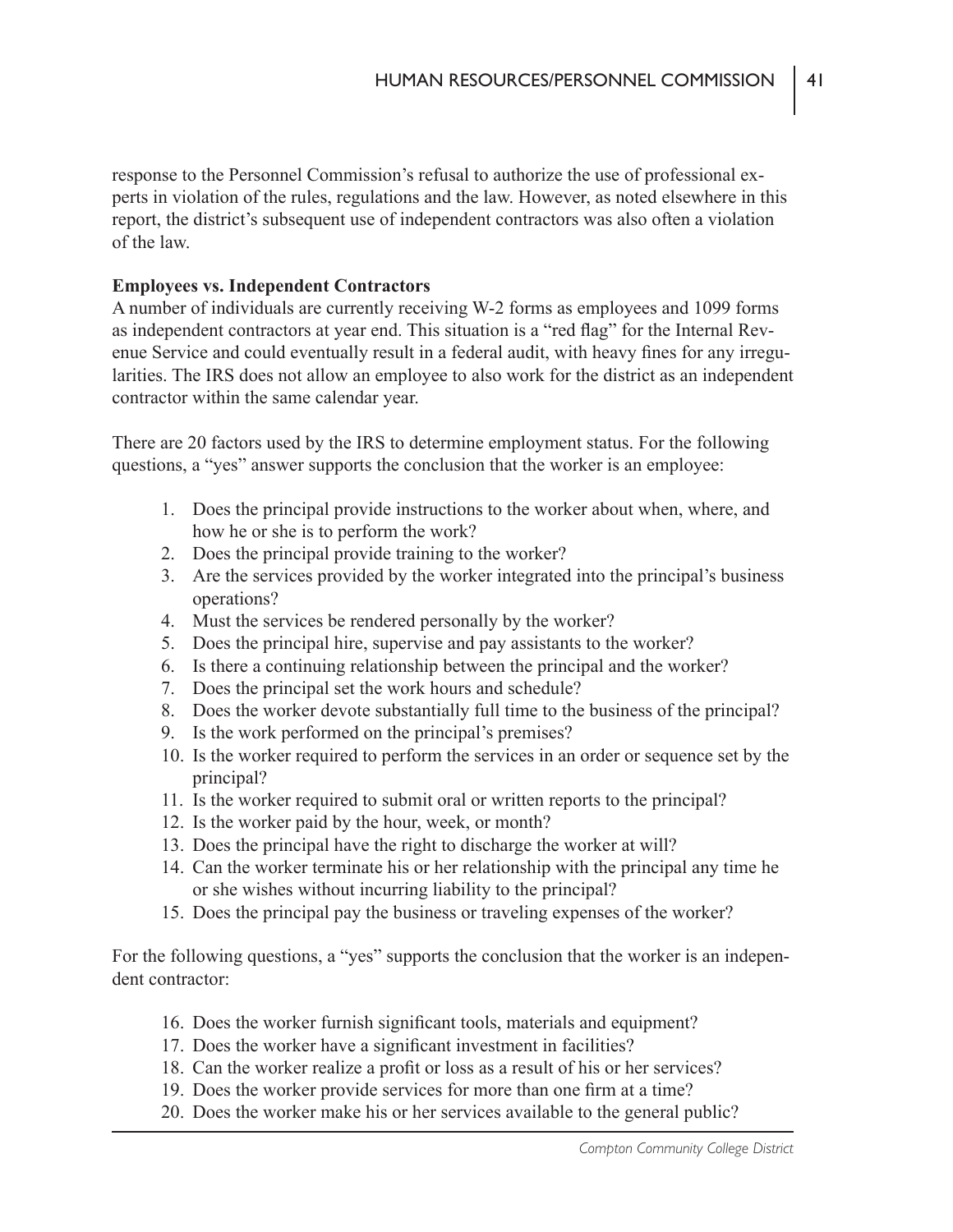### 42 HUMAN RESOURCES/PERSONNEL COMMISSION

Review of the district's use of independent contractors showed that the use of independent contractors soared only after the Personnel Commission refused to authorize the indiscriminate use of "professional experts" in violation of the law. Under current district practices, independent contractors are not required to be approved by the Personnel Commission or its staff.

No review has been conducted by the district's Human Resources or the Business offices to determine whether the intended use of an independent contractor meets the tests established by the state and federal governments. Contracting with an independent contractor when state and federal laws say the individual is an employee carries serious penalties and liabilities.

The Personnel Commission was not allowed to review individual independent contractor agreements. The district's Human Resources office also often was bypassed. The Business Office was placed in charge of reviewing and approving independent contractors and then sending their contracts on to the board for final approval.

A review of hundreds of independent contractor agreements revealed that the vast majority did not meet the legal tests for independent contractors. In one instance, a memo was attached to the request for an independent contractor agreement indicating that the reason for the agreement was that the proposed contractor could not pass the Personnel Commission's tests for employment and the department wanted to bypass the process.

Most of the independent contractor agreements were for functions that were clearly within the classified service and ongoing in nature. In many cases, independent contractors were hired to do the work of employees who had been previously laid off.

Some independent contractor agreements were with relatives of administrators and members of the Governing Board, or with former board members, often for tens of thousands of dollars. There was no evidence of work product in the files for many of the contractors. Some administrators stated that relatives and girlfriends of board members were given contracts and never showed up to perform the functions, yet received checks. In several instances, independent contractors were themselves approving the hiring of more independent contractors.

With only a few exceptions, there was no paperwork in the files that showed that the invoices for time and work product required in the agreements contained the specific hours worked or the work product delivered.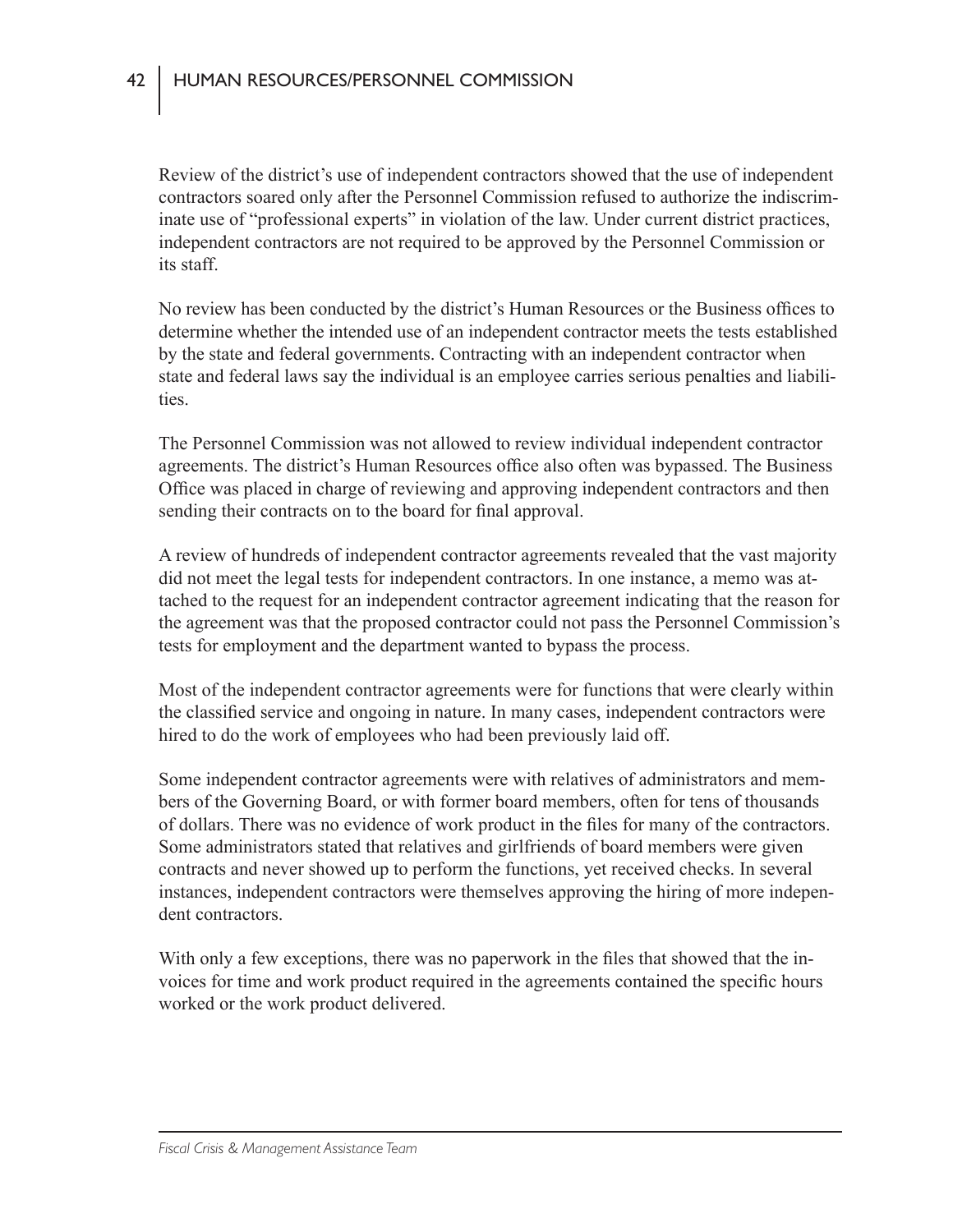## **Recommendations**

*The Special Trustee/Human Resources/Personnel Commission should:*

- 1. Request an audit to determine which individuals may be receiving both a W-2 and a 1099. Take action to eliminate any instances of individuals receiving both.
- 2. Require that the district adhere to personnel law, rules and regulations. Take appropriate actions with the Los Angeles County Office of Education and judicial bodies to enforce Personnel Commission orders and findings.
- 3. Provide training to the Governing Board and district administrators on the Personnel Commission's rules and regulations. Include specific training on the appropriate use of limited-term, provisional and professional expert employees.
- 4. Require recruitments to be conducted in a timely and appropriate manner to eliminate the inappropriate use of temporary employees.
- 5. Consider designating the Personnel Commission to oversee the hiring of independent contractors. Utilize the personnel requisition process to hire independent contractors, thus providing for a consistent and uniform approval process for all types of individuals.
- 6. Require all agreements to clearly state the purpose of the contract, specific duties to be performed, time lines for projects, and the funding source for the contract.
- 7. Ensure that all board items approving the use of independent contractors have sufficient specificity to ensure that the Governing Board has adequate knowledge of the purpose, use and legality of the proposed agreement.
- 8. Amend the Personnel Commission's rules and regulations to include the IRSbased 20-point test for the hiring of independent contractors and the federal Fair Labor Standards Act set of employee vs. contractor tests.
- 9. Strengthen the district's policies and rules and regulations to prohibit independent contractor agreements with relatives or others who have personal relationships with administrators and board members.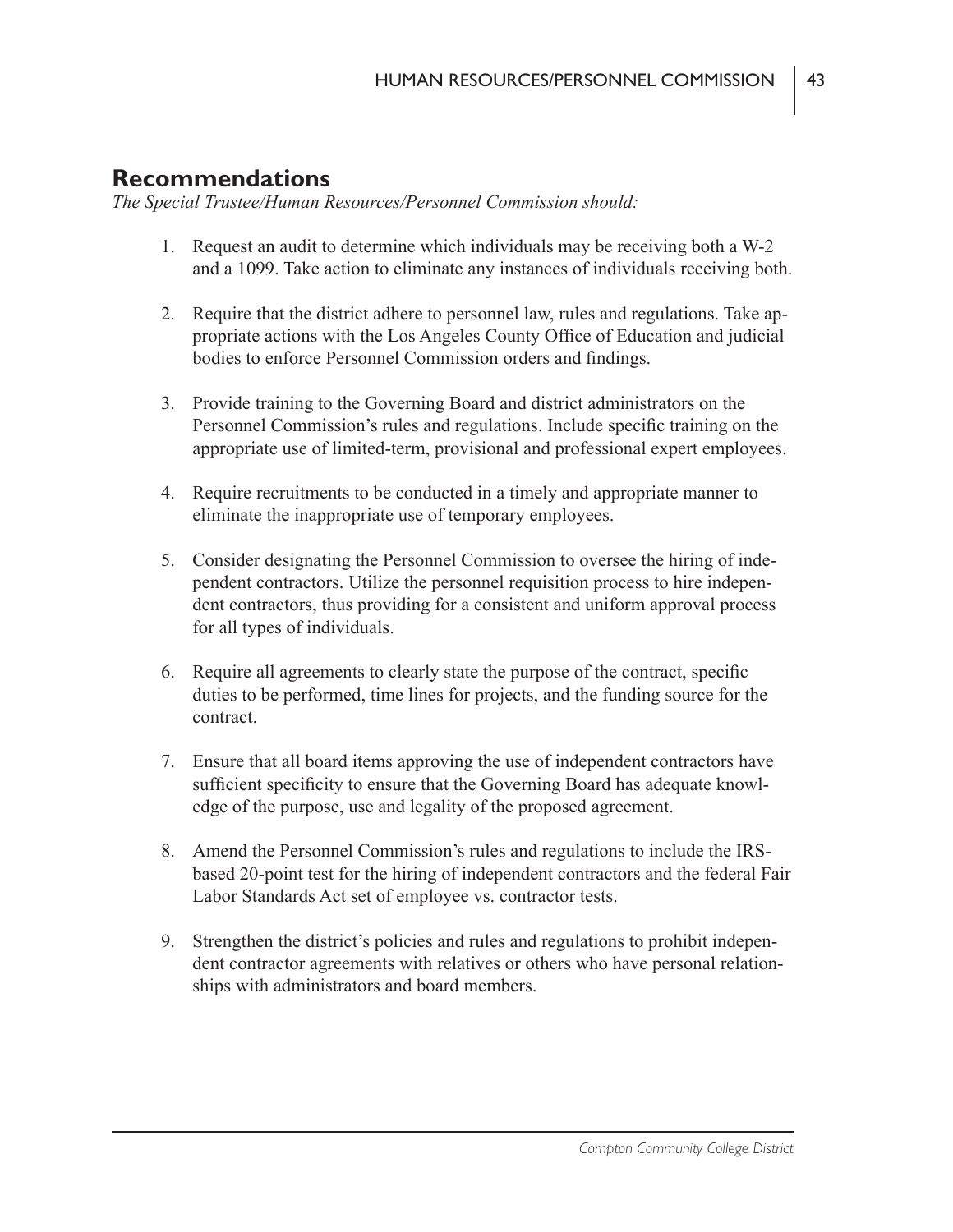# **Risk Management Functions Findings**

There is no management-level, on-campus review or assessment of risk issues for health and safety matters, property liability, injury-illness prevention and workers compensation programs.

The Office of Human Resources Procedures Manual explains how to process property liability and workers compensation insurance claims. A full-time administrative assistant within the Human Resources office handles these functions and serves as the primary contact person for employees. Student injuries are handled through Account Services in the Business Office. However, the employee who processes those claims has not been adequately trained.

There is no coordination between the Human Resources Office and the Business Office regarding industrial illnesses and injuries. There have been many instances where paperwork authorizing an employee's return to work has not been received. The payroll staff does not know when an employee is on leave or returns from a leave.

The personnel analyst assigned to the district Human Resources Office to manage health benefits functions is performing technician-level work and does not have the analytic or management-level expertise to effectively support the program in a cost effective manner. There is no management involvement or external benefits consultant to assist with health benefits program compliance issues.

Claims reviews occurred quarterly when the district had a fully insured workers compensation program through Keenan and Associates. The district switched from a fully insured to a self-insured workers compensation program in September 2003 to reduce escalating costs. The existing vendor was dropped and Buckeye Claims Administrators was contracted. No competitive bidding process was conducted.

Conflicting information exists as to whether or not claims reviews have taken place since the program became self-insured. There is also conflicting information as to the volume of claims received. The district maintains "loss run information" from 1999 through April 2004 on a 1.44mb computer disk. However, there were substantial gaps in the documentation on that disk. Additional risk information was later provided by the district Human Resources Office, which included an abbreviated loss run detail from Buckeye Administrators as of April 5, 2004.

FCMAT found no documentation of safety training for employees. Also, no interviewed employees or administrators indicated that such training takes place. A lack of safety awareness was evident. For example, a grounds keeper was observed edging the lawns with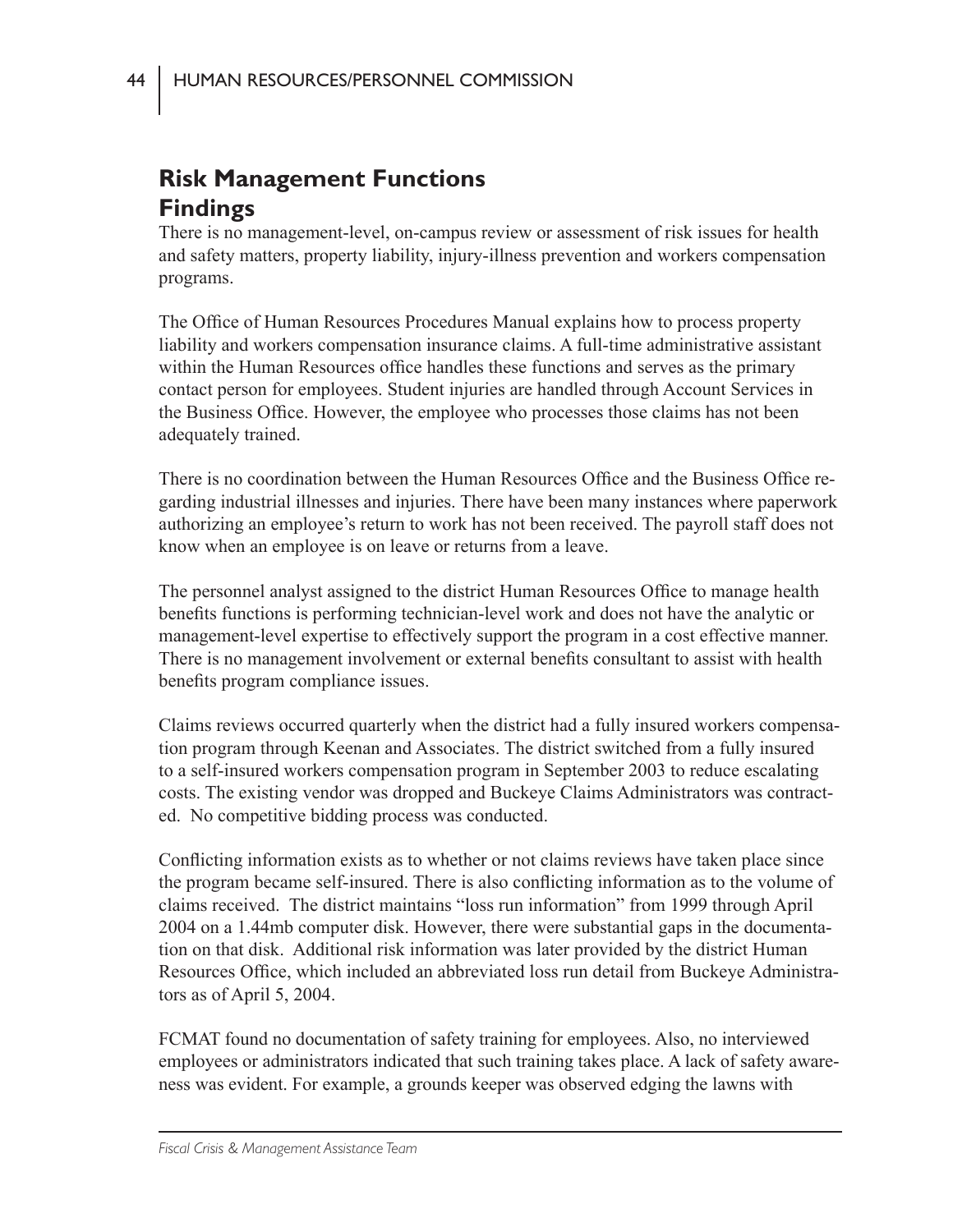power equipment wearing no protective equipment despite flying debris and rocks. Students and staff were using the walkways, yet the grounds keeper continued with his tasks.

Although the district is self-insured for workers' compensation, the Human Resources Office and Business Office could provide no documentation to FCMAT that the district has set aside monies in a liability account for these claims. The Human Resources and Business offices stated they believed the district had self-funded unemployment insurance. However, no office could provide FCMAT with documentation of that self-funding status, nor was documentation of a self-funded unemployment insurance liability account provided in response to FCMAT's request.

The district provides lifetime health insurance benefits for employees at a cost to the district of up to \$6,000 per person, per year. No actuarial study has been conducted on the extent of the district's liability in its retiree health benefits program. In addition, no liability account has been established to fund the current and future expected costs of retiree health **benefits** 

The administrator in charge of this functional area appeared to know little about it. Relatively simple questions about actuarial assumptions could not be answered. Staff members assigned to manage the day-to-day functions only know how to process the paperwork.

This lack of appropriate oversight and knowledge has resulted in a very high workers' compensation rate of 2.75% of payroll. This is substantially higher than would normally be expected from a well managed program.

The Human Resources Office handles all risk management functions for the district, including risk functions that are typically assigned in most districts to the business functional area, such as property, fire and liability insurance.

Sexual harassment training was initiated for all staff in 2000. However, there was no documentation that new employees are provided this important training.

### **Recommendations**

*The Special Trustee/Human Resources/Personnel Commission should:*

1. Divide risk management functions between the Human Resources office and the Business Office. Human Resources should manage workers' compensation, unemployment insurance, health insurance accounts, and safety programs. The Business Office should manage the district's liability, property, casualty and fire insurance programs.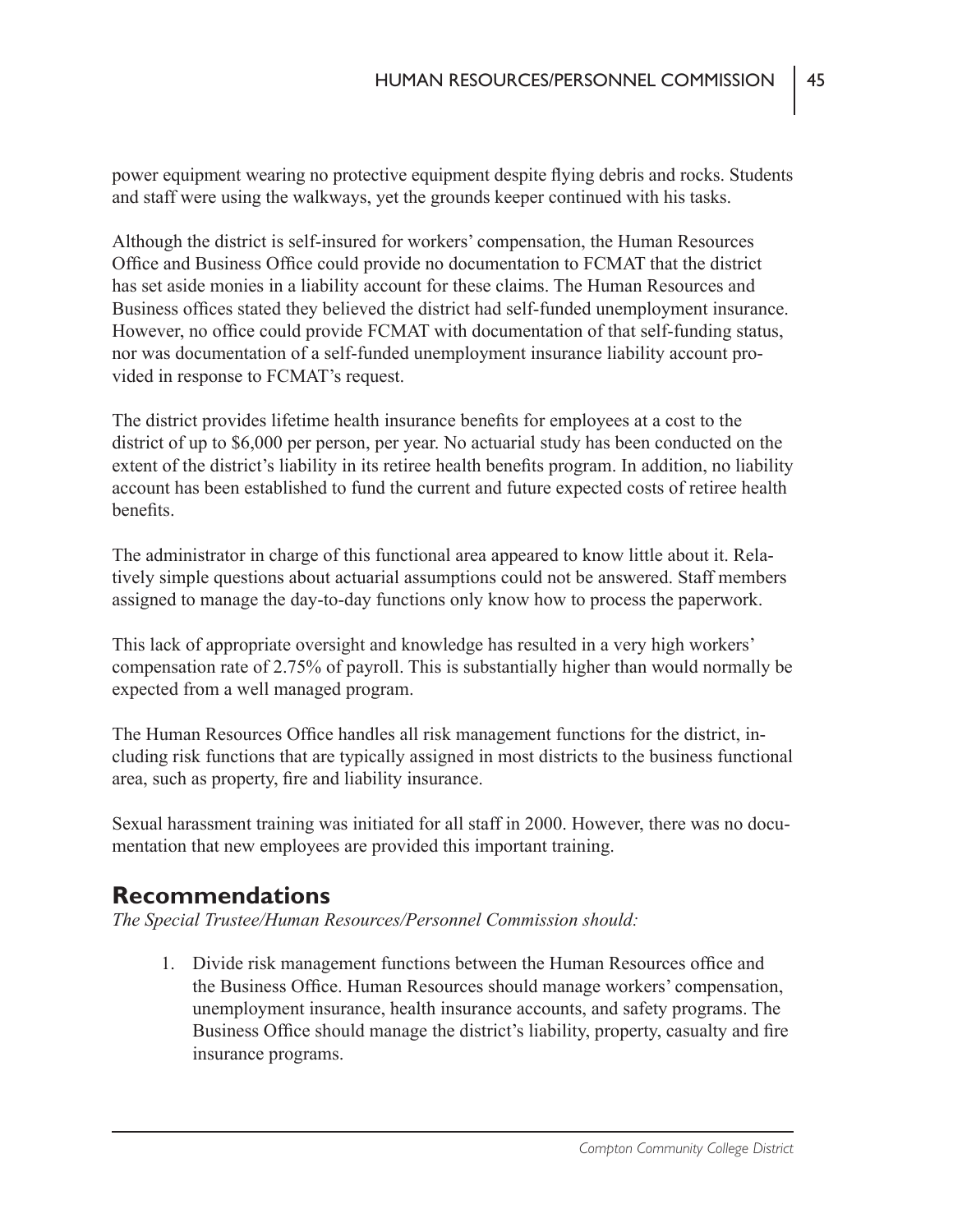- 2. Ensure that the administrator in charge of Human Resources has more direct involvement in managing the risk functions assigned to that office. In addition, the administrator needs to receive training on the programs he/she oversees as soon as possible.
- 3. Establish liability accounts for the district's workers' compensation and unemployment insurance claims, with proper funding and tracking.
- 4. Provide appropriate training to staff assigned to work in the risk management area so that they may manage and limit the district's risk. Include training on working with the district's third-party administrators for the various risk programs.
- 5. Enter into a contract with a third-party administrator to help oversee the benefits program. This will help ensure that pertinent information and options are made available to all employees who are eligible for benefits.
- 6. Institute procedural changes to strengthen the link between the Human Resources staff and the Business Office concerning workers' compensation leaves and payroll issues.
- 7. Require appropriate Human Resources and Business Office staff to monitor trends and develop a plan of action to help prevent and significantly reduce liabilities in the various risk management programs.
- 8. Establish safety as a high district priority with a formal safety training program for all employees that is managed by the Human Resources office.
- 9. Implement a formalized and comprehensive records retention program for all reported risk incidents involving students, employees and the general public.
- 10. Establish workers' compensation and unemployment insurance liability funds to reflect appropriate expected charges for these benefits.
- 11. Oversee an immediate actuarial study of the district's retiree health program to ascertain the extent of its liability, and reflect that amount in its official assets and liability figures as required by Governmental Accounting Standards Board (GASB) rules. Establish a retiree health liability fund and deposit appropriate amounts into the fund as established by the actuarial study findings.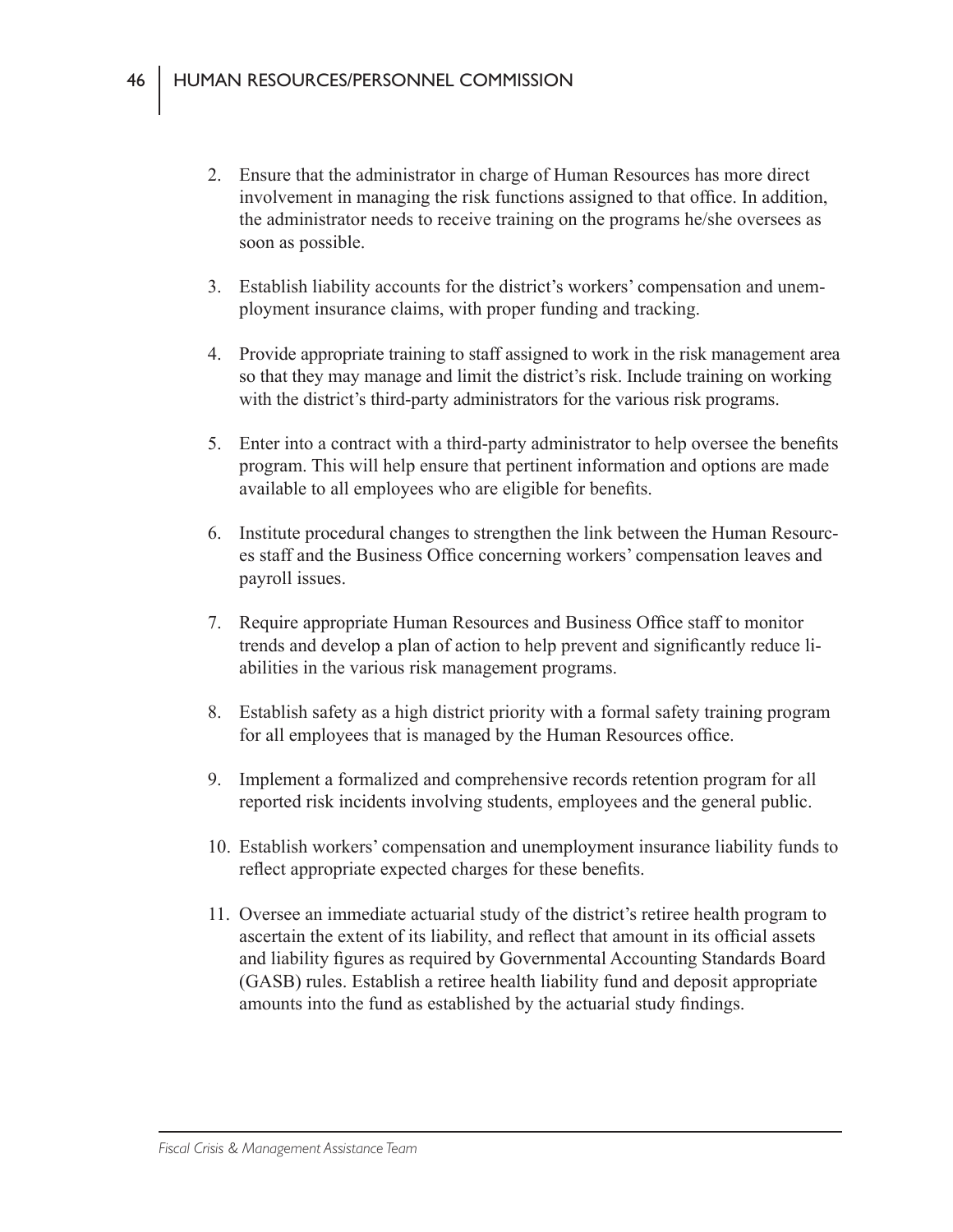# **Leave of Absence Programs and Overtime Findings**

The district has not been managing its compensatory time off program. Compensatory time totals for classified employees continue to grow at an alarming rate, resulting in a substantial unfunded liability. In addition, the collective bargaining agreement with the Federation of Classified Employees indicates that compensatory time off must be paid to the employee if it is not used within 12 months from the month it is earned. The district is not fulfilling this requirement, resulting in a large unfunded liability and potential budget cost overrun.

Employees indicated that overtime is not being paid when earned. Business Office overtime time sheets from July 2003 forward still had not been processed. This means there is a large, unfunded liability waiting to be processed for the 2003-04 fiscal year.

Leaves of absence accounting records are not current. The Business Office is understaffed and the accounting technicians are at least two years behind in record keeping. Employees are allowed to use and be paid for sick leave and vacation accruals that are completely out of date. Therefore, it is highly likely that employees are using and being paid for sick and vacation days that are legitimately not available to them.

No office is monitoring the inappropriate utilization of various leave accounts. Employees stated that sick leave usage is high.

The collective bargaining agreement sets a maximum of up to two years of vacation accrual. However, the two-year maximum is not adhered to, resulting in an ever-growing liability. In addition, there appears to be no vacation liability accrual account, resulting in a large, unfunded, and off-the-books liability in violation of Governmental Accounting Standards Board (GASB) regulations.

## **Recommendations**

*The Special Trustee/Human Resources/Personnel Commission should:*

- 1. Ensure that the compensatory time off program is kept up-to-date in terms of the tracking of additions or subtractions from each eligible employee's account balance.
- 2. Ensure adherence to the collective bargaining agreement and that employees take their accumulated compensatory time off prior to the 12-month expiration, thus avoiding additional unfunded liabilities to the district.
- 3. Establish a compensatory time off liability account. Accumulated compensatory time off then must be paid to any employee who leaves the district's employment. An actuarially sound decision must be made as to the amount needed to fund this account.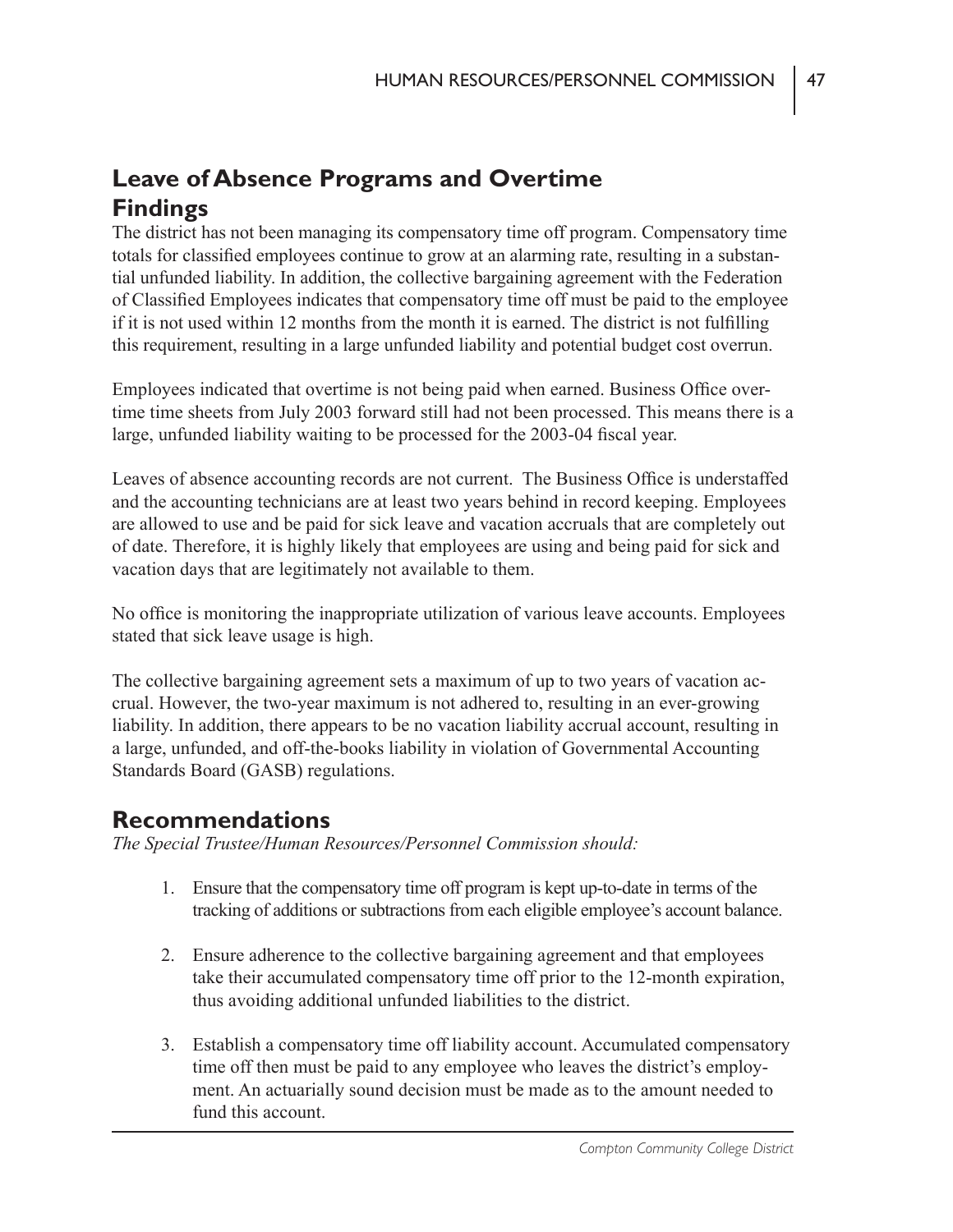- 4. Hire or divert the services of an existing accounting technician to bring the district's leave balances up-to-date. Make leave accounting a high priority, with the goal of updating an employee's leave balances no later than 10 days after the closing of the pay period.
- 5. Bring vacation accruals under control. Levels of vacation leave should never exceed the two-year accrual maximum.
- 6. Create a vacation liability account and calculate an accurate vacation liability figure. Calculate an actuarially sound level of funds to be placed in this liability account. One generally accepted method is to calculate the amount of vacation accrued by all employees during a 90-day period. Another method is to determine the normal average annual vacation payout rate during the last three to five years and place that amount into the fund as a minimum.
- 7. Require the Personnel Commission office for classified employees and the district Human Resources office for academic employees to monitor utilization of sick leave, bereavement and personal necessity leave, ensuring that these leaves are being used appropriately by employees. Initiate a sick leave reduction program, looking for unusual patterns of utilization and helping to counsel employees who appear to be using sick leave inappropriately. In the alternative, take effective disciplinary steps with those employees who are clearly abusing leave privileges.

## **Collective Bargaining and Personnel Manual Review Findings**

Faculty and classified employee collective bargaining agreements appear to be well written and are consistent. However, administrators are unfamiliar with the agreements' contents. Many procedures are outlined within the agreements but are not adhered to throughout all of the divisions of the college. Scheduled supervisory or management training sessions or forums would provide a venue to ensure compliance and reinforcement of the agreements' provisions. They would also assist in improving communication and constructive management of district employees.

Procedures outlined in the Human Resources Procedures Manual include health and welfare (benefits processing), pre-employment processing, property liability and workers compensation processing, first aid, leaves procedures for salary continuation, and employee commute reduction program. The information is dated.

There are no procedures outlined in the Human Resources Manual for addressing discrimination, harassment or sexual harassment complaints or violence in the workplace issues.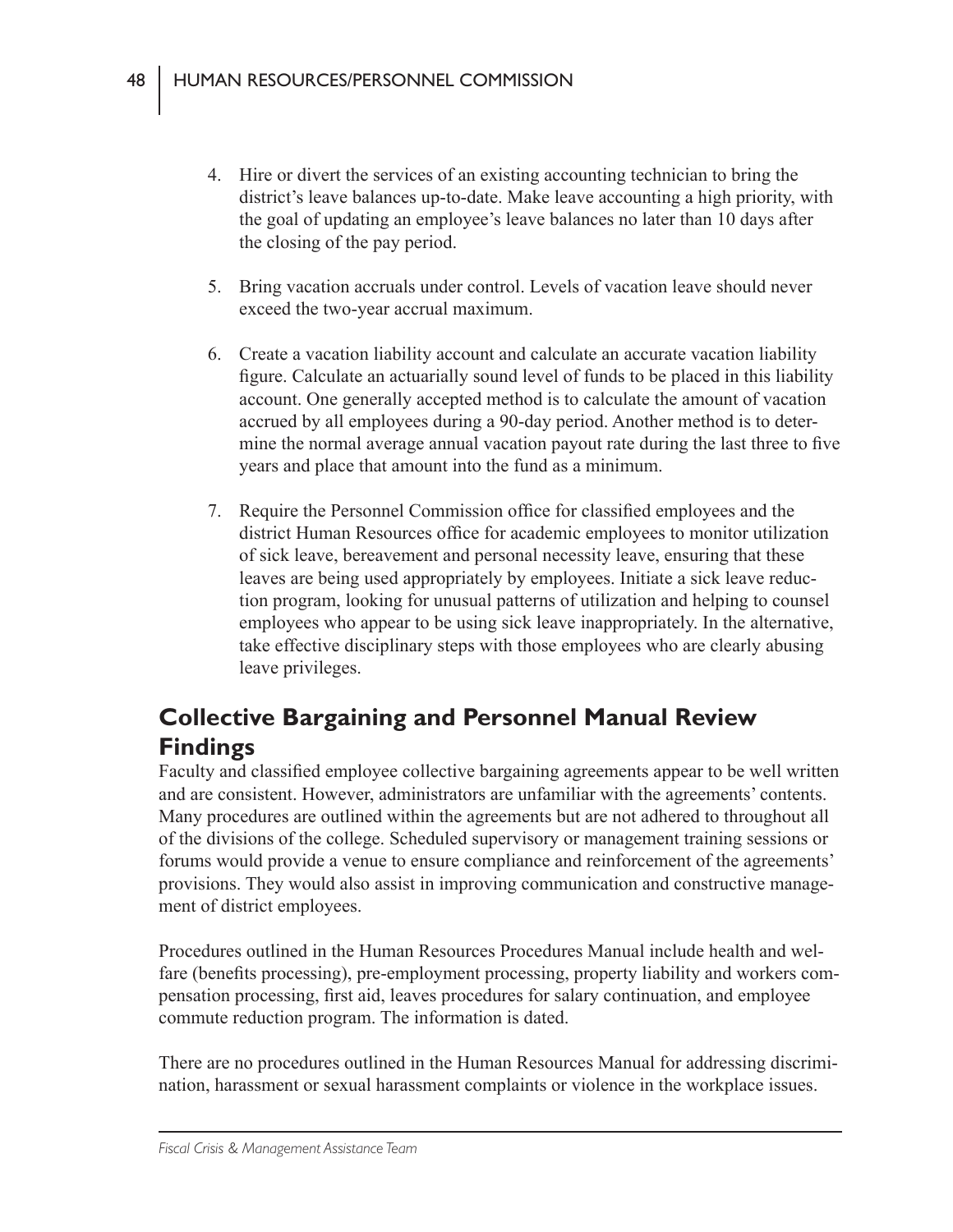District personnel management must develop separate procedures to address these types of allegations and complaints. These procedures would require approval by the Governing Board prior to establishment and implementation. References within the grievance section of the collective bargaining agreements do indicate that "Grievances arising from alleged violations, misapplication, or misinterpretations of the Non-Discrimination Article … shall not be subject to the grievance procedures of this Article. Such allegations shall be subject to the purview of the EEOC or such state and federal agencies as prescribed by law."

## **Recommendations**

*The Special Trustee/Human Resources/Personnel Commission should:*

- 1. Establish training forums for supervisors and managers to ensure compliance with provisions of the collective bargaining agreements.
- 2. Develop procedures to address discrimination, harassment, and sexual harassment complaints and violence in the workplace issues. Obtain Governing Board approval before the procedures are implemented.

# **Staffing and Structure Issues Findings**

### **District-Wide**

A review of the district's organizational charts, position descriptions, and salary schedules revealed numerous problems. Organizational charts had various titles for the same position. This could be the result of previous reorganizations or title changes to generate stipends or additional compensation opportunities.

Position descriptions lacked detailed information regarding requisite duties, skills, knowledge, abilities and overall requirements. All positions need review. Job assignments and minimum qualifications have, in some instances, been altered so that specific individuals could be placed into positions. There have been instances where appointments were made though it was apparent that the selected candidate was not as qualified to do the job as better qualified but external candidates.

Existing classified salary schedules do not appear to be competitive nor do they appropriately match positions in the open market.

#### **Human Resources**

There is a general lack of professional human resources experience in both the district Human Resources Department and the Personnel Commission office. Although most staff are doing the best they can, they have little specialized education, training and experience in the field.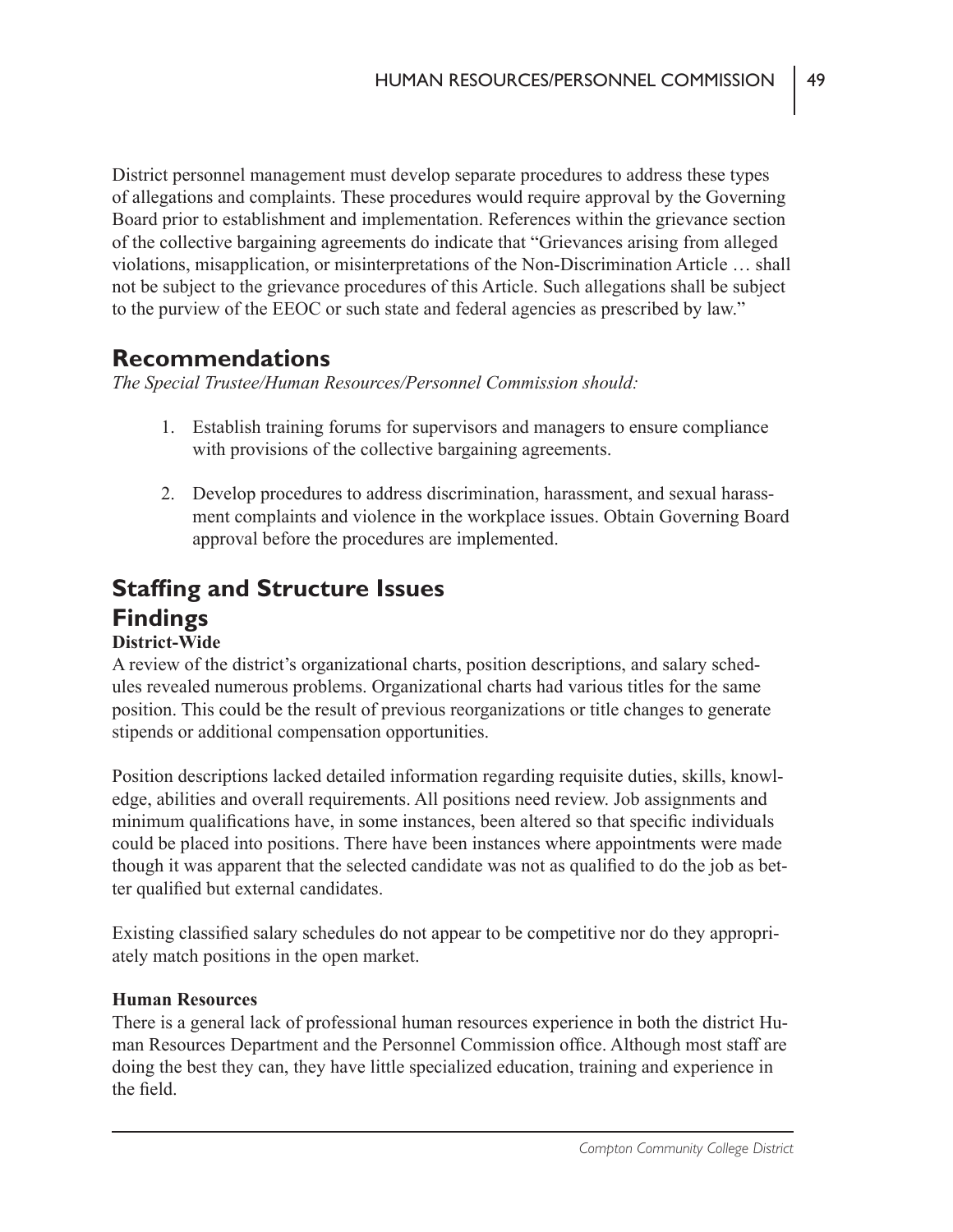Both offices need to be staffed with experienced and knowledgeable human resources managers and professionals. With the vast majority of the district's budget devoted to personnel, the quality of staffing in the human resources function is critical.

In the district Human Resources Department, the Associate Vice President should be an experienced human resources manager, with extensive knowledge of recruitment, selection, diversity/equal employment opportunity programs, personnel-related risk management functions such as health benefits and workers' compensation, plus have experience working with unions and managing collective bargaining agreements. The two Personnel Analysts also need to be experienced in handling professional-level staff work, such as overseeing risk programs such as health benefits and workers' compensation. In the past, the district utilized the Personnel Analyst classification as a highly paid clerical support position rather than as a human resources professional.

One Personnel Analyst needs to be assigned to oversee the health benefits, workers' compensation, unemployment insurance and leave programs. Another analyst needs to be responsible for all faculty and academic management recruitments, including preparing necessary labor market analysis, working with the recruitment committees in the preparation, approval and distribution of brochures and advertisements, developing the recruitment plan, developing and approving the testing instruments utilized by the committee, and conducting the adverse impact analysis at each stage of the process. In addition, this position would oversee the approval, assigning, and granting of all faculty service areas for all academic positions in the district.

The Personnel Technician is at a paraprofessional level and assists the Associate Vice President and the analysts in their various duties.

The Administrative Assistant position serves as the primary administrative support for the Associate Vice President and the office, performing secretarial duties, tracking the budget, handling calendars, appointments, and taking minutes at various committee meetings.

#### **Personnel Commission**

The Executive Director of the Personnel Commission should be an experienced human resources manager with extensive knowledge of recruitment, selection, diversity/equal employment opportunity programs, and have experience working with unions and managing collective bargaining agreements. As the position handles classified functions only, a properly trained and experienced human resources manager could oversee these functions without the services of a professional-level analyst. Besides developing and approving all classified recruitment and selection activities and performing normal human resources functions such as compensation and classification, the position also serves as the chief executive officer of the Personnel Commission.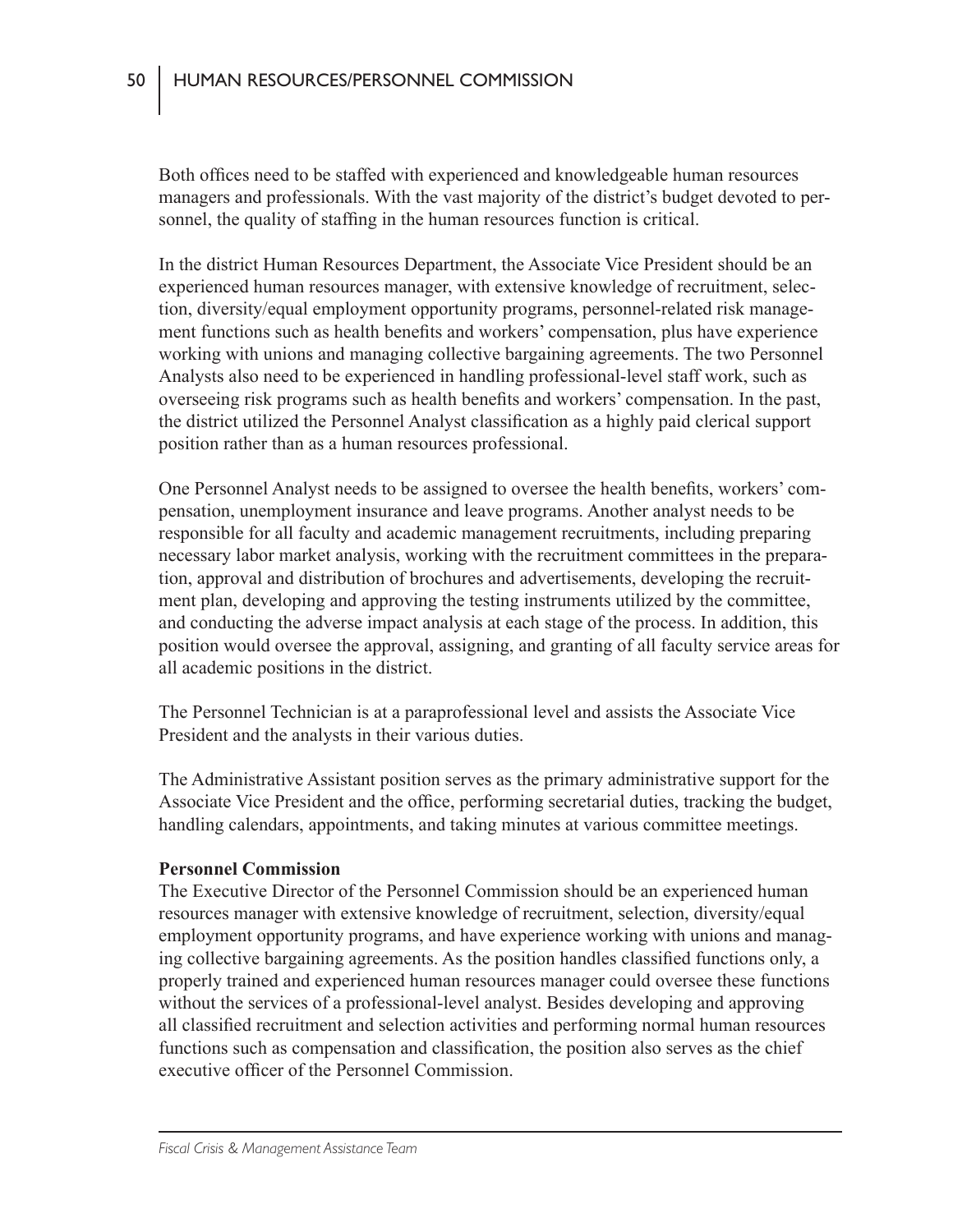The Personnel Technician is at a paraprofessional level and assists the Executive Director in his/her various duties. As stated above, this position performs below the level of an analyst.

The Administrative Assistant position fulfills similar functions as the same position in the Human Resources Department.

Staffing levels are proposed as follows for the district's Human Resources office and the Personnel Commission:

#### **District Human Resources Office**

Associate Vice President – Human Resources Personnel Analyst (2) (one for HR risk functions, one for recruitments and faculty service area assessments) Personnel Technician (1) Administrative Assistant

#### **Personnel Commission Office**

Personnel Director Personnel Technician Administrative Assistant

### **Recommendations**

*The Special Trustee/Human Resources/Personnel Commission should:*

- 1. Continue to operate a Personnel Commission and a Human Resources office, as Compton CCD has a merit system. Ensure that the personnel in each office are well qualified and trained.
- 2. Review each job description in the district to ensure that qualifications are indicative of the nature and scope of the position and the duties and responsibilities expected for effective performance. Through a consultative process, eliminate unnecessary jobs or jobs that have been vacant for years.
- 3. Conduct a compensation study to ensure an alignment that brings equity among existing positions yet offers opportunities for advancement that encourage the retention of qualified employees.
- 4. Audit employee files to ensure that they are current and contain all of the relevant information that is required within an employee's official district personnel record.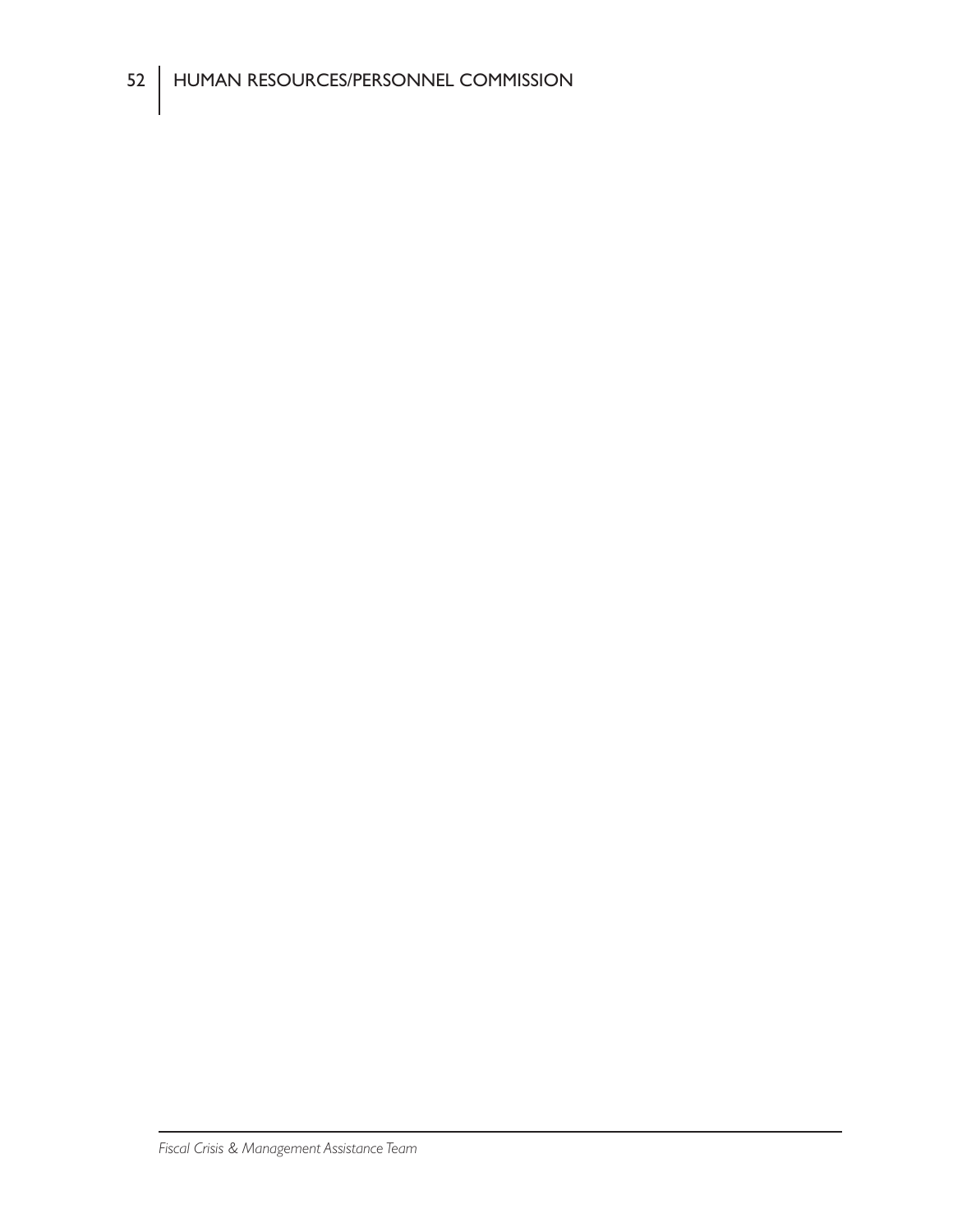# **Police Department Findings**

The district operates a police department with Peace Officer Standards and Training (POST) certified peace officers. However, the department itself is not POST certified.

The operating budget for the police department has been routinely reallocated by the Deputy Superintendent to other areas of the district. The result is a police department with no functioning vehicles. The police officers patrol on foot and have no way to pursue fleeing suspects other than on foot. This is particularly difficult when the suspects are themselves in vehicles, motorcycles or even bicycles. Officers use their own weapons, and there is no department policy on a consistent type or model of guns. The department has no non-lethal deterrents other than batons.

The Police Office presently resides in a trailer at the north parking lot of the campus. This location is isolated and relatively useless in terms of offering preventative security measures for the college campus.

Staff members reported that tickets issued by police officers were routinely "fixed" by the Deputy Superintendent. The Deputy Superintendent does not meet the qualifications to be designated as the Police Chief for Compton Community College. He is not POST certified, and his continued assignment in this position is inconsistent with the needs of the district.

Maintaining an operation that is scheduled for 24 hours per day, seven days a week presents unique problems that are not effectively addressed in the existing structure of the department. Officers routinely work extended hours because replacements are not available when their shifts end.

In the past, the district often kept police officers as limited-term or provisional employees in violation of the Education Code. One officer was limited-term for seven years, working full-time almost every day.

There have been several instances where officers did their duty as sworn peace officers, but were ordered not to follow the rules and regulations by high-level administrators. For example, police officers reported that people had been caught breaking the law and were apprehended, but high-level administrators ordered their release or no action. Under the current organization, police badges are given to governing board members and certain district employees.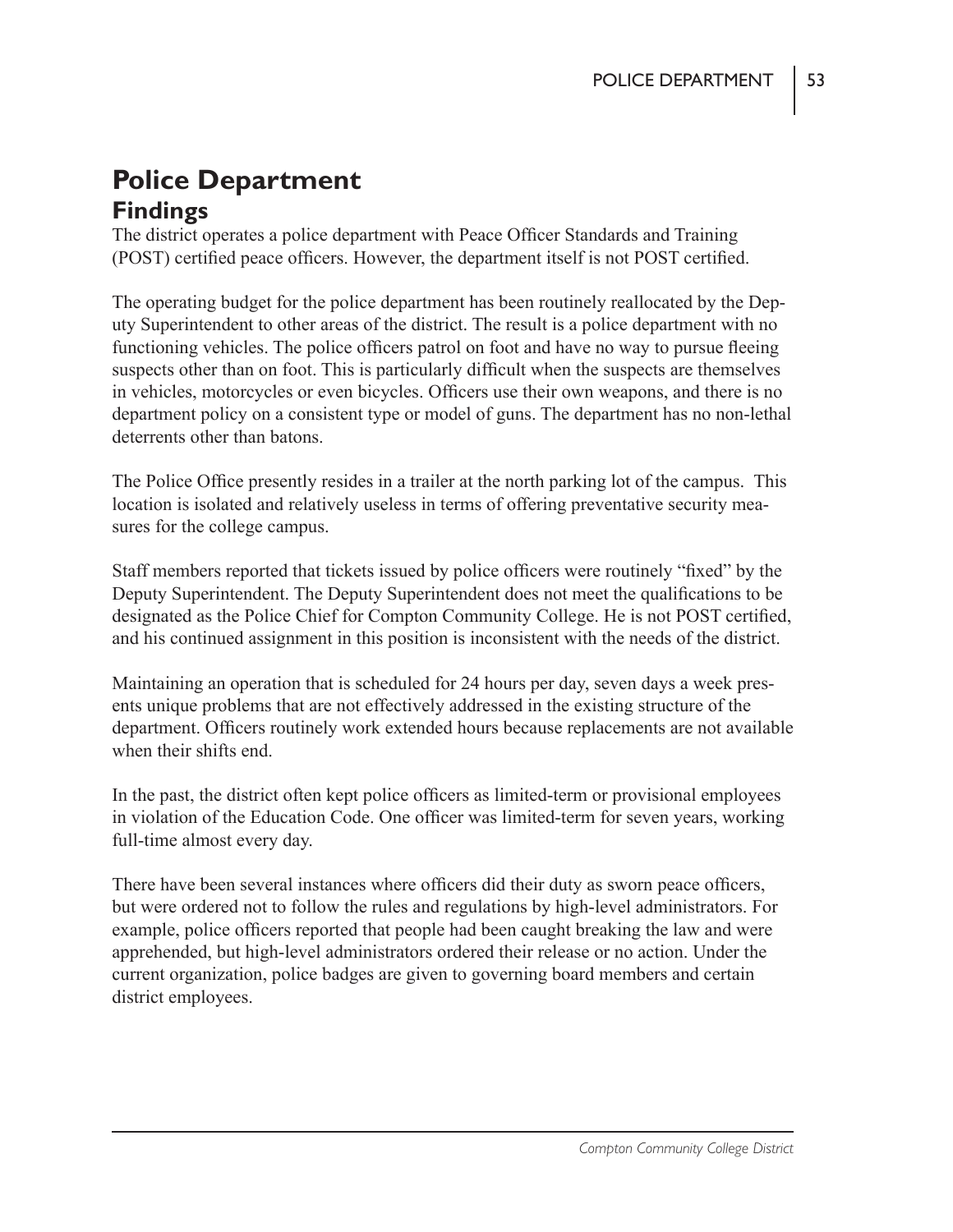### **Recommendations**

*The Special Trustee/Police Department should:*

- 1. Determine what the mission of the Police Department will be on the campus. Review the existing structure within the Police Department, which is top heavy with supervisory personnel, and reorganize the department.
- 2. If the Police Department is to be retained, ensure that a competitive recruitment process proceeds for the position of Police Chief.
- 3. Confiscate official police badges from those individuals who are not legally serving as peace officers under the pertinent provisions of the Penal Code.
- 4. Strengthen the policies and procedures concerning interference with official police business, such as issuing tickets and apprehending suspects, to ensure that interference in police procedures ends.
- 5. Pursue POST certification for the department.
- 6. Ensure, through the Personnel Commission, that the hiring practices in the Police Department are in strict conformance with the Education Code and its rules and regulations.
- 7. Repair the police cars that are inoperable due to mechanical defects and return them to service as soon as possible.
- 8. Investigate the procurement of non-lethal deterrents such as Tasers.
- 9. Consider moving the police office to a more centralized campus location.
- 10. Educate personnel in the Personnel Commission and the district Human Resources Office regarding the laws, rules and guidelines that are applicable when working with sworn personnel, such as the Penal Code and the Peace Officers Bill of Rights.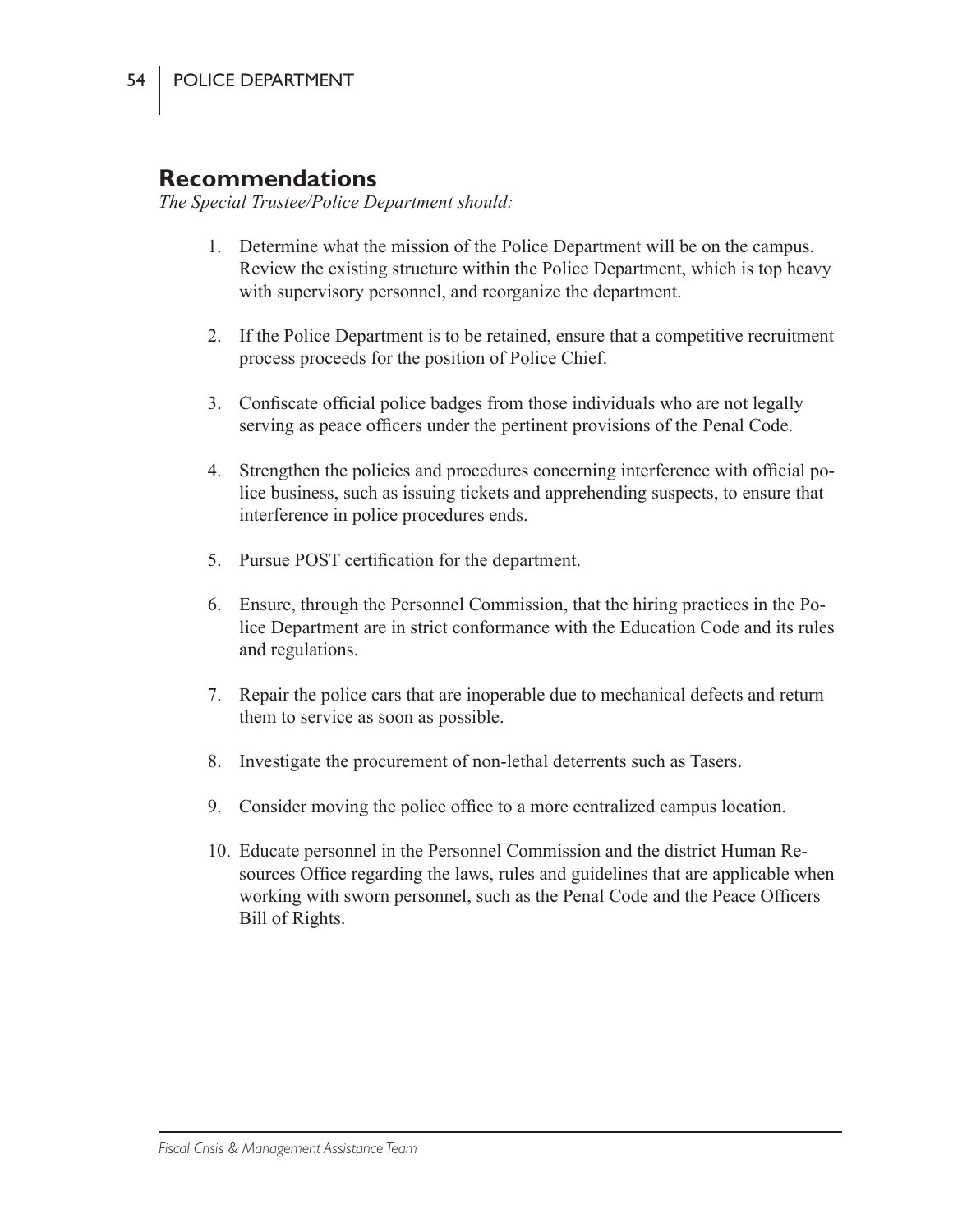# **Student Services Instruction Findings**

The district does not use an effective program review process. Program review is an essential component to planning whereby an instructional or student service unit has the opportunity to discuss its history, purpose, and to justify its existence. The process also provides an opportunity for the unit to discuss established student learning outcomes. The unit may have the opportunity to review its prior year's productivity, and the generated full time equivalent students (FTES), to determine direction for the future of the unit and the college. As stated in the Compton College FTES Committee meeting of June 2, 2004, the college has not taken an active role in producing productivity reports for program review.

An effective process would require all units to participate in the program review process every two years. A written schedule of the units due for review must be made available in a timely manner in order for the unit to review data and develop measurable goals and objectives.

On April 21, 2004, the Executive Vice President of Academic Affairs and the Accreditation Specialist presented a faculty flex activity, with the main emphasis on accreditation. The event focused on core concepts, formal capstones, terms and definitions, program planning review format, and time line. There was no mention of student services in the document associated with this activity. The district's administrative policy should require that the college develop an internal program review process that includes academic, student services, and administrative units.

Currently, the Executive Vice President of Academic Affairs is responsible for reviewing the class enrollments. A more hands-on approach to enrollment management must be taken so that Compton Community College can continue to provide an equitable curriculum across the campus. An effective enrollment management process would include the following:

- Accurate statistical data for five years of previous class enrollments by class title, department, and instructor. This data must be collected and available for the end of the pre-enrollment period, first day of the term, first census, and 14th week of the semester.
- A review of the low-enrollment classes at the end of the pre-enrollment period and on the third day of late registration.
- Written criteria for class cancellation that is made available to all division chairs, faculty, and scheduler.
- A review of the attendance accounting method of each class to check for accuracy.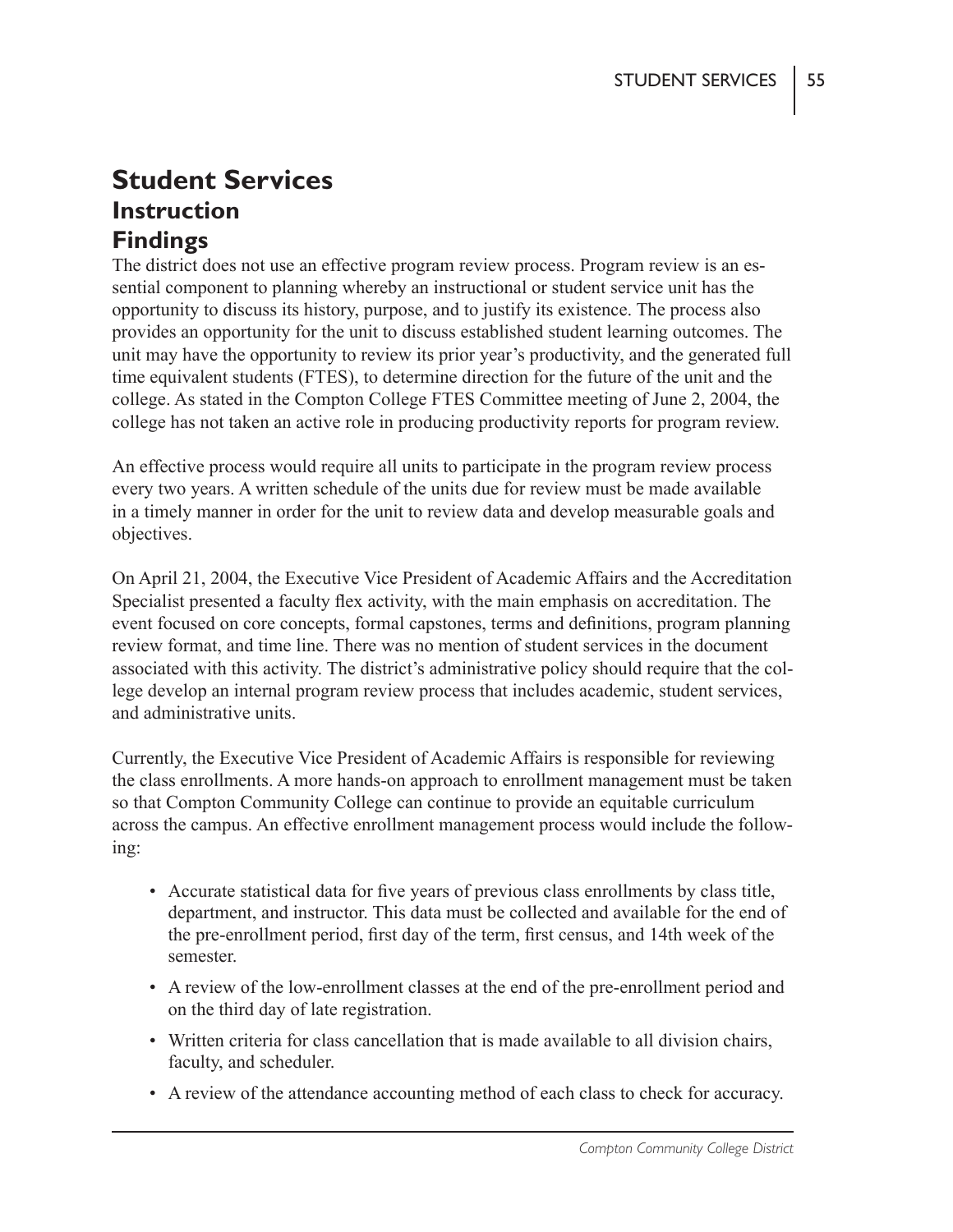- A review of the faculty load for accuracy.
- Continued participation in curriculum development by the individual who is assigned the task of enrollment management.
- Reminders from district administrators to faculty to take daily attendance and to drop all non-attending students immediately. Faculty must be reminded that attendance bookkeeping is part of their load.
- A full analysis of low-enrollment classes to determine which overload classes should instead be part of the faculty's regular load.

A review of the data shows that a large number of faculty members are teaching overload, some as much as 1.0 FTE over their current full-time load. Additionally, programs that have had extremely low FTES for the past five years continue to be scheduled, such as welding. Other programs continue to exceed their FTES goal, such as mathematics. This inequity across the curriculum perpetuates animosity among faculty, causes poor use of district resources, and denies students access to courses they desire.

The "Agreement Between Compton Community College and Compton College Federation of Employees Certificated Unit" handbook item No. 17.3 states that class size for a non-restricted class shall be 67 students. Similar community colleges in the area regulate maximum class sizes between 30 and 40. Using the data from the Spring 2004 semester, FCMAT determined that the average class size is 23.580. Overall, Compton Community College classes are under-enrolled by one-third compared to normal college class loads.

Several Compton Community College staff members stated that certain faculty members are allowed to teach classes with five or fewer students the entire semester and that several faculty members teach overload classes that start before the contracted overload hour begins at 4 p.m.

Employees outlined several processes that would lead to the misrepresentation of student attendance data or FTES. FCMAT was informed that instructors do not take daily class attendance, and some instructors do not drop non-attending students. Instead, the students' names are left on the roster and the student is given a failing grade at the end of the semester. This keeps the class from being cancelled and/or keeps enrollment up. Some instructors are allowed to teach low-enrollment classes every semester, without penalty. In addition, many instructors do not adhere to published dates when rosters must be returned to the Admissions and Records Office or the Welcome Center.

A review of the Positive Attendance Checklist of the open entry/open exit class list showed questionable use of the attendance accounting method: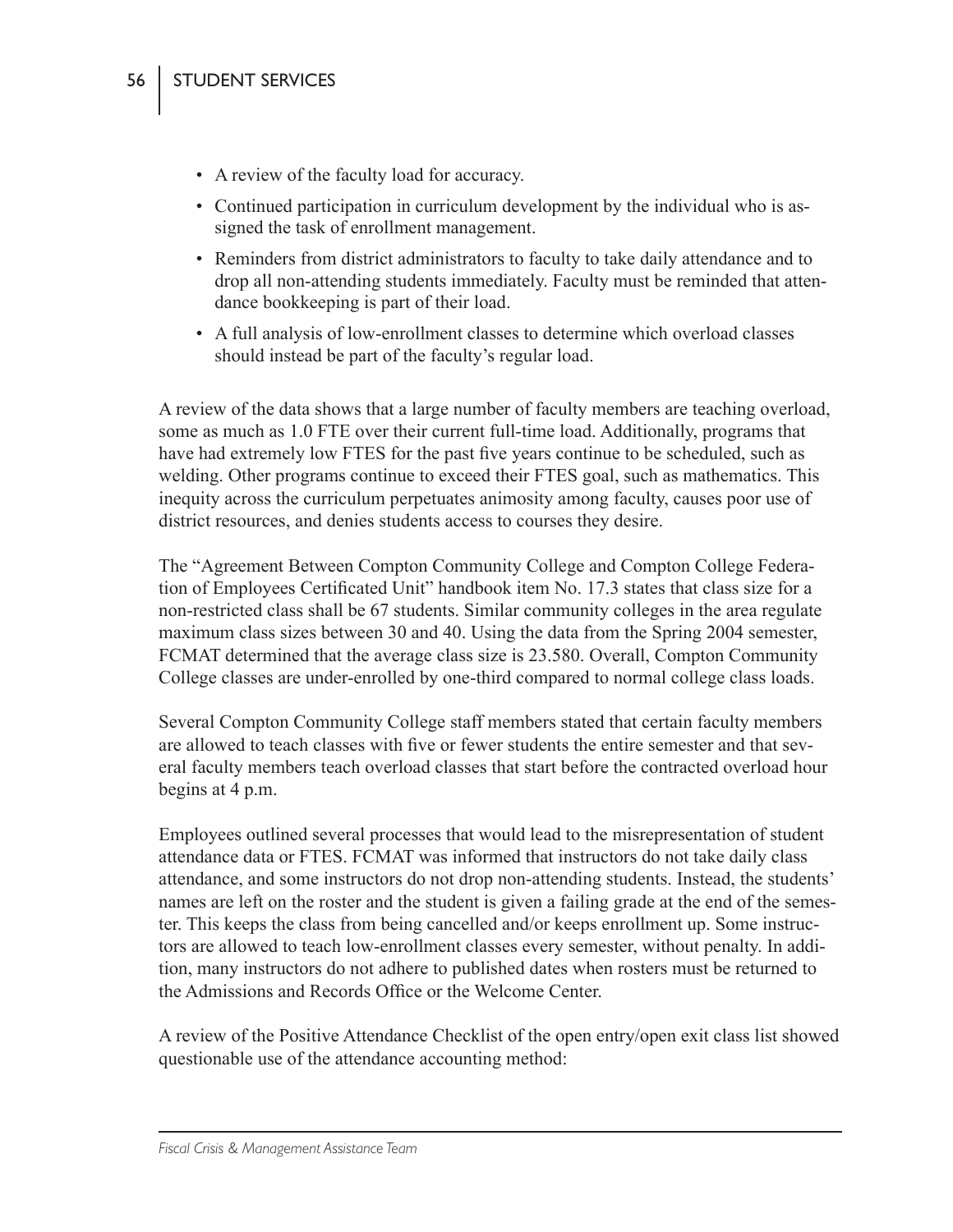| Spring 2004 | Mathematics 009A-5208 TTH | $5:00 \text{ pm} - 6:00 \text{ pm}$ | 21 students |
|-------------|---------------------------|-------------------------------------|-------------|
|             | Mathematics 009B-5209 TTH | $6:30 \text{ pm} - 8:00 \text{ pm}$ | 16 students |

Both classes are semester length and regularly scheduled, and the unit value is the same. According to the California Attendance Accounting Manual, the method of attendance is determined by 1) the course description and 2) the scheduled time of the course, as follows:

**Weekly Census:** Semester length and regularly scheduled **Daily Census:** Less than semester length and regularly scheduled **Positive Attendance:** Four class meetings or less; variable unit; irregularly scheduled

In the Spring 2004 schedule of classes, the open entry/open exit designation is not stated in the course description of Math 009A or Math 009B. By designating these courses as positive attendance, with the assumption that the classes are open entry/open exit, the college would collect fewer FTES than if the class attendance method was weekly census based on the total number of students enrolled. According to the faculty contract, the maximum class size is 67. As of May 21, 2004, the students enrolled in each section are less than 50 percent of the contract requirement. The generated FTES would be more profitable for Compton Community College if the attendance accounting method were weekly census. Also, the faculty member teaching the class would not be required to submit monthly positive attendance reports to the Administrative Assistant in the Welcome Center. Attendance accounting methodologies for all classes must be reviewed regularly to ensure the maximum FTES.

At the time of FCMAT's fieldwork it was discovered that two staff members, the Scheduling Specialist and Human Resources Specialist, play a large role in the development of the schedule. This current process does not ensure accuracy of load, which affects FTES and faculty salary. Currently, the Scheduling Specialist is responsible for loading the class information into the old and new software systems. This process of dual entry should end after Fall 2004. The staff member performing scheduling duties loads the class, time, room, and instructor, as well as room assignments and cancelled courses. However, the faculty load is input by Human Resources. After the draft copy of the schedule is produced, the Scheduling Specialist is responsible for resolving any room conflicts. This process is very cumbersome and time-consuming. Four reports must be reviewed in order to resolve a room conflict. The fact that there is no properly titled "scheduler" and that duties are disseminated to a range of staff members leads to disorganization and inaccuracy.

The Executive Vice President of Student Affairs produces a schedule time line that is given to the division chairs, who are then given three opportunities to make additions and changes to the schedule. Often division chairs do not adhere to the time line, thus resulting in last-minute changes that affect the production of the schedule and contribute to possible loss of FTES.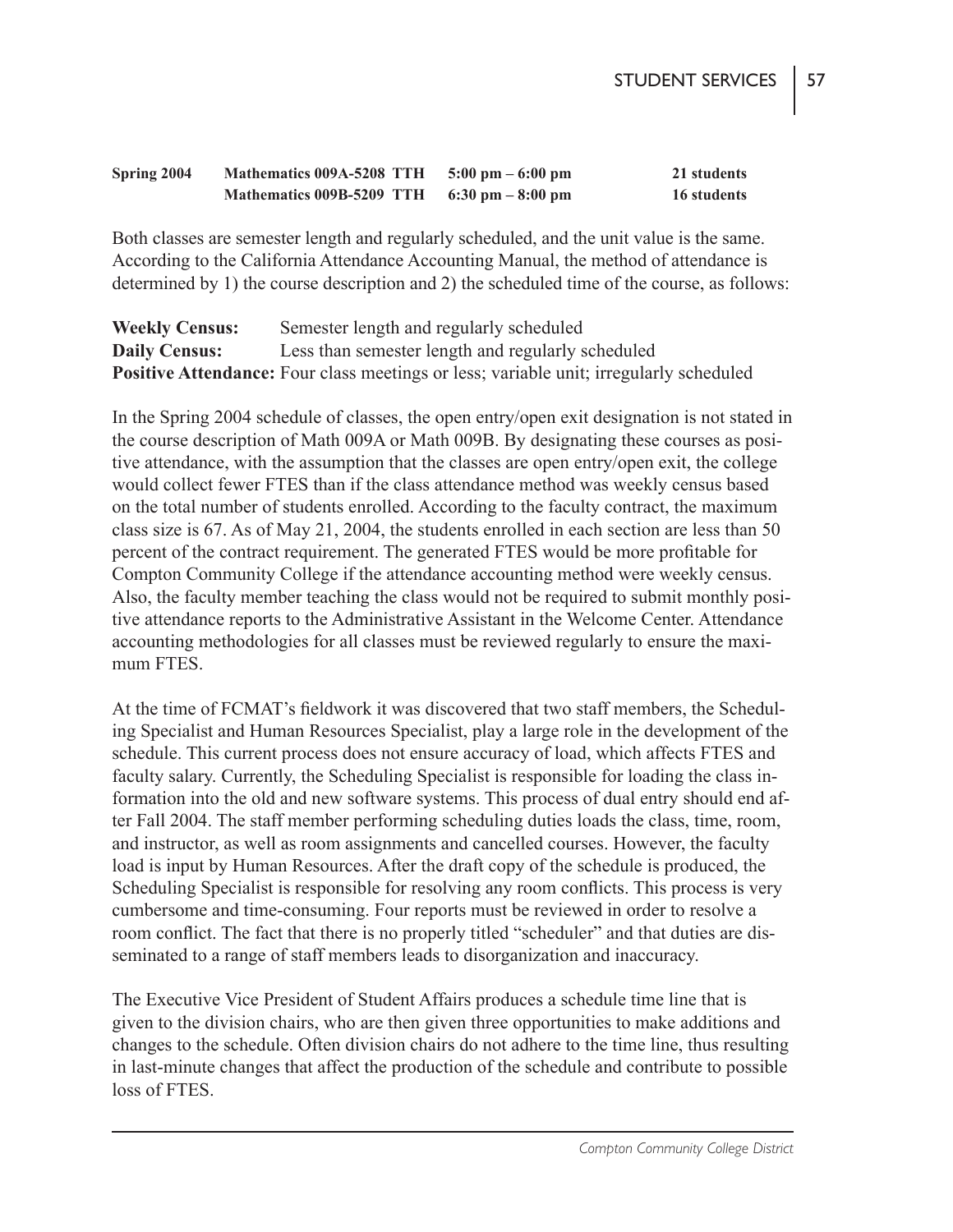Compton Community College does not offer any variable-unit courses. Instead, the college utilizes the A/B/C lettering process. The student enrolls and completes Section A, then Section B, and so forth. Other institutions advertise their variable-unit courses and the student, at the point of registration, elects the number of units. Since the class is generally open entry/open exit, the student may add additional units anytime within the beginning and ending dates of the class. Compton Community College will gain more FTES if the student enrolls and completes the initial amount of units selected. A student who enrolls in an A/B/C type course often will not enroll in the next section for several reasons, including lack of money, time, or dissatisfaction with the class.

In reviewing the Physical Education 52A/B/C/D open entry/open exit classes, FCMAT discovered that students who did not complete enough hours for 1.0 unit of credit were given an "IP" grade. According to the "Standards of Scholarship" policy listed in the 2003-05 catalog, the IP symbol = In Progress. This is used to denote that the class extends beyond the normal end of an academic term. If a student enrolled in an open entry/open exit course is assigned an IP at the end of an attendance period and does not re-enroll in the course during the subsequent attendance period, the appropriate faculty member will assign a grade to be recorded on the student's permanent record for the course. This process requires additional work for the faculty member, who must submit a grade change form to Admissions, which then is required to input the grade change. If the classes were advertised as variable-unit, at the end of the term units would be awarded based on total hours attended, thus eliminating additional work for the instructor and admissions staff.

The district does not produce an annual course catalog addendum to its two-year catalog. Various course additions and changes occur in a two-year period that will result in a loss of revenue. To keep the community and students informed of any new program(s), courses, or changes, an addendum should be produced.

The Faculty Senate and the Governing Board must approve the instructional calendar prior to any release of publications. As a result of poor planning, the approval of the calendar currently takes place when the catalog and schedule should be available to the public. In order for the college to properly plan for the next academic year, the instructional calendar must be approved and available at least one year in advance. The calendar affects future productivity and FTES.

In order to increase FTES for the year-end attendance period and to be competitive with the local community colleges in the area, Compton Community College has held a combined three-week 2004 Spring Post Session in addition to the regular summer class schedule. The three-week session began June 1 and ended June 18, and the regular six-week summer session began June 21 and ended July 29. However, due to a lack of communication throughout the district, the Fall 2004 schedule was not available in a timely manner. There is an obvious disconnect between the Instruction and Student Service departments.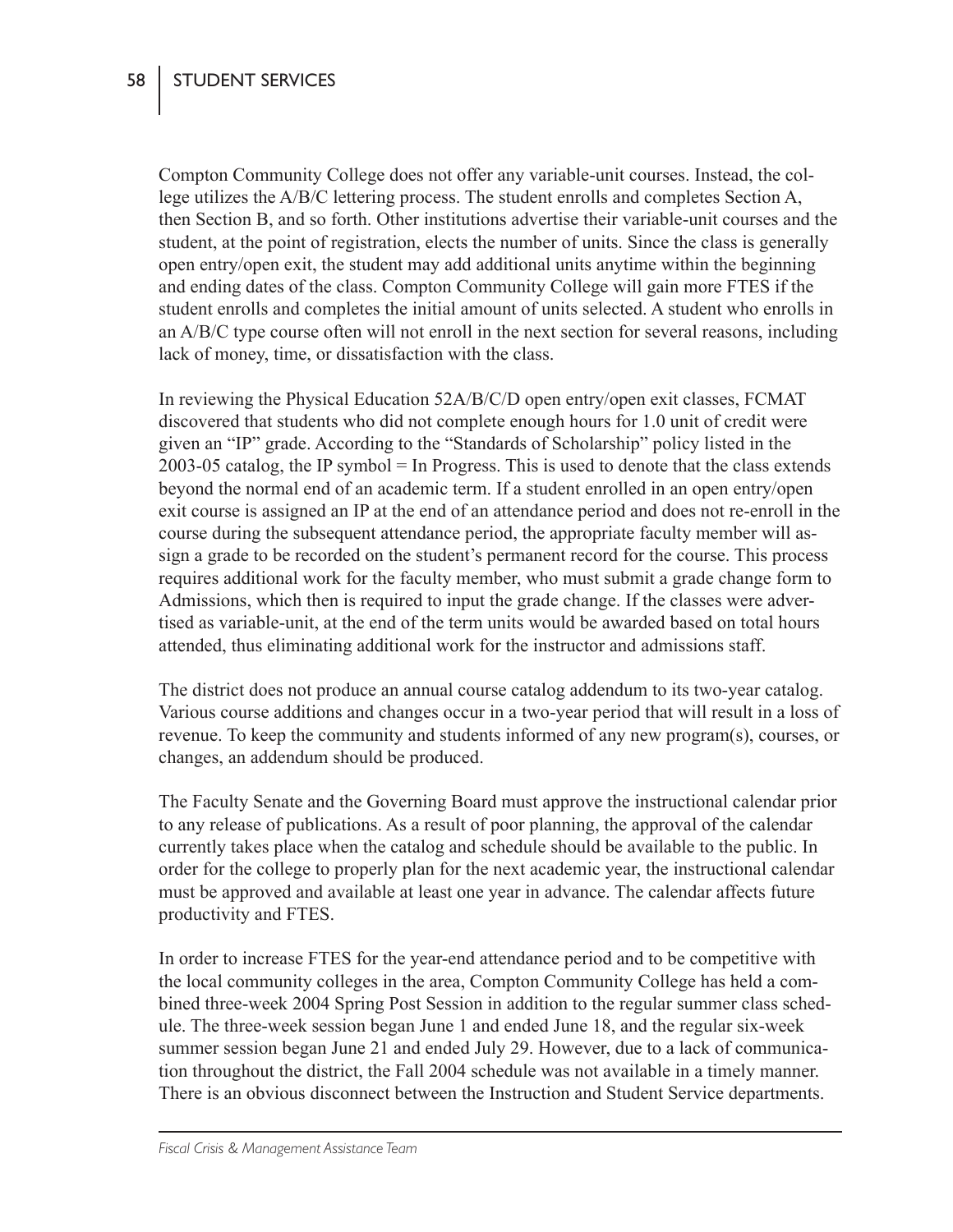According to the 2003/05 catalog, the Fall 2004 semester was to begin August 16. At the time of the fieldwork for this study (June-July 2004), the Associate Dean of Admissions was not aware of the fall semester start date nor was the 2003/05 catalog available. At that point the Fall 2004 schedule should be available so the student may select classes, the staff may properly plan registration, and course offerings can be accurately communicated.

## **Recommendations**

*The Special Trustee/Admissions and Records should:*

- 1. Commit to a formal program review procedure that includes all instruction and student services units.
- 2. Develop an effective and consistent enrollment management process as described above.
- 3. Request the scheduler to determine a specific symbol for missing rooms so that the IT department can run a report of this specified symbol only. This would reduce the room resolution process by one-half.
- 4. Develop a proofreading process by which the scheduler inputs the faculty load and the Human Resources department checks the load for accuracy.
- 5. Enforce the course schedule time line and disallow any late additions and changes.
- 6. Create a legend on the top of each page of the schedule to specify the four-digit course registration number, department abbreviation and course number, day and time of course, room, instructor, and units.
- 7. Note the credit/no credit option, where appropriate, on each course offering in the schedule and catalog.
- 8. Designate the number of times a course is repeatable on each course offering in the catalog.
- 9. Consider alternative scheduling, such as variable unit courses.
- 10. Ensure that the census date is included in the schedule of classes "Important Dates" listing.
- 11. Produce a catalog addendum for each schedule, beginning with the Spring 2005 term. Include course/program additions and deletions, corrections to the current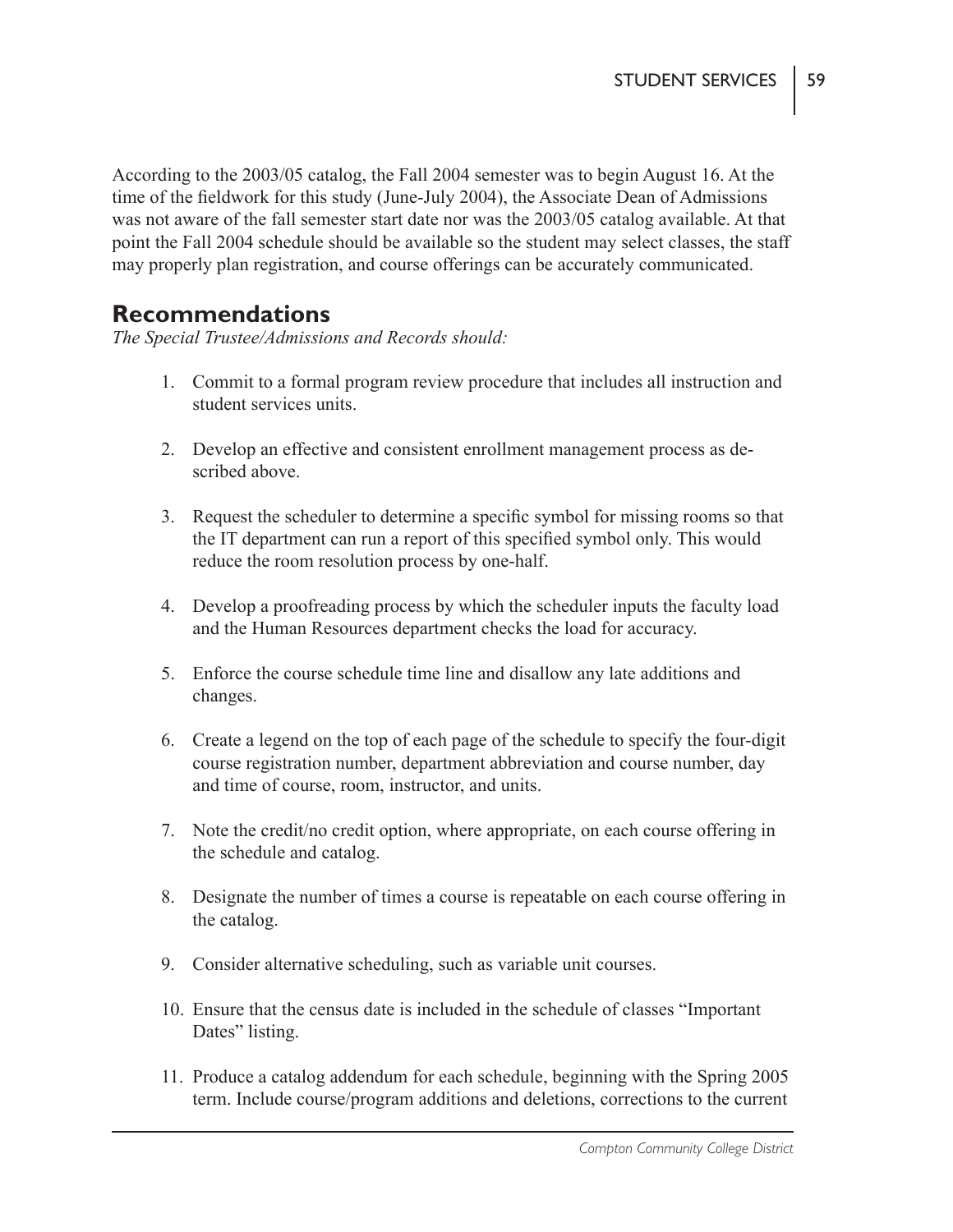catalog, new courses descriptions, and any revised or added college policies and or procedures.

- 12. Review the instructional calendar process and develop a strict time line.
- 13. Produce a two-year instructional calendar that covers the same time period as the two-year catalog. E-mail and distribute copies throughout the campus prior to each academic year.
- 14. Improve communication between instruction and student services with regard to scheduling.
- 15. Consider producing the summer and fall schedule simultaneously to reduce cost of production, improve communication with students, and increase FTES.

## **Admissions and Records Findings**

All Compton Community College students are required to apply or enroll in person because the district does not offer telephone or online registration. Additionally, all other admissions services require an in-person contact. All new students are required to complete a paper admissions application and submit it to the Welcome Center or the Admissions and Records Office. The application is manually input into the current software system.

As a result of the most recent software conversion in April 2004 from an old legacy system to a new system, the staff is inundated with phone calls and in-person student problems with grades and records. According to the Information Technology department, not all student records from the old system converted into the new system because of duplicate records. The Admissions and Records Office staff is attempting to resolve the problem on both the old and new systems so that students' transcripts are accurate. Currently, the Admissions Office is processing transcript requests on the old system and checking to ensure that all Spring 2004 grades are included.

Admissions and Records Office staff members stated that training in the new system was inadequate. Two of the seven staff members have not received registration/enrollment training, have a limited knowledge base and cannot assist during peak enrollment periods, which contributes to lengthy delays in service. Staff also stated that navigating through the new screen is very difficult and time-consuming. A system that functions well should be based on the Web to allow staff, faculty, counselors and students to utilize its services. Web-based services must include: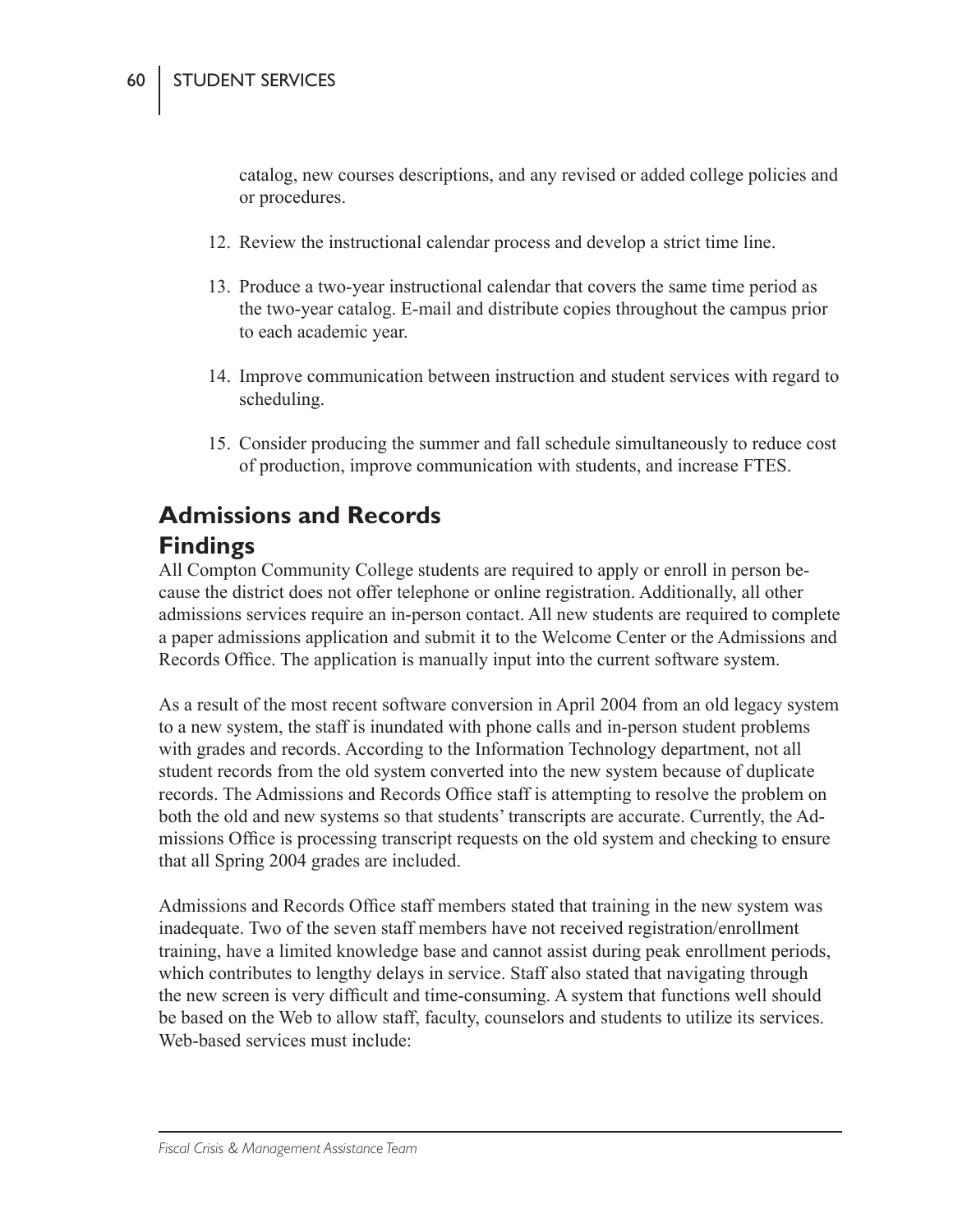- Registration of credit and non-credit classes (adds and drops)
- Collection of fees by credit card
- Drop functionality when fees are not paid
- Access of student transcripts
- Online admission application
- Prior semester grades
- E-mail accounts
- Education Plan review and student major review

The full-time staffing in Admissions and Records is adequate. There are five classified staff members, one office supervisor, and one Associate Dean of Admissions/Matriculation. Due to recent budgetary cuts, the hourly staff allocation has been reduced considerably. In the past the Admissions and Records Office has relied on hourly staff to work during the peak enrollment period, which allows the full-time staff to perform the daily admissions tasks. Such tasks include transcript evaluation, graduation processing, roster printing and scanning, processing outgoing transcripts, athletic eligibility certification, general certification, answering phones, and inputting admission applications.

Compton Community College does not have a destruction of records policy. Such a policy would allow the Admissions and Records Office to microfilm and/or destroy records that are currently kept in file drawers and boxes. Office space appears adequate; however, there is a great deal of clutter. It appears that inactive records are not stored and there is no district procedure in place for eliminating old records. FCMAT was told that records, add cards, drop cards, applications, and transcript release forms are never destroyed. A particular case was cited when a student claimed non-attendance in a particular class and the Admissions and Records Office staff located the five-year-old record.

FCMAT noted that student workers have access to other students' records. These records include students' social security numbers, addresses, phone numbers, and class locations. The student worker is responsible for sorting and filing admission applications, add/drop cards, reinstatement cards, rosters, and other admissions forms. The college is not protected if the student worker releases directory information. During the hiring process student workers and part-time hourly staff should be given written instructions that relate to the release of student information and the sensitive nature of the material they will be handling. They also should sign a statement of understanding that the release of confidential information will result in automatic termination. Offices that hire student workers and part-time hourly staff should post the document in their work areas.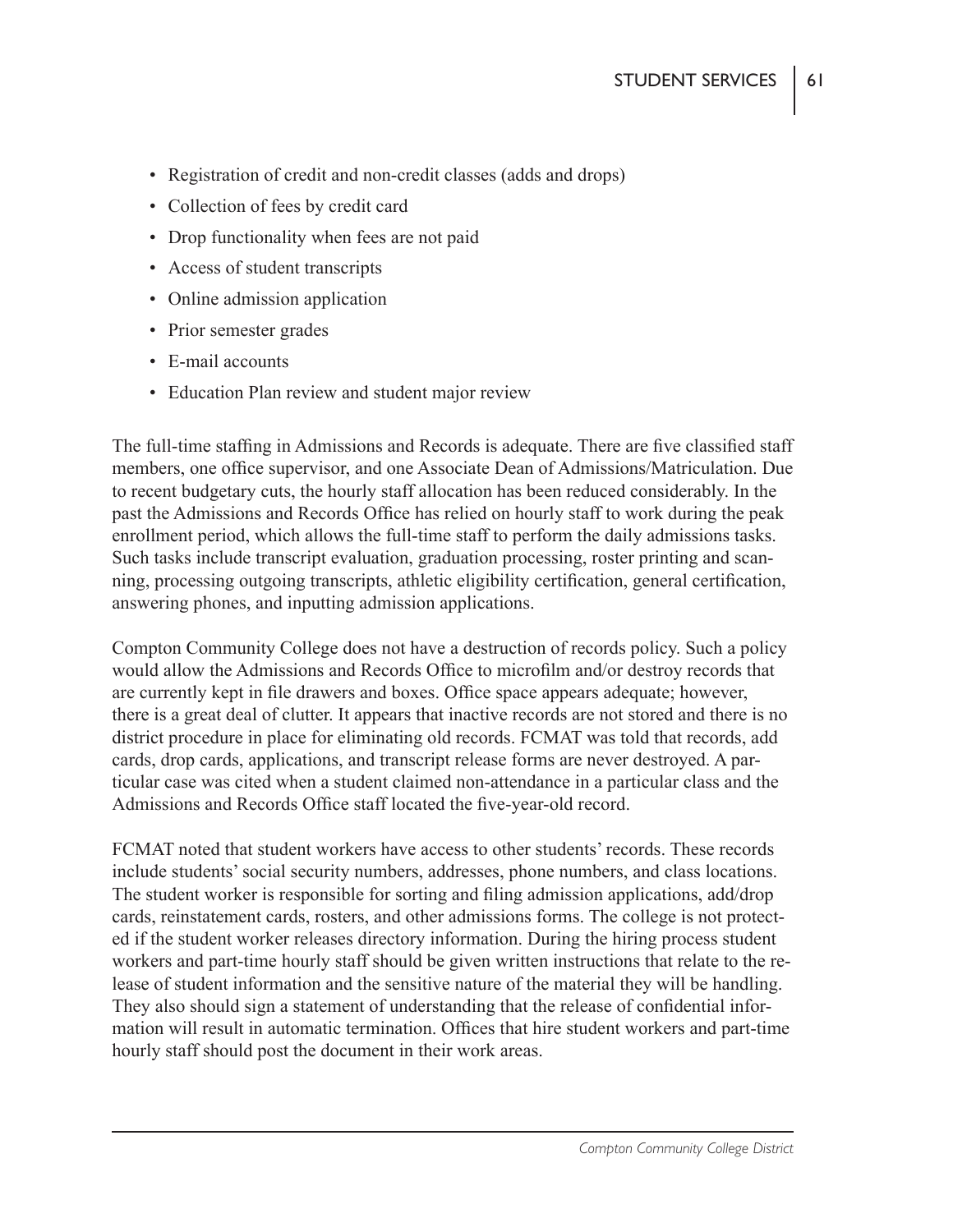The Admissions and Records Office does not collect fees. All students who owe fees are referred to the Bursar's Office. These include enrollment, past debt, and transcript fees. During registration, students who owe enrollment fees are referred to the Financial Aid Office to request financial aid or a fee waiver. In cases when the student does not qualify for a fee waiver (BOGW) or financial aid, the debt remains on the student's records until he/she returns.

The Admissions and Records Office prints and delivers six sets of rosters each term:

- 1. Temporary roster / First day of instruction roster
- 2. First census / No-show and drop roster
- 3. Academic intervention / Mid-term grade roster
- 4. Permanent roll / Verification of students in class
- 5. Final census / Drop roster
- 6. Grade sheet / Final grade roster

The first census, academic intervention, drop, and final grade rosters are scanned into the old system and then converted into the new system. According to the Attendance Accounting Manual, community colleges are required to maintain the first census and final grade rosters. The production of additional rosters to assist the faculty or for matriculation guidelines is at the discretion of the college. Compton Community College produces excessive rosters.

The Records Specialist is responsible for printing, receiving, scanning, and maintaining the rosters. Problems were experienced with the Spring 2004 grade conversion. After the roster was received, it was scanned and uploaded into the old system, then converted into the new system. Apparently, some of the grades did not convert, resulting in incomplete records.

The Records Specialist prints, scans, and maintains the weekly census and daily census classes. The process used is different from that used for positive attendance. All positive attendance open entry/open exit class rosters are printed and maintained by the Administrative Assistant who works in the Welcome Center. The Welcome Center staff member prints a monthly positive attendance sheet for each class. These are open entry/open exit classes that require documentation of daily attendance by the instructor. The hours are input into the computer system every month for each class, and the Information Technology department tallies the hours for the California Community Colleges (CCSF) 320 report, Part IV, Student Contact Hours of Actual Hours of Attendance.

The Admissions and Records Office is open to the public 11 hours per day, Monday through Friday, and four hours every Saturday, totaling 59 hours per week. FCMAT believes that once the college develops telephone and online registration systems, the Ad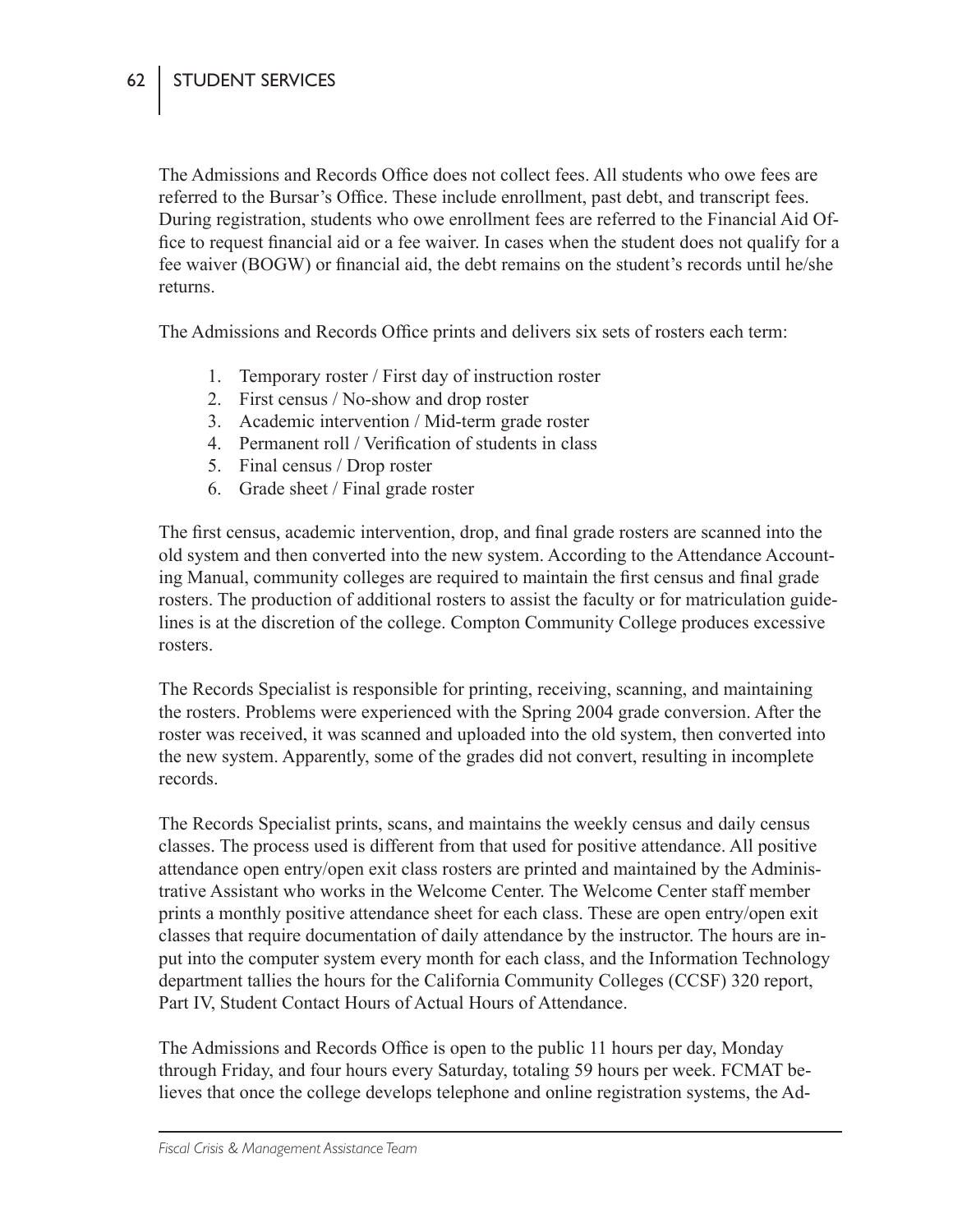missions and Records Office will not need to remain open for so many hours. Employee productivity and efficiency will increase through students' utilization of technology. This will free up time so that Admissions and Records can perform these necessary tasks that have been difficult to complete with the current office workload:

- Hold weekly staff meetings
- Clean office, workstations, and reduce clutter
- Microfilm old records
- Cross train staff on the new system registration/grades/transcript modules

There are two types of schedules on the Compton Community College Web site: PDF format and searchable HTML format. According to the Associate Dean of Admissions, the searchable format schedule, which lists the current enrollment in each section, is not kept current. The Web site states that the schedule is updated nightly, but according to the IT systems administrator, it is updated several times a month. The Associate Dean of Admissions advised FCMAT that often students come to the Admissions and Records to enroll with the information from the Web site, only to find that the class is closed.

The Executive Vice President of Student Affairs must approve a student's request to exceed the number of times a course may be repeated. In most cases the student has received a substandard grade ("D," "F" and/or "N" as defined in Section 55758 of Title 5) after taking the course twice. On the third repeat, the college is not permitted to collect FTES. The Information Technology Department should develop computer programming to avoid inadvertent collection of FTES. According to the IT department, no such programming is installed. There are also cases when the student receives a "C" grade or better and requests to repeat the course. According to Title 5 55763, "Course Repetition: Special Circumstances," there are certain provisions by which the college can collect FTES; otherwise, it cannot.

The Admissions and Records Office is responsible for making residency determination at the point of entry into the college for all students. There have been documented cases at Compton Community College in which California residency determination has been made by staff members who do not work in Admissions and Records. The first case involves the residency of student athletes and the other an instructor's involvement in issuing Immigration and Naturalization Form I-20s for foreign students to allow them entry into the United States. The Executive Vice President of Student Affairs is aware of the incidents. However, staff members who work in other area who elect to assist in the admissions process must be aware of the California residency requirement along with other applicable admissions demographics information that is required. Much of this information is in the Family Educational Rights and Privacy Act (FERPA). This is federal law that protects the privacy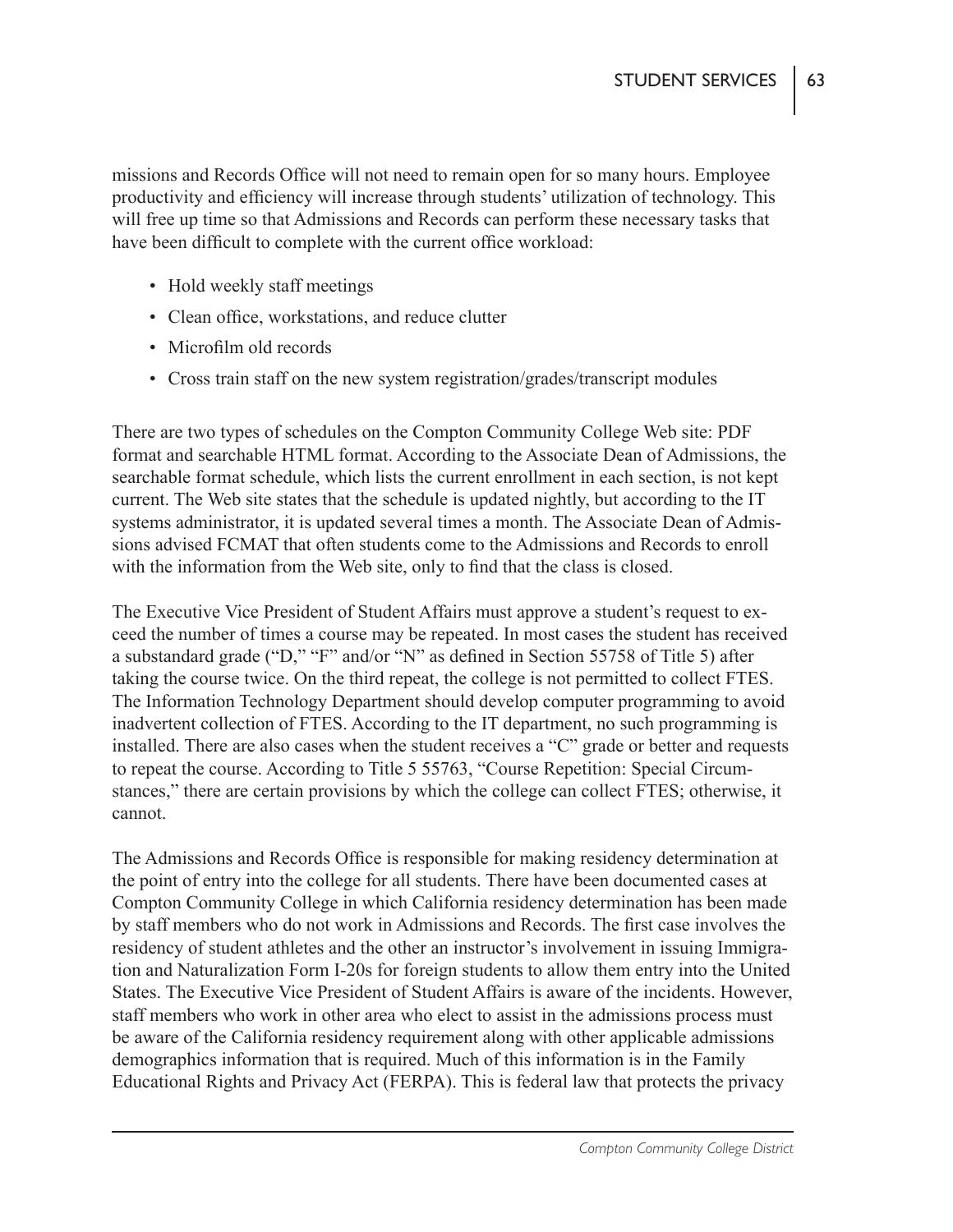### 64 | STUDENT SERVICES

of student educational records. The law applies to all schools that receive funds under an applicable program of the U.S. Department of Education.

The district organization of student services and academic programs needs to be streamlined. There appear to be territorial issues and a lack of trust between the two departments. The Admissions and Records Office is not closely involved in production of the schedule and catalog. The Executive Vice President of Student Affairs provides the important registration dates. During the enrollment period the Admissions and Records Office often discovers errors in the schedule. These errors could be reduced if the office had the opportunity to proofread the schedule prior to publication.

During peak enrollment periods, registration is moved into a laboratory to reduce the long lines in the admissions/counseling area. There is generally opposition from instruction when admissions moves into the lab. There needs to be more discussion centered on the needs of various offices throughout the campus.

The district does not have an effective outreach/recruitment/marketing unit to distribute information to prospective students. No single department or office has the primary responsibility for sending out schedules, catalogs, or information bulletins from the college. Requests for schedules and catalogs are handled in various offices.

An outreach/recruitment unit should be established in the Student Services area and assigned to perform the following tasks:

- Recruit individuals or groups to the college.
- Oversee campus tours, lead delegations and welcome groups.
- Develop and distribute a calendar of campus events as well as a recruitment plan.
- Work with statistical data from instructional departments to develop recruitment strategies for low-enrollment or newly developed classes.
- Participate in the Program Review process to ensure effectiveness both on and off campus.
- Develop an intake process of admissions applications.
- Develop a plan to gather and distribute all publications (catalogs, schedules, bulletins) to the community.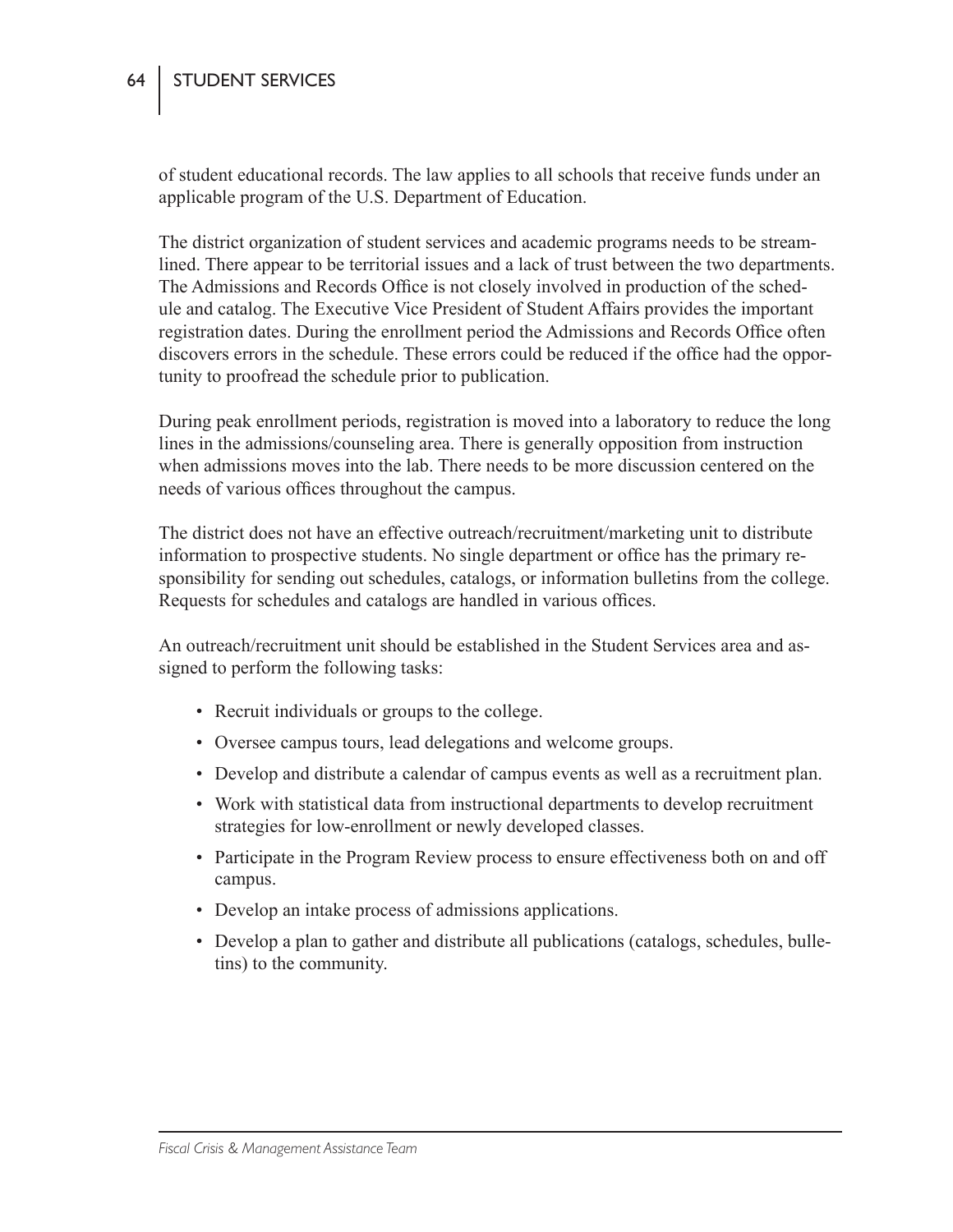### **Recommendations**

*The Special Trustee/Admissions and Records Office should:* 

- 1. Direct the Information Technology department to select three companies with an outstanding reputation for telephone registration and online services for staff consideration. Involve all necessary staff members in the selection and presentation of the product.
- 2. Ensure that all student service staff members are trained on the system and given clear, concise training documentation.
- 3. Acquire membership for the campus in CCC Apply, whereby students may submit their application for admissions online.
- 4. Oversee the formation of an Instruction and Student Services collaborative to inform and train students in the use of the new telephone and online services.
- 5. Involve the Public Information Office, Marketing Department, and Recruitment Department assistant in marketing telephone and online services.
- 6. Ensure that all Admissions and Records Office staff are trained on the admissions/registration module and any other module that would affect the admissions operation.
- 7. Develop a Destruction of Records Policy that clearly outlines the procedures with regard to permanent, optional and disposable records.
- 8. Develop a confidentiality document for all student workers, part-time hourly employees, and classified employees that is available in the Human Resources Department. Require all regular, hourly and student employees to read and sign the form. Place the form in the employee's file.
- 9. Include a statement in the schedule of classes, "All fees are payable at the time of enrollment."
- 10. Give the Admissions and Records Office access to view any fee waivers that are in the system.
- 11. Reduce the number of rosters that are printed each term from six to four. Retain the opening/first census, verification, drop roster and final grade rosters.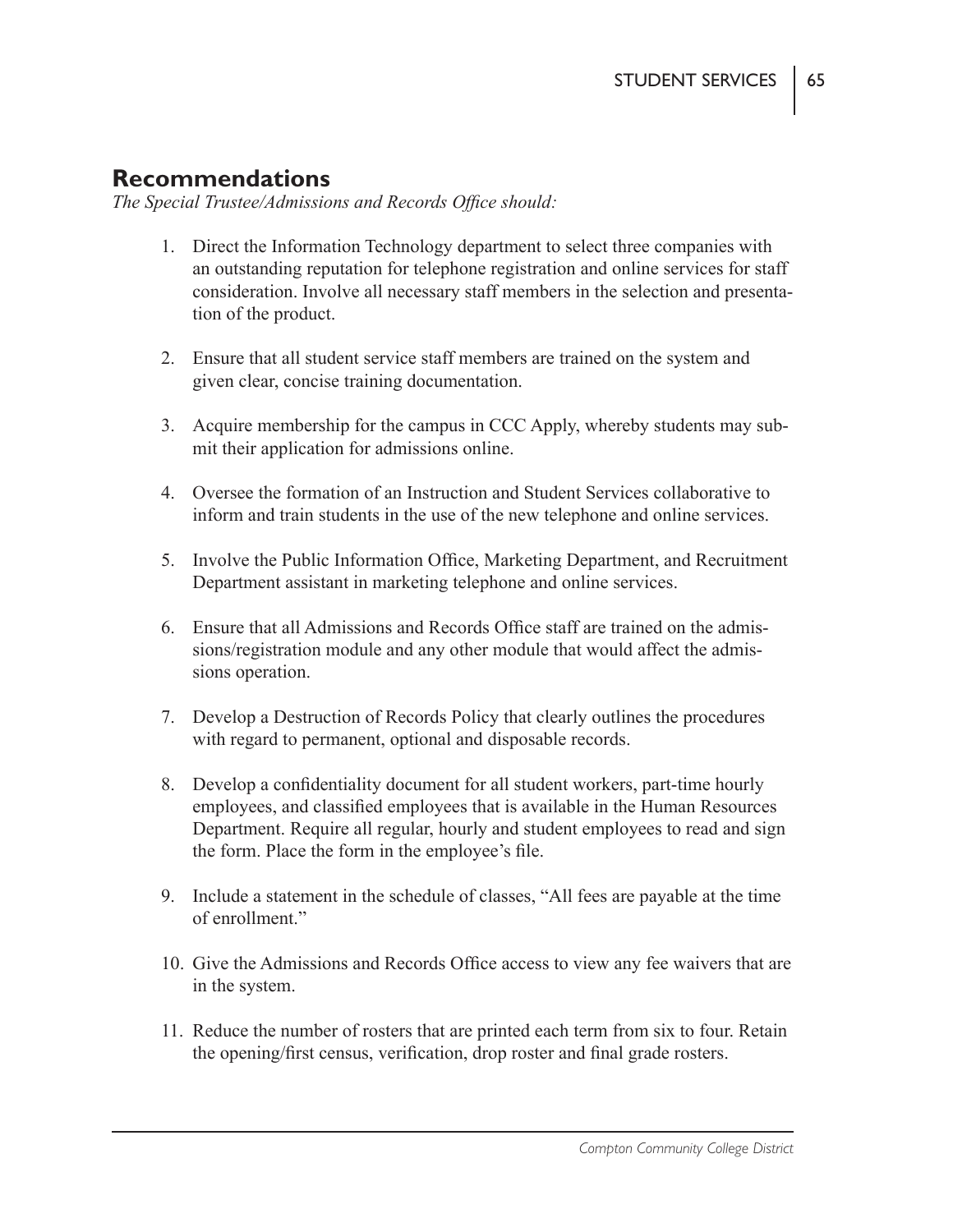- 12. Develop a more efficient method of handling the open entry/open exit positive attendance rosters. Include technology whereby the student signs in and out on a computer in the classroom, and at the end of the term the faculty member submits a diskette that includes this information; thus eliminating monthly roster submissions.
- 13. Assign the Administrative Assistant in the Welcome Center the task of printing and maintaining the academic intervention roster.
- 14. Implement registration technology and reduce Admissions and Records office hours.
- 15. Ensure that the schedule on the Web site is updated daily.
- 16. Task the Information Technology Department with creating a specific program for the district to prevent the collection of FTES where it is not permitted.
- 17. Create a procedural document that outlines the California residency requirements and what documentation is required for all recruitment purposes.
- 18. Form a collaborative committee to discuss issues that involve both Student Services and the academic programs. Student Services must be involved in the production of the schedule and catalog, particularly the Associate Dean of Admissions and Records.
- 19. Create an outreach/recruitment unit within the college organization.
- 20. Develop a recruitment/marketing plan that includes the formation of an outreach and recruitment unit. Channel all requests for publications to the new unit for distribution to the community and outside agencies.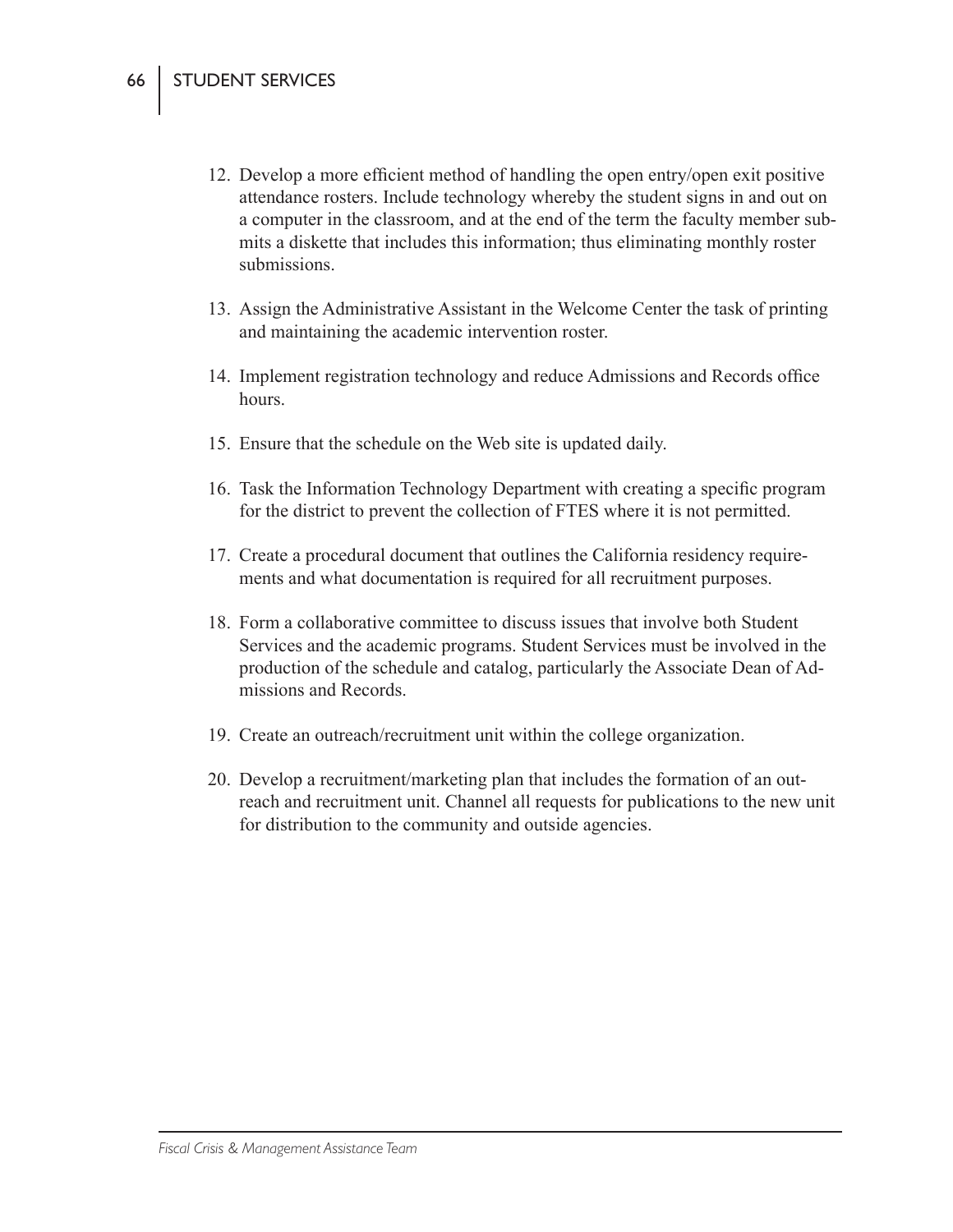# **Facilities Findings**

The district has built several new buildings over the past few years. Along with building programs, responsibilities in the facilities area include building maintenance, major repairs and grounds upkeep. All of these activities are under the management of the Deputy Superintendent/Executive Vice President for Academic Affairs. FCMAT finds the following deficiencies in the district's performance of facilities functions:

- Classified staffing for facilities has increased without apparent workload justification. Some positions have been subsequently eliminated in the 2003-04 fiscal year as part of the budget reduction program.
- Required five-year building and scheduled maintenance plans have not been maintained.
- Major building programs are not adequately managed.
- Costly change orders, building cost overruns and incomplete contractor work have been permitted on the state bond-funded vocational technology and Science/Math Building projects.
- Εxpensive settlement agreements have occurred with building and other contractors. A board member stated that the reason for approving these settlements was to avoid litigation, despite what appears to be shoddy workmanship and poor design work by contractors who are responsible for delivering a complete and usable project.
- The district has become indebted through the issuance of two Certificates of Participation to pay for building projects that are over budget and incomplete. It has also spent Measure CC funds to avoid litigation and to attempt to complete these two projects.
- The annual performance and financial audits required in the State Constitution pursuant to Proposition 39 have not been completed since passage of the local bond.

The Director of Maintenance and Operations has worked for the district for three years. The principal problems found in the management of facilities are not under his supervision. The district is not presently organized to properly handle the facilities function. The Deputy Superintendent/Executive Vice President for Academic Affairs does not have the technical qualifications or the time to directly manage these activities.

On November 5, 2002, the district voters passed Proposition 39, Bond Measure CC, a \$100,000,000 facilities bond. The district has issued \$40,000,000 in debt against Measure CC. Ten million dollars of this amount was used to pay off two earlier Certificate of Participation (COP) loans that were used to pay for lawsuit settlements and for other purposes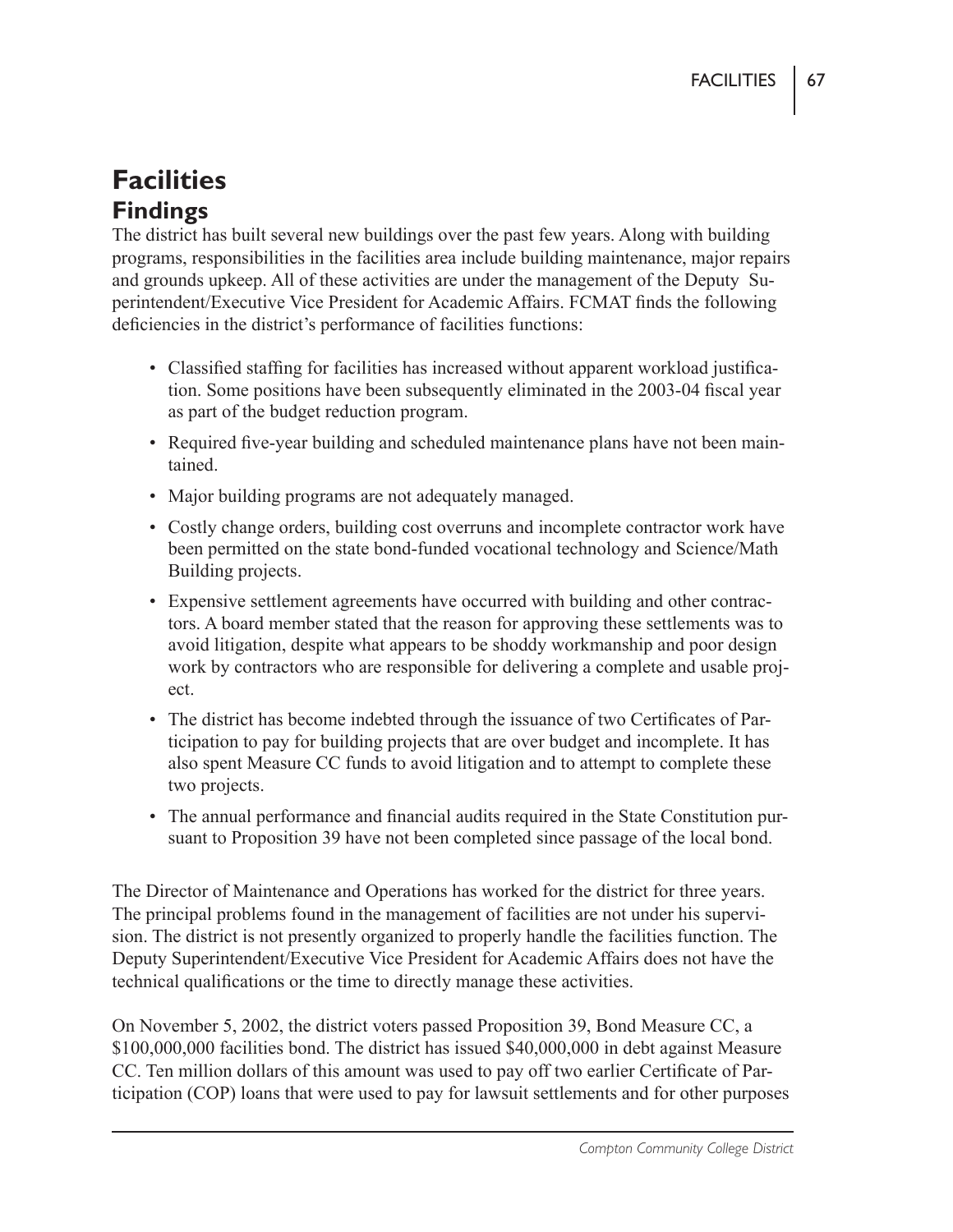that are not clear to FCMAT. Also, the annual financial and performance audits on Measure CC as required in the State Constitution pursuant to Proposition 39 have not been done.

Community college facility use is governed by state law and regulation. Facility use and rent rates are provided in state law and by Governing Board policy. FCMAT found that current board policy needs to be revised to comply with state law concerning rentals made to outside organizations. Certain community groups can use college facilities for "actual cost" and other groups should be charged the "market" rate. Compton College facilities are provided to some organizations at no cost. There is no record of a recent study to determine either "at cost" or "market" facility rental rates.

### **Recommendations**

*The Special Trustee/Facilities Department should:*

- 1. Strongly consider removing all building project and facility maintenance responsibilities from the Deputy Superintendent/Executive Vice President for Academic Affairs.
- 2. Create a new job classification of Assistant Vice President for Facilities and Operations or similar title to include education and work experience qualifications appropriate for the major responsibilities of this position. Assign all building and grounds staff and all construction activities to this new position. The new position should report to the Vice President for Business.
- 3. Oversee the creation of a facilities and grounds maintenance staffing pattern commensurate with the workload and staffing of similar institutions.
- 4. Ensure that all staff are supervised at the performance level described in employee job classifications and the collective bargaining agreement. Assign Human Resources and Personnel Commission staff to arrange for employee training on work expectations and effective supervision techniques.
- 5. Require detailed annual financial and performance audits of the use of Measure CC funds both for expenditures covered by earlier COP borrowing and for expenditures directly paid from Measure CC bond proceeds.
- 6. Oversee the review and rewriting of district policies concerning facility rental to comply with state law and to improve revenue needed for building operations and upkeep.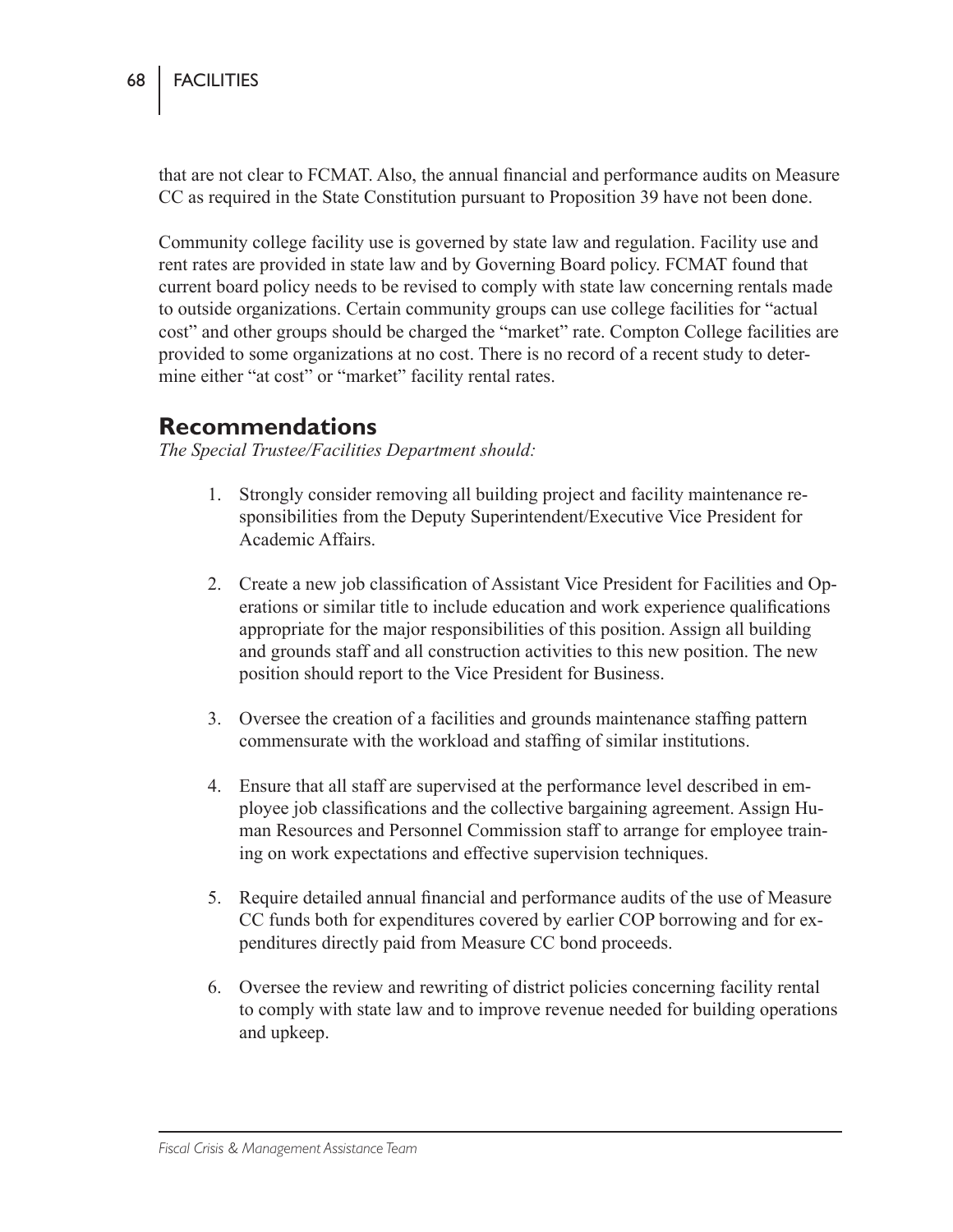# **Technology Systems Findings**

FCMAT and Compton Community College information technology staff members analyzed and documented numerous areas of technology service that required improvement. FCMAT assessed the scope of the current financial, student, and human resources information systems project; the management of configuration issues; and the detailed functions that are needed by Compton Community College system end users. FCMAT was asked to provide Compton CCD's executive leadership with project recommendations and a risk mitigation plan for their existing (legacy) systems.

The software company providing user support to the college is having great difficulty in meeting basic industry standards in project management and software development methodologies. Compton CCD's management information systems' functionality, legacy system, network infrastructure and security are performing at unacceptably low levels. These circumstances require immediate attention by the current Compton CCD administration.

The software company's team members do not possess the necessary skills in key areas to perform competently at the level assigned. The necessary project management techniques and leadership have not been demonstrated. Therefore, it is questionable whether the company could ensure that the student, human resources, and financial information systems would be integrated accurately and safely, and would meet Compton CCD's detailed design specifications in a timely manner.

The software company's project manager does not utilize standard project methodologies such as communication plans, project plans, or project management analysis to track and adhere to the time line or to stay within the project's scope.

The software company has not demonstrated the ability to project, control or understand the technology issues involved in developing integrated systems. The company lacks the industry standard software development methodologies and is unable to provide to Compton CCD any form of configuration management for its systems. Changes to the functionality, database, and security occur without notice and without testing. This is most evident in the information technology "break-fix" history. Most often the company's "patch" releases impede the functionality of systems under development, significantly slowing development efforts. Some issues have remained unresolved for nearly a year. Information technology staff members have repeatedly asked the company to develop and implement a process for managing system changes, without success.

Compton CCD also has not verified the software's product source code, which remains a critical risk to the development effort. Thus, Compton CCD staff members are unable to recommend changes to product code or errors within the database tables.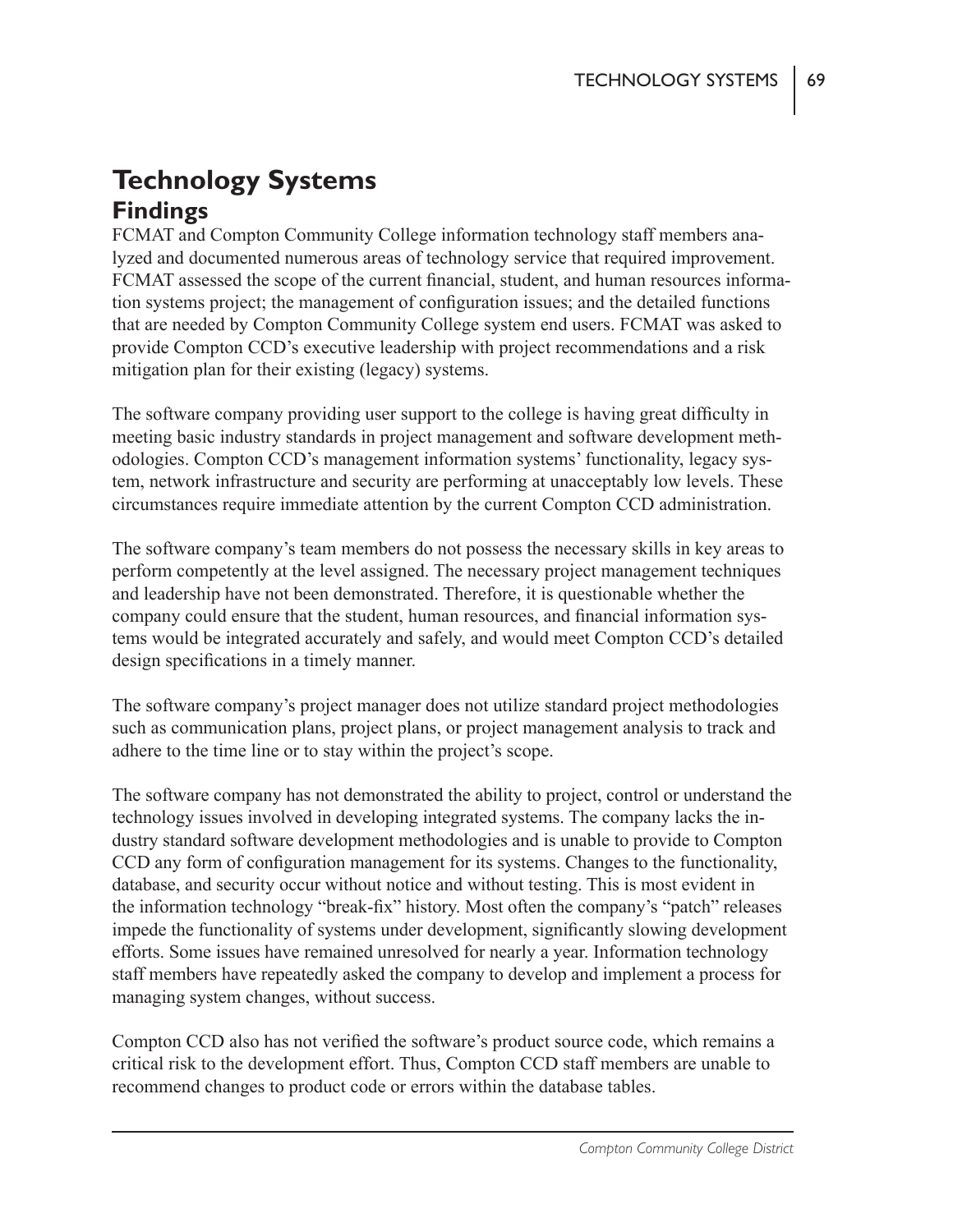Compton Community College IT staff noted extensive problems with system security, network scalability, database optimization, reliability and administrative workflow. The student information system software is currently performing at a level below that needed to support the campus. End user accessibility is flawed. User group creation and modification is extremely labor-intensive. There is no evidence that the product will work in a diverse computing environment. Currently the product does not work effectively and efficiently on a multitude of platforms and does not demonstrate Web integration and student portal functionality, which should be considered a long-term goal of any institution. The software company has not yet produced a product development road map that will show how the student information system integrates with its Human Resource and Finance products.

This product does not provide adequate System Administrator functionality, workflow, or audit trails. As currently constructed, a Systems Administrator can execute changes directly to a database without leaving an audit trail. This is one of many currently existing security issues. Currently the Compton CCD network, infrastructure, and security parameters are completely inadequate and extremely vulnerable to data compromise. Systems administrators will face the labor-intensive job of maintaining each of the disparate systems. It is the recommendation of Compton's information technology staff that the software company introduce a significant upgrade into the current financial, human resources, and student information systems to add the necessary security to reduce resource allocation and time spent on maintenance.

There is a lack of effective communication between the district and the software company. Compton CCD has received inadequate technology staff training during the review process, and there appear to be no solutions or clear path to raise these competencies. Overall, FCMAT feels the basic functionality is unacceptable, as is product development/deployment.

The Uniface language that the software utilizes exists in a very small percentage of U.S. developed software, and the product may continue to experience development setbacks as a result. In addition, the inability of the company to gauge this product's life cycle will impede its future progress.

Compton CCD will likely carry the financial and administrative burden of training developers, Web masters, database administrators and other technical staff in order to help the software company complete refinements to its information systems.

FCMAT interviewed a substantial number of Compton Community College faculty and staff involved in the software implementation. Almost all interviewed seemed indifferent to resolving system and functional specification deficiencies. This appears to stem from an observable indifference that the software company representatives convey when they interface with Compton Community College information technology staff and other em-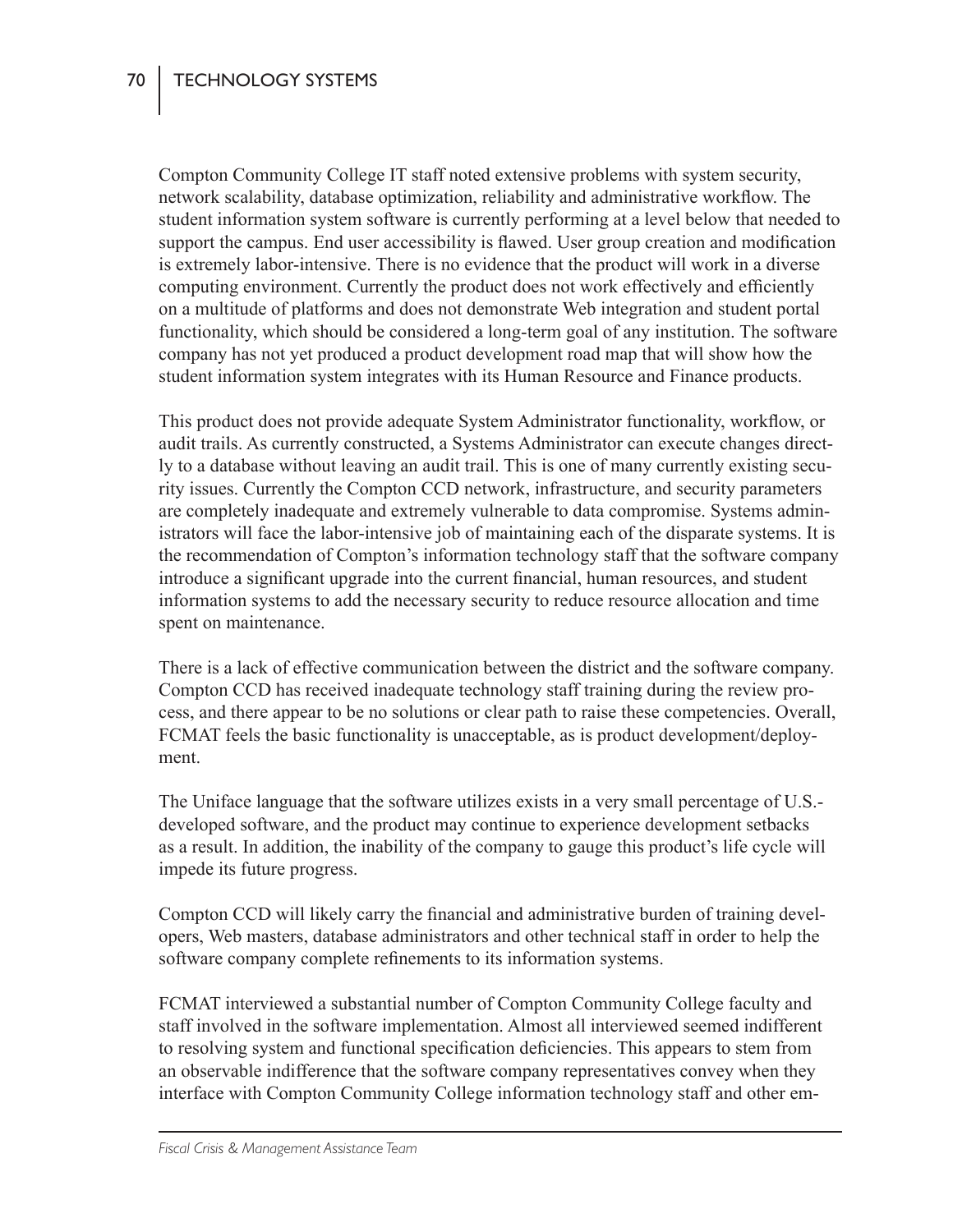ployees. Company representatives do not conduct themselves professionally with Compton Community College staff and at times are combative and verbally abusive. The software company currently has one part-time Project Manager at Compton CCD, who also works at two other development locations and has multiple programming assignments.

In order to make improvements in its technology systems, Compton Community College District may want to establish the following industry standards/best practices:

- Weekly project/program meetings to establish a project management team to develop a strategic plan and oversee all student information, human resource, and finance systems.
- Document Center A repository of all technical documentation and change control forms and authorizations, including recommended engineering revisions.
- Technical Team meetings Meetings of engineers or IT staff to discuss proposed changes and pre-deployment testing.
- Systems of communication and collaboration between the Business Office and technology staff, at all levels, to quickly resolve implementation problems throughout program life.
- Collaboration with software vendors to maximize the system's standard report generation features.
- Automation of the interface between the student, human resources, and finance information systems.
- Integration testing and a testing lab to facilitate change control practices and procedures, load testing, stress testing methodologies, and patch management techniques.

Leadership is the most significant element in a successfully deployed software or system implementation plan. Compton Community College District is in need of a Chief Technology Officer position to provide a documented Master IT Plan and Technology Vision for its information technology staff to follow. The position would also be solely responsible for program management and the financial, human resources, and student information enterprise systems. This employee would interface with and provide technology recommendations to the President of Compton Community College. He/she would work with information technology staff to create technology procedures, disaster recovery documentation for information systems, and a life cycle road map for its local area network subsystems, data security, wide area network, server farms, network operations center, and telecommunications technologies.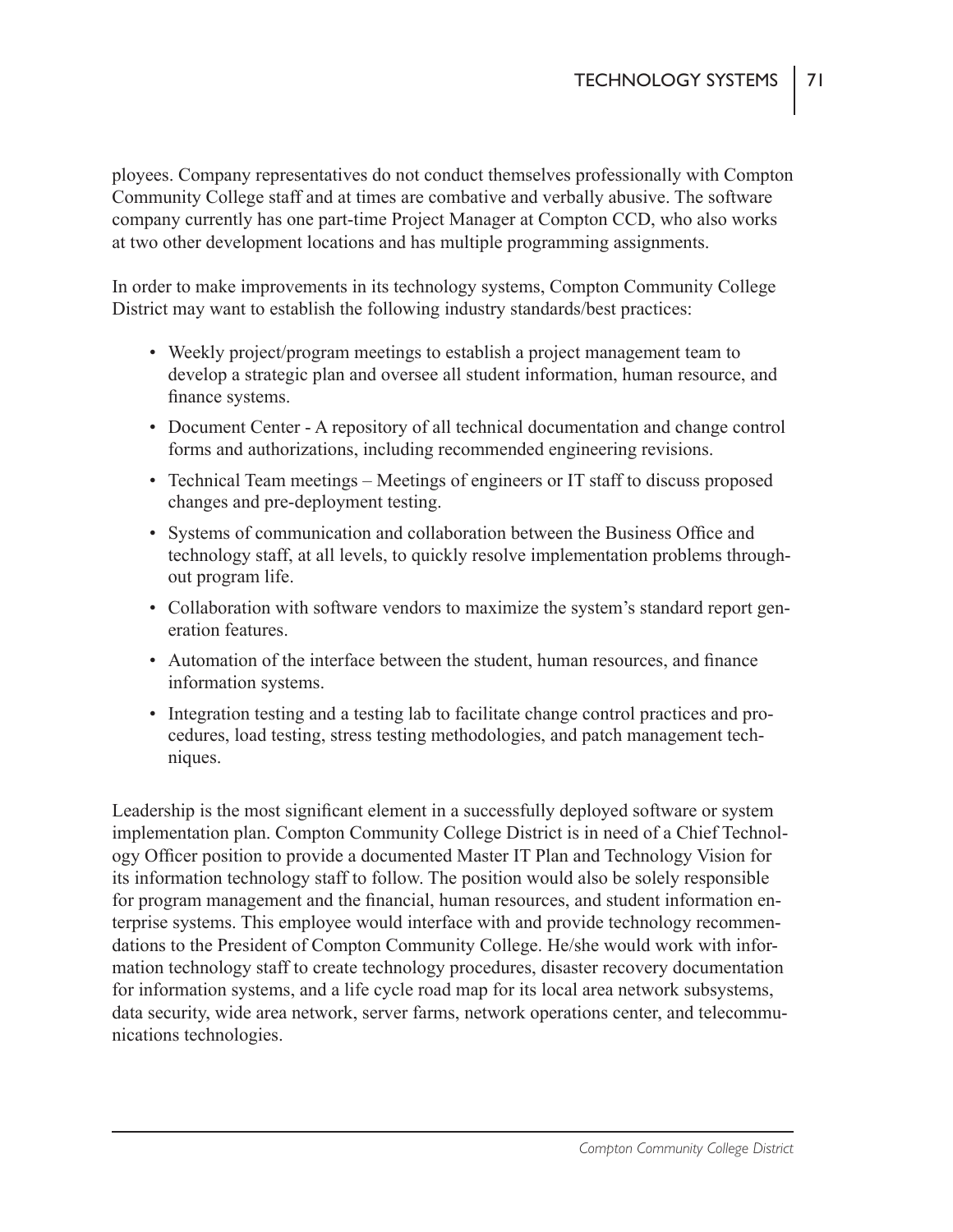## **Recommendations**

*The Special Trustee/information technology staff should:*

- 1. Ensure that the current product source code is validated.
- 2. Create a risk management (contingency) plan for current software systems.
- 3. Develop a project plan to migrate current software systems to another platform. This should include the development of configuration management requirements for financial, human resources, and student information systems, a technical statement of work, and a set of detailed design specifications for subsequent migrations and or implementation projects relating to these systems.
- 4. Create and validate a one-year financial plan for information systems migration and implementation.
- 5. Decline to renew any existing contracts with the software company after completion of the migration plan.
- 6. Provide the parameters necessary to facilitate a professional development environment, encourage faculty, staff, technical and consultant participation and personal responsibility.
- 7. Request a prioritized list from each department describing information technology systems issues that affect them. This will assist both the user and technology staff in addressing these issues.
- 8. Complete a redesign of the information technology network and infrastructure. This will allow an integrated fiscal, human resources, and student information system to operate effectively, consistently, and securely without the concern of data compromise or corruption.

# **Technology System Cost Comparison Findings**

The estimated cost (\$226,650) for continued implementation and use of the Protocol Financial System through June 30, 2005, exceeds the estimated cost (\$45,738) to implement and use the county office-based PeopleSoft and HRS systems. See the Cost Comparison table on the next page for detailed information on the calculation of these costs.

A five-year projection of costs associated with both systems is presented below.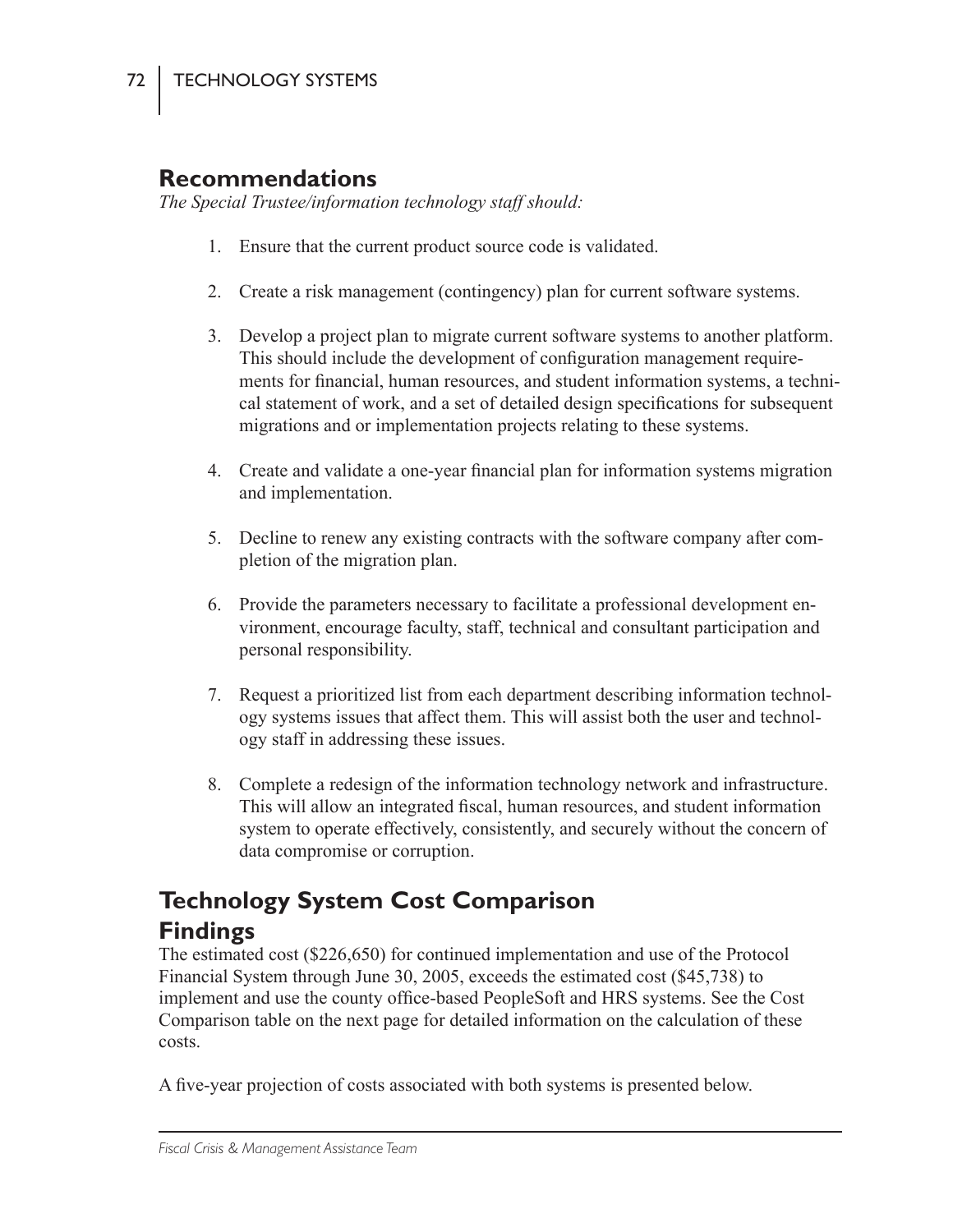| <b>Fiscal Year</b> | <b>PNI</b> | <b>LACOE</b> |  |  |  |
|--------------------|------------|--------------|--|--|--|
| 2004-05            | \$226,650  | \$45,738     |  |  |  |
| 2005-06            | \$75,000   | \$33,484     |  |  |  |
| 2006-07            | \$75,000   | \$33,484     |  |  |  |
| 2007-08            | \$75,000   | \$33,484     |  |  |  |
| 2008-09            | \$75,000   | \$33,484     |  |  |  |
| <b>Totals:</b>     | \$526,650  | \$179,674    |  |  |  |

If the district opts to abandon the PNI implementation in favor of the county office-based systems, continued use of the PNI student system module (or some equivalent) will be necessary. The county office systems do not offer the functionality required by community colleges to perform student system information processing. During interviews, a PNI representative indicated that there would be no reduction in annual fees for the district if the district decides to use only the SIS module instead of all modules. The table below displays the additional costs that will be incurred by the district if the district converts to the county office-based systems and maintains use of the PNI student system module.

| <b>Fiscal Year</b> | <b>LACOE</b> | <b>PNI</b> student<br>system module | <b>Total projected cost</b> |  |  |  |  |
|--------------------|--------------|-------------------------------------|-----------------------------|--|--|--|--|
| 2004-05            | \$45,738     | \$226,650                           | \$272,388                   |  |  |  |  |
| 2005-06            | \$33,484     | \$75,000                            | \$108,484                   |  |  |  |  |
| 2006-07            | \$33,484     | \$75,000                            | \$108,484                   |  |  |  |  |
| 2007-08            | \$33,484     | \$75,000                            | \$108,484                   |  |  |  |  |
| 2008-09            | \$33,484     | \$75,000                            | \$108,484                   |  |  |  |  |
| <b>Totals:</b>     | \$179,674    | \$526,650                           | \$706,324                   |  |  |  |  |

Over the five-year projection, use of the county office-based PeopleSoft and HRS systems will yield an estimated savings of \$346,976. This excludes the costs associated with the student system. The total cost over five years including the PNI student system would be \$706,324.

FCMAT is continuing to research alternative student information systems that are compatible with and currently in use by other community college users of the LACOE systems.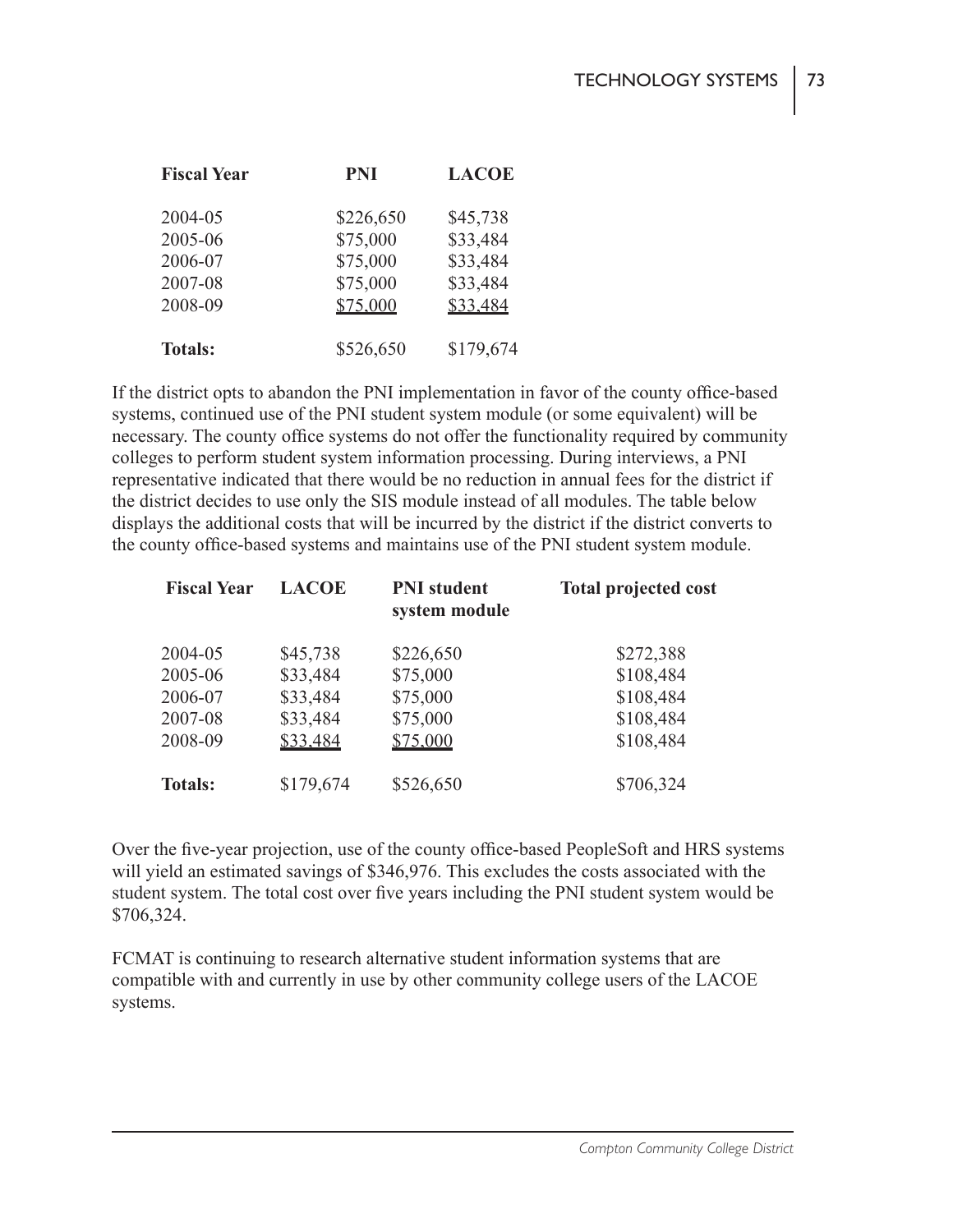## **Cost Comparison**

### **LACOE PeopleSoft Financial System**

|                             | One-Time Costs                             |                |          |              |                                           |                    |  |
|-----------------------------|--------------------------------------------|----------------|----------|--------------|-------------------------------------------|--------------------|--|
| 1.                          | Implementation Fee<br>$$2.00 \times$<br>a. |                | 6,126.72 | (Rate x FTE) | One-Time Cost<br>\$12,253.44 <sup>1</sup> | <b>Annual Cost</b> |  |
|                             | <b>Ongoing Annual Costs</b>                |                |          |              |                                           |                    |  |
| 1.                          | General Ledger                             |                |          |              |                                           |                    |  |
|                             | Sum of:<br>a.                              |                |          |              |                                           |                    |  |
|                             | $\mathbf{1}$ .                             | (Rate x)       |          | FTE)         |                                           |                    |  |
|                             |                                            | $$2.40 \times$ |          | 6,126.72     |                                           |                    |  |
|                             | ii.                                        | (Rate x)       |          | Accounts)    |                                           |                    |  |
|                             |                                            | \$1.50 x       |          | 5,520        |                                           | \$22,984.13        |  |
| 2.                          | Purchasing                                 | (Rate x)       |          | FTE)         |                                           |                    |  |
|                             |                                            | $$1.42 \; x$   |          | 6,126.72     |                                           | \$8,699.94         |  |
| 3.                          | 1099 Reporting                             |                |          |              |                                           | \$300.00           |  |
| $\overline{4}$ .            | Reports (2003-04 Selection)                |                |          |              |                                           | \$1,500.00         |  |
|                             | Subtotals                                  |                |          |              | \$12,253.44                               | \$33,484.07        |  |
|                             |                                            |                |          |              |                                           |                    |  |
| <b>District Grand Total</b> |                                            |                |          |              |                                           | \$45,737.51        |  |
|                             | <b>PNI Protocol</b>                        |                |          |              |                                           |                    |  |
|                             |                                            |                |          |              |                                           |                    |  |
|                             | One-time Costs                             |                |          |              |                                           |                    |  |
|                             | 1. License Fee                             |                |          |              | \$40,250.00 <sup>2</sup>                  |                    |  |
|                             | 2. June 2004 Monthly Support               |                |          |              | \$27,850.003                              |                    |  |
|                             | 3. July 2004 Monthly Support               |                |          |              | \$27,850.00                               |                    |  |
|                             | 4. August 2004 Monthly Support             |                |          |              | \$27,850.00                               |                    |  |
|                             | 5. September 2004 Monthly Support          |                |          |              | \$27,850.00                               |                    |  |
|                             | <b>Ongoing Annual Costs</b>                |                |          |              |                                           |                    |  |
| 1.                          | Support and Maintenance Fee                |                |          |              |                                           | \$75,000.004       |  |
|                             | Subtotals                                  |                |          |              | \$151,650.00                              | \$75,000.00        |  |
|                             | <b>District Grand Total</b>                |                |          |              |                                           | \$226,650.005      |  |
|                             |                                            |                |          |              |                                           |                    |  |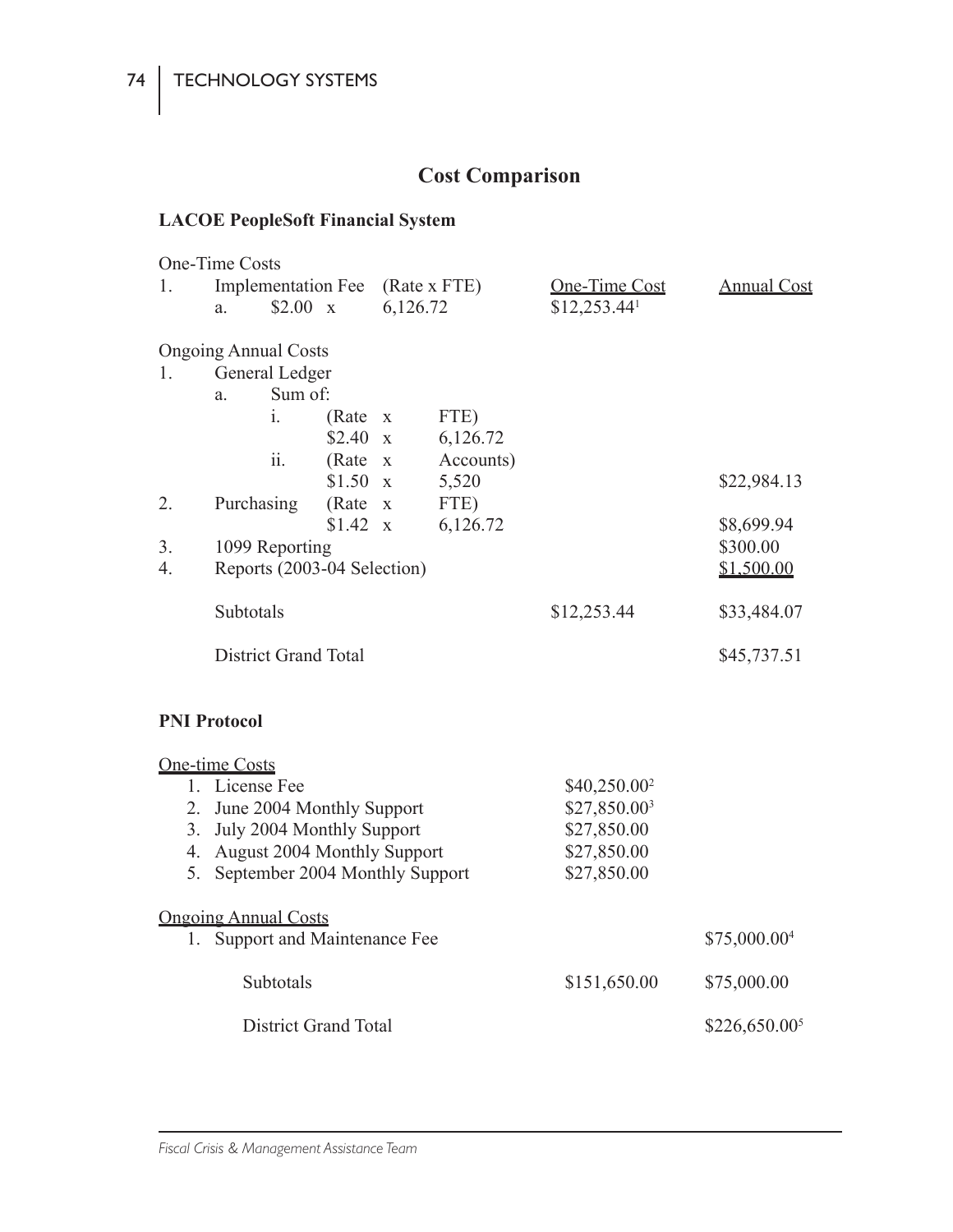### **(Footnotes)**

1 Ends with FY 2004-05.

<sup>2</sup> This is the last payment necessary to acquire a perpetual use license.

<sup>3</sup> This fee is for training, implementation, support, and various technology functions that are not being performed by district technology staff. The monthly fee can be discontinued when the district has created internal positions required to perform these functions.

4 The annual Support and Maintenance fee is \$100,000. The \$75,000 shown here reflects annual support for October through the end of the fiscal year. According to Protocol staff, this fee will be assessed to the district after monthly fees are discontinued.

<sup>5</sup> This total is based on the assumption that the monthly fee will discontinue after September 2004.

## **Recommendations**

*The Special Trustee/information technology staff should:*

1. Identify and fill vacant positions in the technology organizational structure necessary to perform the daily functions and duties currently being handled by external contractors. Termination of externally contracted support will net the district a monthly savings of \$27,850.

## **Network Rebuild Findings**

FCMAT interviewed ten Compton CCD technology stakeholders. This group was representative of technical staff, business office and faculty administration, and vendors. The concerns they expressed to FCMAT included:

- Technology staff members are inadequately trained.
- The overall network is very slow and unreliable.
- The e-mail system is unreliable and is frequently down.
- The district's unstable network makes student and business information systems unreliable.
- There is no single firewall that controls all connections into and out of the district.

Based on this information, FCMAT conducted a network analysis and found the following deficiencies:

- Three separate Internet service providers (ISP) were connected to the school network through T1 lines: the Los Angeles County Office of Education, Pacific Bell, and World Com.
- There was a Cisco Pix firewall in place that protected only the student and business information systems.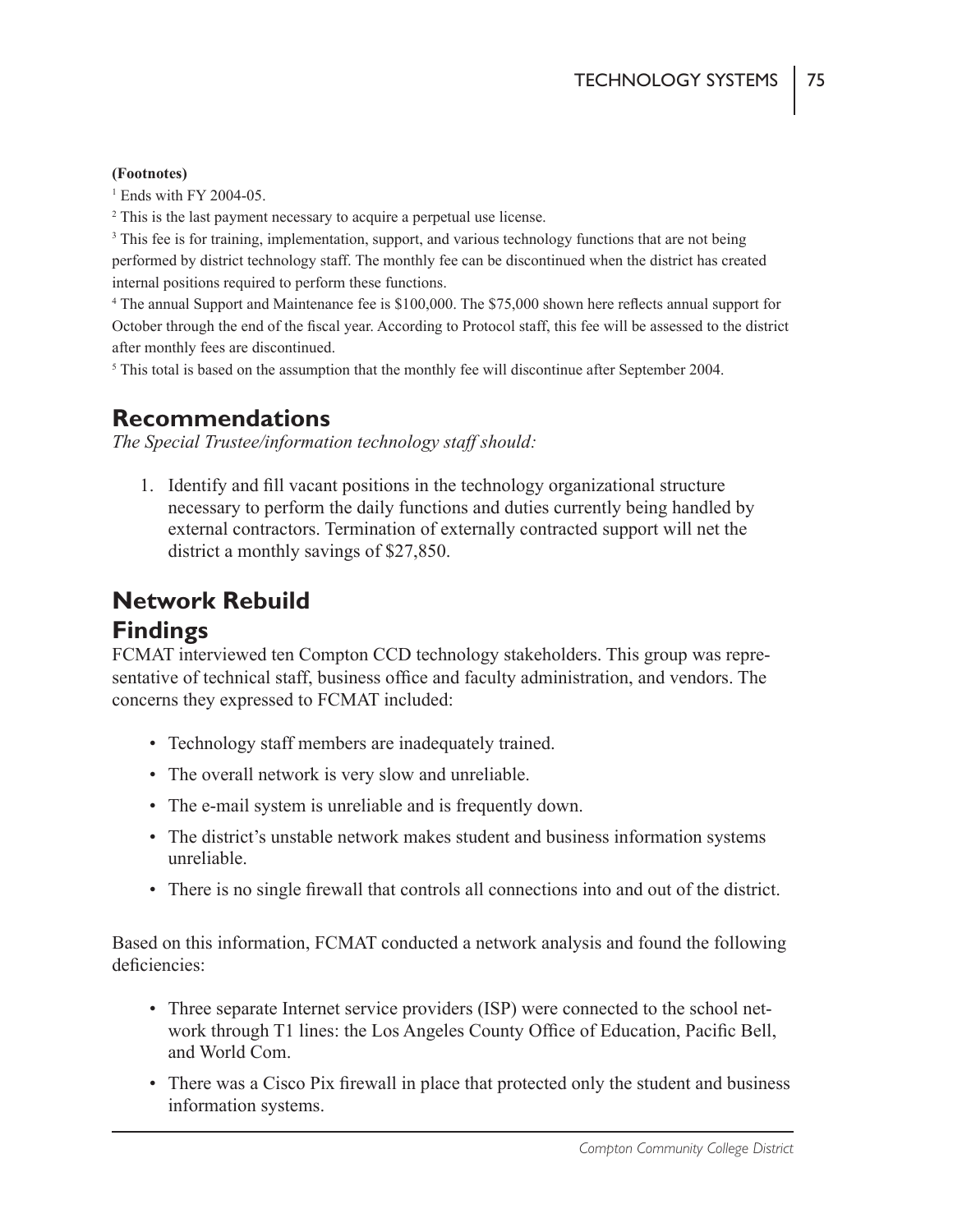- The Microsoft 2000 Exchange Server was running on a desktop class PC. The motherboard and related computer components would fail with this type of usage.
- Microsoft Active Directory is the core structure of the servers that run on the network. In order for any server to run properly, the Active Directory structure must be healthy. There was no global catalog, which would enable services to run seamlessly on multiple servers and applications. Three out of five FSMO (Flexible Single Master Operations) roles were corrupted. These are the services that enable a global catalog to operate. For example, there were servers with names that did not match TCP/IP addresses in the Active Directory. This causes corruption of the data. When this system is healthy, account information can be entered on one server, with changes/updates replicated on all servers in the Active Directory in five minutes.
- The school district was deploying a virus scan server that only covered one of the three ISP connections.
- There was virtually no content filtering for the school. All users could view any site on the Internet.
- There was no spam filtering for e-mail services. Excess e-mail clogs the server, as well as the user's mailbox, and leads to poor functionality. This has resulted in many staff members deciding to use other e-mail systems.

FCMAT was engaged to address the most immediate concerns discovered in the analysis of the network. From July 9-12, 2004, the following work was completed on the Compton CCD network, with the willing and able assistance of district employees.

- A new master distribution frame (MDF) was created to house the ISP connection and related firewall, filtering, and server equipment for all users. It was moved from its original location to the Math-Science building to utilize the new asynchronous transfer mode (ATM) circuit in the Math-Science building.
- This work started with a conversion of the Pac Bell T1 to a Pac Bell 5 MB ATM circuit to greatly improve the capacity of the network connection to the Internet. The World Com T1 circuit was shut down to make the network more secure. The LACOE connection was routed exclusively for business office use, also for improved security.
- The Cisco Pix firewall was repurposed and updated with the latest firmware. (Firmware consists of computer programs contained permanently within a hardware device.) An additional network card was installed in order to establish a DMZ network for web and e-mail services for Internet users.
- Virtual local area networks (VLANs) were installed. VLANs allow network administrators to resegment their networks without physically rearranging the devices or network connections. These network segments are assigned to administration,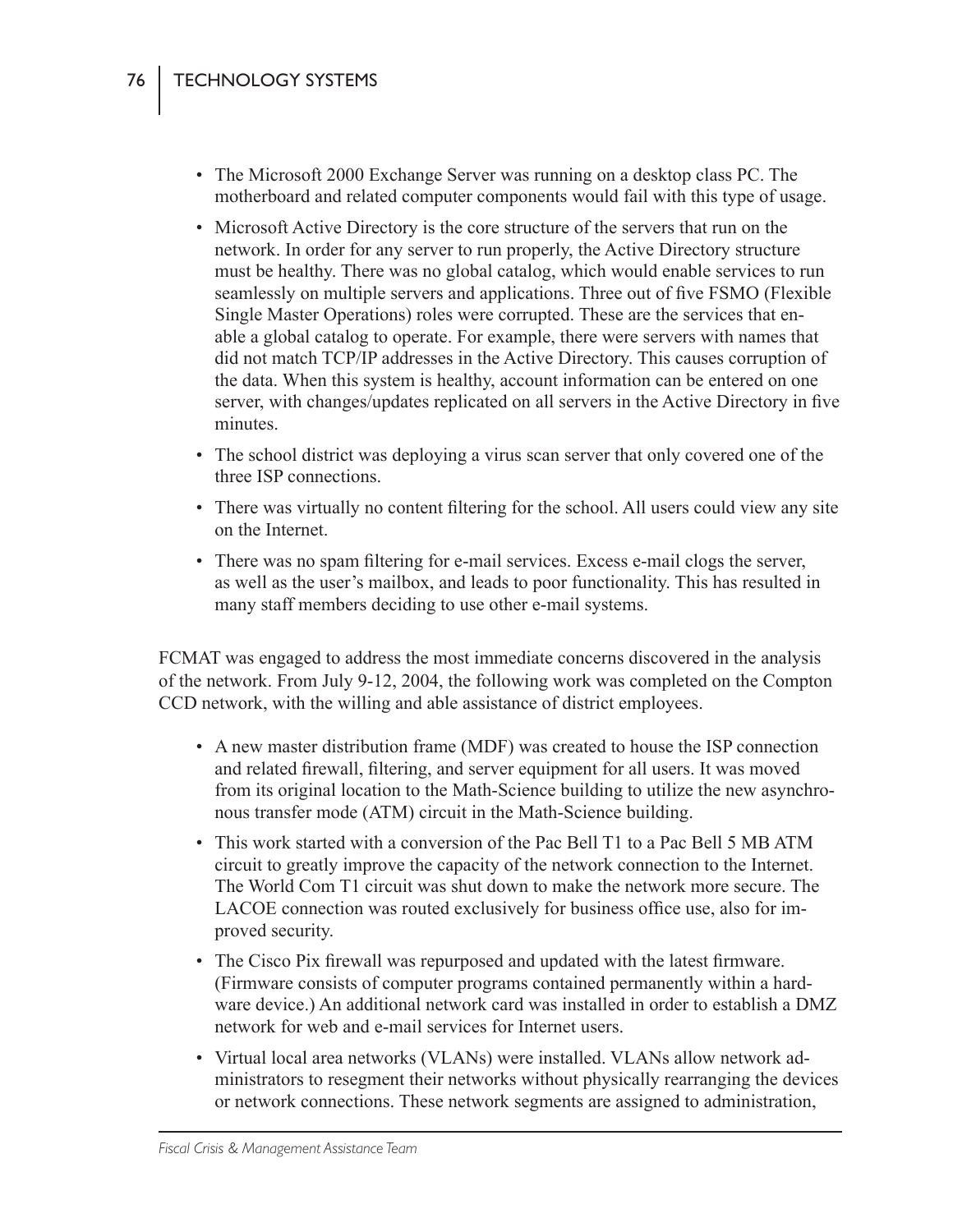students, and buildings. Segmenting the network in this manner greatly increases the speed, security, and reliability of the network.

- The virus scan server was placed in the VLAN configuration to protect all networks from viruses.
- FCMAT installed a LightSpeed appliance to deliver content filtering and spam filtering.
- The Active Directory was repaired.
- The 2000 Exchange e-mail server was moved to a server class computer and upgraded to Exchange 2003. All mailboxes were migrated to the new server. Outlook e-mail clients and Outlook web access were tested and deemed reliable.
- All domain name services on the Compton CCD network were changed, updated, or created to match the new network topography.
- Computer workstations were tested throughout the campus.
- Remote management and administration was set up for support and vendor access to the network.
- FCMAT continues to monitor and support the security of the network.

## **Recommendations**

*The Special Trustee/information technology staff should:*

1. Evaluate the services offered by the LightSpeed appliance. Consider purchasing this type of product to filter Internet content and e-mail spam.

# **Gateway Proposal Findings**

During the network rebuild, FCMAT learned that the district had entered into a \$2.9 million agreement with Gateway Computer Co. for infrastructure and desktop upgrades. This work includes replacement of all servers, switches, and desktops over a three-year period. The proposal is divided into three phases:

- Server installation, including mass data warehousing.
- Hardware and software to enable the district to work toward a paperless environment. This will include online registration and transcript processing.
- Desktop computer replacement.

The proposal had received board approval before state intervention in the district. FCMAT helped review the proposal and assisted the district in modifying the deliverables and out-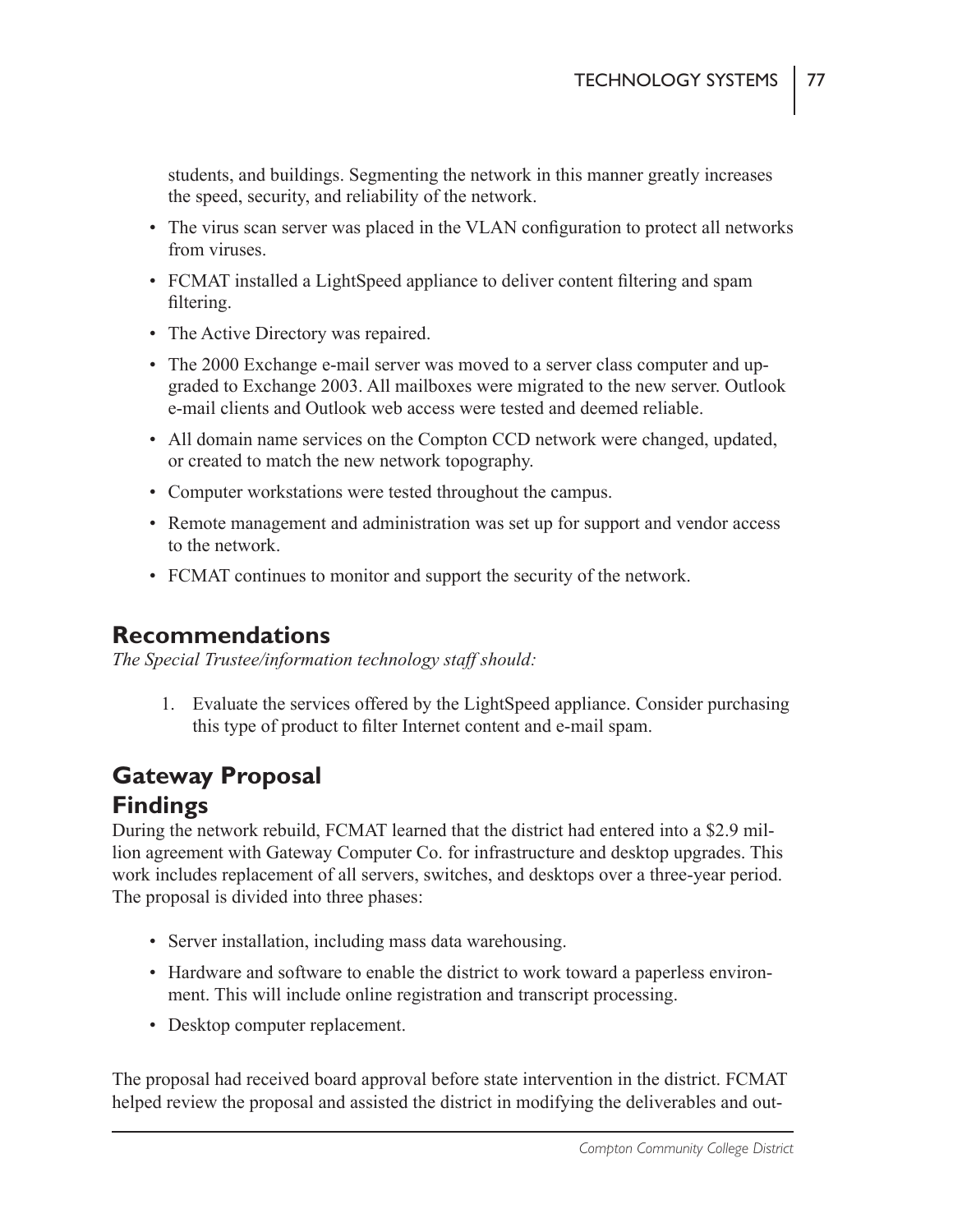## 78 | TECHNOLOGY SYSTEMS

comes to be accomplished. The contract now contains more detail regarding the work to be done as well as bonding to ensure that the work is completed.

A new purchase order was issued for Gateway Computer Co. Off-site work has begun to configure all servers and equipment.

A new air conditioning system will be installed by the district before the equipment begins operating in the Math-Science building. The air conditioning is necessary to keep the new equipment functioning properly, and should have been accomplished before the equipment was purchased.

## **Recommendations**

*The Special Trustee/information technology staff should:*

1. Continue to monitor all progress on this project to ensure that it proceeds according to contract specifications and time lines.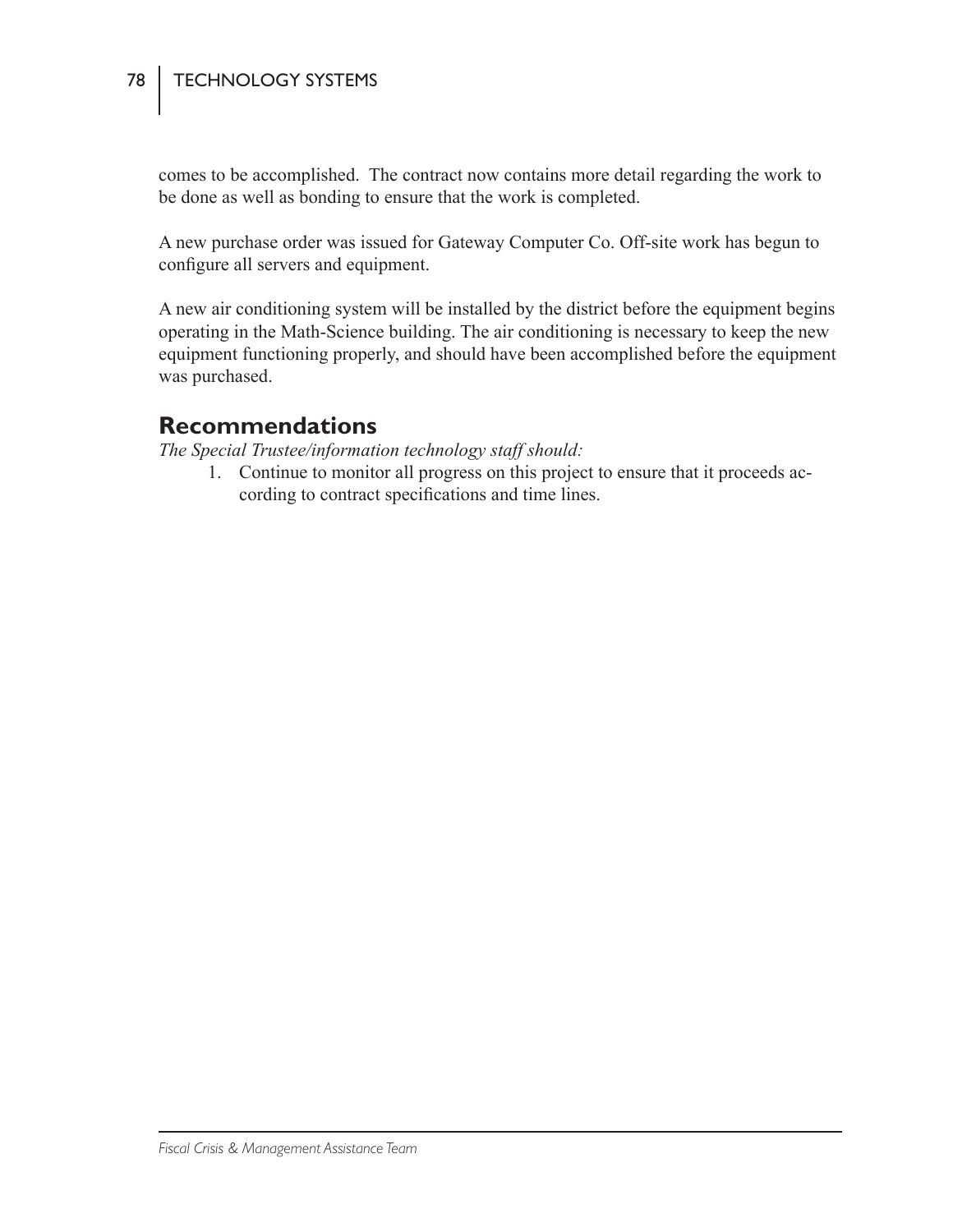# **Appendices**

- Appendix A Current Organizational Chart for the Office of the President
- Appendix B Recommended Organizational Chart for the Office of the President
- Appendix C Recap of Revenues and Expenditures
- Appendix D Schedule Taken from State Chancellor's Office Fiscal Data Abstract
- Appendix E Audit Adjustments and Reclassifications 2002-03
- Appendix F Detailed Budget Information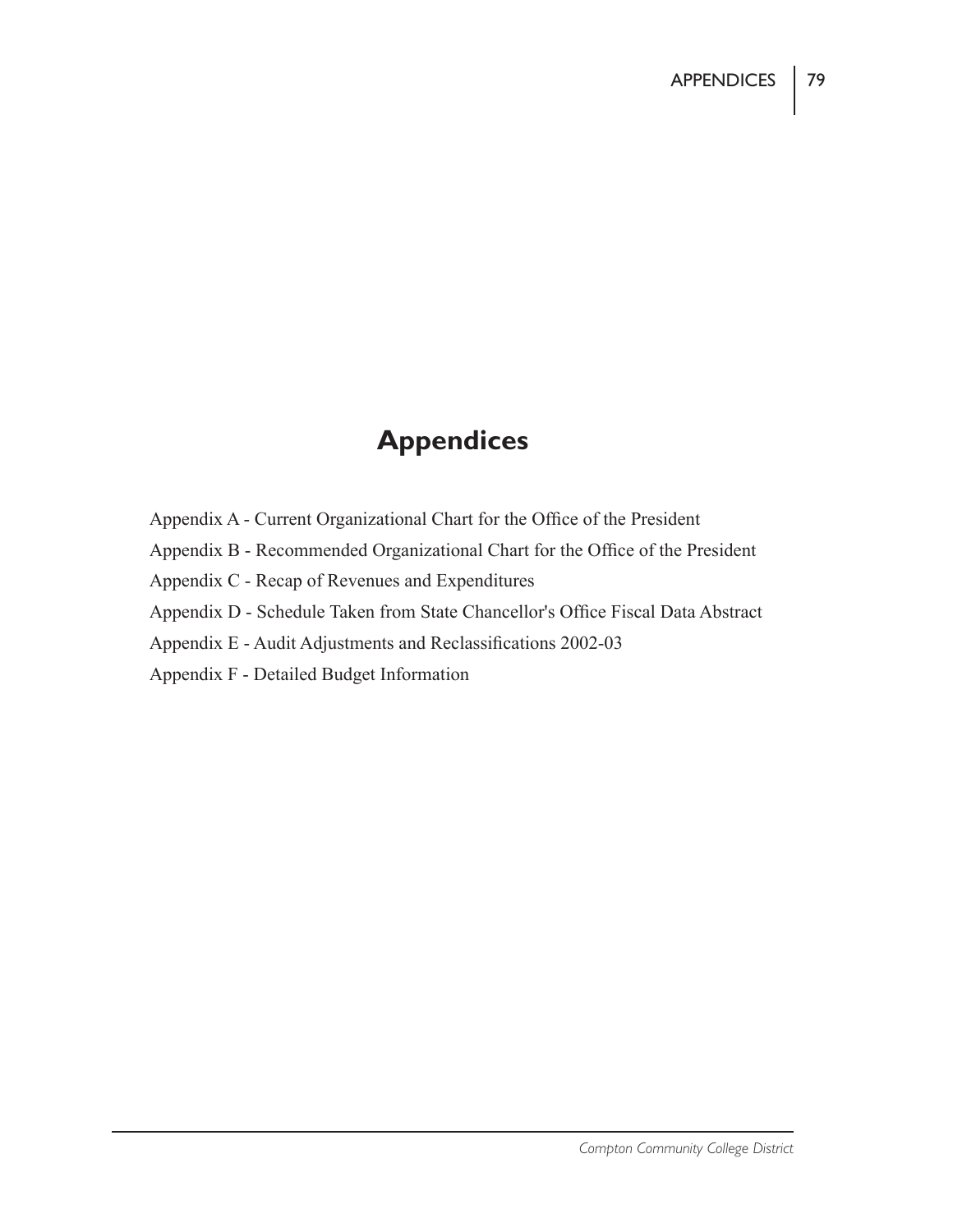#### **COMPTON COMMUNITY COLLEGE DISTRICT**

#### **RECAP OF REVENUES AND EXPENDITURES - GENERAL FUND**

**The table of multi-year financial information allows a comparison of prior fiscal years to projections for the current and next fiscal years. The table covers the following periods: fiscal years 2002-03 through 2004-05.**

|                                 | <b>AUDITED</b> | <b>AUDITED</b> |               | <b>AUDITED</b> |               | <b>JUNE 30</b> | <b>JUN/30/03</b> | <b>ACTUALS</b>                |
|---------------------------------|----------------|----------------|---------------|----------------|---------------|----------------|------------------|-------------------------------|
|                                 | <b>ACTUAL</b>  | <b>ACTUAL</b>  | %             | <b>ACTUAL</b>  | %             | <b>ANNUAL</b>  | <b>DISTRICT</b>  | 03/04                         |
|                                 | 99/00          | 00/01          | <b>CHANGE</b> | 01/02          | <b>CHANGE</b> | 02/03          |                  | <b>AFTER AUD. PRELIMINARY</b> |
|                                 |                |                |               |                |               | 311 REPORT     | ADJS.            | <b>CLOSING</b>                |
|                                 |                |                |               |                |               | Dec.8,2003     | JUL/10/04        | <b>JUNE 30,2004</b>           |
| <b>REVENUES:</b>                |                |                |               |                |               |                |                  | (JULY 10,2004)*               |
| ADJ. BEG. BALANCE               | 1,881,529      | 1,763,572      | $-6.27%$      | 1,796,442      | $-4.52%$      | 870,919        | 870,919          | 151,443                       |
| <b>PRIOR YEAR ADJUSTMENTS</b>   |                |                |               |                |               |                | -490,593         |                               |
| <b>ADJUSTED BEG. BALANCE</b>    |                |                |               |                |               |                | 380.326          |                               |
|                                 |                |                |               |                |               |                |                  |                               |
| <b>FEDERAL INCOME</b>           | 1,876,188      | 2,722,650      | 45.12%        | 2,624,063      | 39.86%        | 2,884,116      | 2,884,116        | 2,401,979                     |
| <b>AUDIT ADJUSTMENTS</b>        |                |                |               |                |               |                | 262,361          |                               |
| <b>ADJUSTED FEDERAL INCOME</b>  |                |                |               |                |               |                | 3,146,477        |                               |
|                                 |                |                |               |                |               |                |                  |                               |
| <b>STATE INCOME</b>             |                |                |               |                |               |                |                  |                               |
| <b>APPORTIONMENT</b>            | 11,913,676     | 13,720,212     | 15.16%        | 14,375,492     | 20.66%        | 14,916,316     | 14,916,316       | 15,477,353                    |
| <b>LOTTERY</b>                  | 606,855        | 781,142        | 28.72%        | 721,437        | 18.88%        | 829,359        | 829,359          | 552,188                       |
| <b>OTHER STATE</b>              | 5,500,142      | 5,629,536      | 2.35%         | 7,631,732      | 38.76%        | 6,258,517      | 6,258,517        | 4,543,731                     |
| PRIOR YEAR REVENUE ADJ.         |                |                |               |                |               |                |                  |                               |
| <b>TOTAL STATE</b>              | 18,020,673     | 20,130,890     | 11.71%        | 22,728,661     | 26.13%        | 22,004,192     | 22,004,192       | 20,573,271                    |
| <b>AUDIT ADJUSTMENTS</b>        |                |                |               |                |               |                | 550,391          |                               |
| <b>ADJUSTED STATE INCOME</b>    |                |                |               |                |               |                | 22,554,583       |                               |
|                                 |                |                |               |                |               |                |                  |                               |
| <b>LOCAL INCOME</b>             |                |                |               |                |               |                |                  |                               |
| <b>OTHER LOCAL</b>              | 6,762,819      | 8,083,258      | 19.52%        | 8,574,161      | 26.78%        | 9,146,296      | 9,146,296        | 9,616,809                     |
| <b>AUDIT ADJUSTMENTS</b>        |                |                |               |                |               |                | 25,256           |                               |
| <b>TOTAL LOCAL</b>              | 6,762,819      | 8,083,258      | 19.52%        | 8,574,161      | 26.78%        | 9,146,296      | 9,171,552        | 9,616,809                     |
|                                 |                |                |               |                |               |                |                  |                               |
| <b>TRANSFERS/OTHERS</b>         |                |                |               | 300,000        |               | 161,940        | 161,940          |                               |
| <b>TOTAL INCOME</b>             | 26,659,680     | 30,936,798     | 16.04%        | 34,226,885     | 28.38%        | 34,196,544     | 35,034,552       | 32,592,059                    |
| <b>TOTAL AVAILABLE</b>          | 28,541,209     | 32,700,370     | 14.57%        | 36,023,327     | 26.22%        | 35,067,463     | 35,414,878       | 32,743,502                    |
|                                 |                |                |               |                |               |                |                  |                               |
| <b>EXPENDITURES:</b>            |                |                |               |                |               |                |                  |                               |
| <b>ACADEMIC SALARIES</b>        | 8,894,509      | 10,639,968     | 19.62%        | 11,849,862     | 33.23%        | 11,546,909     | 11,546,909       | 11,170,513                    |
| <b>CLASSIFIED SALARIES</b>      | 8,249,152      | 8,489,760      | 2.92%         | 10,581,580     | 28.27%        | 9,786,219      | 9,786,219        | 8,974,858                     |
| <b>EMPLOYEE BENEFITS</b>        | 2,749,305      | 3,366,473      | 22.45%        | 3,873,428      | 40.89%        | 4,282,512      | 4,282,512        | 5,016,523                     |
| <b>SUPPLIES &amp; MATERIALS</b> | 866,360        | 1,065,112      | 22.94%        | 1,008,711      | 16.43%        | 858,462        | 886,634          | 947,616                       |
| <b>OTHER OPERATING</b>          | 3,996,663      | 5,164,997      | 29.23%        | 6,029,265      | 50.86%        | 5,564,192      | 5,720,422        | 4,118,609                     |
| <b>CAPITAL OUTLAY</b>           | 1,037,871      | 1,170,803      | 12.81%        | 705,144        | -32.06%       | 699,687        | 699,687          | 514,865                       |
| OTHER FINANCING SOURCES         | 983,777        | 1,006,815      | 2.34%         | 1,178,576      | 19.80%        | 1,645,255      | 2,019,164        | 737,170                       |
| <b>PRIOR YEAR ADJUSTMENT</b>    |                |                |               | 416,436        |               | 852,307        | 321,888          |                               |
|                                 | 26,777,637     | 30,903,928     | 15.41%        | 35,643,002     | 33.11%        | 35,235,543     | 35,263,435       | 31,480,154                    |
| <b>ENDING BALANCE</b>           | 1,763,572      | 1,796,442      | 1.86%         | 380,325        | $-78.43%$     | (168,080)      | 151,443          | 1,263,348                     |
|                                 | 6.59%          | 5.81%          |               | 1.07%          |               |                |                  |                               |

This is a preliminary closing . It does not include the accruals for accounts receivable, accounts payable or deferred revenue.<br>It includes \$ 1,099,975 for June apportionment, and \$250,948 for Partnership for excellence de

were sent to the colleges by the Cahncellor's Office in July, 2004.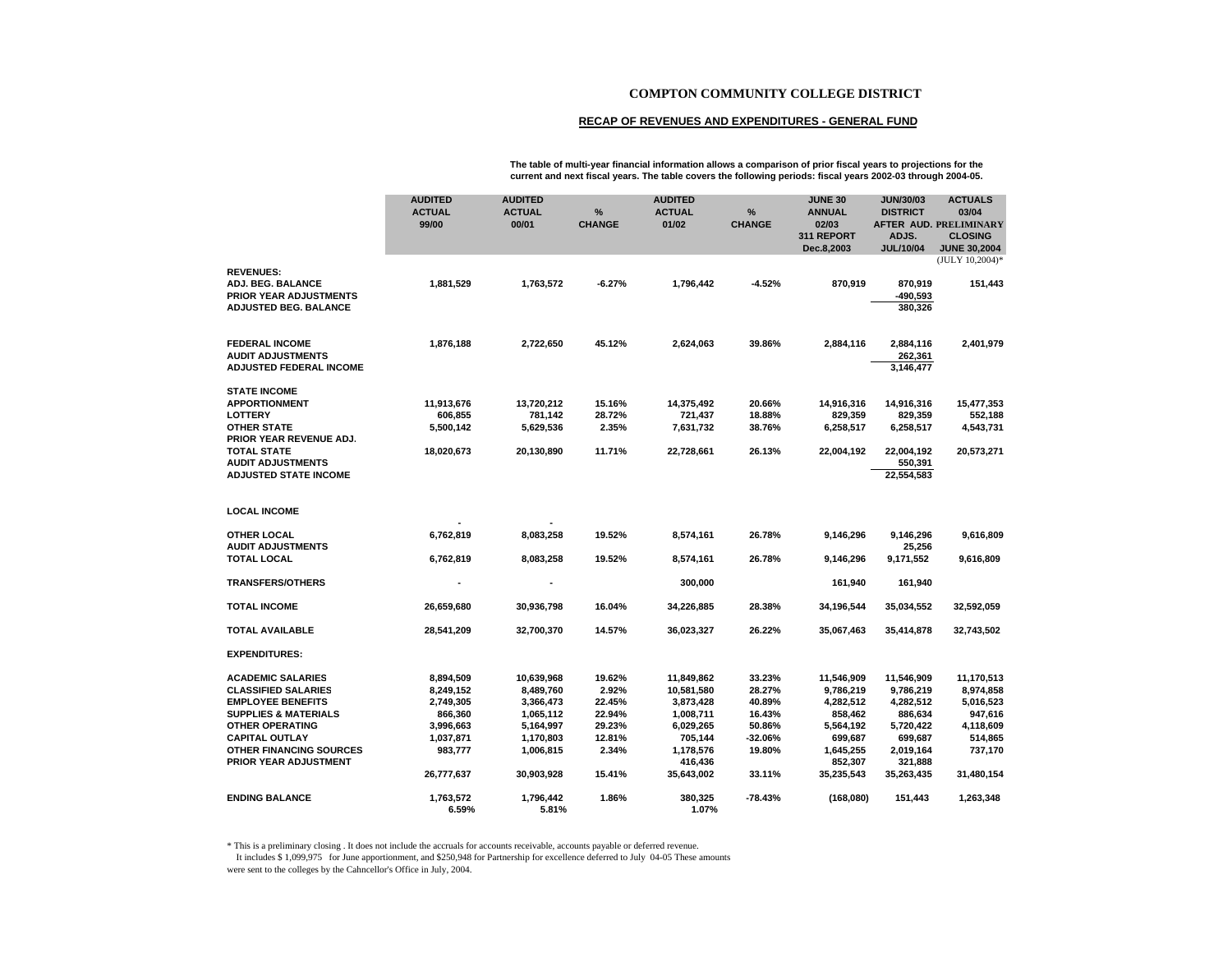ATTACHMENT #2

**PROJECTED PROJECTED %04/05 05/06 CHANGE**



**-**

**--**

**- - -**